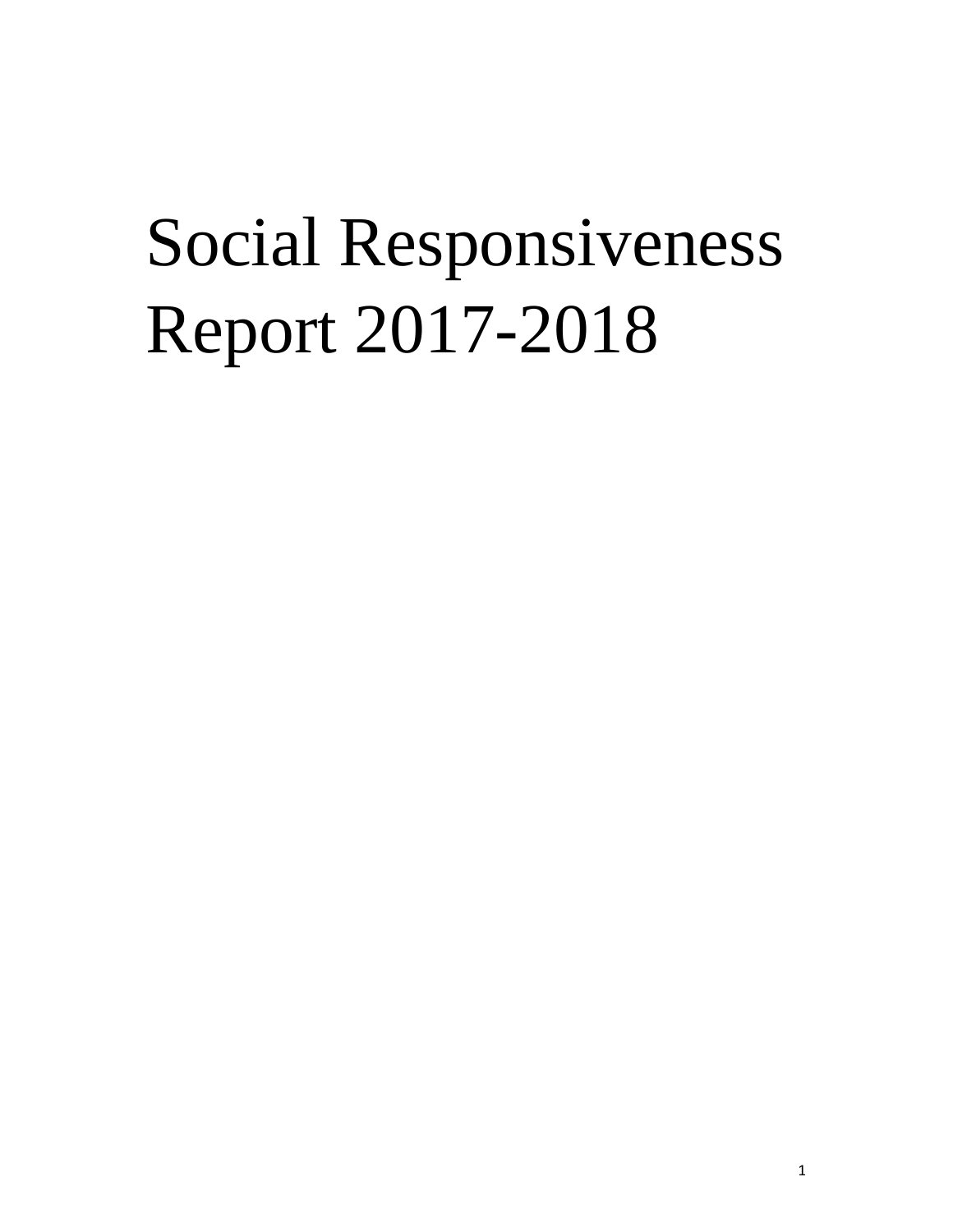# Contents

| Schools Improvement Initiative: 2017 Social Responsiveness Award Recipient55 |  |
|------------------------------------------------------------------------------|--|
|                                                                              |  |
| Report on the activities of the Cape Higher Education Consortium (CHEC)57    |  |
|                                                                              |  |
|                                                                              |  |
|                                                                              |  |
|                                                                              |  |
|                                                                              |  |
|                                                                              |  |
|                                                                              |  |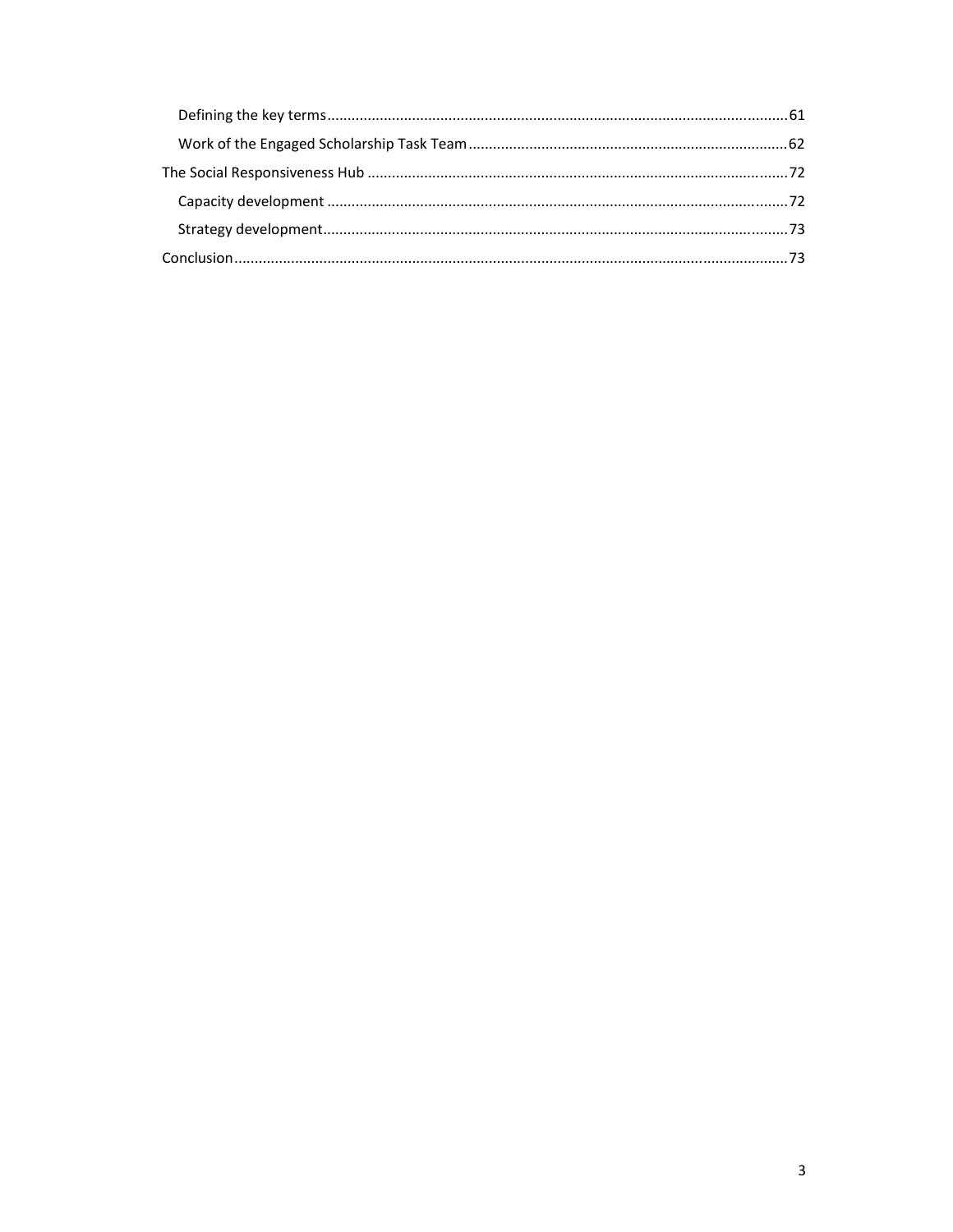#### Foreword

As an institution, one of our strategic goals is to address the development challenges that face us as a country. It is by encouraging a sense of social responsibility in our staff and students that we aim to build a more just, equitable and unified South Africa. Achieving this requires us to engage with local communities and make a significant difference to the lives of the people that make up our society. This is what we mean when we talk about social responsiveness.

Social responsiveness takes various forms at UCT, whether it's engaging with policy development, focusing research activities, organsing social outreach programmes, improving the relevance of our curricula or providing opportunities for learning. We do this with the intention of making an impact on individuals that will last a lifetime, and an impact on society that will last for generations.

The 2017–2018 Social Responsiveness Report reflects on what we have achieved as a university, as well as identifying what still needs to to be done to fully realise our goals. This report is a rich display of the faculty activities that are in line with UCT's mission to be an engaged university, which demands that we extend our intellectual resources to address the complex challenges facing our society.

The report does not intend to be a comprehensive picture of UCT's social responsiveness work, however, and acknowledges that a lot of socially responsive work goes unreported. Although the scope and scale of submissions varies, all UCT faculties made submissions for this report.

A reading of some of the faculty activities reveals that most academics are drawing on their scholarship in their community engagements, dispelling the myth that excellence and relevance are mutually exclusive. This reinforces the view that university engagement should be based on powerful knowledge, conceptually and empirically. For policy makers and practitioners, robust, evidence-based knowledge lays a solid foundation for developing interventions for real, positive change in our society.

The 2017–2018 Social Responsiveness Report stands as a valuable record of the multiple ways in which UCT continues to engage with society's challenges.

Professor Mamokgethi Phakeng

Vice-Chancellor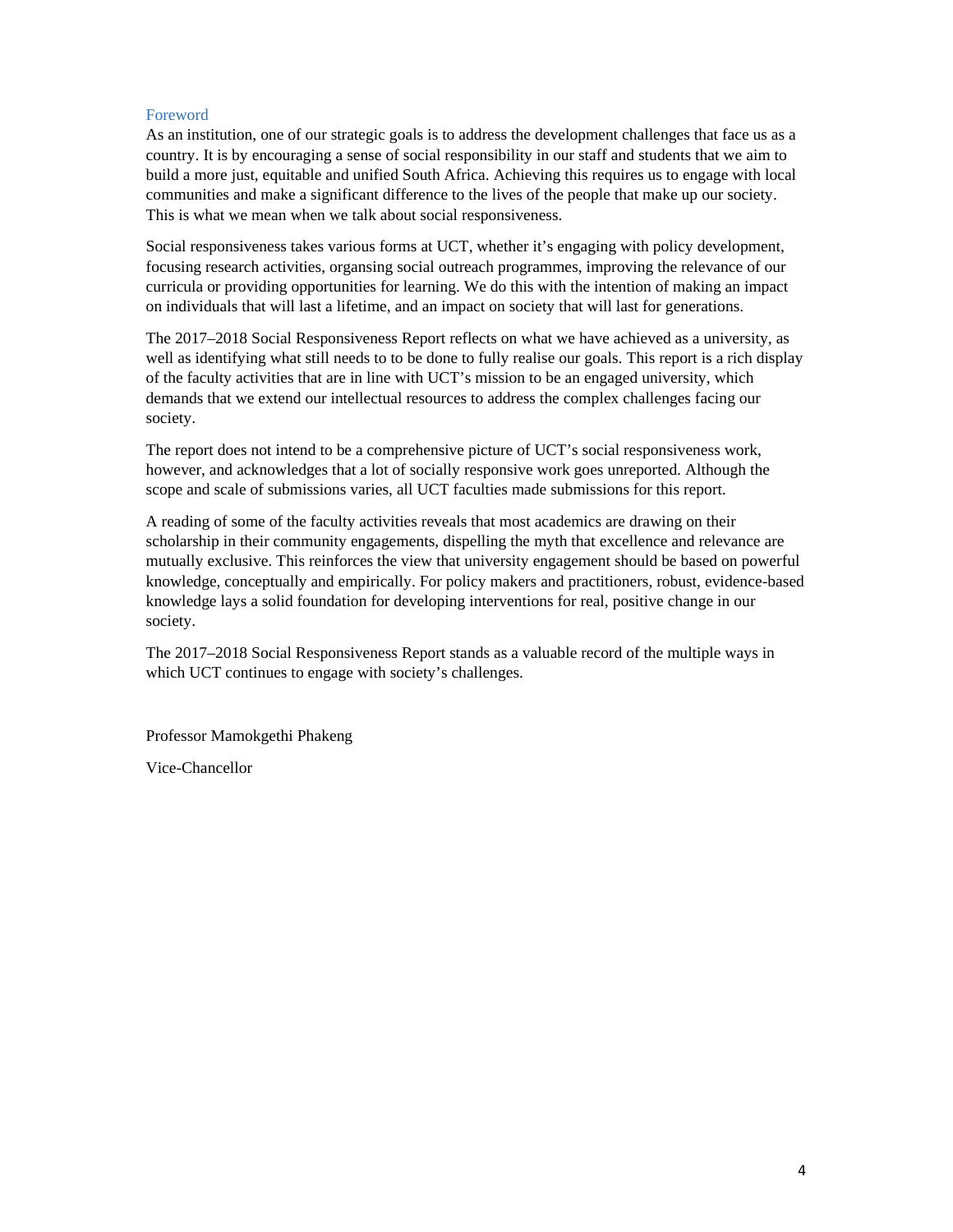#### Preface

The 2017-2018 social responsiveness report is a display of multiple ways in which UCT is engaging with many societal challenges in order to address development and social justice issues. Through engagement with a range of stakeholders and partners outside the university, colleagues are finding ways to tackle some of the most chronic problems in our society; poverty and inequality, education, climate change and sustainability to name a few. What is also apparent in many of the case studies is that UCT's framework of excellence – and in particular transformation, sustainability and impact – are evident in the work. This is important as it indicates that the institution is beginning to develop a more coherent approach and set of responses in this work.

However, what is key to this work is the notion of engagement. What defines the engagement is that it is deeply embedded in scholarship. When scholarship acts as a frame to engage, a continuum of examples of engaged scholarship across research, teaching and service emerge.

A glance at faculty submissions in the report shows different components of the university enterprise. Components of engaged teaching include categories like 'community-based learning, 'civic education', 'public information networks', etc. Components of engaged research include 'corporate funded research', 'government funded research', 'applied research' etc.; and components of engaged service include 'policy analysis', 'consulting', 'expert testimony' etc. – all based on the scholarship of the academic involvement in this engagement. This approach to engagement is in line with UCT's definition of engaged scholarship which states that:

Engaged Scholarship as a form of SR refers to the utilization of an academic's scholarly and/or professional expertise, with an intentional public purpose or benefit (which) demonstrates engagement with external (non-academic) constituencies. It can help to generate new knowledge, promote knowledge integration, the application of knowledge, or the dissemination of knowledge. (SR Policy Framework, UCT 2012:2)

Scholars in this report are engaging with a wide variety of themes ranging from health, education, climate change, crime, corruption and poverty. A focus on these themes positions UCT as one of the leading institutions to immerse itself in its local context. By drawing on its local context (knowledge from the South) UCT is able to bring new insights into the global debate about developmental challenges.

One of the challenges facing universities is a deeply entrenched system of evaluating the quality of scholarship. One may point out that it is neither possible nor desirable to adopt a uniform approach to an evaluation of the quality or impact of socially responsive activities, as these are governed by multiple factors and variables. It is for this reason that in 2017 the Engaged Scholarship Task Team was set up to develop indicators to measure the quality and impact of engaged scholarship. The task team completed its work and submitted a report which is contained in the 2017-2018 SR Report. The framework developed by the task team is a useful guide in helping faculties think about innovative and creative ways of measuring scholarship without compromising the rigour of scholarship. UCT needs to think strategically about how it wants to take the framework to faculties. It needs to be stated that the primary objective of the framework is to create an enabling environment for academics doing engaged scholarship. Recognition and rewards are integral to creating the enabling environment.

The recognition of the School Improvement Initiative (SII) as a recipient of the 2017 SR award is an important example of how rewards could be used to enhance and encourage engaged scholarship.

The intention of the initiative is to extend the University of Cape Town's engagement in schooling with the explicit aim of making a positive impact on the quality of education in the classroom. A brief citation of the SII is included in this report.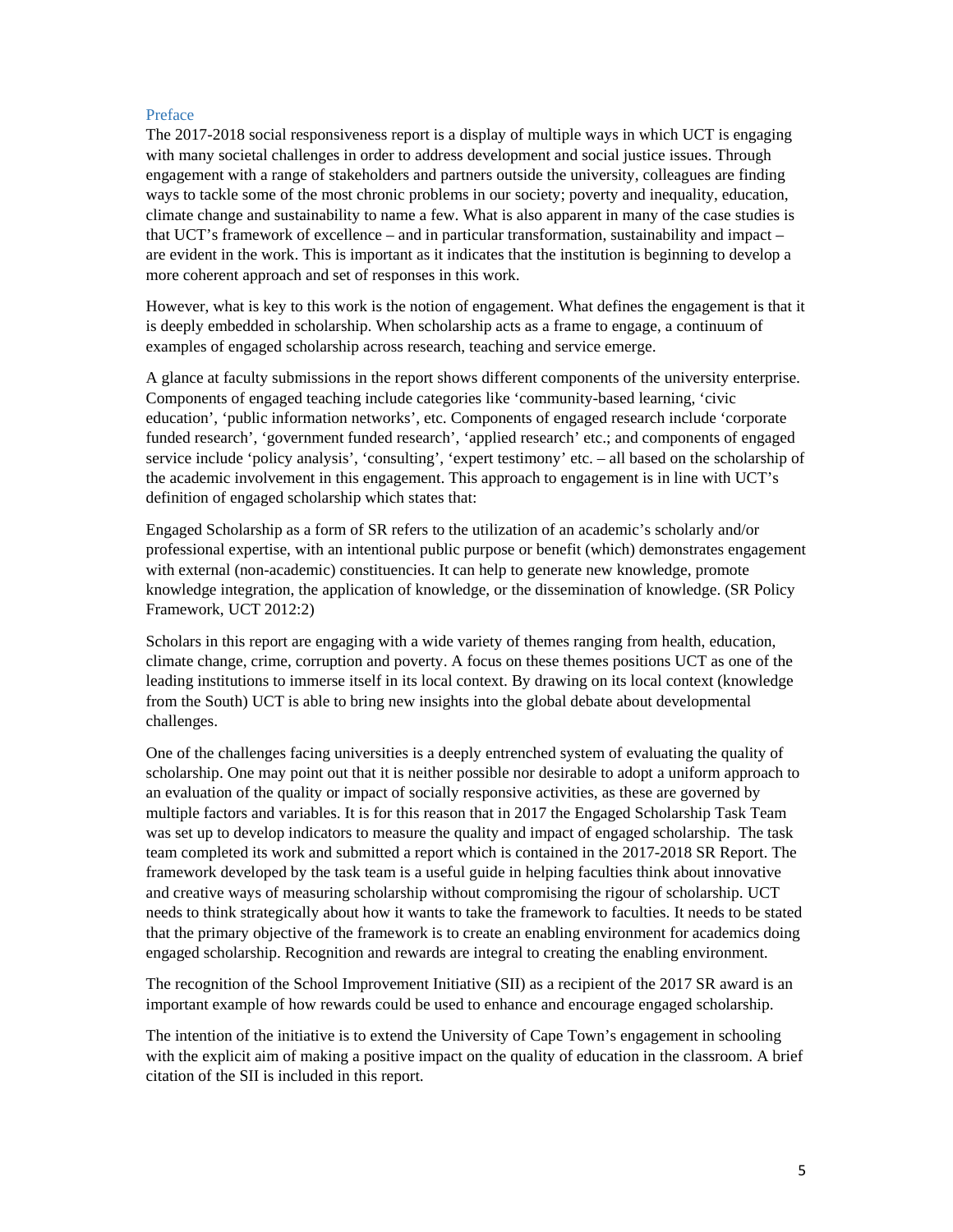Another important addition to the report is the work of the Knowledge Co-op (KC) which is a mechanism used by communities to access UCT resources. The statistical evidence of the number of projects completed under the auspices of the KC provides useful evidence of UCT's efforts to shed off its 'ivory tower' image.

UCT engagement with the Western Cape Government and the City of Cape Town has yielded much needed resources in the form of seed grants. Some of these grants have resulted in much bigger projects with huge funding. What is useful about these partnerships is that research work that would have remained below the surface has emerged due to the calls that go out every semester. Young researchers doing cutting edge research have been supported. Dr Penelope Price's proposal entitled 'Review of the first Climate Change Adaptation Plan for Eden District Municipality' comes to mind.

This final section reflects on some of the strategies and activities needed to take the SR and ES work at the institution forward in a transformative and sustainable way.

In conclusion, the 2017-2018 report is an expression of UCT's commitment in engaging with the developmental challenges facing the country, Africa and the world. While it is not a complete picture of all the engaged scholarship of the institution, it reflects submissions across all faculties and gives a sense of what is possible in this work. Most importantly, in all the faculty activities, SR is seen as inextricably linked to the core business of the university, rather than an activity outside of research and teaching. This is important in the efforts to reposition SR as part of the core business of the university.

Prof Michael Kyobe

Acting Deputy Vice chancellor: Research and Internationalisation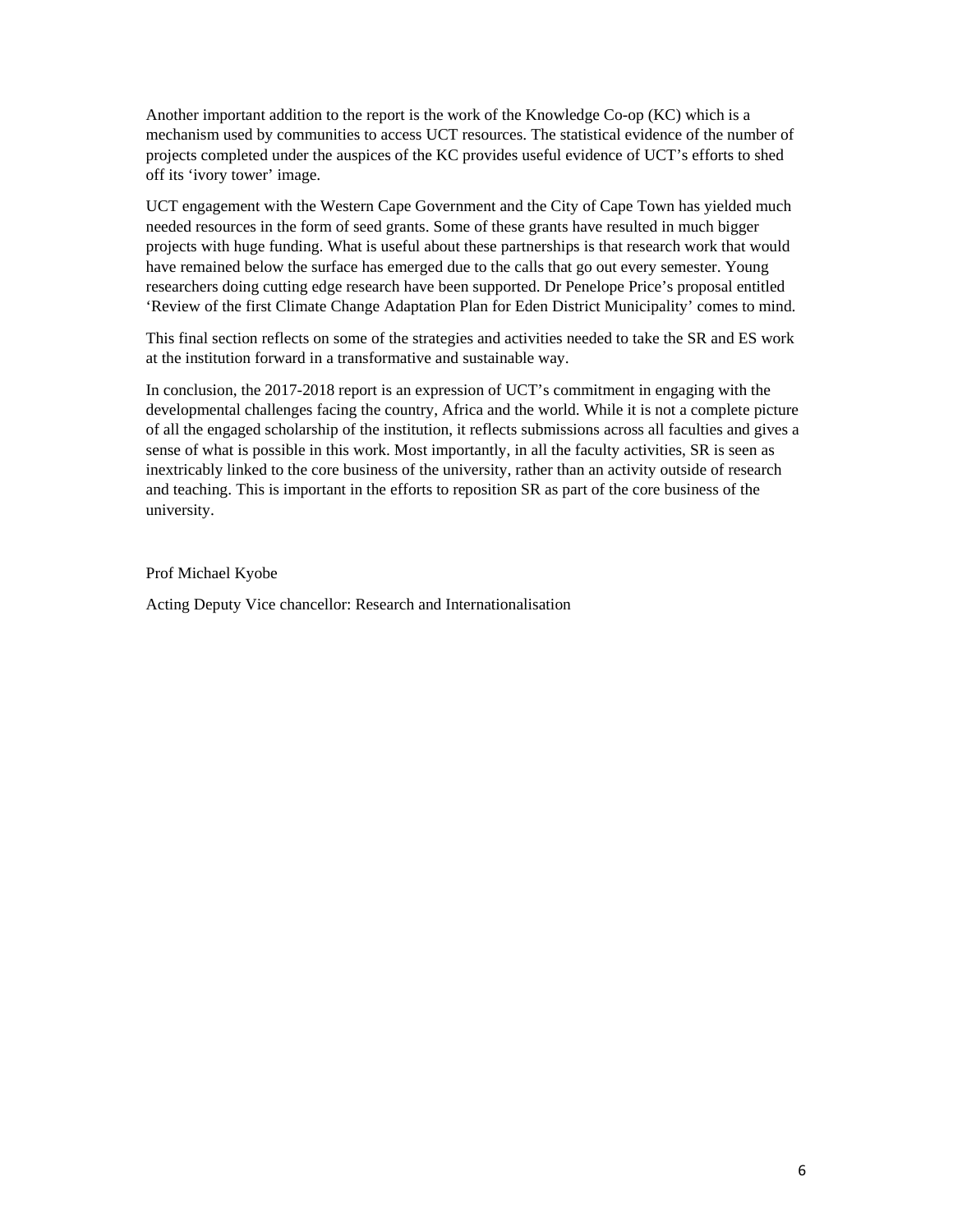#### Section A: Introduction and Methodology

This 2017-2018 Social Responsiveness report comprises six sections.

Section A provides some of the context in higher education globally as well as at UCT against which this report emerged. It also discusses the methodology in generating the data for the report. This proved challenging and raises the question about the purpose of the report and how this work is to be taken forward.

Section B is the substantive section of the report and comprises the data collected from the faculties in 2017 and 2018. While not nearly representative of the institution, the data reflects a diverse set of social responsiveness practices addressing a wide range of issues through engagement with nonacademic partners. We also highlight the nature of outputs, and the form of the engagement – teaching, research and/or service. Key to note upfront is that social responsiveness is not outside of the key practices of teaching, research or service; it takes place through one or a combination of these practices.

Section C of the report provides a high-level analysis of key themes emerging in the work of the faculties. In this way, the work begins to reflect key issues in the broader context that the university is addressing through its engaged scholars. This narrative account of the work is key to understanding the non-linearity of the complex practices involved in social responsiveness, particularly when it involves ongoing and sustained levels of engagement and relationships, a key objective of Goal 5 of the Strategic Planning Framework  $2016-2020$ .<sup>1</sup>

Section D discusses the work of the Knowledge Co-op, an institution-wide SR initiative. It also profiles a second institution-wide initiative that won the SR Award 2018, the Schools Improvement Initiative.

Section E focuses on work with outside bodies, important in this area of work. This is work with the Cape Higher Education Consortium (CHEC) which includes CHEC grants awarded to UCT scholars. The work with the Western Cape Government as well as the City of Cape Town is also discussed.

Section F looks at ways in which this work is to be taken forward on campus. This includes noting the areas of support scholars have highlighted as something that will assist them in this work. Importantly, the section reports on the Engaged Scholarship Task Team (ESTT) set up in 2017 to work on the issue of generating indicators to measure the social and economic impact of engaged scholarship (ES), both externally in the broader environment in which UCT is located but also internally in terms of the transformation of current research and teaching practice. The report ends with a discussion of the work of the SR Hub, a node of SR capacity on campus, and its contribution to increase the visibility and sustainability of social responsiveness on campus.

As an introduction, we discuss the context out of which these surveys have been generated and several issues linked to methodology which have proved challenging.

 $\overline{a}$ 

<sup>1</sup> http://www.uct.ac.za/main/explore-uct/strategic-plan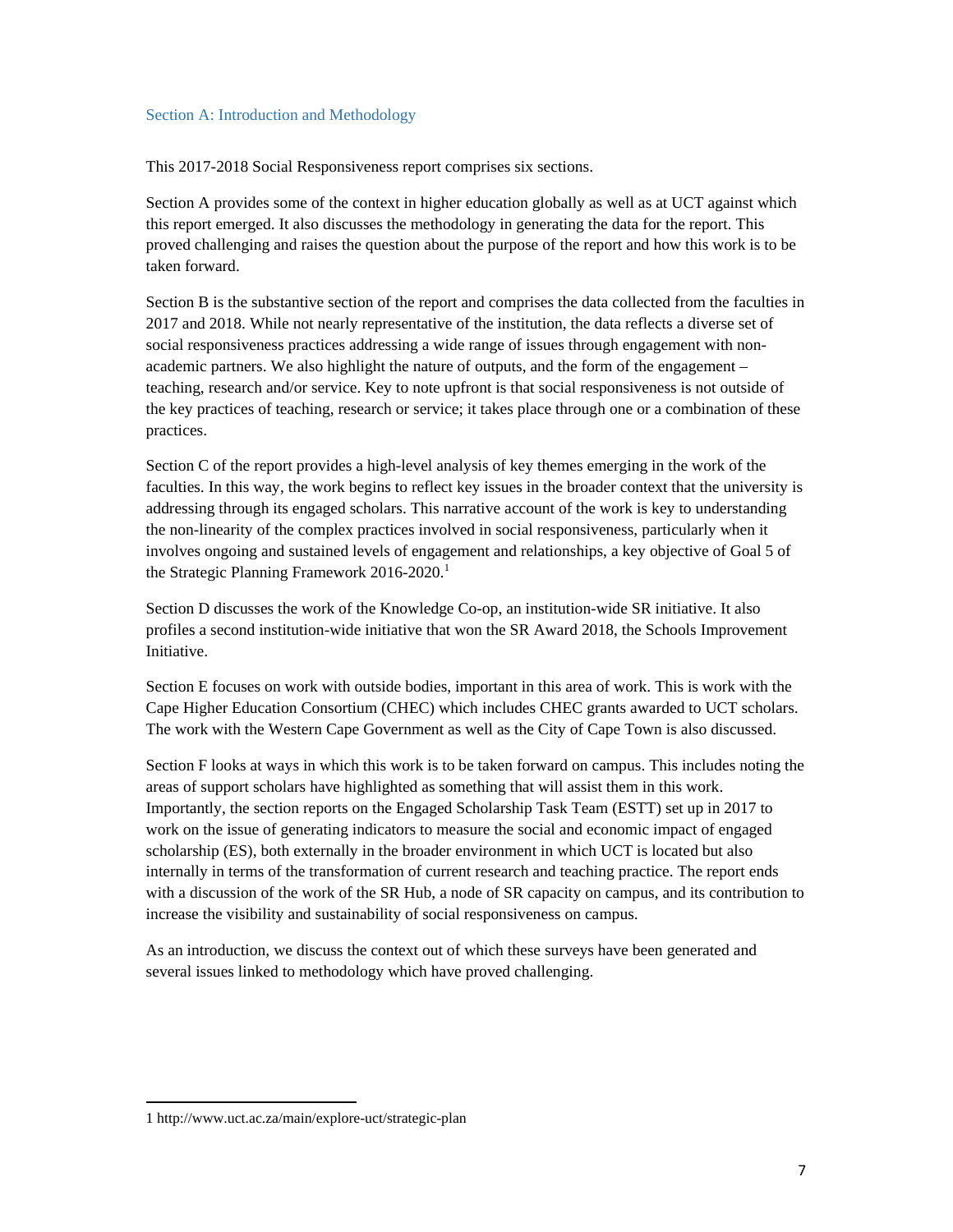#### Current Context of Social Responsiveness on Campus

UCT's current Strategic Planning Framework  $2016-2020<sup>2</sup>$  was developed against the backdrop of the widespread social action on campuses in South Africa. The Plan focuses strongly on transformation and aims to link the best of UCT's present and past, including engaging with processes of coloniality that are still very present on our campus. The plan is a clear signal that UCT is committed to understand, debate and engage with processes of decolonisation. It also recognises the responsibility of the academy to use scholarly expertise to advance the development agenda and address socioeconomic and environmental issues of concern in the community, in South Africa and Africa more broadly. Goal 5, which addresses engaged scholarship, is of relevance to this report.

This high-level commitment by the university to engaged scholarship reflects a realisation that engagement with external partners to address societal issues is core to our transformation efforts. Transformation demands a broader context for research, teaching and learning and requires attention to the lived experiences of many citizens of South Africa, including our students. Including SR as a strategic goal is not only an imperative but also an opportunity for engaging with various UCT stakeholders - Deans, academics, heads of departments, staff and students to ensure that there is a common understanding of what this goal means, how we may encourage our staff and students to contribute to achieving this goal and how we can provide clear guidelines for valuing this work and linking engaged scholarship to the Ad Hominem process.

Advocating for a stronger focus on how UCT can strengthen a responsive engagement with its local and regional context may have been nonetheless seen by some as being in tension with UCT's commitment to being an outstanding, internationally recognised, research university. However, evidence from faculty submissions suggests that being responsive to the local context can be seen as complementing efforts to 'claim our place in the international community of scholars'<sup>3</sup> in that a twoway engagement with societal needs can contribute to the construction of new internationally-relevant knowledge. Some cases in the report have connection with organisations in Zimbabwe, Namibia and in Europe. Due to the complexity of the challenges they address, universities also forge ties with international agencies. Local relevance and pursuit of international prestige are not mutually exclusive, they complement each other in ways that invigorate the academic enterprise. This kind of approach illustrates how socially responsive research can also help challenge dominant thinking internationally about research agendas – which are often viewed only in relation to basic research or the 'scholarship of discovery'. It is this view that persuaded the 2015 Senate Executive Committee to decide that future Social Responsiveness Reports should contain profiles of faculty-based activities.

As it was the case with the 2015/2016 Social Responsiveness Report, the University Social Responsiveness Committee (USRC) decided to collect information in a manner that would contribute to building knowledge of the field of engaged scholarship. This was done through requesting people to report in a common format structured around a set of headings that are critical to the notion of engaged scholarship but also speak to UCT's Strategic Planning Framework 2016-2020. Although the activities submitted do not provide a comprehensive picture of the spectrum of social responsiveness work, they provide trends in terms of the nature of UCT's engagement with external constituencies.

 $\overline{a}$ 

<sup>2</sup> http://www.uct.ac.za/main/explore-uct/strategic-plan

<sup>&</sup>lt;sup>3</sup> University of Cape Town (1996) 'Mission Statement', University of Cape Town, Cape Town. Available at http://www.uct.ac.za/about/intro Retrieved 16 April 2008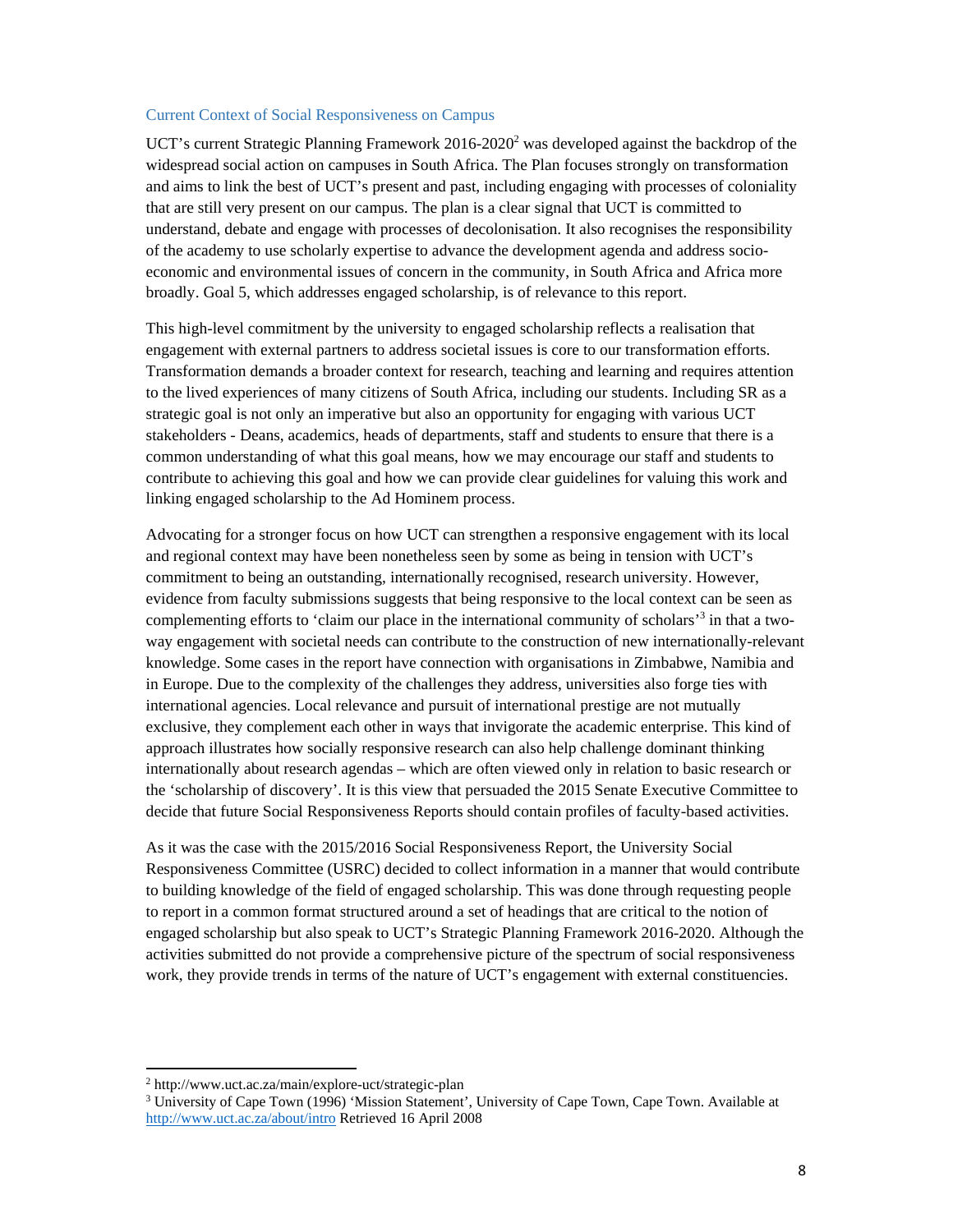#### Methodology

Collecting data that is representative of an institution at a particular moment in time is very important in serving as a barometer of the status of a particular practice.

The data for this report was collected in two phases: a paper survey in the form of a Microsoft Word document in 2017 and an online survey in 2018. The first survey responses were submitted by early October 2017 and a total of sixty-five responses were received. In an effort to generate a higher response rate, and improve the quality of data captured, an online survey was created in July this year. Once more, the survey was sent out through the Deans, remained open for a period of three weeks, and resulted in sixty-four responses.

The online version comprised of a combination of open-ended and prepopulated options, with some questions being required before a respondent could move onto the next one.

This approach was taken in the hope that it would reduce the amount of time taken to complete the survey and hence increase the response rate. The decision to keep a number of open-ended questions was informed by the fact that increasingly narratives are seen as an important first step to describe practice which thereafter can allow for the generation of relevant impact indicators. While there were prepopulated questions that simply allowed answers to be selected from a list of options, respondents were allowed to make more than one selection. Copies of both surveys are included in the Appendices of this report.

The data used to generate this report is pulled from both surveys. This with the exception of the information about 'key thematic issues addressed' – this data was pulled from the online survey only and hence reflects 64 responses. The relevant question was not as clearly asked in the paper version of the survey and hence it was difficult combine to combine both sets of data.

Finally, due to the fact that different methods of collection the data were used for this report, some of the graphs could not be reconciled so there will instances where 2 graphs are required to explain the breadth of this work. Section F raises some suggestions for a slightly different method of data collection.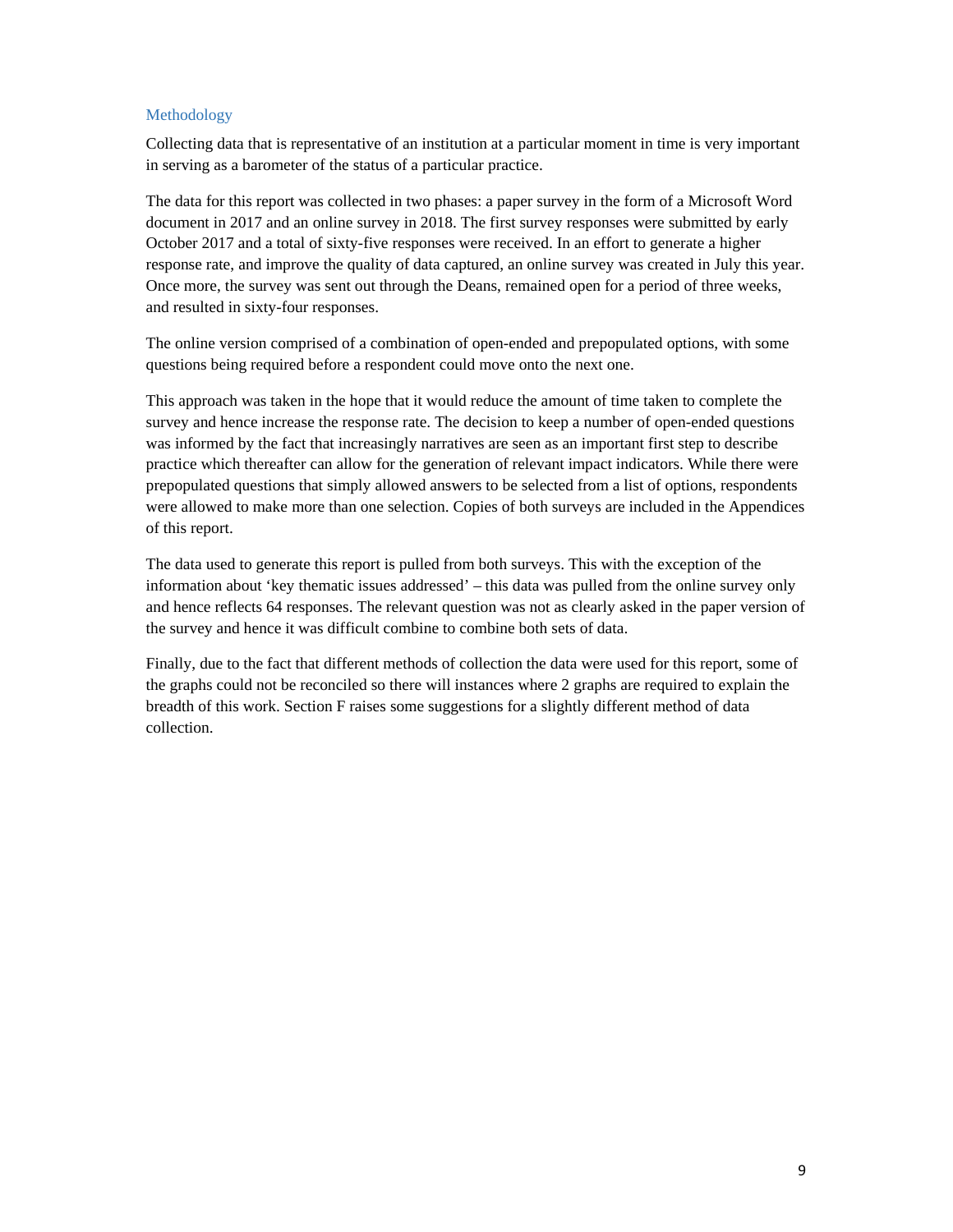#### Section B: Faculty Activities

This section of the report presents all the data collected via the two surveys. In Section A we discussed several methodological issues that impacted on us achieving the breadth of coverage we had hoped for. This will be visible in the data presented where, for example, for the Faculty of Health Sciences, all the submissions across the both surveys are from one department only, whereas a host of other socially responsive initiatives do exist but did not submit the information. The report can only reflect what faculties have offered. In Section F: Going Forward, we raise questions about the purpose of the report which could ultimately shape the way in which data is collected in future.

In this section, where specific methodological issues require comment, this is done in the form of footnotes.

The surveys were sent to all seven faculties in the institution. The diagram below summarises the total number of initiatives accounted for per faculty. The Faculties of Commerce, Science and Humanities had the highest response rates at 27, 22 and 22 respectively while Health Sciences and Engineering and the Built Environment followed closely with 17 and 13 respectively.



Figure 1: SR Initiatives by Faculty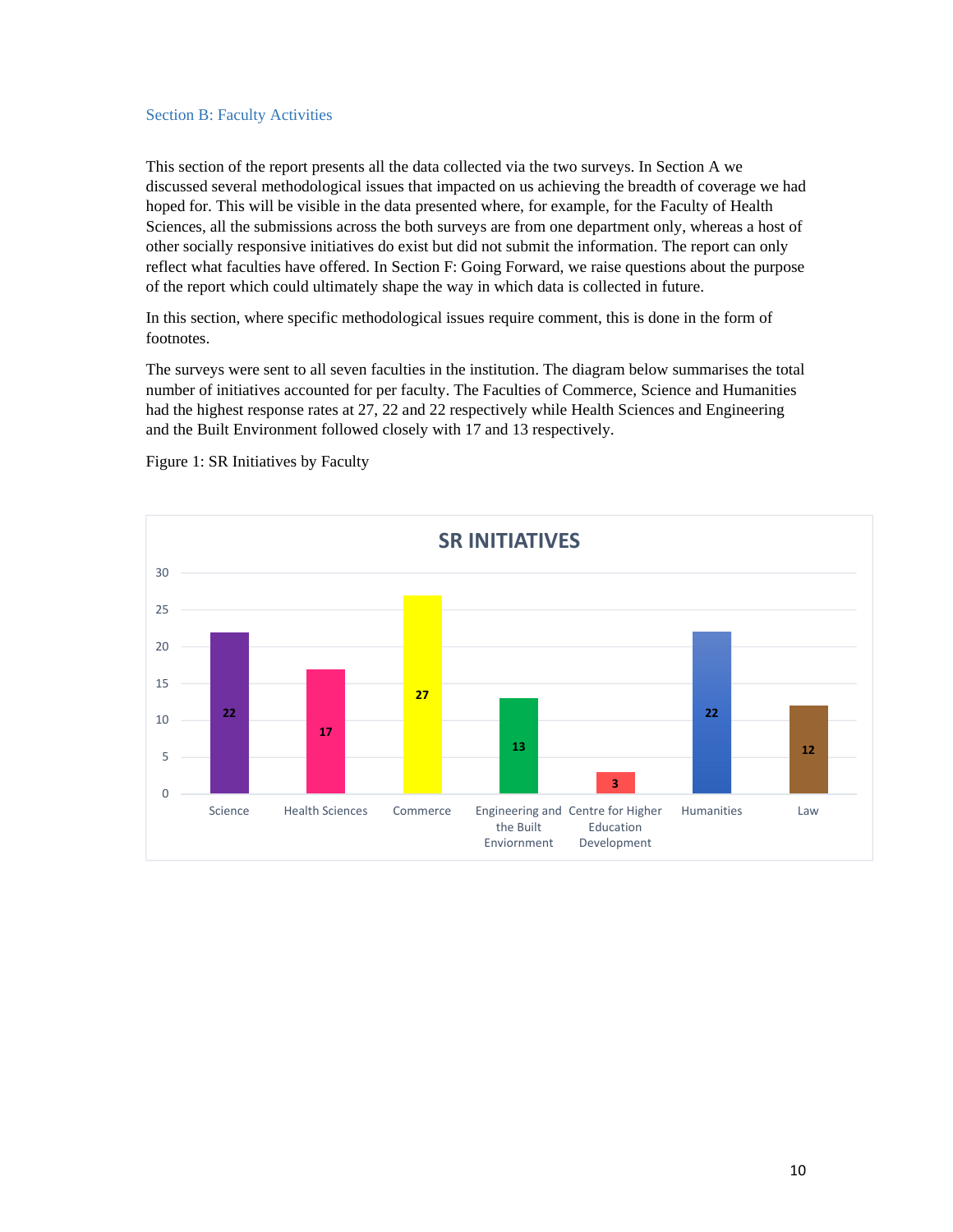#### Figure 2: Modes of SR engagement

 $\overline{a}$ 



As per UCT's SR Policy Framework (2012) social responsiveness activities at UCT fall broadly into three categories: Teaching, Research and Service.<sup>4</sup> The lower part of Figure 2 provides descriptions for what constitutes socially responsive teaching, research and service. Briefly, teaching is related to, but not limited to, the organisation of community-based education programmes as part of a formal curriculum. Research activities can take on a variety of forms including cultural performances, knowledge transfer and the creation of maps and artefacts. Similarly, service can occur in many forms, but it is ultimately about using one's skills and knowledge for public benefit.

In both surveys, respondents were able to categorise their activity in more than one of these areas as it is possible to be involved in work that falls into all three. Research is the most frequently selected (a total of 43 selections across both surveys) followed by service  $(27)$  and teaching  $(19)$ .<sup>5</sup>

<sup>4</sup> University of Cape Town (2012). 'Social Responsiveness Policy Framework', Senate of University of Cape Town document. Available at http://www.socialresponsiveness.uct.ac.za/about/policy\_framework 5

 $<sup>5</sup>$  In the original version of the survey respondents were not obliged to answer this question. In contrast, in the</sup> online survey this and a few other questions were required, and a respondent could not move on to the next page of the survey without having answered all the required questions. For example, in figure 1 we state that there is a total of one hundred and sixteen, 116, respondents across both surveys and yet this figure merging data from both surveys the combined total for Research, Service and Teaching is eighty-nine. This means that twentyseven respondents of the sixty-five who took the first survey, did not answer this question.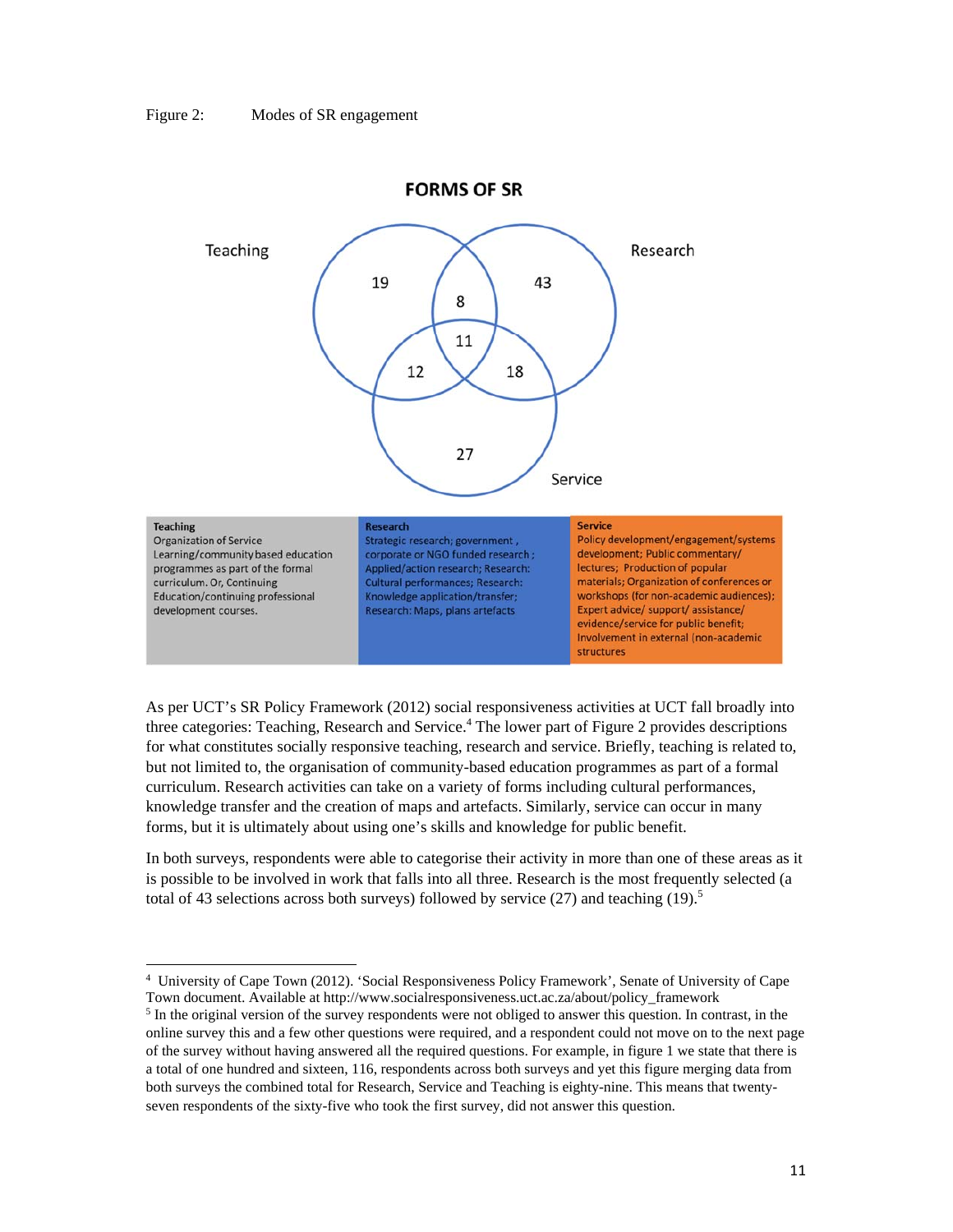Accounting for combinations of these three forms of SR, 'research and service' would be the most frequent combination. However, it might be expected from a statistical perspective that 'service and teaching' would be the least frequent combination and yet this distinction belongs to 'teaching and research'.

As these categories overlap, this finding is worth closer scrutiny. However, given the nature of social responsiveness work, the combination of forms of SR is perhaps not surprising.



Respondents were asked to identify the key themes relating to their work and were allowed to make multiple selections as often the work did not address just one issue. From an initial five categories – Health, Development, Inequality, Education and Poverty – three additional key issues emerged. These were Gender, Environment and Employment. Although these subsequent categories may all fall under the main category of Development, it emerged that this category is broad and much of the work across faculties spoke to these additional categories. The dominant theme is Development closely followed by Education which accounts for 22% of activities and Poverty and Inequality which account for 14% each. These themes are addressed across faculties in a range of teaching, learning and service-based activities.



 $\overline{a}$ 

<sup>&</sup>lt;sup>6</sup> This data is from 2018 only; the 2017 survey did not ask this as clearly and it was not possible to merge the data.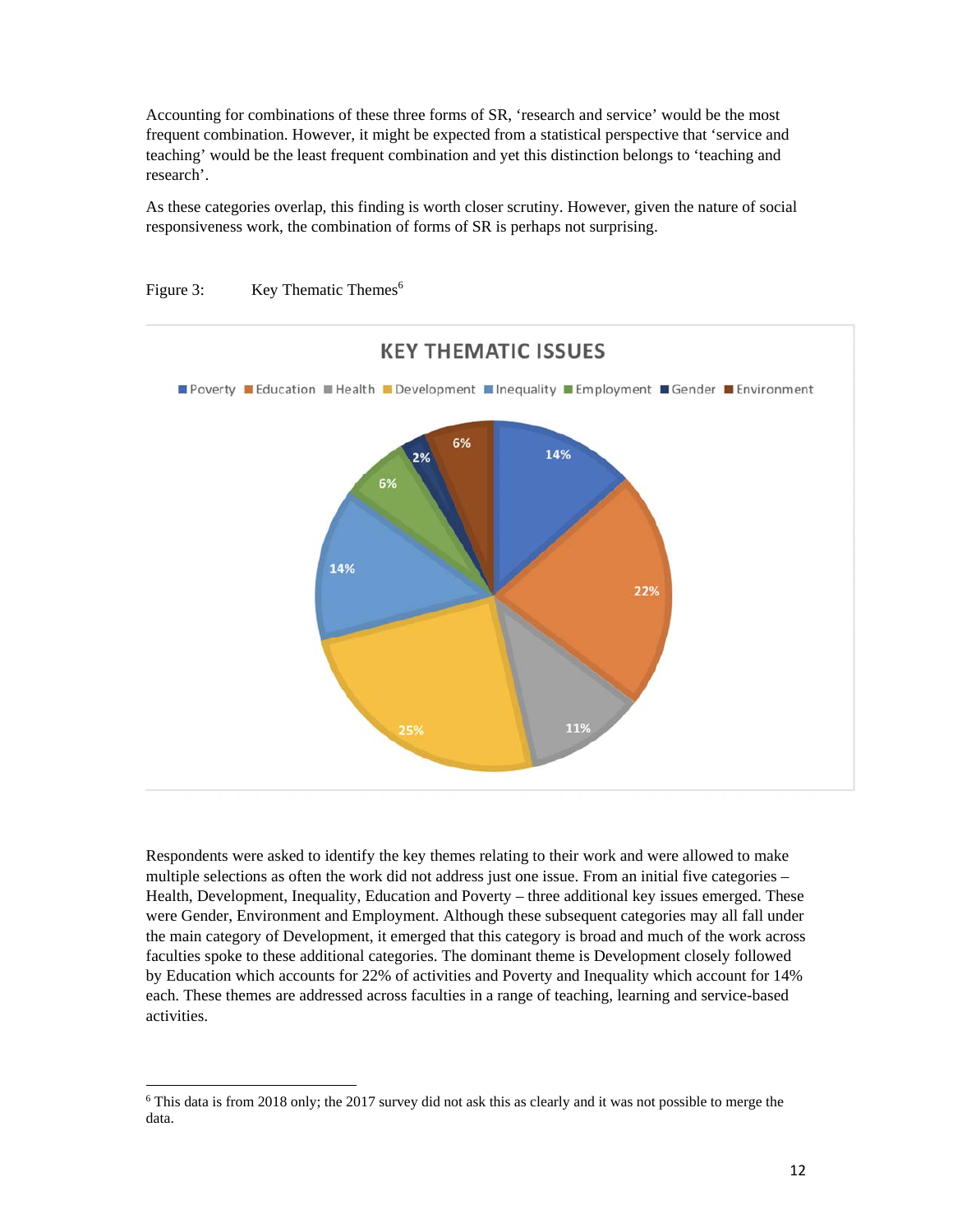

Figure 4: Nature of external constituencies<sup>7</sup>

Figure 4b.

 $\overline{a}$ 



A wide range of external partners are involved in SR at UCT. What is important to note is that in the 2017 diagram, higher education institutions are mentioned, while none are reflected in the diagram from the 2018 data, even though several partnerships with other higher education institutions were listed. $8$ 

 $<sup>7</sup>$  The data here has been captured in two separate diagrams. Figure 4 below is the data from the paper survey in</sup> 2017; 4b is the data from the online survey of 2018. This also explains the different way the data has been represented in each case.

<sup>&</sup>lt;sup>8</sup> We did not reflect them in the 2018 data as they fall outside the UCT definition of SR partner which is 'external *non-academic* constituencies'.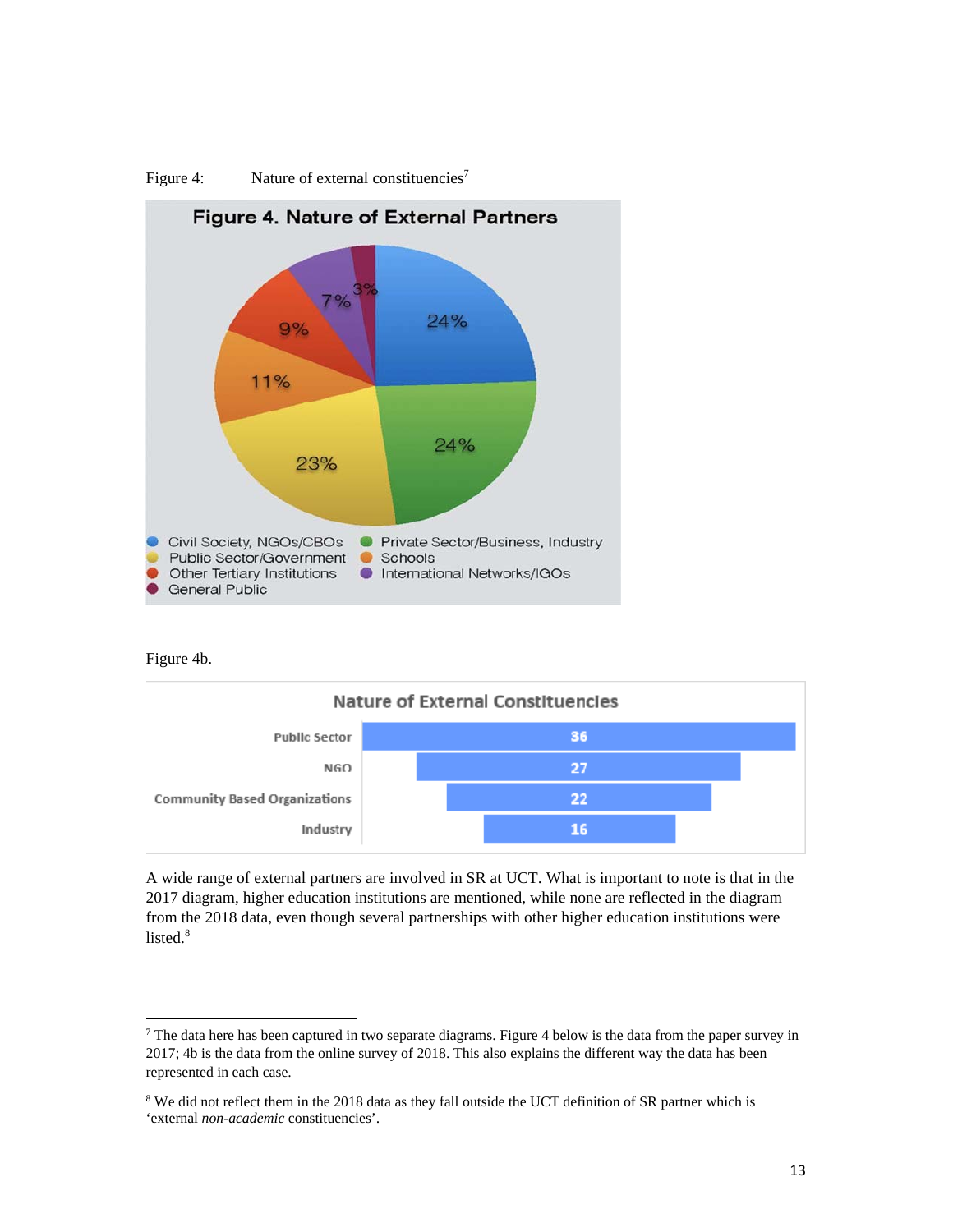

#### **NATURE OF OUTPUTS**

The surveys listed several outputs and respondents were allowed to make multiple selections/list multiple outputs. For the purpose of this report the outputs have been grouped into three categories: Academic Product, Applied Product and Community Product. Figure 5 lists the outputs in each category. Briefly, Academic Product includes journal articles, conference related materials such as posters and abstracts and competitive contacts. Educational materials, training and technical assistance and policies are just some examples of Applied Product. Finally, Community Product relates to products created largely, but not exclusively, for civil society partners. Initially items such as blogs, social media and digital media were not included in this category. However UCT staff members are increasingly turning to social media, blogging, open courses and animated videos to disseminate their work.

A challenge in this line of work is that it is not linear, there are often overlaps in categories and no tidy boxes to measure outcomes or even outputs. A few respondents noted the difficulty in accurately capturing the nature of outputs when some of these were 'intangible'. For example, Rebekka Sandmeier from the South African Collage of Music, lists 'experience' both on behalf of learners and participants as an output of their work.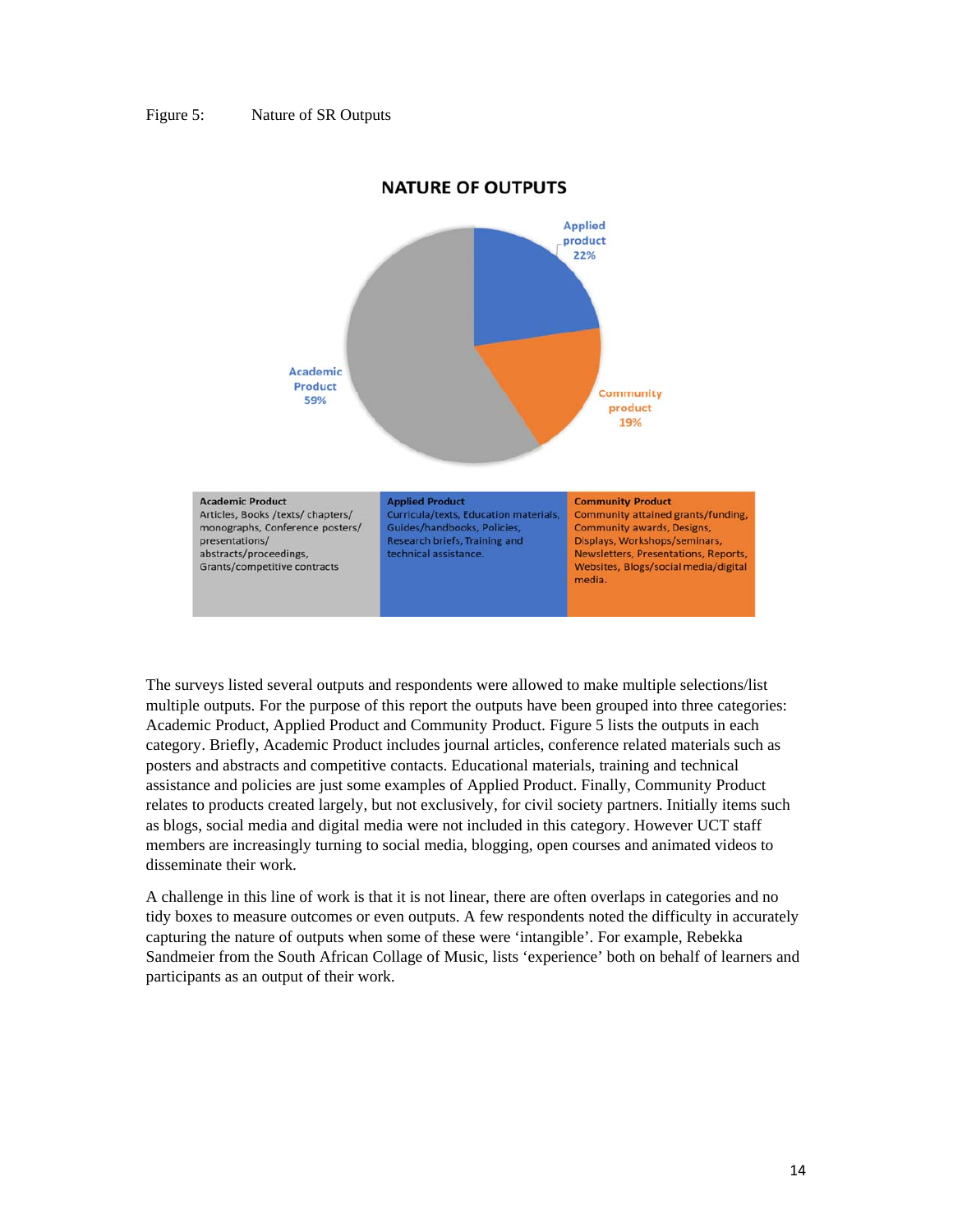#### Faculty Submissions

The following section provides summaries of responses received from the various faculties. Tables were created for each faculty highlighting responses by department and unit. The information has been structured in this way to identify the pockets where this work is being done (and potentially overlooked) as well as spaces where communities of practice are thriving as departments, units, people are supporting one another through knowledge and resource sharing in order to further their social responsiveness work. The intention is to follow up on the learnings from these profiles, to provide support to those who need it and ascertain best practices from those who are thriving. Summary tables have been created for each department, locating the relevant units conducting social responsiveness work in that unit. The tables provide information on the project title, the team involved in the project and a brief description of their work.

#### Centre for Higher Education Development

A total of three submissions have been made from the Centre for Higher Education Development (CHED), and these submissions are representative of two departments, 'The Centre for Innovation in Teaching and Learning' (CILT) and 'The Centre for Extra Mural Studies'. Two of the submissions are from CILT, namely the UCT Massive Open Online Courses (UCT MOOCs) and the UCT Global Citizenship Programme.

UCT MOOCs are free online courses designed for mass participation and are centred on self-study in a global online classroom. One of the courses offered, '*Becoming a changemaker: Introduction to Social Innovation*', is being used as a tool for driving social change. The MOOCs team give an example of how the course is being taught to young people at the RLabs central library in Cape Town by social activist Herman Sebuliba. Similarly, international NGO, Oxfam, paid for staff around the world to take the course and earn their certificates.

The second submission from CILT is from the UCT Global Citizenship Programme located in the Course and Curriculum Design unit. The course, '*Social Infrastructures: Engaging with Communities for Change*', is an elective offered through the Faculty of Engineering and the Built Environment, but open to all students across campus. In groups of ten, led by a student facilitator, engineering students engage off campus NGOs and community-based organisations (CBOs) for the purpose of community engaged learning. The key themes addressed are social action and social change which relate to the broad category of development as students are engaged to think about their work as future professionals in contexts of extreme inequality.

The dominant activity in these projects is teaching as it relates to curriculum design and delivery. The nature of the work in CILT is inherently interdisciplinary as exemplified in the MOOC course mentioned above which is offered in partnership with the Bertha Centre, from the UCT Graduate School of Business, and community enterprise, RLabs.

| <b>Project Title</b> | <b>Project Team</b> | <b>Project Description</b>                                                           |
|----------------------|---------------------|--------------------------------------------------------------------------------------|
| Poetry for Life      | Finuala             | Poetry for Life is an annual poetry recitation competition for high school learners. |
|                      | Dowling,            |                                                                                      |
|                      | Centre for          |                                                                                      |
|                      | Extra-Mural         |                                                                                      |
|                      | <b>Studies</b>      |                                                                                      |
|                      |                     |                                                                                      |

Centre for Extra-Mural Studies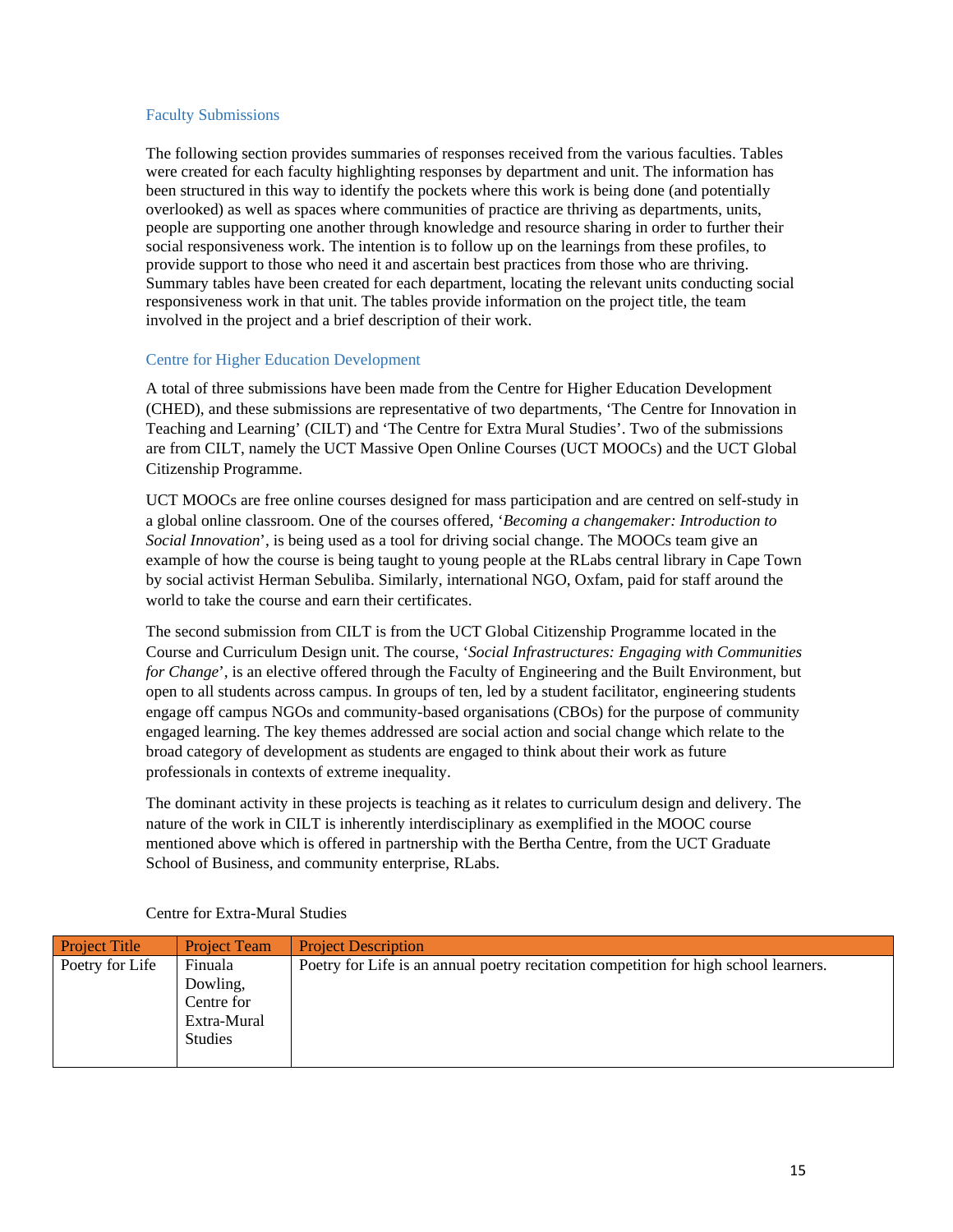# Centre for Innovation in Learning and Teaching

| <b>Project Title</b> | <b>Project Team</b>  | Project description                                                                                                                                                        |
|----------------------|----------------------|----------------------------------------------------------------------------------------------------------------------------------------------------------------------------|
| <b>UCT Massive</b>   | <b>MOOC</b>          | In 2016, the Bertha Centre for Social Innovation at the GSB, in partnership with RLabs, a                                                                                  |
| Open Online          | Team, CILT           | community-based social enterprise, made a free online course entitled, 'Becoming a                                                                                         |
| Courses              |                      | changemaker: Introduction to Social Innovation' via the Coursera online learning                                                                                           |
| (MOOCs)              |                      | platform. In 2017, there were several initiatives to harness the course for social justice                                                                                 |
| Project              |                      | action. At the RLabs central library in Cape Town, a community activist, Herman                                                                                            |
|                      |                      | Sebuliba, used the course to take a group of young people through the process of                                                                                           |
|                      |                      | discovering opportunities for social action. He meets face-to-face and works through the                                                                                   |
|                      |                      | material online with the group. The course featured in Coursera's global Social Impact<br>Campaign. In addition, 2 of UCT MOOCS - 'Becoming a Changemaker' and 'Mitigating |
|                      |                      | Climate Change in Developing Countries' - were selected to be featured as part of                                                                                          |
|                      |                      | Coursera's Education for Social Impact Campaign (#LearnActImpact) in July 2017. The                                                                                        |
|                      |                      | purpose of this was to promote courses on the topics of global challenges, diversity and                                                                                   |
|                      |                      | inclusion, and social justice. The Coursera publicity campaign reached approximately 10                                                                                    |
|                      |                      | million learners around the world.                                                                                                                                         |
|                      |                      | The course team also adapted 'Becoming a Changemaker' to include a project output for                                                                                      |
|                      |                      | participants linked to one of the United Nations Sustainable Development Goals (SDGs).                                                                                     |
|                      |                      | This allowed UCT to link 'Becoming a Changemaker' with another global campaign to                                                                                          |
|                      |                      | bring awareness to the UN's SDGs. This was initiated by the Centre for Innovation at                                                                                       |
|                      |                      | Leiden University to promote open online courses run on Coursera from universities                                                                                         |
|                      |                      | around the world. The campaign enlisted courses which offer real world challenges, and                                                                                     |
|                      |                      | which work with a civil society partner. A second MOOC from the Bertha Centre - on                                                                                         |
|                      |                      | Innovative Finance - launched in November 2017 - also includes a focus on the SDGs.<br>Website: www.cilt.uct.ac.za/cilt/moocs-project-uct                                  |
|                      |                      |                                                                                                                                                                            |
|                      |                      | Course and Curriculum Design Unit (UCT Global Citizenship Programme)                                                                                                       |
| Social               | Janice               | The SI course is an elective course in the Faculty of EBE, open to students campus wide.                                                                                   |
| Infrastructures:     | McMillan             | Teaching and learning extend beyond the classroom into spaces outside of the university                                                                                    |
| Engaging with        | (CLT),               | and in society. The main aim of the course is to help engineering students understand the                                                                                  |
| Communities          | Lance                | social context into which they will apply their engineering knowledge and skills. It also                                                                                  |
| for Change (SI)      | Louskieter           | aims to equip students with an appreciation of complex social dynamics to enhance their                                                                                    |
|                      | (Public              | work as future professionals in society. Partnerships are developed with a range of NGOs                                                                                   |
|                      | Health),             | and CBOs for the purpose of community engaged learning.                                                                                                                    |
|                      | Genevieve            | In small groups of ten students together with a student facilitator, students visit one of the                                                                             |
|                      | Harding<br>(Chemical | partners above. These off-campus classes (OCCs) are structured around a series of 5<br>questions:                                                                          |
|                      | Engineering)         | 1. Introduction to the citizen/activists hosting the students for the day including the history                                                                            |
|                      |                      | of the activist/group.                                                                                                                                                     |
|                      |                      | 2. History of the land/area.                                                                                                                                               |
|                      |                      | 3. The issue the CBO is contesting/struggling with and the history of this issue.                                                                                          |
|                      |                      | 4. Knowledge – what knowledge is important to contest this issue? What is 'citizen'                                                                                        |
|                      |                      | knowledge?                                                                                                                                                                 |
|                      |                      | 5. What networks and partnerships, including research partnerships exist within the                                                                                        |
|                      |                      | community and between the CBO and outside organisations? Does the CBO believe a                                                                                            |
|                      |                      | relationship with the university is useful? And if so/not, why/why not?                                                                                                    |
|                      |                      | Website: www.globalcitizen.uct.ac.za/social-infrastructures                                                                                                                |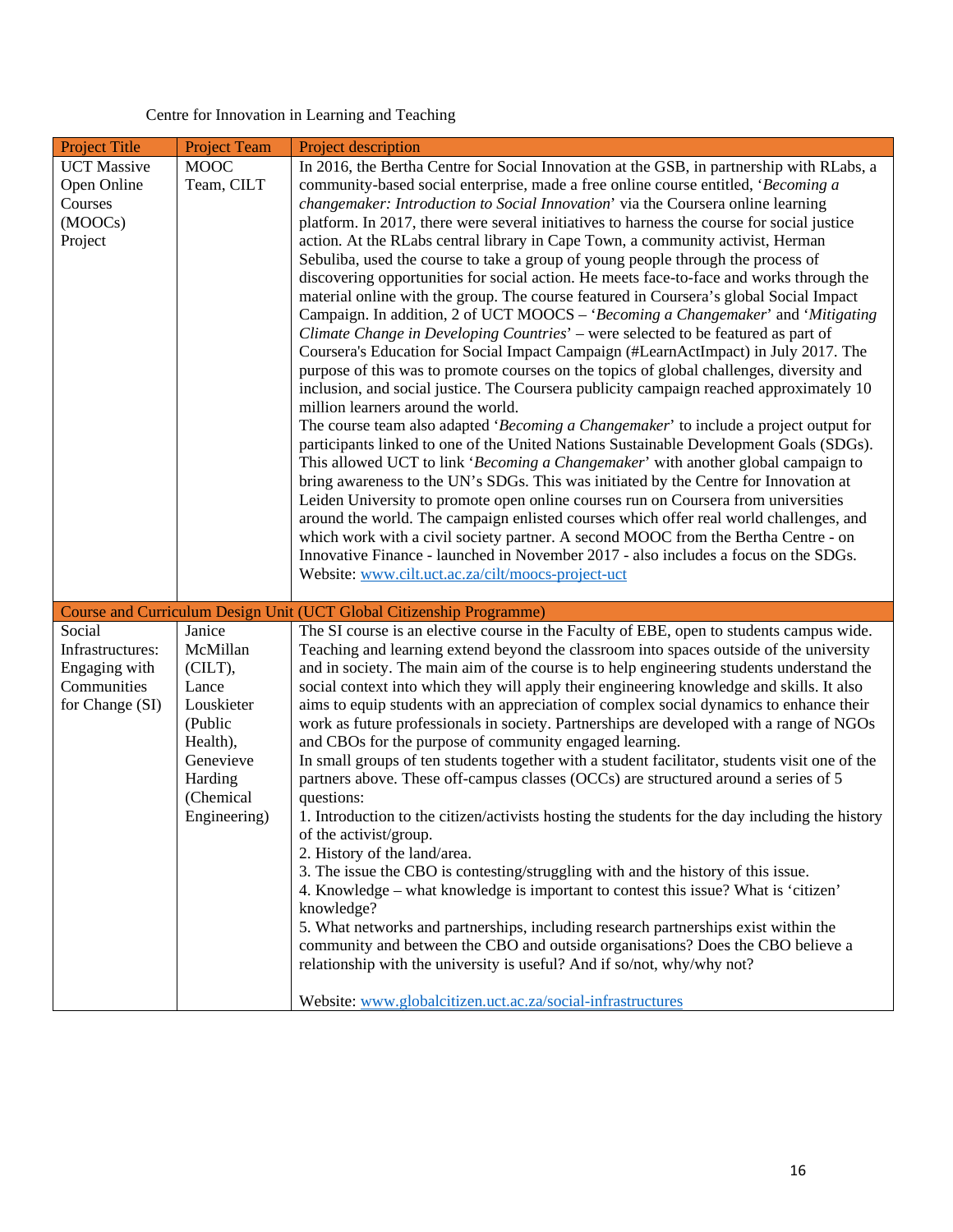#### Faculty of Commerce

The Faculty of Commerce represented the majority of responses with twenty-eight social responsiveness initiatives being reported across six departments and six units.

The Development Policy Research Unit (DPRU) from the School of Economics accounts for almost half of these activities. Two initiatives were captured from the Southern Africa Labour and Development Unit. In both these units the dominant form of SR work is research. In some instances the research is linked back to teaching and service.

In the case of The National Income Dynamics Study (NIDS) the data collected is used by economics students to conduct their research projects. In addition, NIDS creates material to explain their data as well as to provide opportunities for training external parties to make use of the data. A primary objective of the DPRU is to conduct research which assists policy makers in creating evidence-based policies as well as monitoring and evaluating the effectiveness of existing policy.

Additional research activities in the Faculty include the College of Accounting's study investigating the low application rate of talented high school learners from low-income communities for places to study accounting. The Centre for Actuarial Research is collaborating with the United Nations Sustainable Development Solutions Network to work out how best to improve the data and evidence base for measuring and monitoring the SDGs.

Finally, the Embedding Project, in the Graduate School of Business works with researchers and corporates to collect data on sustainable business practices. Access to quality data sources as well as a shortage of individuals who are able to work with this data are challenges listed by some of these units that rely on data intensive research.

The dominant form of SR in the Department of Finance and Tax relates to service where staff are using their knowledge and expertise to assist in a range of socially responsive initiatives. Akios Majoni is one such staff member, using his skills to work on assessing the feasibility of a profitmaking start-up in Khayelitsha with the intent of using entrepreneurship to create jobs in the community. Similarly, the 'Khayelitsha Community Lab: Eyethu Centre' project in the Department of Information Systems, leverages the time, knowledge and skills of IS Honours students to build a sustainable computer lab for the community.

Teaching activities are the least represented in the Faculty. There were three teaching-oriented initiatives in the Departments of Finance and Tax, Organisational Psychology and Management Studies. Other activities where research is the dominant activity translated the research output into teaching. For example, research findings were used as case studies in courses or data from research units were used for student projects.

| <b>Project Title</b>        | <b>Project Team</b> | <b>Description</b>                                                          |
|-----------------------------|---------------------|-----------------------------------------------------------------------------|
| The Global Entrepreneurship | Jacqui Kew          | South Africa joined the GEM project in 2001 and has published 18            |
| Monitor (GEM)               |                     | national reports on the state of entrepreneurship in the country as well as |
|                             |                     | participating in studies with other sub-Saharan African countries           |
|                             |                     | focusing on the youth and the role they play in the entrepreneurial eco-    |
|                             |                     | system.                                                                     |
|                             |                     | GEM collects data from two primary sources.                                 |
|                             |                     | • The Adult Population Survey (APS) in which each country interviews        |
|                             |                     | a minimum of 2,000 respondents from a demographically representative        |
|                             |                     | sample of the adult population between the ages of 18 and 64 years of       |
|                             |                     | age. Each respondent is asked questions from a standardised                 |

College of Accounting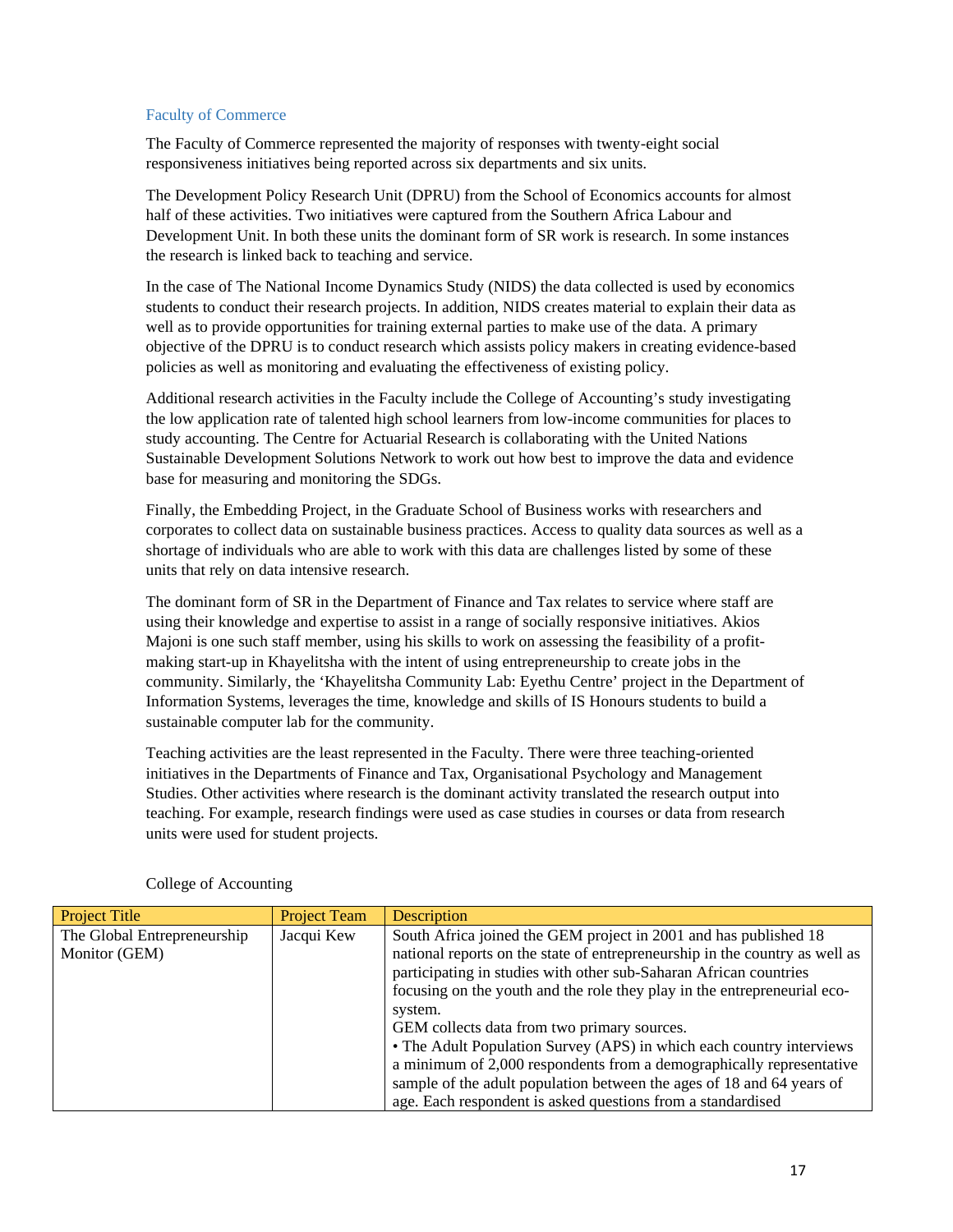|                                                                                                                                      |                                                          | questionnaire so that the questions asked around the world are the same<br>(translated into the local languages) and allow for cross country analysis<br>and for longitudinal studies<br>• The National Expert Survey (NES) in which at least 36 key informants<br>covering nine framework conditions are interviewed using both a semi-<br>structured and structured interview process.<br>National reports are then compiled using data from the above as well as<br>from secondary sources on information gathered from organisations such<br>as WEF (the Global Competitive Index report), the World Bank and the<br><b>United Nations.</b><br>GEM is unique because, unlike most entrepreneurship data sets that<br>measure newer and smaller firms, GEM studies, at the grassroots level,<br>the behaviour of individuals with respect to starting and managing a<br>business. This approach provides a more detailed picture of<br>entrepreneurial activity than is found in official national registry data<br>sets. |
|--------------------------------------------------------------------------------------------------------------------------------------|----------------------------------------------------------|------------------------------------------------------------------------------------------------------------------------------------------------------------------------------------------------------------------------------------------------------------------------------------------------------------------------------------------------------------------------------------------------------------------------------------------------------------------------------------------------------------------------------------------------------------------------------------------------------------------------------------------------------------------------------------------------------------------------------------------------------------------------------------------------------------------------------------------------------------------------------------------------------------------------------------------------------------------------------------------------------------------------------|
| Socio-economic and cultural<br>factors affecting disadvantaged<br>students' entry into higher<br>education accounting<br>programmes. | Moegamad<br>Rushdie Salie,<br>Ilse Lubbe,<br>Sumaya West | Recently there are many initiatives supporting students from<br>disadvantaged backgrounds for inclusion and participation in higher<br>education. This study focuses on disadvantaged students who have the<br>potential to obtain access to university and to possibly do well, but for<br>some reason, do not apply to university. The aim of this study is to<br>identify the socio-economic (and cultural) factors that impact these<br>students and the effect that these factors have on their application to<br>university and ultimately registering for higher education studies. It is<br>important that stakeholders (universities, education department and<br>schools, etc) are aware of these various issues as it impacts on the<br>transformation vision and mission that numerous universities and<br>departments share. In this way, they can work together to aid these<br>specific students and provide guidance that is not generic but caters to<br>the specific struggles these students face.        |

## The School of Economics

| <b>Project Title</b>                    | <b>Project Team</b> | Description                                                              |
|-----------------------------------------|---------------------|--------------------------------------------------------------------------|
| <b>Exchange Rates and Firm</b>          | Lawrence            | This initiative involves collaborative policy-relevant research between  |
| <b>Export Performance in South</b>      | Edwards             | Lawrence Edwards, as the academic, and policy analysts in the SA         |
| Africa                                  |                     | National Treasury. The objective is to produce policy relevant research  |
|                                         |                     | collaboratively with young policy makers in the National Treasury.       |
|                                         |                     | Key outputs include: (a) training of young policy makers through         |
|                                         |                     | practical experience in research (b) production of policy papers, (c)    |
|                                         |                     | presentation at seminars in National Treasury, (d) presentation of       |
|                                         |                     | findings at policy conferences.                                          |
|                                         |                     |                                                                          |
| <b>Development Policy Research Unit</b> |                     |                                                                          |
| Post-mining transformation              | Haroon Bhorat,      | This project is a true community of practice (COP) that looks at the     |
| through the fibrous plant               | François            | potential to generate sustainable and complex post-mining economies      |
| economy                                 | Steenkamp,          | that emerge from the production of fibrous plants. This is a trans-      |
|                                         | Robert Hill,        | disciplinary project, combining the expertise of economists, engineers   |
|                                         | Christopher         | and lawyers. The project identifies potential fibrous plants that can be |
|                                         | Rooney              | produced on degraded mining land and serve the dual purpose of           |
|                                         |                     | cleaning the land through the process of phyto-remediation and           |
|                                         |                     | generating a raw material that can serve as an input in downstream       |
|                                         |                     | manufacturing industries. The project also seeks to understand the       |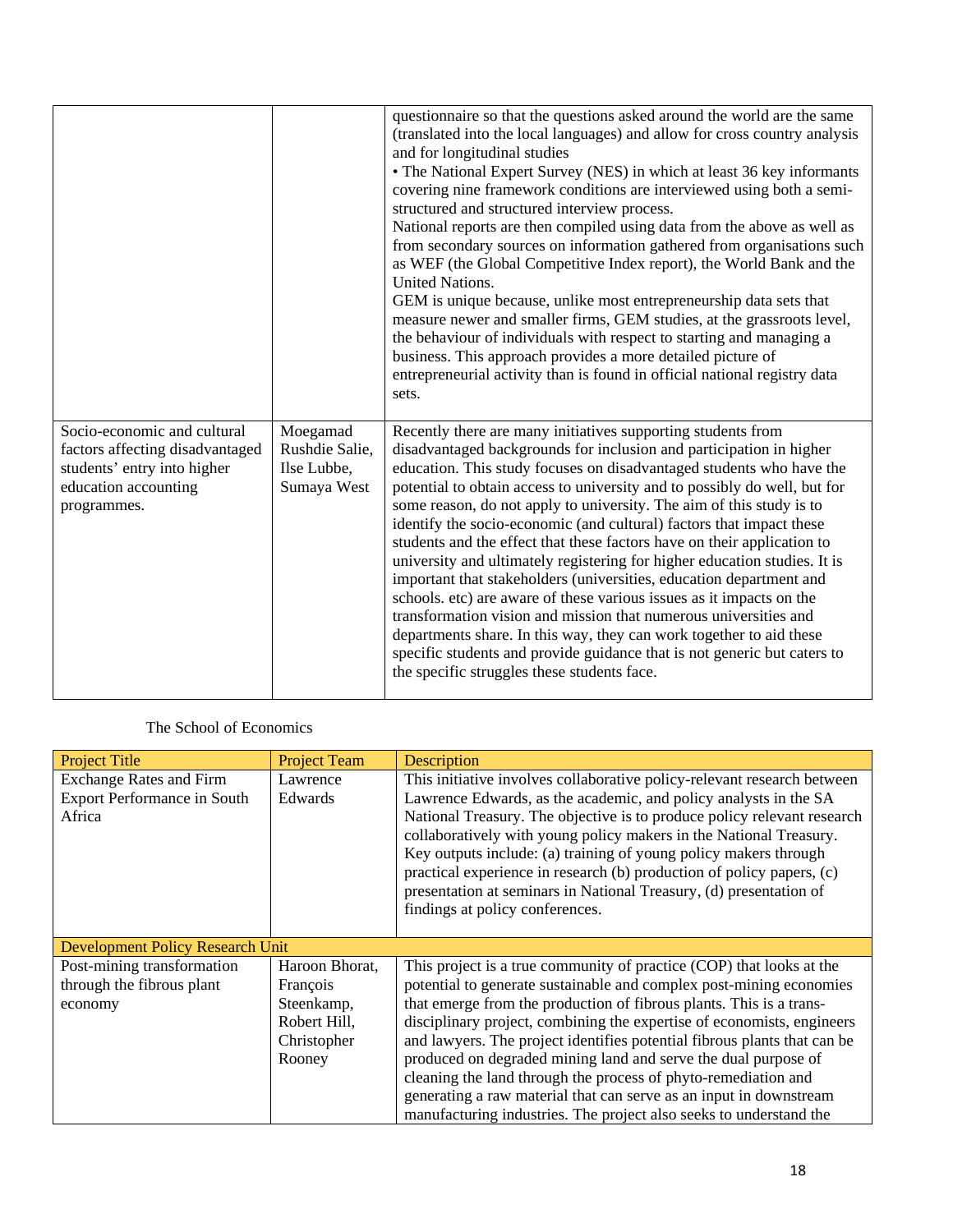| development of a complex fibrous plant industry.<br>The research project investigates the economic complexity and degree<br><b>Building Economic</b><br>Haroon Bhorat,<br>Complexity in Africa<br>Francois<br>of structural transformation of four African countries - Ghana, Kenya,<br>Senegal and South Africa. Linking economic complexity to<br>Steenkamp,<br>manufacturing, the study examines the extent to which these countries<br>Arabo Ewinyu,<br>Kezia Lilenstein,<br>have industrialised. Using complexity and product space analytics, the<br>study identifies manufacturing products to which these countries can<br>Christopher<br>diversify toward and thereby build economic complexity. Firm and<br>Rooney<br>industry interviews provide information on the productive capabilities<br>that both enable and constrain firms from diversifying into these<br>products. Emphasis is placed on whether production of these products<br>is likely to lead to employment generation, particularly for women and<br>youth.<br>The South African government's Department of Women has a mandate<br>Gender Analysis of the<br>Haroon Bhorat,<br>Department of Trade and<br>to promote women's socio-economic empowerment, development and<br>Morne<br>Industry (DTI) Services and<br>human rights through oversight, monitoring, evaluation and<br>Oosthuizen,<br><b>Funding Processes</b><br>Arabo Ewinyu,<br>influencing policy. A key area in this regard relates to the role of<br>government broadly in empowering women, whether through its role<br>Zaakhir Asmal,<br>Safia Khan,<br>as an employer or through the many programmes and policies it has<br>Robert Hill<br>implemented. The aim of this research project is therefore to determine<br>the extent to which women access and benefit from the services<br>offered by the DTI through both a quantitative analysis of the DIT's<br>incentive data and a qualitative case study on the experience of<br>recipients.<br>Youth transitions from higher<br>Haroon Bhorat,<br>This research project was set up to investigate the associations between<br>education into the labour<br>Adaiah<br>different aspects of higher education and subsequent labour market<br>market<br>Lilenstein, Kezia<br>outcomes. The research uses data from the Cape Higher Education<br>Lilenstein,<br>Consortium's Graduate Destination Survey conducted in 2010. The<br>Morné<br>dataset contains information such as field of study, matric grades, and<br>Oosthuizen<br>employment status for graduates of the four universities in the Western<br>Cape.<br>The EPP is aimed at providing an enabling policy environment in<br>Haroon Bhorat,<br><b>Employment Promotion</b><br>Toughedah<br>South Africa for expansion in aggregate employment. Its specific<br>Programme (IV)(EPP)<br>purpose is to remove systemic constraints to employment growth in<br><b>Jacobs</b><br>order to achieve a reduction of the percentage of people unemployed in<br>South Africa in line with the target set by the South African<br>Government.<br>Poverty, Inequality $&$ the<br>Haroon Bhorat,<br>This research aimed to summarise and profile South African emerging<br>Nature of Inclusive Growth in<br>trends in poverty and inequality in order to determine the extent to<br>Arabo Ewinyu,<br>Post-Apartheid South Africa.<br>which growth has been pro-poor in the post-apartheid era.<br>Jabulile<br>Monnakgotla<br><b>Measuring Multidimensional</b><br>Haroon Bhorat,<br>This project involved research that resulted in an academic paper that<br>Labour Law Violation with an<br>Benjamin<br>extends existing literature in labour economics to include multi-<br>dimensional labour law violation. The project contributes an analytic<br>Application to South Africa<br>Stanwix, Amy<br>Thornton<br>understanding and quantifying technology for measuring multi-<br>dimensional labour law violation. Previously, literature on labour law<br>violation has almost exclusively been described as minimum wage law<br>violation (ignoring other violations of worker entitlements such as<br>leave). This paper draws on the multi-dimensional poverty literature to<br>propose a measure of multidimensional labour law violation, which<br>allows a quantification of the contribution of compliance along<br>different dimensions. This index is applied to South Africa to illustrate |  |                                                                        |
|------------------------------------------------------------------------------------------------------------------------------------------------------------------------------------------------------------------------------------------------------------------------------------------------------------------------------------------------------------------------------------------------------------------------------------------------------------------------------------------------------------------------------------------------------------------------------------------------------------------------------------------------------------------------------------------------------------------------------------------------------------------------------------------------------------------------------------------------------------------------------------------------------------------------------------------------------------------------------------------------------------------------------------------------------------------------------------------------------------------------------------------------------------------------------------------------------------------------------------------------------------------------------------------------------------------------------------------------------------------------------------------------------------------------------------------------------------------------------------------------------------------------------------------------------------------------------------------------------------------------------------------------------------------------------------------------------------------------------------------------------------------------------------------------------------------------------------------------------------------------------------------------------------------------------------------------------------------------------------------------------------------------------------------------------------------------------------------------------------------------------------------------------------------------------------------------------------------------------------------------------------------------------------------------------------------------------------------------------------------------------------------------------------------------------------------------------------------------------------------------------------------------------------------------------------------------------------------------------------------------------------------------------------------------------------------------------------------------------------------------------------------------------------------------------------------------------------------------------------------------------------------------------------------------------------------------------------------------------------------------------------------------------------------------------------------------------------------------------------------------------------------------------------------------------------------------------------------------------------------------------------------------------------------------------------------------------------------------------------------------------------------------------------------------------------------------------------------------------------------------------------------------------------------------------------------------------------------------------------------------------------------------------------------------------------------------------------------------------------------------------------------------------------------------------------------------------------------------------------------------------------------------------------------------------------------------------------------------------------------------------------------------------------------------------------------------------------------------------------------------------------------------------------------------------------------------------------------------------------------------------------------------------------------------------------------------------------------------------------------------------------------------------------------------------------------------------------|--|------------------------------------------------------------------------|
|                                                                                                                                                                                                                                                                                                                                                                                                                                                                                                                                                                                                                                                                                                                                                                                                                                                                                                                                                                                                                                                                                                                                                                                                                                                                                                                                                                                                                                                                                                                                                                                                                                                                                                                                                                                                                                                                                                                                                                                                                                                                                                                                                                                                                                                                                                                                                                                                                                                                                                                                                                                                                                                                                                                                                                                                                                                                                                                                                                                                                                                                                                                                                                                                                                                                                                                                                                                                                                                                                                                                                                                                                                                                                                                                                                                                                                                                                                                                                                                                                                                                                                                                                                                                                                                                                                                                                                                                                                                            |  | legislative landscape and identify interventions that would enable the |
|                                                                                                                                                                                                                                                                                                                                                                                                                                                                                                                                                                                                                                                                                                                                                                                                                                                                                                                                                                                                                                                                                                                                                                                                                                                                                                                                                                                                                                                                                                                                                                                                                                                                                                                                                                                                                                                                                                                                                                                                                                                                                                                                                                                                                                                                                                                                                                                                                                                                                                                                                                                                                                                                                                                                                                                                                                                                                                                                                                                                                                                                                                                                                                                                                                                                                                                                                                                                                                                                                                                                                                                                                                                                                                                                                                                                                                                                                                                                                                                                                                                                                                                                                                                                                                                                                                                                                                                                                                                            |  |                                                                        |
|                                                                                                                                                                                                                                                                                                                                                                                                                                                                                                                                                                                                                                                                                                                                                                                                                                                                                                                                                                                                                                                                                                                                                                                                                                                                                                                                                                                                                                                                                                                                                                                                                                                                                                                                                                                                                                                                                                                                                                                                                                                                                                                                                                                                                                                                                                                                                                                                                                                                                                                                                                                                                                                                                                                                                                                                                                                                                                                                                                                                                                                                                                                                                                                                                                                                                                                                                                                                                                                                                                                                                                                                                                                                                                                                                                                                                                                                                                                                                                                                                                                                                                                                                                                                                                                                                                                                                                                                                                                            |  |                                                                        |
|                                                                                                                                                                                                                                                                                                                                                                                                                                                                                                                                                                                                                                                                                                                                                                                                                                                                                                                                                                                                                                                                                                                                                                                                                                                                                                                                                                                                                                                                                                                                                                                                                                                                                                                                                                                                                                                                                                                                                                                                                                                                                                                                                                                                                                                                                                                                                                                                                                                                                                                                                                                                                                                                                                                                                                                                                                                                                                                                                                                                                                                                                                                                                                                                                                                                                                                                                                                                                                                                                                                                                                                                                                                                                                                                                                                                                                                                                                                                                                                                                                                                                                                                                                                                                                                                                                                                                                                                                                                            |  |                                                                        |
|                                                                                                                                                                                                                                                                                                                                                                                                                                                                                                                                                                                                                                                                                                                                                                                                                                                                                                                                                                                                                                                                                                                                                                                                                                                                                                                                                                                                                                                                                                                                                                                                                                                                                                                                                                                                                                                                                                                                                                                                                                                                                                                                                                                                                                                                                                                                                                                                                                                                                                                                                                                                                                                                                                                                                                                                                                                                                                                                                                                                                                                                                                                                                                                                                                                                                                                                                                                                                                                                                                                                                                                                                                                                                                                                                                                                                                                                                                                                                                                                                                                                                                                                                                                                                                                                                                                                                                                                                                                            |  |                                                                        |
|                                                                                                                                                                                                                                                                                                                                                                                                                                                                                                                                                                                                                                                                                                                                                                                                                                                                                                                                                                                                                                                                                                                                                                                                                                                                                                                                                                                                                                                                                                                                                                                                                                                                                                                                                                                                                                                                                                                                                                                                                                                                                                                                                                                                                                                                                                                                                                                                                                                                                                                                                                                                                                                                                                                                                                                                                                                                                                                                                                                                                                                                                                                                                                                                                                                                                                                                                                                                                                                                                                                                                                                                                                                                                                                                                                                                                                                                                                                                                                                                                                                                                                                                                                                                                                                                                                                                                                                                                                                            |  |                                                                        |
|                                                                                                                                                                                                                                                                                                                                                                                                                                                                                                                                                                                                                                                                                                                                                                                                                                                                                                                                                                                                                                                                                                                                                                                                                                                                                                                                                                                                                                                                                                                                                                                                                                                                                                                                                                                                                                                                                                                                                                                                                                                                                                                                                                                                                                                                                                                                                                                                                                                                                                                                                                                                                                                                                                                                                                                                                                                                                                                                                                                                                                                                                                                                                                                                                                                                                                                                                                                                                                                                                                                                                                                                                                                                                                                                                                                                                                                                                                                                                                                                                                                                                                                                                                                                                                                                                                                                                                                                                                                            |  |                                                                        |
|                                                                                                                                                                                                                                                                                                                                                                                                                                                                                                                                                                                                                                                                                                                                                                                                                                                                                                                                                                                                                                                                                                                                                                                                                                                                                                                                                                                                                                                                                                                                                                                                                                                                                                                                                                                                                                                                                                                                                                                                                                                                                                                                                                                                                                                                                                                                                                                                                                                                                                                                                                                                                                                                                                                                                                                                                                                                                                                                                                                                                                                                                                                                                                                                                                                                                                                                                                                                                                                                                                                                                                                                                                                                                                                                                                                                                                                                                                                                                                                                                                                                                                                                                                                                                                                                                                                                                                                                                                                            |  |                                                                        |
|                                                                                                                                                                                                                                                                                                                                                                                                                                                                                                                                                                                                                                                                                                                                                                                                                                                                                                                                                                                                                                                                                                                                                                                                                                                                                                                                                                                                                                                                                                                                                                                                                                                                                                                                                                                                                                                                                                                                                                                                                                                                                                                                                                                                                                                                                                                                                                                                                                                                                                                                                                                                                                                                                                                                                                                                                                                                                                                                                                                                                                                                                                                                                                                                                                                                                                                                                                                                                                                                                                                                                                                                                                                                                                                                                                                                                                                                                                                                                                                                                                                                                                                                                                                                                                                                                                                                                                                                                                                            |  |                                                                        |
|                                                                                                                                                                                                                                                                                                                                                                                                                                                                                                                                                                                                                                                                                                                                                                                                                                                                                                                                                                                                                                                                                                                                                                                                                                                                                                                                                                                                                                                                                                                                                                                                                                                                                                                                                                                                                                                                                                                                                                                                                                                                                                                                                                                                                                                                                                                                                                                                                                                                                                                                                                                                                                                                                                                                                                                                                                                                                                                                                                                                                                                                                                                                                                                                                                                                                                                                                                                                                                                                                                                                                                                                                                                                                                                                                                                                                                                                                                                                                                                                                                                                                                                                                                                                                                                                                                                                                                                                                                                            |  |                                                                        |
|                                                                                                                                                                                                                                                                                                                                                                                                                                                                                                                                                                                                                                                                                                                                                                                                                                                                                                                                                                                                                                                                                                                                                                                                                                                                                                                                                                                                                                                                                                                                                                                                                                                                                                                                                                                                                                                                                                                                                                                                                                                                                                                                                                                                                                                                                                                                                                                                                                                                                                                                                                                                                                                                                                                                                                                                                                                                                                                                                                                                                                                                                                                                                                                                                                                                                                                                                                                                                                                                                                                                                                                                                                                                                                                                                                                                                                                                                                                                                                                                                                                                                                                                                                                                                                                                                                                                                                                                                                                            |  |                                                                        |
|                                                                                                                                                                                                                                                                                                                                                                                                                                                                                                                                                                                                                                                                                                                                                                                                                                                                                                                                                                                                                                                                                                                                                                                                                                                                                                                                                                                                                                                                                                                                                                                                                                                                                                                                                                                                                                                                                                                                                                                                                                                                                                                                                                                                                                                                                                                                                                                                                                                                                                                                                                                                                                                                                                                                                                                                                                                                                                                                                                                                                                                                                                                                                                                                                                                                                                                                                                                                                                                                                                                                                                                                                                                                                                                                                                                                                                                                                                                                                                                                                                                                                                                                                                                                                                                                                                                                                                                                                                                            |  |                                                                        |
|                                                                                                                                                                                                                                                                                                                                                                                                                                                                                                                                                                                                                                                                                                                                                                                                                                                                                                                                                                                                                                                                                                                                                                                                                                                                                                                                                                                                                                                                                                                                                                                                                                                                                                                                                                                                                                                                                                                                                                                                                                                                                                                                                                                                                                                                                                                                                                                                                                                                                                                                                                                                                                                                                                                                                                                                                                                                                                                                                                                                                                                                                                                                                                                                                                                                                                                                                                                                                                                                                                                                                                                                                                                                                                                                                                                                                                                                                                                                                                                                                                                                                                                                                                                                                                                                                                                                                                                                                                                            |  |                                                                        |
|                                                                                                                                                                                                                                                                                                                                                                                                                                                                                                                                                                                                                                                                                                                                                                                                                                                                                                                                                                                                                                                                                                                                                                                                                                                                                                                                                                                                                                                                                                                                                                                                                                                                                                                                                                                                                                                                                                                                                                                                                                                                                                                                                                                                                                                                                                                                                                                                                                                                                                                                                                                                                                                                                                                                                                                                                                                                                                                                                                                                                                                                                                                                                                                                                                                                                                                                                                                                                                                                                                                                                                                                                                                                                                                                                                                                                                                                                                                                                                                                                                                                                                                                                                                                                                                                                                                                                                                                                                                            |  |                                                                        |
|                                                                                                                                                                                                                                                                                                                                                                                                                                                                                                                                                                                                                                                                                                                                                                                                                                                                                                                                                                                                                                                                                                                                                                                                                                                                                                                                                                                                                                                                                                                                                                                                                                                                                                                                                                                                                                                                                                                                                                                                                                                                                                                                                                                                                                                                                                                                                                                                                                                                                                                                                                                                                                                                                                                                                                                                                                                                                                                                                                                                                                                                                                                                                                                                                                                                                                                                                                                                                                                                                                                                                                                                                                                                                                                                                                                                                                                                                                                                                                                                                                                                                                                                                                                                                                                                                                                                                                                                                                                            |  |                                                                        |
|                                                                                                                                                                                                                                                                                                                                                                                                                                                                                                                                                                                                                                                                                                                                                                                                                                                                                                                                                                                                                                                                                                                                                                                                                                                                                                                                                                                                                                                                                                                                                                                                                                                                                                                                                                                                                                                                                                                                                                                                                                                                                                                                                                                                                                                                                                                                                                                                                                                                                                                                                                                                                                                                                                                                                                                                                                                                                                                                                                                                                                                                                                                                                                                                                                                                                                                                                                                                                                                                                                                                                                                                                                                                                                                                                                                                                                                                                                                                                                                                                                                                                                                                                                                                                                                                                                                                                                                                                                                            |  |                                                                        |
|                                                                                                                                                                                                                                                                                                                                                                                                                                                                                                                                                                                                                                                                                                                                                                                                                                                                                                                                                                                                                                                                                                                                                                                                                                                                                                                                                                                                                                                                                                                                                                                                                                                                                                                                                                                                                                                                                                                                                                                                                                                                                                                                                                                                                                                                                                                                                                                                                                                                                                                                                                                                                                                                                                                                                                                                                                                                                                                                                                                                                                                                                                                                                                                                                                                                                                                                                                                                                                                                                                                                                                                                                                                                                                                                                                                                                                                                                                                                                                                                                                                                                                                                                                                                                                                                                                                                                                                                                                                            |  |                                                                        |
|                                                                                                                                                                                                                                                                                                                                                                                                                                                                                                                                                                                                                                                                                                                                                                                                                                                                                                                                                                                                                                                                                                                                                                                                                                                                                                                                                                                                                                                                                                                                                                                                                                                                                                                                                                                                                                                                                                                                                                                                                                                                                                                                                                                                                                                                                                                                                                                                                                                                                                                                                                                                                                                                                                                                                                                                                                                                                                                                                                                                                                                                                                                                                                                                                                                                                                                                                                                                                                                                                                                                                                                                                                                                                                                                                                                                                                                                                                                                                                                                                                                                                                                                                                                                                                                                                                                                                                                                                                                            |  |                                                                        |
|                                                                                                                                                                                                                                                                                                                                                                                                                                                                                                                                                                                                                                                                                                                                                                                                                                                                                                                                                                                                                                                                                                                                                                                                                                                                                                                                                                                                                                                                                                                                                                                                                                                                                                                                                                                                                                                                                                                                                                                                                                                                                                                                                                                                                                                                                                                                                                                                                                                                                                                                                                                                                                                                                                                                                                                                                                                                                                                                                                                                                                                                                                                                                                                                                                                                                                                                                                                                                                                                                                                                                                                                                                                                                                                                                                                                                                                                                                                                                                                                                                                                                                                                                                                                                                                                                                                                                                                                                                                            |  |                                                                        |
|                                                                                                                                                                                                                                                                                                                                                                                                                                                                                                                                                                                                                                                                                                                                                                                                                                                                                                                                                                                                                                                                                                                                                                                                                                                                                                                                                                                                                                                                                                                                                                                                                                                                                                                                                                                                                                                                                                                                                                                                                                                                                                                                                                                                                                                                                                                                                                                                                                                                                                                                                                                                                                                                                                                                                                                                                                                                                                                                                                                                                                                                                                                                                                                                                                                                                                                                                                                                                                                                                                                                                                                                                                                                                                                                                                                                                                                                                                                                                                                                                                                                                                                                                                                                                                                                                                                                                                                                                                                            |  |                                                                        |
|                                                                                                                                                                                                                                                                                                                                                                                                                                                                                                                                                                                                                                                                                                                                                                                                                                                                                                                                                                                                                                                                                                                                                                                                                                                                                                                                                                                                                                                                                                                                                                                                                                                                                                                                                                                                                                                                                                                                                                                                                                                                                                                                                                                                                                                                                                                                                                                                                                                                                                                                                                                                                                                                                                                                                                                                                                                                                                                                                                                                                                                                                                                                                                                                                                                                                                                                                                                                                                                                                                                                                                                                                                                                                                                                                                                                                                                                                                                                                                                                                                                                                                                                                                                                                                                                                                                                                                                                                                                            |  |                                                                        |
|                                                                                                                                                                                                                                                                                                                                                                                                                                                                                                                                                                                                                                                                                                                                                                                                                                                                                                                                                                                                                                                                                                                                                                                                                                                                                                                                                                                                                                                                                                                                                                                                                                                                                                                                                                                                                                                                                                                                                                                                                                                                                                                                                                                                                                                                                                                                                                                                                                                                                                                                                                                                                                                                                                                                                                                                                                                                                                                                                                                                                                                                                                                                                                                                                                                                                                                                                                                                                                                                                                                                                                                                                                                                                                                                                                                                                                                                                                                                                                                                                                                                                                                                                                                                                                                                                                                                                                                                                                                            |  |                                                                        |
|                                                                                                                                                                                                                                                                                                                                                                                                                                                                                                                                                                                                                                                                                                                                                                                                                                                                                                                                                                                                                                                                                                                                                                                                                                                                                                                                                                                                                                                                                                                                                                                                                                                                                                                                                                                                                                                                                                                                                                                                                                                                                                                                                                                                                                                                                                                                                                                                                                                                                                                                                                                                                                                                                                                                                                                                                                                                                                                                                                                                                                                                                                                                                                                                                                                                                                                                                                                                                                                                                                                                                                                                                                                                                                                                                                                                                                                                                                                                                                                                                                                                                                                                                                                                                                                                                                                                                                                                                                                            |  |                                                                        |
|                                                                                                                                                                                                                                                                                                                                                                                                                                                                                                                                                                                                                                                                                                                                                                                                                                                                                                                                                                                                                                                                                                                                                                                                                                                                                                                                                                                                                                                                                                                                                                                                                                                                                                                                                                                                                                                                                                                                                                                                                                                                                                                                                                                                                                                                                                                                                                                                                                                                                                                                                                                                                                                                                                                                                                                                                                                                                                                                                                                                                                                                                                                                                                                                                                                                                                                                                                                                                                                                                                                                                                                                                                                                                                                                                                                                                                                                                                                                                                                                                                                                                                                                                                                                                                                                                                                                                                                                                                                            |  |                                                                        |
|                                                                                                                                                                                                                                                                                                                                                                                                                                                                                                                                                                                                                                                                                                                                                                                                                                                                                                                                                                                                                                                                                                                                                                                                                                                                                                                                                                                                                                                                                                                                                                                                                                                                                                                                                                                                                                                                                                                                                                                                                                                                                                                                                                                                                                                                                                                                                                                                                                                                                                                                                                                                                                                                                                                                                                                                                                                                                                                                                                                                                                                                                                                                                                                                                                                                                                                                                                                                                                                                                                                                                                                                                                                                                                                                                                                                                                                                                                                                                                                                                                                                                                                                                                                                                                                                                                                                                                                                                                                            |  |                                                                        |
|                                                                                                                                                                                                                                                                                                                                                                                                                                                                                                                                                                                                                                                                                                                                                                                                                                                                                                                                                                                                                                                                                                                                                                                                                                                                                                                                                                                                                                                                                                                                                                                                                                                                                                                                                                                                                                                                                                                                                                                                                                                                                                                                                                                                                                                                                                                                                                                                                                                                                                                                                                                                                                                                                                                                                                                                                                                                                                                                                                                                                                                                                                                                                                                                                                                                                                                                                                                                                                                                                                                                                                                                                                                                                                                                                                                                                                                                                                                                                                                                                                                                                                                                                                                                                                                                                                                                                                                                                                                            |  |                                                                        |
|                                                                                                                                                                                                                                                                                                                                                                                                                                                                                                                                                                                                                                                                                                                                                                                                                                                                                                                                                                                                                                                                                                                                                                                                                                                                                                                                                                                                                                                                                                                                                                                                                                                                                                                                                                                                                                                                                                                                                                                                                                                                                                                                                                                                                                                                                                                                                                                                                                                                                                                                                                                                                                                                                                                                                                                                                                                                                                                                                                                                                                                                                                                                                                                                                                                                                                                                                                                                                                                                                                                                                                                                                                                                                                                                                                                                                                                                                                                                                                                                                                                                                                                                                                                                                                                                                                                                                                                                                                                            |  |                                                                        |
|                                                                                                                                                                                                                                                                                                                                                                                                                                                                                                                                                                                                                                                                                                                                                                                                                                                                                                                                                                                                                                                                                                                                                                                                                                                                                                                                                                                                                                                                                                                                                                                                                                                                                                                                                                                                                                                                                                                                                                                                                                                                                                                                                                                                                                                                                                                                                                                                                                                                                                                                                                                                                                                                                                                                                                                                                                                                                                                                                                                                                                                                                                                                                                                                                                                                                                                                                                                                                                                                                                                                                                                                                                                                                                                                                                                                                                                                                                                                                                                                                                                                                                                                                                                                                                                                                                                                                                                                                                                            |  |                                                                        |
|                                                                                                                                                                                                                                                                                                                                                                                                                                                                                                                                                                                                                                                                                                                                                                                                                                                                                                                                                                                                                                                                                                                                                                                                                                                                                                                                                                                                                                                                                                                                                                                                                                                                                                                                                                                                                                                                                                                                                                                                                                                                                                                                                                                                                                                                                                                                                                                                                                                                                                                                                                                                                                                                                                                                                                                                                                                                                                                                                                                                                                                                                                                                                                                                                                                                                                                                                                                                                                                                                                                                                                                                                                                                                                                                                                                                                                                                                                                                                                                                                                                                                                                                                                                                                                                                                                                                                                                                                                                            |  |                                                                        |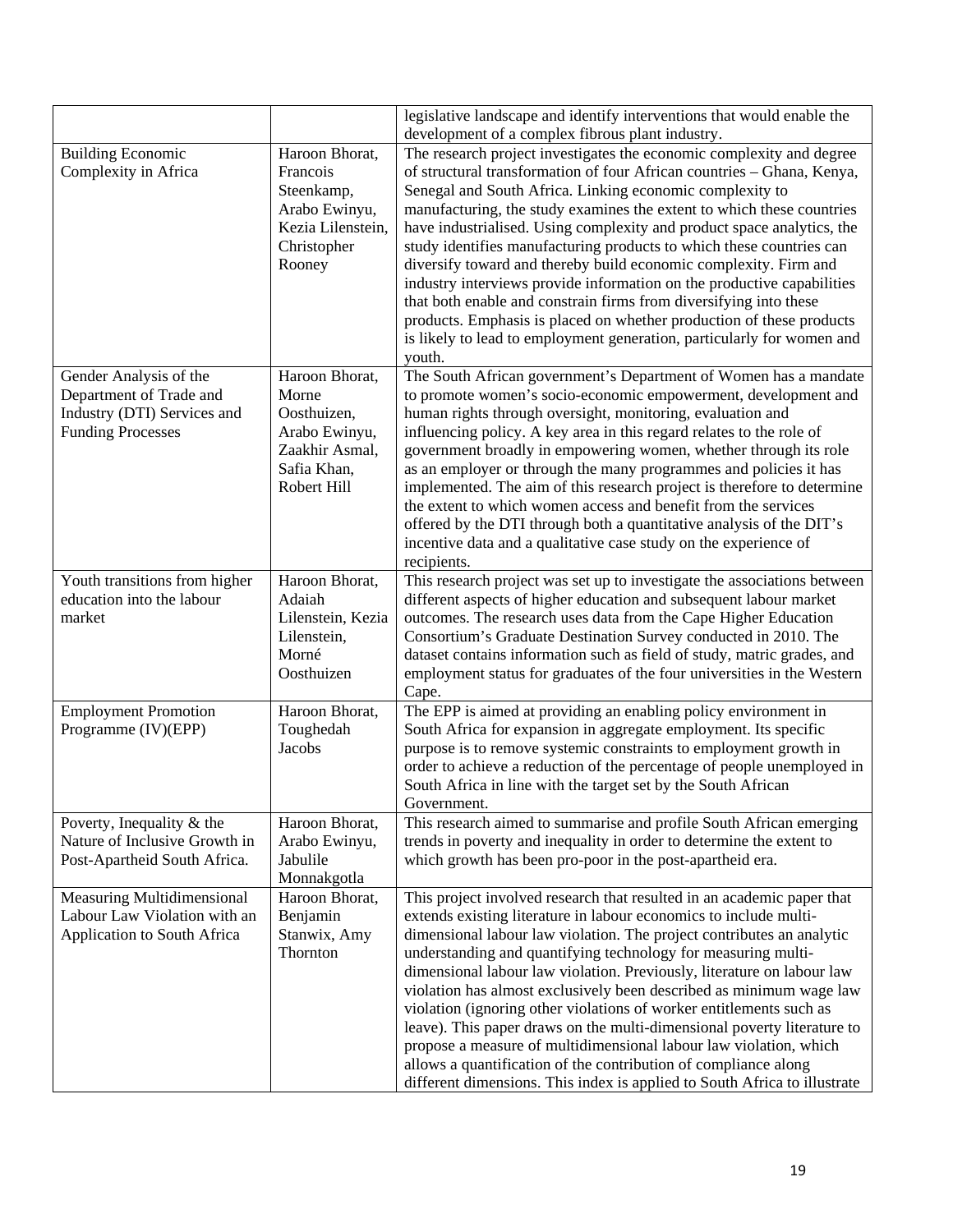|                                    |                 | its workings and the insights it can provide on the nature and granular<br>structure of labour law compliance. |
|------------------------------------|-----------------|----------------------------------------------------------------------------------------------------------------|
| The Potential Impact of the        |                 |                                                                                                                |
|                                    | Haroon Bhorat,  | With the oncoming Fourth Industrial Revolution, there have been                                                |
| Fourth Industrial Revolution       | Safia Khan,     | renewed fears about large job losses as a result of rapid technological                                        |
| on Jobs in South Africa            | Adaiah          | advances in robotics, artificial intelligence and machine learning.                                            |
|                                    | Lilenstein,     | Machines are increasingly able to demonstrate traits that were                                                 |
|                                    | Christopher     | previously the exclusive domain of humans such as reasoning, sensing                                           |
|                                    | Rooney          | and decision making. Commissioned by the Employment Promotion                                                  |
|                                    |                 | Programme (EPP), the DPRU embarked on a research project seeking                                               |
|                                    |                 | to measure the extent of the risks posed to employment by the adoption                                         |
|                                    |                 | of these new technologies.                                                                                     |
| State Capture and the              | Haroon Bhorat,  | This project draws together work that has been done on corruption in                                           |
| <b>Economics of Corruption</b>     | Benjamin        | South Africa and the international literature on corruption in order to                                        |
|                                    | Stanwix, Amy    | provide a useful framework for understanding and analysing State                                               |
|                                    |                 |                                                                                                                |
|                                    | Thornton,       | Capture. The argument begins by locating the notion of State Capture                                           |
|                                    | Caitlin Allen   | in the broader literature, drawing on recent theoretical work to explain                                       |
|                                    |                 | how corruption takes place, and then using a range of data to present a                                        |
|                                    |                 | quantitative account of corruption within key State institutions in                                            |
|                                    |                 | South Africa.                                                                                                  |
| <b>Targeting Rules for Student</b> | Haroon Bhorat,  | This project aimed to update the NSFAS funding test system which                                               |
| Financial Aid                      | Mumbi Kimani,   | was beset by poor targeting. The first stage is a proxy test that                                              |
|                                    | Adaiah          | determines whether students get full funding, or whether they progress                                         |
|                                    | Lilenstein, Amy | to the second stage income means test, in which case they usually get                                          |
|                                    | Thornton.       | partial funding. NSFAS identified a serious 'leakage' problem (when                                            |
|                                    |                 | non-eligible applicants slip through the system and receive the benefit                                        |
|                                    |                 | of full funding). Generally, too many students were passing the proxy                                          |
|                                    |                 |                                                                                                                |
|                                    |                 | test and receiving full funding (even in cases where they did not                                              |
|                                    |                 | necessarily need it), leaving very little to be distributed across those                                       |
|                                    |                 | who legitimately required partial funding. Furthermore, the formula                                            |
|                                    |                 | NSFAS used to allocate partial funding was very out of date and                                                |
|                                    |                 | generally underestimated student needs. This contributed to the plight                                         |
|                                    |                 | of those in the 'missing middle' category – students deemed too rich to                                        |
|                                    |                 | qualify for government support but too poor to afford tuition fees. The                                        |
|                                    |                 | DPRU's research presented in the first report aimed to find the proxies                                        |
|                                    |                 | that best identify the genuinely poor and to combine these proxies in a                                        |
|                                    |                 | useful way that is not too administratively burdensome or easy for                                             |
|                                    |                 | applicants to cheat. The objective was to improve the targeting of the                                         |
|                                    |                 |                                                                                                                |
|                                    |                 | proxy round and thereby reduce 'leakage'. The hope was that more                                               |
|                                    |                 | funding would be left over for the means test round so that financial                                          |
|                                    |                 | aid could then be distributed more efficiently across more students at                                         |
|                                    |                 | more appropriate levels to their level of need. The second report                                              |
|                                    |                 | focussed on improving the formula for the size of the funding award                                            |
|                                    |                 | by updating what are called 'household allowances'. These were out of                                          |
|                                    |                 | date and needed to be increased in order to properly meet student                                              |
|                                    |                 | needs. In both reports, household survey data and statistical methods                                          |
|                                    |                 | were used to reach our conclusions.                                                                            |
| Betrayal of the Promise: How       | Haroon Bhorat   | The DPRU worked together with a number of academics, under the                                                 |
| South Africa is Being Stolen       |                 | banner of the State Capacity Research Group, to produce a report on                                            |
|                                    |                 | State Capture in South Africa, published in mid-2017. This report                                              |
|                                    |                 | provided inter-disciplinary academic analysis focused on the emerging                                          |
|                                    |                 |                                                                                                                |
|                                    |                 | Shadow State and institutionalised corruption in the country,                                                  |
|                                    |                 | purposefully targeted at a non-academic audience. The report                                                   |
|                                    |                 | consolidated available information on state capture and provided an                                            |
|                                    |                 | academic framework for understanding the looting of State funds by                                             |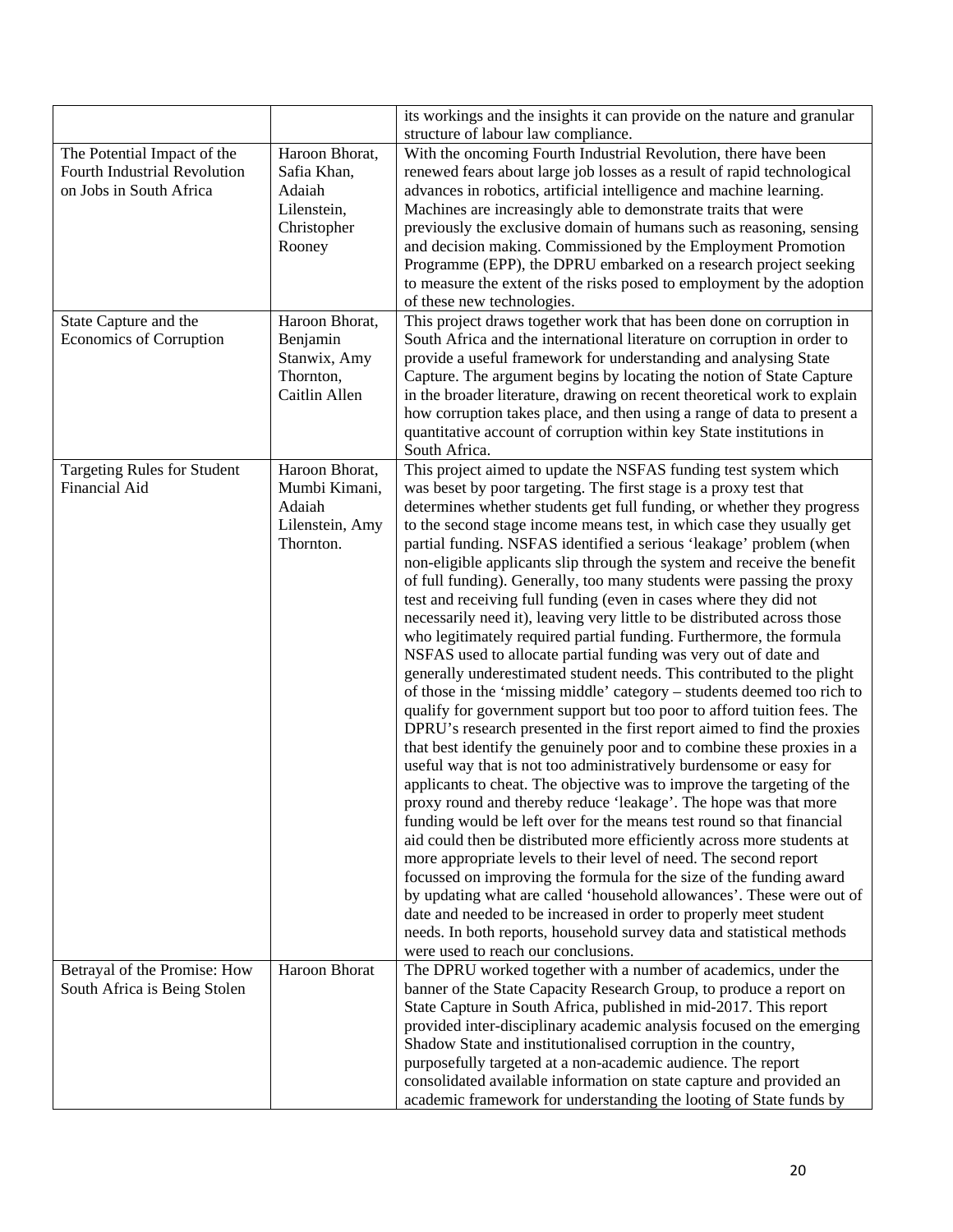| Southern African Labour and Development Research Unit |                                                                                                                     | the Guptas and their political associates. One of the key aims of the<br>research is to change the popular discourse from a focus on corruption<br>to a focus on the systemic nature of state capture. The research team<br>have meticulously mapped the deals that have taken place, identified<br>the key players and discussed the modus operandi for commandeering<br>control of state institutions and parastatals. This report was launched<br>and presented at a variety of both university-hosted and non-<br>university-led forums, as well as at well-attended public seminars and<br>panel discussion events. The findings were also widely discussed in<br>the broadcast media (on both radio and television), and covered by the<br>print media through press releases and op-eds.                                                                                     |
|-------------------------------------------------------|---------------------------------------------------------------------------------------------------------------------|-------------------------------------------------------------------------------------------------------------------------------------------------------------------------------------------------------------------------------------------------------------------------------------------------------------------------------------------------------------------------------------------------------------------------------------------------------------------------------------------------------------------------------------------------------------------------------------------------------------------------------------------------------------------------------------------------------------------------------------------------------------------------------------------------------------------------------------------------------------------------------------|
| The National Income                                   | Kim Ingle,                                                                                                          | NIDS is a longitudinal survey evaluating poverty and well-being,                                                                                                                                                                                                                                                                                                                                                                                                                                                                                                                                                                                                                                                                                                                                                                                                                    |
| Dynamics Study (NIDS)                                 | Murray<br>Leibbrandt,<br>Ingrid Woolard,<br>Cecil Mlatsheni,<br>Reza Daniels &<br>12 full-time<br>operational staff | household composition and structure, fertility and mortality, migration,<br>labour market participation and economic activity, human capital<br>formation, health and education, vulnerability and social capital.<br>NIDS' primary focus is collecting this data but it also engages in<br>capacity-building initiatives including:<br>• Training courses on how to analyse the NIDS data.<br>• Presentations and workshops with government departments and<br>entities; research consulting firms and universities.<br>• Providing example findings through discussion papers, summarised<br>into an overview document and presented at the NIDS launch every 2-<br>3 years.<br>• Producing animated summary videos on findings from NIDS.                                                                                                                                        |
| Economics of Tobacco Control<br>Project               | Hana Ross,<br>Nicole Vellios,<br>Zunda Chisha                                                                       | This study examines the impact of tobacco taxes on illicit cigarette<br>trade in four lower- and middle-income countries. In addition to<br>contributing to existing knowledge amongst policymakers, civil-<br>society stakeholders, tobacco control foundations and the academic<br>community, it will develop research capacity relevant for tobacco<br>control in Lower Middle-Income Countries (LMICs). The<br>methodology will be guided by the in-country context. Research<br>results will be disseminated amongst government stakeholders through<br>policy briefs, workshops and presentations. Civil-society stakeholders<br>will participate in the workshops and receive fact-sheets and ongoing<br>updates. The wider public will be kept abreast through articles and<br>interviews with the press and academic articles will be submitted to<br>scientific journals. |

# Department of Finance and Taxation

| Project title                                   | <b>Project Team</b>      | Description                                                                                                                                                                                                                                                                                                                  |
|-------------------------------------------------|--------------------------|------------------------------------------------------------------------------------------------------------------------------------------------------------------------------------------------------------------------------------------------------------------------------------------------------------------------------|
| <b>Excessive pricing</b><br>investigations      | Phillip de Jager         | Phillip de Jager plays a consulting role for the Competition Commission of<br>South Africa on a number of 'excessive pricing' investigations. Competition<br>law requires that a monopolist is prohibited from charging an 'excessive<br>price.' De Jager investigates through calculations whether a price is<br>excessive. |
| Short course in Affordable<br>Housing financing | Kanshukan<br>Rajaratnam, | This project takes the form of a course presented to various stakeholders<br>across Sub-Saharan African in the Affordable Housing sector to help them<br>understand the issues in affordable housing and help in thinking about                                                                                              |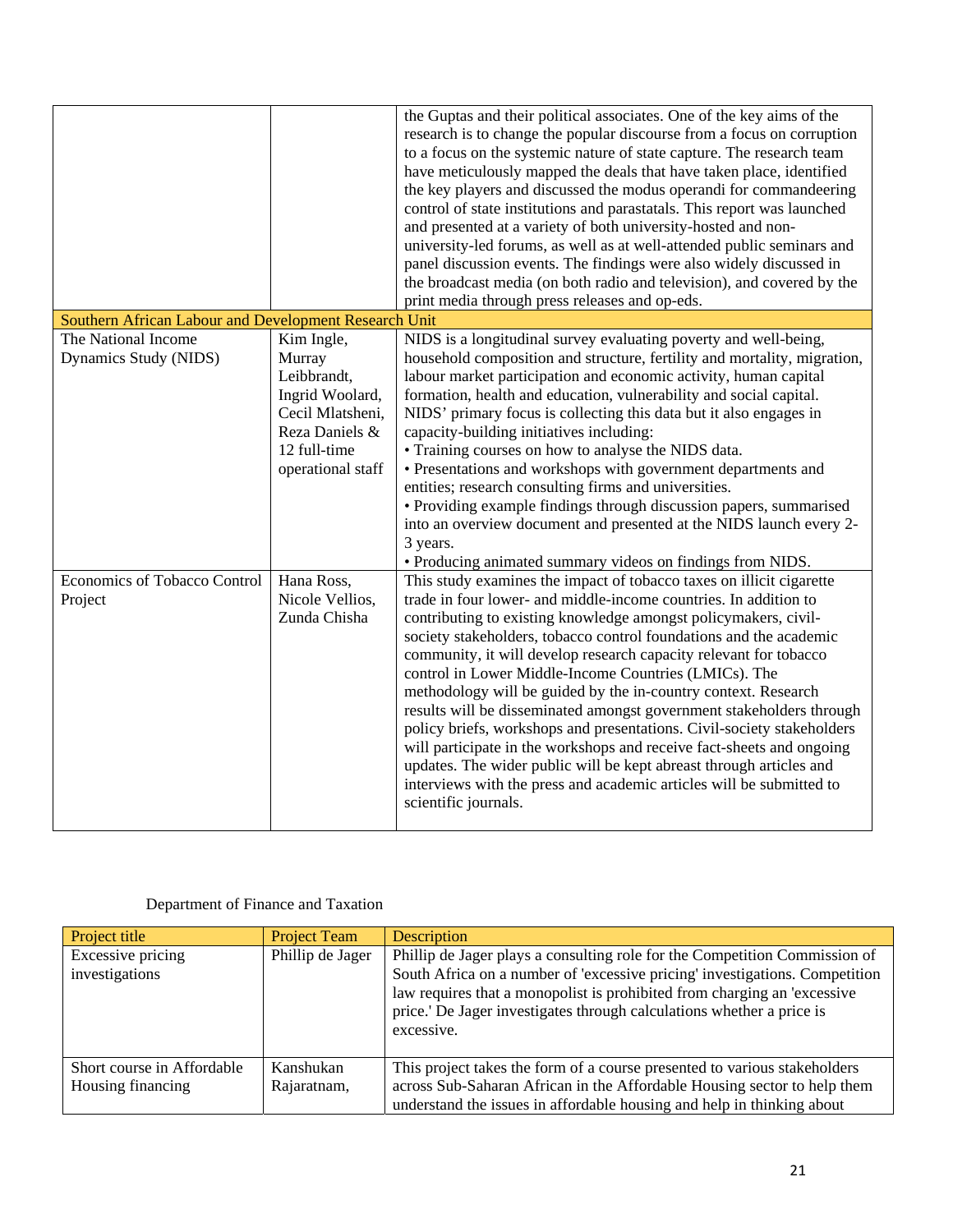|                                                                                                    | Robert<br>McGaffin | designing an affordable housing finance system. The Housing Finance<br>Course for Sub-Saharan Africa provides an overview of the elements of a<br>housing finance system and identifies the issues and constraints that prevent<br>most housing finance systems in Sub-Saharan Africa from reaching their<br>potential. The course identifies the preconditions for the success of housing<br>finance systems and different housing finance products such as mortgages,<br>pension-backed finance, instalment sale finance and housing micro-finance.<br>It looks at how governments can improve the functioning of housing<br>finance systems and how targeted interventions such as state subsidies can<br>improve access of lower income households to housing finance. The<br>objective of the course is therefore to give participants the analytical tools<br>to assess housing finance systems in their country and become constructive<br>partners, whether from the private or public sector, in efforts to improve<br>these systems and make them more responsive to the needs of the people. |
|----------------------------------------------------------------------------------------------------|--------------------|---------------------------------------------------------------------------------------------------------------------------------------------------------------------------------------------------------------------------------------------------------------------------------------------------------------------------------------------------------------------------------------------------------------------------------------------------------------------------------------------------------------------------------------------------------------------------------------------------------------------------------------------------------------------------------------------------------------------------------------------------------------------------------------------------------------------------------------------------------------------------------------------------------------------------------------------------------------------------------------------------------------------------------------------------------------------------------------------------------|
| Encouraging entrepreneurial<br>activity in economically<br>deprived communities via<br>Enactus UCT | Akios Majoni       | Enactus UCT – a student innovation society - is assessing the feasibility of<br>launching a profit-making and sustainable business project, with the idea of<br>alleviating unemployment and all the other social problems that exists in<br>less privileged communities like Khayelitsha.                                                                                                                                                                                                                                                                                                                                                                                                                                                                                                                                                                                                                                                                                                                                                                                                              |
| Secretarial General of<br><b>International Fiscal</b><br>Association                               | Craig West         | The International Fiscal Association is the only non-governmental and non-<br>sectoral international organisation dealing with fiscal matters. Its objects are<br>the study and advancement of international and comparative law in regard<br>to public finance, specifically international and comparative fiscal law and<br>the financial and economic aspects of taxation.                                                                                                                                                                                                                                                                                                                                                                                                                                                                                                                                                                                                                                                                                                                           |

## The Graduate School of Business

| <b>Project Title</b>     | <b>Project Team</b>                                     | <b>Project Description</b>                                                                                                                                                                                                                                                                                                                                                                                                                                                                                                                                                                                                                                                                                                                                                                                                                           |
|--------------------------|---------------------------------------------------------|------------------------------------------------------------------------------------------------------------------------------------------------------------------------------------------------------------------------------------------------------------------------------------------------------------------------------------------------------------------------------------------------------------------------------------------------------------------------------------------------------------------------------------------------------------------------------------------------------------------------------------------------------------------------------------------------------------------------------------------------------------------------------------------------------------------------------------------------------|
| <b>Embedding Project</b> | Ralph Hamann,<br>Lulamile<br>Makaula,<br>Vedantha Singh | The Embedding Project has established a set of reciprocal and enduring<br>relationships built over a period of seven years between leading<br>sustainability researchers, over two dozen of the world's largest companies,<br>educators, and key knowledge mobilisation partners. It facilitates the<br>creation and collection of longitudinal data that document the diversity of<br>corporate responses to embedding sustainability. Project members employ<br>two primary methods of engagement, each facilitated by expert researchers:<br>Regional Peer-to-Peer Networks, where companies assess and compare<br>their efforts and engage in structured peer coaching; and Global<br>Communities of Practice, convened on significant topics, where leading<br>companies share and develop best practices and co-create tools and<br>resources. |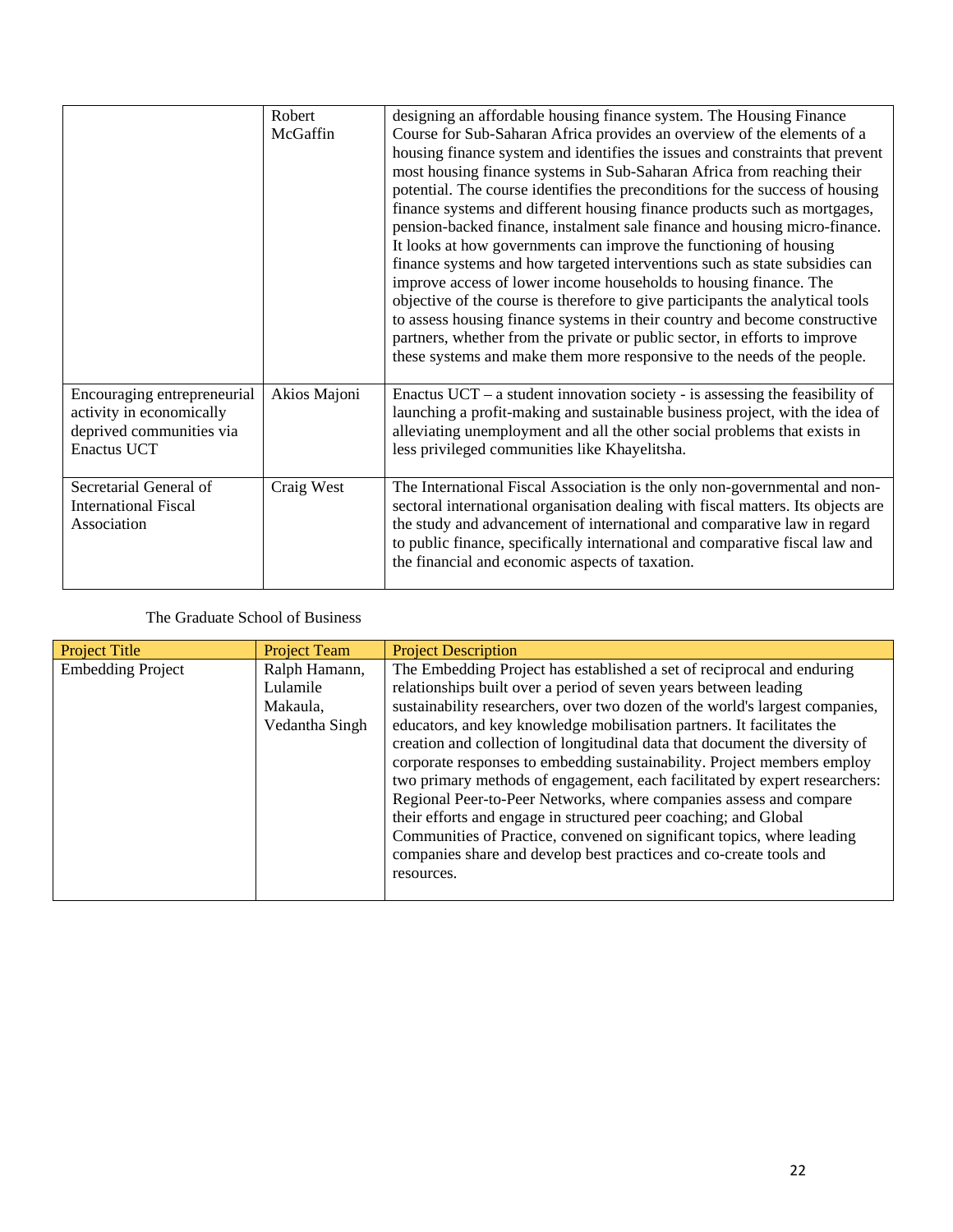# Department of Information Systems

| <b>Project Title</b>       | <b>Project Team</b> | <b>Project Description</b>                                                |
|----------------------------|---------------------|---------------------------------------------------------------------------|
| Khayelitsha Community Lab: | Kevin Johnston,     | The aim of this project was to build a sustainable computer lab for a     |
| <b>Eyethu Centre</b>       | Jamie-Lee           | community. The Khayelitsha Computer Lab houses 15 PCs, and its role is    |
|                            | Swarts, IS          | mainly to educate the community to be proficient in computer competencies |
|                            | honours students    | e.g. Microsoft Word, basic computer skills (hardware and software). The   |
|                            |                     | yearlong initiative was a collective effort from the Information Systems  |
|                            |                     | Department as well as The Compass Trust (NPO), initiAID (German NPO)      |
|                            |                     | and Pforzheim University (Germany).                                       |
|                            |                     |                                                                           |

## School of Management studies

| <b>Project Title</b>                                                                                                                                                                 | <b>Project Team</b>                               | Description                                                                                                                                                                                                                                                                                                                                                                                                                                                                                                                                                                                                                                                                                                                                                                                                                                                                                                                                                                                                                                                                                                                                             |
|--------------------------------------------------------------------------------------------------------------------------------------------------------------------------------------|---------------------------------------------------|---------------------------------------------------------------------------------------------------------------------------------------------------------------------------------------------------------------------------------------------------------------------------------------------------------------------------------------------------------------------------------------------------------------------------------------------------------------------------------------------------------------------------------------------------------------------------------------------------------------------------------------------------------------------------------------------------------------------------------------------------------------------------------------------------------------------------------------------------------------------------------------------------------------------------------------------------------------------------------------------------------------------------------------------------------------------------------------------------------------------------------------------------------|
| <b>Applied Management</b>                                                                                                                                                            |                                                   |                                                                                                                                                                                                                                                                                                                                                                                                                                                                                                                                                                                                                                                                                                                                                                                                                                                                                                                                                                                                                                                                                                                                                         |
| Development of a<br>standardised methodology<br>to conducting event impact<br>assessments for sport, arts<br>and culture events in the<br>Western Cape and events<br>impact toolkit. | David Maralack,<br>Chao Mulenga,<br>Donny Jurgens | The Office of the Premier developed an Integrated Events Strategy for the<br>Western Cape, to:<br>- guide decision-making for supporting events;<br>- maximise the region's brand-building potential;<br>- improve the social, economic, environmental and governance benefits that<br>can be realised from hosting events; and<br>- develop events as a growth and job creation pillar.                                                                                                                                                                                                                                                                                                                                                                                                                                                                                                                                                                                                                                                                                                                                                                |
| Communication on science<br>related to public health<br>issues                                                                                                                       | Jacques<br>Rousseau                               | The purpose of this initiative was to inform and evaluate policy and enhance<br>professional practice. This was accomplished through multiple presentations,<br>including invited plenaries at international industry conferences, on issues<br>including science communication, cognitive biases and errors in discussing<br>food and nutrition, food additives and genetically-modified organisms, sugar<br>and the myth of sugar addiction.                                                                                                                                                                                                                                                                                                                                                                                                                                                                                                                                                                                                                                                                                                          |
| The Centre for Actuarial Research (CAR/e)                                                                                                                                            |                                                   |                                                                                                                                                                                                                                                                                                                                                                                                                                                                                                                                                                                                                                                                                                                                                                                                                                                                                                                                                                                                                                                                                                                                                         |
| Improving data for<br>measuring and monitoring<br>the SDGs                                                                                                                           | Tom Moultrie                                      | This project involves working with the United Nations Sustainable Solutions<br>Network (UNSDSN) to work out how best to improve the data and evidence<br>base for measuring and monitoring the SDGs.                                                                                                                                                                                                                                                                                                                                                                                                                                                                                                                                                                                                                                                                                                                                                                                                                                                                                                                                                    |
| <b>Organisational Psychology</b>                                                                                                                                                     |                                                   |                                                                                                                                                                                                                                                                                                                                                                                                                                                                                                                                                                                                                                                                                                                                                                                                                                                                                                                                                                                                                                                                                                                                                         |
| <b>Organisational Psychology</b><br>for poverty alleviation                                                                                                                          | Ines Meyer                                        | The practice component of this 4th year programme seeks to strengthen those<br>competencies that make graduates attractive candidates to employers and<br>self-sufficient and conscious citizens. In order to further develop these<br>competencies the brief to students for the practice project is deliberately<br>broad: In allocated groups of 5-6 students they have to choose any practice<br>project to work on during the course of the year in which they apply their<br>organisational psychology knowledge to bring about sustainable,<br>transformational change.<br>They are free to choose any project they would like, but it has to fulfil the<br>following requirements:<br>• It has to be transformative, i.e. bring about systemic change<br>• It has to be ethical<br>• It has to have a positive social impact as its main objective<br>• It needs to lead to sustained change<br>There are no marks awarded to this project but students have to present their<br>work in an exhibition at the end of the year. How they present the work is up<br>to the students. In monthly mentoring sessions students are asked to link the |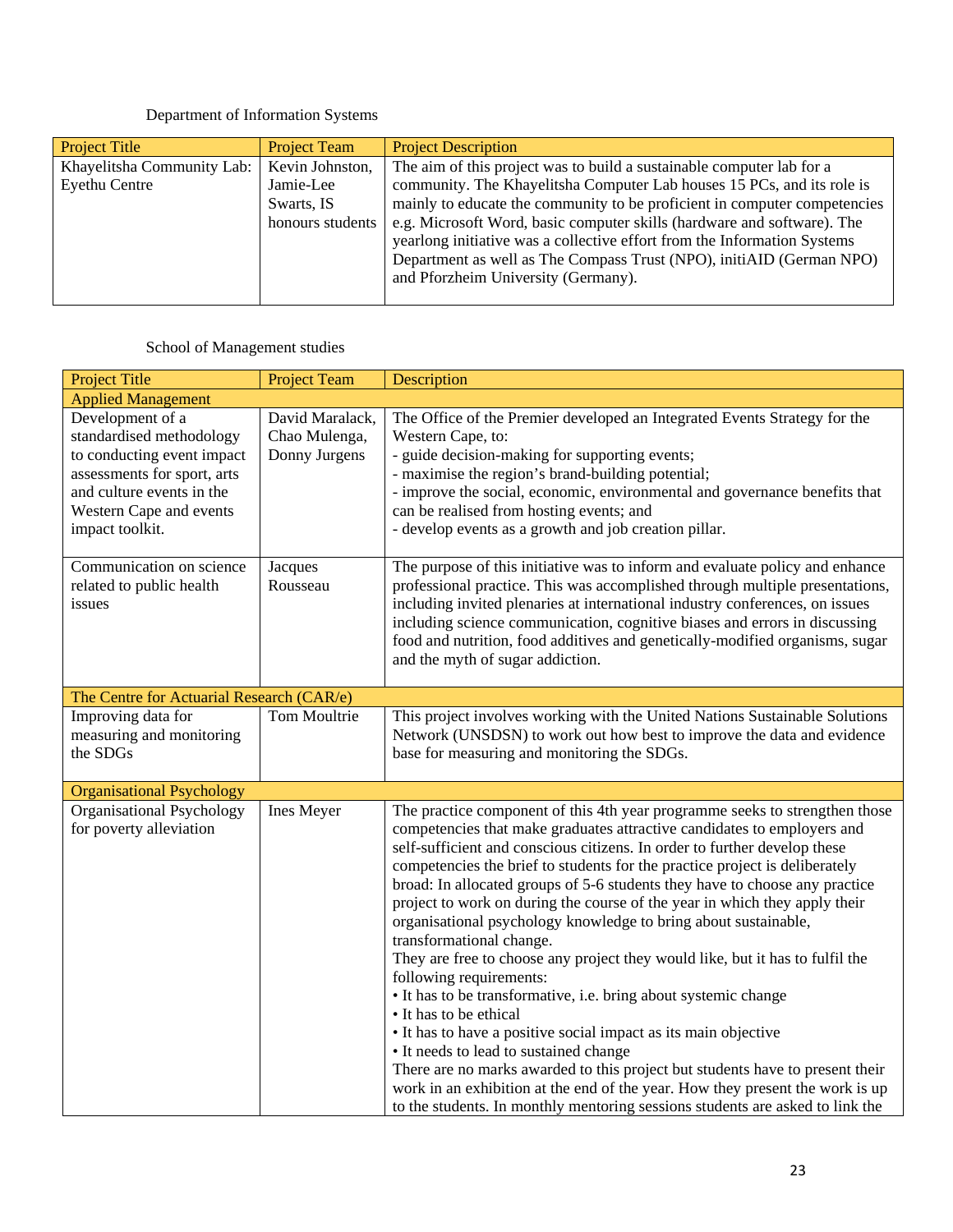|                                                                            |               | content covered in their course modules to their practice project and to reflect<br>on the project's impact on their personal growth.                                                                                                                                                                                                                                                                                                                                                     |
|----------------------------------------------------------------------------|---------------|-------------------------------------------------------------------------------------------------------------------------------------------------------------------------------------------------------------------------------------------------------------------------------------------------------------------------------------------------------------------------------------------------------------------------------------------------------------------------------------------|
| <b>Evaluation of Chrysalis</b><br>Academy (CA): a youth<br>development NGO | Sarah Chapman | In late 2017, the course convenor Sarah Chapman worked with Chrysalis<br>Academy (CA), who had reached out to her earlier that year requesting pro<br>bono programme evaluations services. CA is an NGO based in Tokai that<br>offers a residential youth development programme to approximately 1000<br>youths per annum. The NGO was in need of monitoring and evaluation<br>services and the course convenor worked with CA to make them a 'model<br>client' for the 2018 MPhil class. |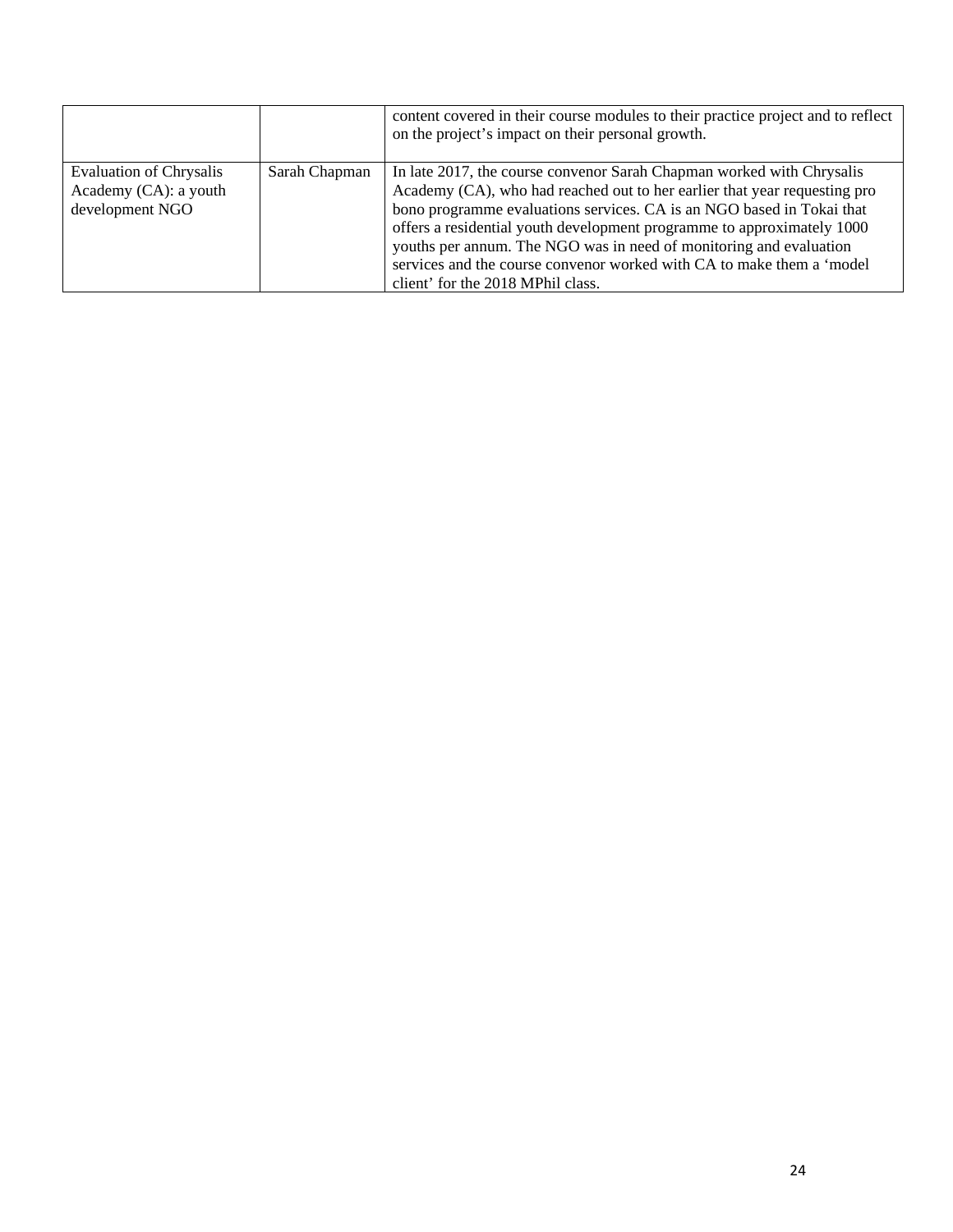#### Faculty of Engineering and the Built Environment

The Faculty of Engineering and the Built Environment submitted 15 initiatives across five departments and five units. Similar to the initiatives reported in the Faculty of Science, there were repeated instances where projects listed under this Faculty involved team members from other departments within the Faculty as well as team members from outside of the Faculty. Examples of this include the 'Minerals to Metals: UCT, AGA Partnership', 'Water Sensitive Design Community of Practice' and the 'Centre for Transport Studies Programme for Paratransit Operators'. There appears to be an even spread of social responsive service, teaching and research in the Faculty. The research is applied and often targeted towards solving practical problems. There are a considerable number of teaching activities in the Faculty that range from developing curriculum aligned teaching materials for high school chemistry teachers, to delivering a course on professional communication skills which included lessons on how to create a business plan. The initiatives involve engagement with a range of public sector, civil society and community-based organisations.

| <b>Project Title</b>                                                  | <b>Project Team</b>                                                                                                                                                                        | <b>Project Description</b>                                                                                                                                                                                                                                                                                                                                                                                                                                                                                                                                                                                                                                                                                                                                                                                                                                                                                                                                                                                                                                                                                                                                                                                                                                                                                                                                                |  |
|-----------------------------------------------------------------------|--------------------------------------------------------------------------------------------------------------------------------------------------------------------------------------------|---------------------------------------------------------------------------------------------------------------------------------------------------------------------------------------------------------------------------------------------------------------------------------------------------------------------------------------------------------------------------------------------------------------------------------------------------------------------------------------------------------------------------------------------------------------------------------------------------------------------------------------------------------------------------------------------------------------------------------------------------------------------------------------------------------------------------------------------------------------------------------------------------------------------------------------------------------------------------------------------------------------------------------------------------------------------------------------------------------------------------------------------------------------------------------------------------------------------------------------------------------------------------------------------------------------------------------------------------------------------------|--|
| <b>African Centre for Cities</b>                                      |                                                                                                                                                                                            |                                                                                                                                                                                                                                                                                                                                                                                                                                                                                                                                                                                                                                                                                                                                                                                                                                                                                                                                                                                                                                                                                                                                                                                                                                                                                                                                                                           |  |
| African Centre for<br>Cities Urban Food<br>research activities        | Gareth Haysom,<br>Jane Battersby                                                                                                                                                           | The Urban Food Research Initiatives span a number of projects: the<br>Consuming Urban Poverty Project, the Hungry Cities Partnership, and the<br>Centre of Excellence in Food Security. All are intended to build academic<br>knowledge and as such, could be considered conventional academic research.<br>However, each has as its core objective direct engagement with the wider<br>public, specifically policy makers.                                                                                                                                                                                                                                                                                                                                                                                                                                                                                                                                                                                                                                                                                                                                                                                                                                                                                                                                               |  |
| The Imizamo<br>Yethu water<br>platforms project                       | Michael Louw,<br>John Coetzee,<br><b>Shafiek Matthews</b>                                                                                                                                  | The Imizamo Yethu water platforms project has two primary purposes:<br>improved service delivery in an informal settlement, and teaching and learning<br>op opportunities for undergraduate students. In Imizamo Yethu in Hout Bay, an<br>estimated 9464 households (as surveyed by the Solid Waste Department of the<br>City of Cape Town in May 2011) make use of shared toilets and taps – this<br>means that the service ratio in the settlement is 611 households per toilet and<br>394.3 households per tap. As part of a continuing effort to engage with this<br>issue, the University of Cape Town's second year Architecture students,<br>together with a few key staff members and members of the local community,<br>have been designing and building water platforms in the settlement for the past<br>seven years. The platforms are a way of providing additional services, more<br>dignified places for water collection and washing, social gathering spaces, and<br>cleaner areas for children to play. The project has been stitched into both the<br>second year Design and Theory course and the second year Technology course.<br>Students usually develop designs for the platform in the Design and Theory<br>course, before the project moves into the Technology course where they design<br>and manufacture physical prototypes of components. |  |
| <b>Project Title</b>                                                  | Project Team                                                                                                                                                                               | <b>Project Description</b>                                                                                                                                                                                                                                                                                                                                                                                                                                                                                                                                                                                                                                                                                                                                                                                                                                                                                                                                                                                                                                                                                                                                                                                                                                                                                                                                                |  |
| Minerals to Metals<br>UCT, AGA (Anglo<br>Gold Ashanti)<br>Partnership | Dee Bradshaw,<br>Jenny Broadhurst,<br>Sue Harrison,<br>(Chem Eng, Ceber<br>and Future Water),<br>Wynand van Dyk<br>and Mike Solomon,<br>Hanri Mostert,<br>Herman Meyer,<br>(Mineral Law in | The partnership with AGA was first initiated by Dee Bradshaw<br>and Mike Solomon in 2016 to explore the opportunities around<br>operationalising the UN's Agenda 2030 Global Sustainable<br>Development Goals. The partnership was established to<br>address the complex challenges facing the sector in a<br>sustainable way and it was agreed through this partnership that<br>it would be possible to enable a greater collective contribution<br>and impact to societal development together rather than<br>separately.                                                                                                                                                                                                                                                                                                                                                                                                                                                                                                                                                                                                                                                                                                                                                                                                                                               |  |

#### Chemical Engineering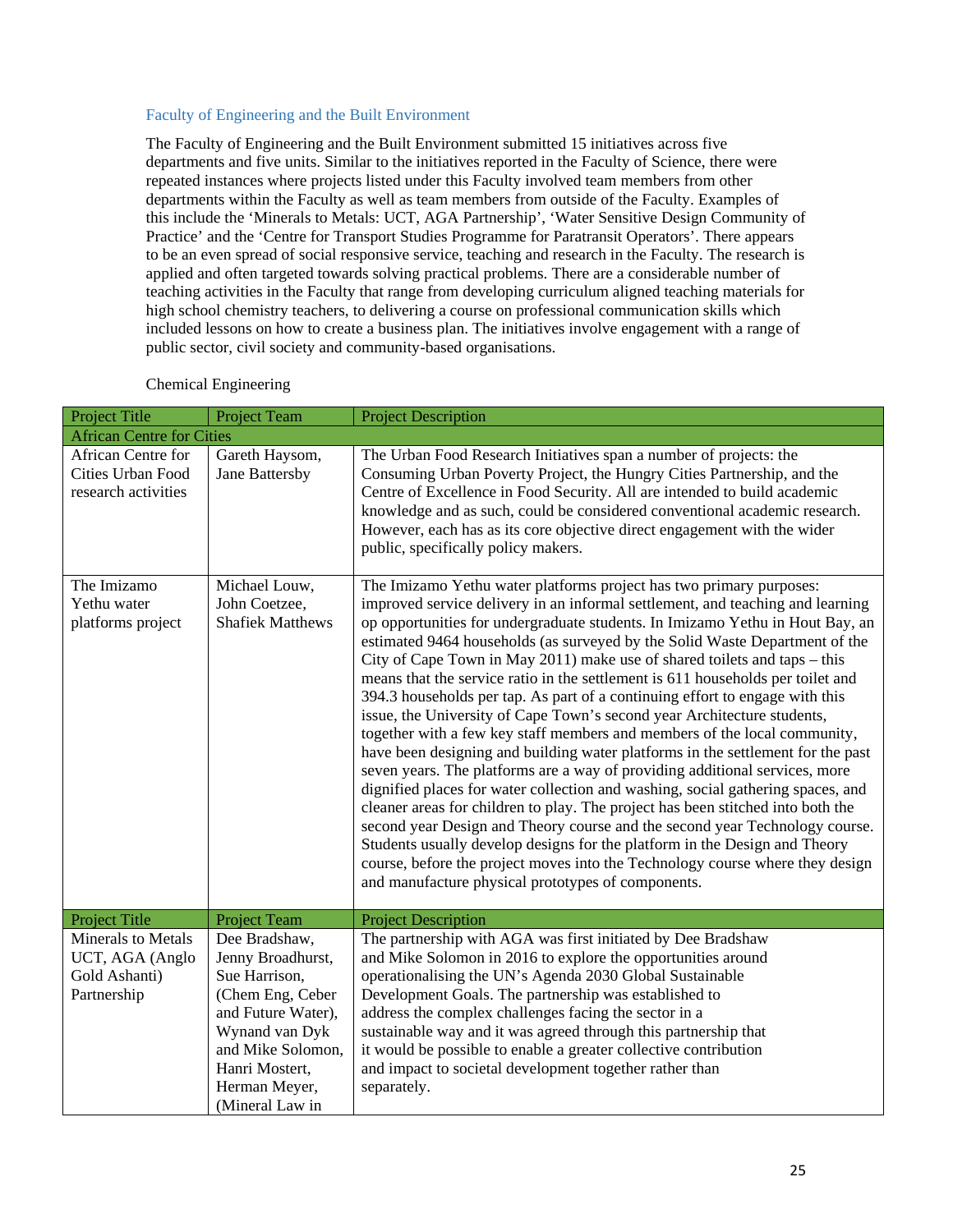|            | Africa), Haroon   | An MOU was signed in December 2016 to develop                                    |
|------------|-------------------|----------------------------------------------------------------------------------|
|            | Bhorat (DPRU),    | collaboration in the following areas:                                            |
|            | Brian Chicksen,   | 1. Development of training and education programmes for                          |
|            | supported by      | future leaders;                                                                  |
|            | Nozipho Bardill,  | 2. Staff exchange programmes between the two institutions;                       |
|            | January Sipho     | 3. Exchange of academic materials, publications and other                        |
|            | Pityana, Mpho     | information;                                                                     |
|            | Ndaba, Kailesh    | 4. Publication of joint papers in fields of mutual interest;                     |
|            | Bhana, Rudi Dicks | 5. Organisation of joint research, conferences, seminars and                     |
|            |                   | lectures;                                                                        |
|            |                   | 6. Strengthening the sustainability maturity and resilience of                   |
|            |                   | the two institutions;                                                            |
|            |                   | 7. Establishing thought leadership in the field of Sustainable                   |
|            |                   | Development.                                                                     |
|            |                   | The overall purpose of the partnership is to create capacity, develop solutions  |
|            |                   | and establish a platform for sustainability solutions from Africa for the world. |
|            |                   |                                                                                  |
| c*hemRoots | Nico Fischer,     | c*hemRoots develops curriculum aligned teaching aids for high school science     |
|            | Michael Claeys    | teachers and trains them in the use and application thereof.                     |
|            |                   | The project is a Department of Science and Technology-National Research          |
|            |                   | Foundation (DST-NRF) Centre of Excellence in Catalysis c*change initiative,      |
|            |                   | supported and guided by the Department of Chemical Engineering, and the          |
|            |                   | Schools Development Unit.                                                        |
|            |                   |                                                                                  |
|            |                   |                                                                                  |

# Civil Engineering

| <b>Project Title</b>   | <b>Project Team</b>  | <b>Project Description</b>                                                      |
|------------------------|----------------------|---------------------------------------------------------------------------------|
| <b>Water Sensitive</b> | <b>Kirsty Carden</b> | The Water Research Commission (WRC) suite of projects on Water Sensitive        |
| Design Community       | (Future Water)       | Design (WSD) are geared towards transitioning processes at local government     |
| of Practice            | Research             | level, and the development of policy and/or guidelines aimed at entrenching a   |
|                        | Institute), Neil     | new paradigm of water management in South Africa. As part of WRC Project        |
|                        | Armitage, Kevin      | K5/2413: 'Development and management of a Water Sensitive Design (WSD)          |
|                        | Winter               | Community of Practice programme', the university partners have developed        |
|                        | (Environmental &     | ways to engage with civil society as a whole on the issue of creating water     |
|                        | Geographical         | sensitive cities in South Africa, and have initiated the various modes of       |
|                        | Sciences - EGS)      | engagement, including applied research, policy analysis, public dialogue, media |
|                        |                      | interviews and more. This involves a wide range of knowledge dissemination      |
|                        |                      | and co-creation activities with different levels of stakeholders with some      |
|                        |                      | examples as follows:                                                            |
|                        |                      | • Documenting applied research outputs for publication as technical reports and |
|                        |                      | in the popular press (e.g. The Conversation, blog articles etc.).               |
|                        |                      | • Development of guideline documents – through comprehensive workshopping       |
|                        |                      | with a wide range of non-academic stakeholders.                                 |
|                        |                      | • Providing advice and/or commentary to the media (written and radio) on issues |
|                        |                      | pertaining to service delivery and urban water management.                      |
|                        |                      | • Conferences – chairing sessions, leading workshops, invited speaker, etc.     |
|                        |                      | • Running of seminars and CPD-accredited training programmes on WSD.            |
|                        |                      | • Involvement in the activities of community-based organisations such as        |
|                        |                      | Liesbeek Life – environmental / social activists contributing to the management |
|                        |                      | and conservation of the Liesbeek River by engaging public and local             |
|                        |                      | neighbourhoods in the area.                                                     |
|                        |                      | • Online campaign about issues of water sensitivity.                            |
|                        |                      | • Advisor to City of Cape Town and Western Cape government on water             |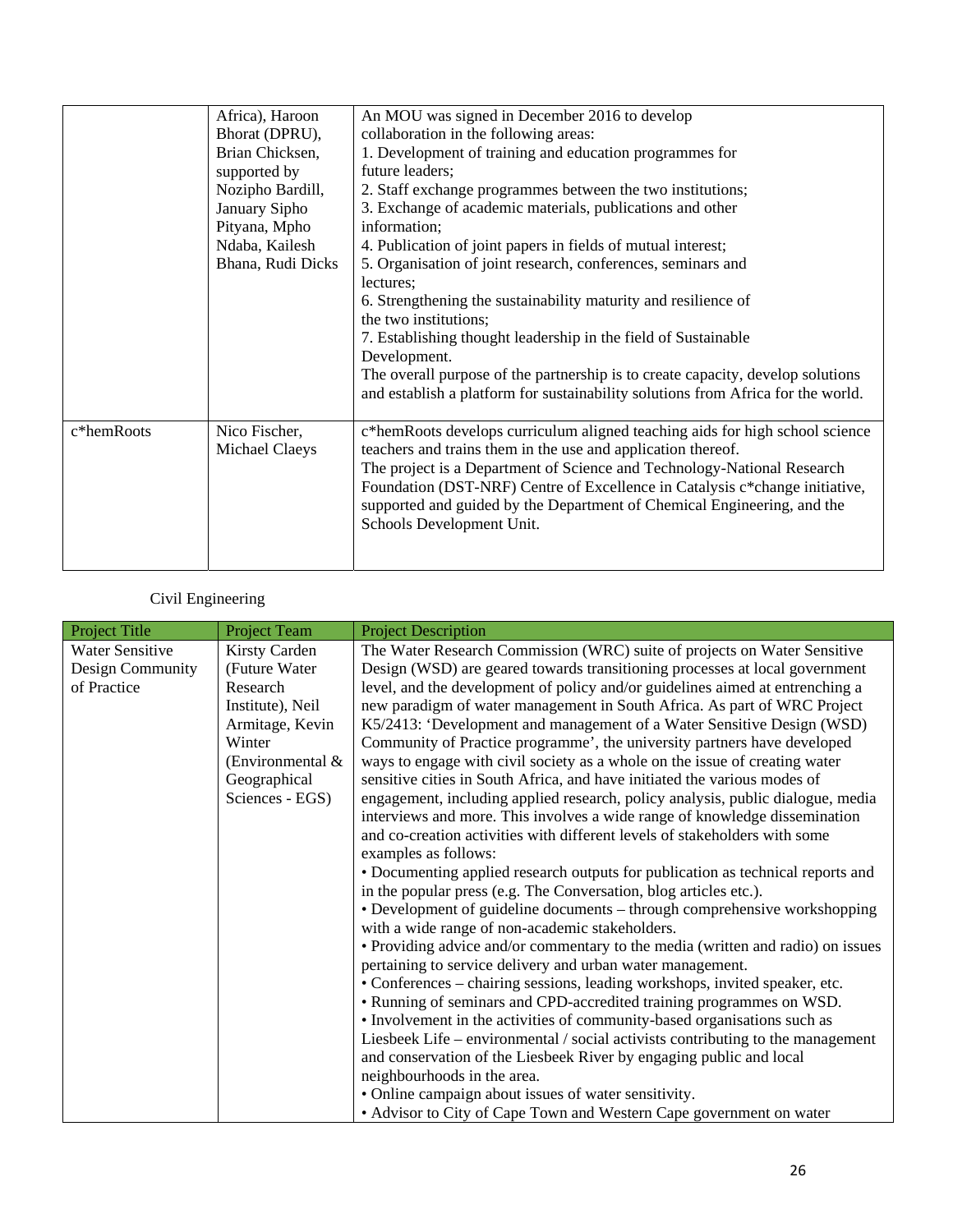|                                                                           |                                               | management issues.<br>• Policy analysis and representation at Parliamentary portfolio committee<br>meetings.                                                                                                                                                                                                                                                                                                                                                                                                                                                                                                                                                                                                                                                                                                                                                                   |  |
|---------------------------------------------------------------------------|-----------------------------------------------|--------------------------------------------------------------------------------------------------------------------------------------------------------------------------------------------------------------------------------------------------------------------------------------------------------------------------------------------------------------------------------------------------------------------------------------------------------------------------------------------------------------------------------------------------------------------------------------------------------------------------------------------------------------------------------------------------------------------------------------------------------------------------------------------------------------------------------------------------------------------------------|--|
| Bellagio Accord on<br>Public Spaces in<br><b>African Cities</b>           | Mark Zuidgeest                                | In 2016, together with HealthBridge Foundation of Canada and through a<br>highly-competitive Rockefeller Foundation Bellagio Centre conference grant, a<br>meeting of 18 Africans from civil society, government and academics, was held<br>at the prestigious Bellagio Centre in Italy. The Centre supports 'individuals and<br>organisations who are working to improve the lives of poor or vulnerable people<br>globally'. Here, the 'Bellagio Accord on Public Spaces in African Cities' was<br>co-produced which became the basis of a side-event at the 2016 United Nations<br>Habitat III Conference in Quito, Ecuador. This contributed to having a voice into<br>the outcome of the conference, the New Urban Agenda, which is now the<br>normative and operational mandate of the United Nations - Habitat. Several<br>initiatives based on the Accord are ongoing. |  |
| <b>Centre for Transport Studies</b>                                       |                                               |                                                                                                                                                                                                                                                                                                                                                                                                                                                                                                                                                                                                                                                                                                                                                                                                                                                                                |  |
| Centre for Transport<br>Studies programme<br>for Paratransit<br>operators | Alison Gwynne-<br>Evans, Herrie<br>Schalekamp | Presented practical course in communicating professionally with business and<br>government and provided input and support for taxi operators and owners on<br>developing a business plan. The aim of this initiative is to support and empower<br>individuals within the taxi industry to contribute to transformation of the taxi<br>industry with increased professionalism and communication skills, agency and<br>problem-solving skills and an increased awareness of the challenges of ethical<br>decision-making and the complexity of implementing solutions.                                                                                                                                                                                                                                                                                                          |  |

Construction Economics and Management

| <b>Project Title</b>                                       | <b>Project Team</b> | <b>Project Description</b>                                                   |
|------------------------------------------------------------|---------------------|------------------------------------------------------------------------------|
| <b>Construction Business and Management Research Group</b> |                     |                                                                              |
| <b>Feasibility Studies</b>                                 | Abimbola            | A feasibility study of the Western Cape Construction Industry to determine   |
| and Investment                                             | Windapo, Alireza    | where construction demand is going to be $-$ i.e. what type of investment is |
| Appraisal                                                  | Moghayedi           | happening in Cape Town construction market and the competitive environment.  |
|                                                            |                     |                                                                              |

# Mechanical Engineering

| <b>Project Title</b>         | Project Team       | <b>Project Description</b>                                                                                                                                                                                                                                                                                                                                                                   |
|------------------------------|--------------------|----------------------------------------------------------------------------------------------------------------------------------------------------------------------------------------------------------------------------------------------------------------------------------------------------------------------------------------------------------------------------------------------|
| <b>Engineer</b> in Society   | Corrinne Shaw,     | Engineer in Society is a course that provides third year students with an                                                                                                                                                                                                                                                                                                                    |
| $3rd$ year course            | <b>Bruce Kloot</b> | introduction to engineering as a socio-technical endeavour. Throughout the<br>course, students will engage with the broader context in which engineering<br>activity takes place. The design of the course is participatory and involves<br>engagement with stakeholders including students and practitioners, professional<br>organisations and organisations that have community partners. |
| Teaching                     | Wim Fuls           | Assisting a high school to offer Engineering Graphics and Design as a subject.                                                                                                                                                                                                                                                                                                               |
| Engineering                  |                    | This involved designing and building dedicated classroom drawing tools,                                                                                                                                                                                                                                                                                                                      |
| Graphics and Design          |                    | teaching on a weekly basis to the pupils as well as the candidate teacher and                                                                                                                                                                                                                                                                                                                |
| (EGD)                        |                    | setting and marking assignments, tests and exams.                                                                                                                                                                                                                                                                                                                                            |
| <b>ATProM Research Unit</b>  |                    |                                                                                                                                                                                                                                                                                                                                                                                              |
| <b>Eskom Power Plant</b>     | Pieter G           | This contribution to social responsiveness is mainly focussed on:                                                                                                                                                                                                                                                                                                                            |
| <b>Engineering Institute</b> | Rousseau, Wim      | • Developing and presenting industry focussed post-graduate and continuing                                                                                                                                                                                                                                                                                                                   |
| (EPPEI)                      | Fuls, Ryno         | professional development courses.                                                                                                                                                                                                                                                                                                                                                            |
| Specialisation in            | Laubscher,         | • Applied research with the purpose of co-producing new knowledge with                                                                                                                                                                                                                                                                                                                       |
|                              |                    |                                                                                                                                                                                                                                                                                                                                                                                              |
| <b>Energy Efficiency</b>     | Priyesh Gosai      | industry. This is done via work with the Eskom Power Plant Engineering                                                                                                                                                                                                                                                                                                                       |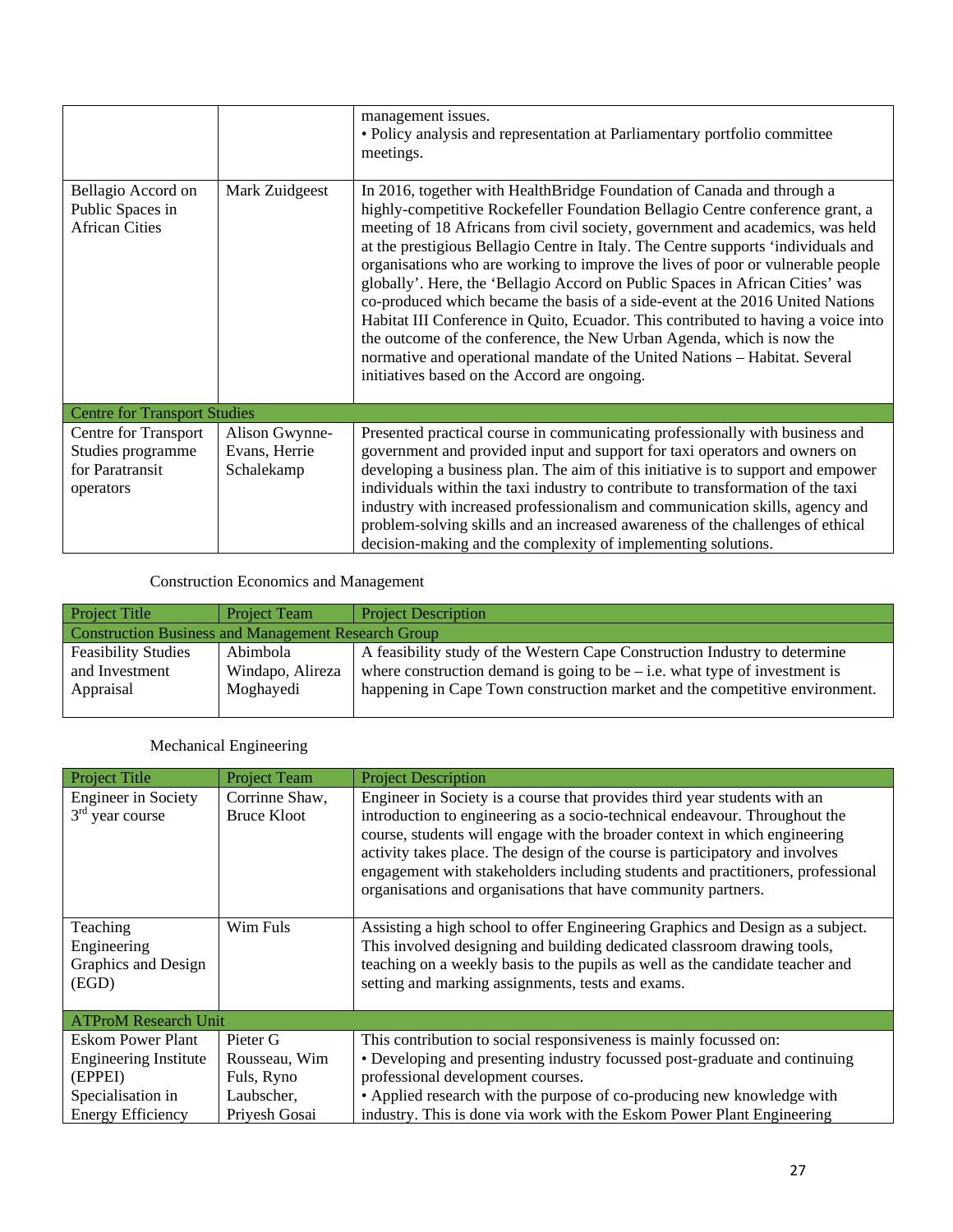|                                                                                         |                                               | Institute (EPPEI) for which UCT is hosting two Specialisation Centres (SCs).<br>Pieter's primary involvement is with the Energy Efficiency SC where he is the<br>joint chair co-responsible for strategic and operational matters. He is also leading<br>the EPPEI Inter-University research Programme (IUP) in Power Plant Condition<br>Monitoring (PPCM). This involves substantial engagement directly with<br>industry at expert engineering level.                                                                                                                                                                                                                                          |
|-----------------------------------------------------------------------------------------|-----------------------------------------------|--------------------------------------------------------------------------------------------------------------------------------------------------------------------------------------------------------------------------------------------------------------------------------------------------------------------------------------------------------------------------------------------------------------------------------------------------------------------------------------------------------------------------------------------------------------------------------------------------------------------------------------------------------------------------------------------------|
| <b>Energy Research Centre</b>                                                           |                                               |                                                                                                                                                                                                                                                                                                                                                                                                                                                                                                                                                                                                                                                                                                  |
| <b>Climate Technology</b><br>in SA                                                      | Britta Rennkamp,<br>Guy Cunliffe,<br>Mark New | The purpose of this initiative is to promote the use of climate technology in<br>South Africa and the developing world more generally. The Climate Technology<br>Centre and Network is a UN body with the mandate to promote and finance<br>projects to support climate compatible, sustainable development.                                                                                                                                                                                                                                                                                                                                                                                     |
| Analytical support to<br>the DEA $/$ SA<br>negotiating team in<br>the UNFCCC<br>process | Tanja Winkler,<br>Andrew<br>Marquard          | The ERC has a specific research focus on the international negotiations process<br>under The United Nations Framework Convention on Climate Change<br>(UNFCCC), as well as climate change mitigation, particularly in the energy<br>sector. Tanja Winkler and Andrew Marquard have provided support to the Data<br>Envelopment Analysis (DEA) in this capacity for more than a decade. Energy<br>Research Centre staff have been members of the national delegation to the<br>UNFCCC as scientific advisors and have considerable experience in<br>participating in the negotiations, as well as in providing technical support via<br>advice, or more in-depth targeted research when required. |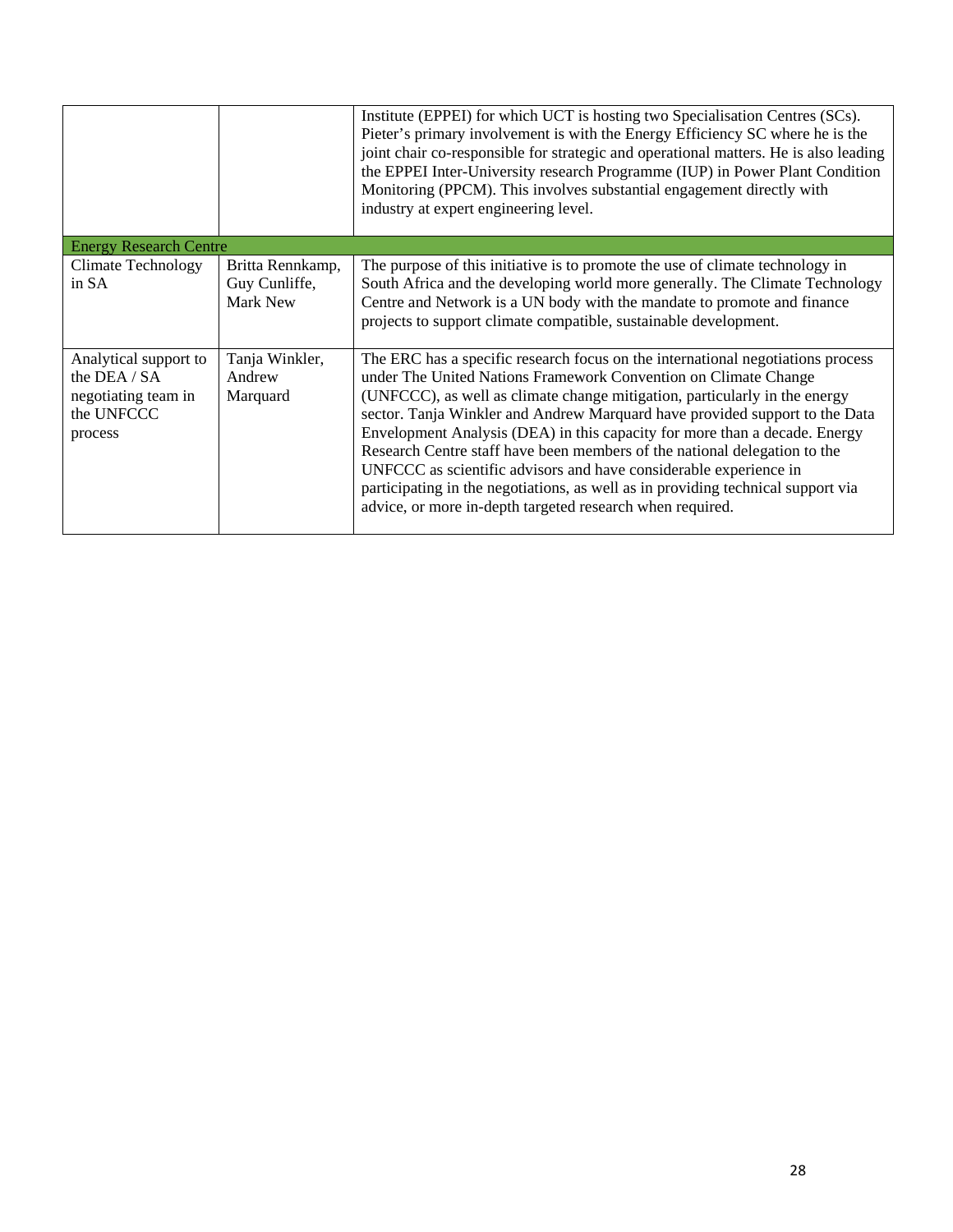#### Faculty of Health Sciences

In this Faculty the respondents to both surveys were all from the Department of Human Biology and represent five units in total: Cell Biology, Biomedical Engineering, Human Nutrition, Exercise Science and Sports Medicine, and Clinical Anatomy and Biological Anthropology. As can be seen in the tables below, at least five of the initiatives listed include project members from various departments and units across the Faculty. The SR initiatives in Health Sciences engage a range of stakeholders, mainly high school learners through outreach and exposure to information on the various careers in the Faculty. Other stakeholders include government, private companies, other academics, academic institutions and research units. Projects such as 'The Science Expo Programme' and the 'National Science Week School Outreach' aim to expose high school students to information about the range of opportunities available in health sciences. The programmes named here are not exhaustive and others are listed in the tables below. In keeping with the theme of education that aims to service the greater Cape Town community, '*Innovating for a Sign Language Interpreter Service: Health Innovation and Design'* is an example of socially responsive teaching embedded in a UCT course. As a part of this course, students address two issues: the way deaf patients access health care, and evaluating the Sign Language Interpreter Service. There are four research initiatives with a diverse range of outcomes: improving heart health, monitoring nutritional status of primary school children, understanding how the elderly with chronic conditions manage their medication and accessing stakeholder involvement in senior citizens in Khayelitsha.

#### Human Biology

| <b>Project Title</b>                              | <b>Project Team</b>                                                                                                                                                                                                                                                                                                                                                                                                                                                                                                                                                                          | <b>Project Description</b>                                                                                                                                                                                                                                                                                                                                                                                                                                                                                                                                                                                                                                                                                                                         |
|---------------------------------------------------|----------------------------------------------------------------------------------------------------------------------------------------------------------------------------------------------------------------------------------------------------------------------------------------------------------------------------------------------------------------------------------------------------------------------------------------------------------------------------------------------------------------------------------------------------------------------------------------------|----------------------------------------------------------------------------------------------------------------------------------------------------------------------------------------------------------------------------------------------------------------------------------------------------------------------------------------------------------------------------------------------------------------------------------------------------------------------------------------------------------------------------------------------------------------------------------------------------------------------------------------------------------------------------------------------------------------------------------------------------|
| The Science<br>Expo Program                       | Malcolm Collins, Alison<br>September, Masouda Rahim, M-J<br>Nancy Laguette, Lesa Sivewright,<br>Ayesha Hendricks, Amaal<br>Abrahams, Jill Fortuin Abrahams,<br>Sharon Prince, Liz van der Merwe,<br>Robea Ballo, Hapiloe Maranyane,<br>Fleur Howells, Sarah Heany, Ruth<br>Levin-Vorster, Antoinette Burger,<br>Lauren Blake, Viantha Naidoo,<br>Dennis Lin, Austin Malise, Tertius<br>Kohn, Nur Armino, Dorothy<br>Breed, Franclo Henning, Kathryn<br>van Boom, Deena Veeren, Michael<br>Posthumus, Ayden Smith, Sharief<br>Hendricks, Nicholas Tam, Yumna<br>Albertus-Kajee, Vicki Lambert | The Science Expo programme was first launched in 2015. Learners<br>are divided into groups and rotate between several interactive<br>workstations. These workstations provide a platform for scholars to<br>engage with research, basic concepts in medical research and to<br>experience hands-on cutting-edge technologies currently being<br>employed by colleagues within the Department. The workstations are<br>designed around selected areas of expertise in the Department of<br>Human Biology. Each station provided an applied physiology<br>question and each group was assessed on their responses. Certificates<br>of participation were given to each learner and prizes were given to<br>the groups with the most correct answers. |
| Career<br>guidance<br>sessions at high<br>schools | Dirk M. Lang                                                                                                                                                                                                                                                                                                                                                                                                                                                                                                                                                                                 | The purpose of this initiative is to inform High School learners about<br>career profiles as a Life Science researcher and academic.                                                                                                                                                                                                                                                                                                                                                                                                                                                                                                                                                                                                               |
| <b>Biomedical Engineering</b>                     |                                                                                                                                                                                                                                                                                                                                                                                                                                                                                                                                                                                              |                                                                                                                                                                                                                                                                                                                                                                                                                                                                                                                                                                                                                                                                                                                                                    |
| 100up                                             | Tania Douglas, Sudesh Sivarasu,<br>Jill Fortuin Abrahams, Ernesta<br>Meintjes, Alkathafi Alhamud,<br>Marcin Jankiewicz<br>Cape Universities Body Imaging<br>Centre at UCT                                                                                                                                                                                                                                                                                                                                                                                                                    | The workshop on biomedical engineering for 80 grade 10 learners<br>from 20 secondary schools in Khayelitsha was held on 12 Aug 2017<br>at the Faculty of Health Sciences. The workshop was conducted in<br>collaboration with UCT's School Development Unit. It contributes to<br>the 100up project<br>(http://www.sii.uct.ac.za/sii/100up) which is based on one of the five<br>objectives of the School Improvement Initiative                                                                                                                                                                                                                                                                                                                   |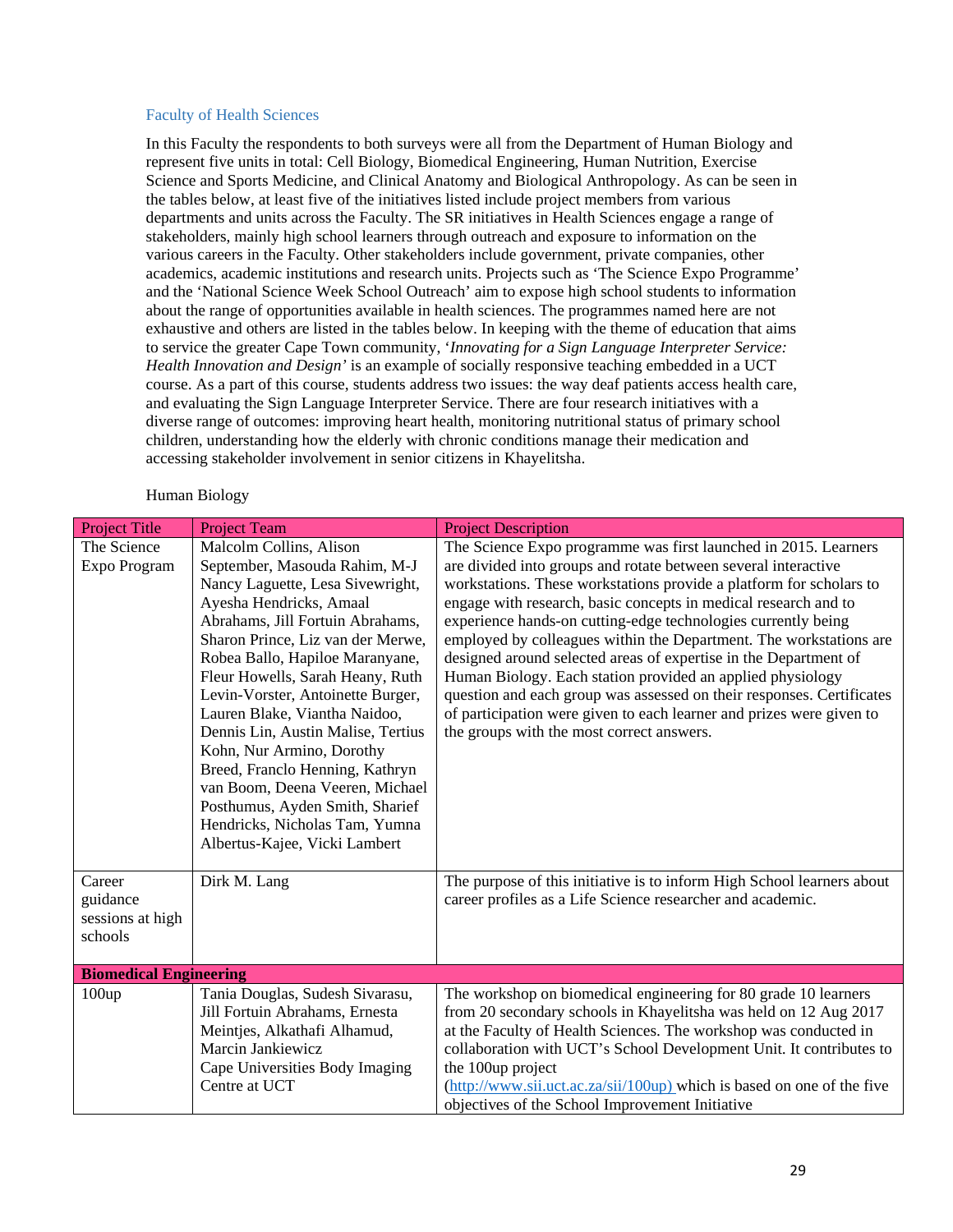|                                                                                                                                  | Deon Bezuidenhout, Neil Davies<br>(Cardio vascular research unit,<br>Department of Surgery)                                                                                                                      | (http://www.sii.uct.ac.za/) supported by the VC. The grade10<br>learners are in their first year of the 100up programme. During the<br>half-day workshop, learners were exposed to different aspects of<br>biomedical engineering and related disciplines at the various<br>units/sites involved including medical device development,<br>orthopaedic biomechanics, medical imaging and image processing,<br>biomaterials, mechanobiology, health innovation and tissue<br>engineering.                                                                                                                                                                                                                                                                                                                                                                                                                                                                                                                                                                                                                                                                                                                                                                                                                                                                                                                                                                                                                                                                                                                                                                                                                                                                                                                                                                                              |
|----------------------------------------------------------------------------------------------------------------------------------|------------------------------------------------------------------------------------------------------------------------------------------------------------------------------------------------------------------|--------------------------------------------------------------------------------------------------------------------------------------------------------------------------------------------------------------------------------------------------------------------------------------------------------------------------------------------------------------------------------------------------------------------------------------------------------------------------------------------------------------------------------------------------------------------------------------------------------------------------------------------------------------------------------------------------------------------------------------------------------------------------------------------------------------------------------------------------------------------------------------------------------------------------------------------------------------------------------------------------------------------------------------------------------------------------------------------------------------------------------------------------------------------------------------------------------------------------------------------------------------------------------------------------------------------------------------------------------------------------------------------------------------------------------------------------------------------------------------------------------------------------------------------------------------------------------------------------------------------------------------------------------------------------------------------------------------------------------------------------------------------------------------------------------------------------------------------------------------------------------------|
| Living Heart<br>Project                                                                                                          | Thomas Franz, Neil Davies,<br>(Cardiovascular Research Unit,<br>Department of Surgery)                                                                                                                           | The purpose of this initiative is to form a public-private partnership<br>to accelerate research and translation in cardiovascular diseases and<br>therapies. The Living Heart Project (http://www.3ds.com/products-<br>services/simulia/solutions/life-sciences/the-living-heart-project)<br>brings together cardiovascular researchers, educators, medical device<br>developers, regulatory agencies, and practicing cardiologists on a<br>shared mission to develop and validate highly accurate personalised<br>digital human heart models. These models will establish a unified<br>foundation for cardiovascular in silico medicine and serve as a<br>common technology base for education and training, medical device<br>design, testing, clinical diagnosis and regulatory science — creating<br>an effective path for rapidly translating current and future cutting-<br>edge innovations directly into improved patient care. The Living<br>Heart Project is led by Dassault Systèmes Simulia, a multinational<br>software company. The project currently has 44 members from<br>academic and research institutes, 27 members from industry, 6<br>clinician members and two regulatory members.                                                                                                                                                                                                                                                                                                                                                                                                                                                                                                                                                                                                                                                                           |
| Innovating for<br>a Sign<br>Language<br>Interpreter<br>Service: Health<br>Innovation and<br>Design<br>(HUB5031F),<br>2017 cohort | Tinashe Mutsvangwa (Course<br>convener and Lead), Tania<br>Douglas (Health Innovation<br>programme), Marion Heap (Health<br>and Human Rights Programme in<br>the School of Public Health and<br>Family Medicine) | The purpose of this initiative is to redesign the way in which Deaf<br>patients access health care services at the Groote Schuur Eye clinic in<br>a world where the use of sign language is limited. An additional aim<br>is to evaluate the Sign Language Interpreter Service in general.<br>Students in HUB5031F under the facilitation of Nailah Conrad, Trust<br>Saidi and Tinashe Mutsvangwa used design thinking principles to<br>design solutions to issues they identified with the current service. In<br>the Ophthalmology Outpatients' Department at Groote Schuur<br>Academic Hospital, a pilot project commenced in 2010 to provide<br>qualified sign language interpreters for Deaf patients. The project was<br>headed by Marion Heap. After 7 years of operation Heap felt the<br>service needed an evaluation and revamp. The Health Innovation and<br>Design (HUB5031F) staff and the 2017 student cohort were<br>approached for their assistance. Health Innovation and Design is a<br>Master's level course run in the first semester which aims to<br>introduce participants to human-centred design of solutions to<br>promote health and well-being and address needs identified through<br>engagement with relevant stakeholders.<br>In the first semester students interviewed Deaf patients, Deaf staff,<br>interpreters and nurses at an Eye clinic to gain an understanding how<br>this service works and what it means to all stakeholders. Using the<br>design thinking methodology, students came up with ideas at the end<br>of the first semester on what can be done to revamp the service.<br>Throughout the process there was a two-way engagement with users<br>to gain feedback on student insights. In the second semester, one<br>potential solution was selected for further refinement and this was<br>ongoing at the time of this report. |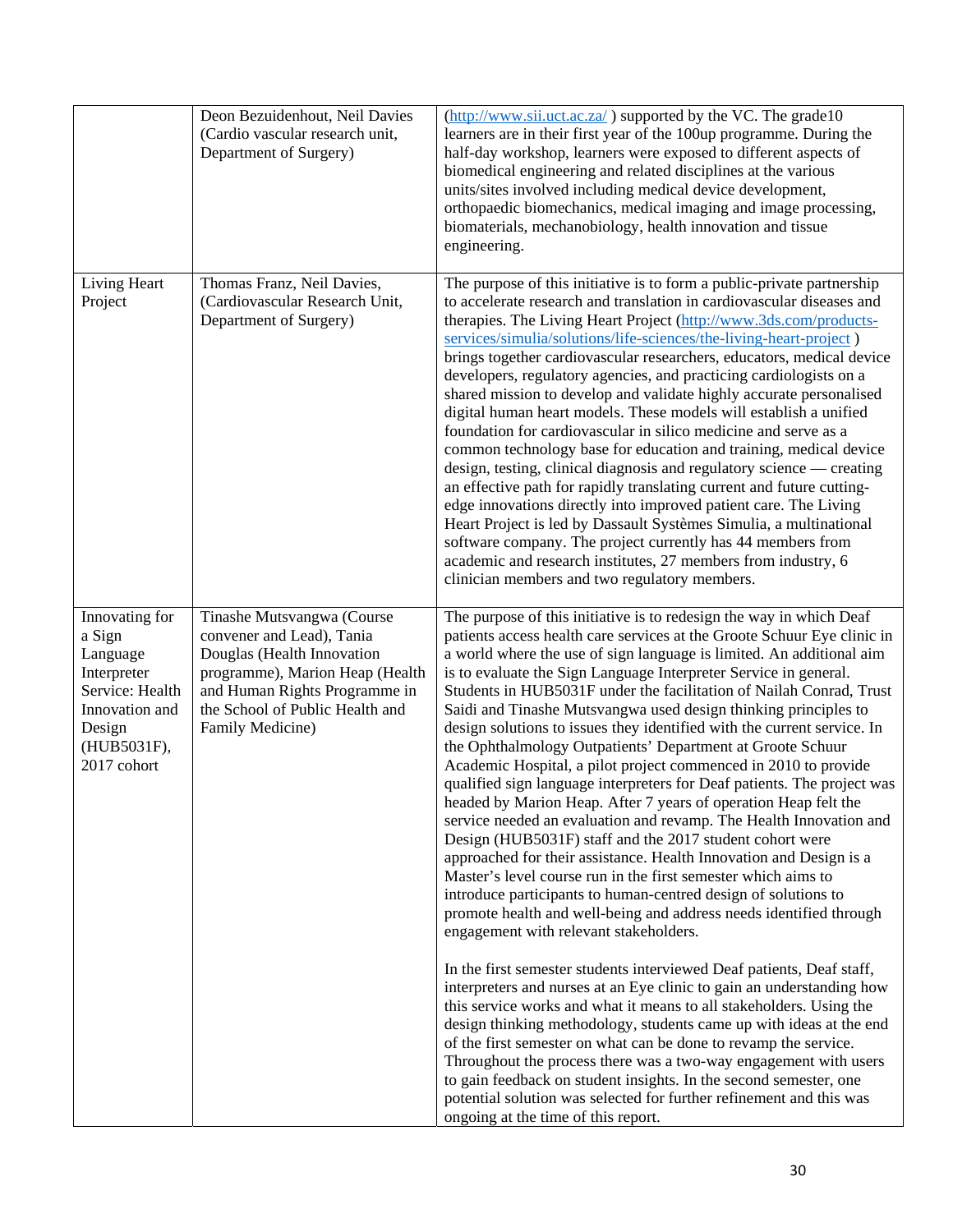| Basic and<br>Cardiac<br>Magnetic<br>resonance<br>imaging (MRI)<br>training to<br>radiographers<br>and<br>cardiologists                   | Ernesta Meintjes (lead), Belinda<br>Ntuli (Department of Medicine,<br>Cardiology), Dave Justice<br>(Institute of Infectious Disease and<br>Molecular Medicine, Division of<br>Virology), Ali Alhamud, Marcin<br>Jankiewicz, Stephen Jermy,<br>Petronella Samuels, Ingrid<br>Op'tHof, Mazwi Maishi, Daniel<br>Doetz, Ntobeko Ntusi (Medicine -<br>in cardiac MRI workshops) | Basic MRI Course - To train radiographers/radiologists in basic MRI<br>physics, to provide hands-on MRI training and teach them best<br>clinical practice. Cardiac MRI course - To train radiographers,<br>radiologists and cardiologists in cardiac MRI theory and methods.                                                                                                                                                                                                                                                                                            |
|------------------------------------------------------------------------------------------------------------------------------------------|----------------------------------------------------------------------------------------------------------------------------------------------------------------------------------------------------------------------------------------------------------------------------------------------------------------------------------------------------------------------------|-------------------------------------------------------------------------------------------------------------------------------------------------------------------------------------------------------------------------------------------------------------------------------------------------------------------------------------------------------------------------------------------------------------------------------------------------------------------------------------------------------------------------------------------------------------------------|
| Understanding<br>how the elderly<br>with chronic<br>conditions<br>manage their<br>medication.                                            | Nailah Conrad, Tinashe<br>Mutsvangwa, Tania S. Douglas                                                                                                                                                                                                                                                                                                                     | The project aims to understand the needs of the elderly with respect<br>to adhering to their medication. Students in Health Innovation and<br>Design use the design thinking method to create innovations to assist<br>in adherence.                                                                                                                                                                                                                                                                                                                                    |
| <b>Cell Biology</b>                                                                                                                      |                                                                                                                                                                                                                                                                                                                                                                            |                                                                                                                                                                                                                                                                                                                                                                                                                                                                                                                                                                         |
| Raising<br>awareness<br>around cancer                                                                                                    | Sharon Prince, Jade Peres                                                                                                                                                                                                                                                                                                                                                  | In March 2017 the Prince lab organised and hosted a shavathon in<br>conjunction with the Cancer Association of South Africa (CANSA).<br>This is an annual event in the Faculty and pays tribute to all those<br>involved in the fight against cancer. Moreover, the event helps in<br>increasing the awareness around this debilitating disease. The<br>CANSA shavathon is a successful and well-attended event and also<br>raises funds which are donated to CANSA.                                                                                                    |
| 7th Human<br>Genetics & 3rd<br>Joint Human<br>Genetics,<br>Chemical<br>Pathology &<br>Cell Biology,<br>Grade 11<br>Learners' Open<br>Day | Sharon Prince, Amaal Abrahams,<br>Joseph Raimondo (Haematology),<br>Shaheen Mowla (Physiology),<br>Paul Steyn (Human Biology)                                                                                                                                                                                                                                              | The 7th Human Genetics and 3rd Joint Human Genetics, Chemical<br>Pathology & Cell Biology, Grade 11 Learners' Open Day aims to<br>inform Grade 11 students about some of the activities in the Faculty<br>of Health Sciences. The Division of Cell Biology was particularly<br>focused on educating learners on topical issues such as cell biology,<br>cancer and neuroscience. Besides educating the learners on these<br>topics, in an interactive and fun way, we also introduce the students<br>to the type of research conducted in the Division of Cell Biology. |
| National<br>Science Week<br>School<br>outreach                                                                                           | Liz van der Merwe                                                                                                                                                                                                                                                                                                                                                          | Participants from University of the Western Cape and<br>Sharkspotters. Org had interactive stands at the Schoonspruit<br>Secondary School in Malmesbury on 7th August 2017 which served<br>several schools from the surrounding district with 100-150 school girl<br>learners attending. The purpose of this outreach programme is to<br>provide information and ideas to promote the International Science<br>Theme for 2017 of 'Advancing Science Tourism' to grade 9-11<br>school girl learners from the West Coast District.                                        |
|                                                                                                                                          | <b>Clinical Anatomy and Biological Anthropology</b>                                                                                                                                                                                                                                                                                                                        |                                                                                                                                                                                                                                                                                                                                                                                                                                                                                                                                                                         |
| Forensic<br>Anthropology<br>Cape Town<br>(FACT)                                                                                          | Victoria Gibbon, Jacqui Friedling                                                                                                                                                                                                                                                                                                                                          | Through Forensic Anthropology Cape Town (FACT), a service<br>provider in our division, the unit assists the police and Forensic<br>Pathology Services to identify decomposed human remains, with the<br>hopes of providing a biological profile to be used for identity.                                                                                                                                                                                                                                                                                                |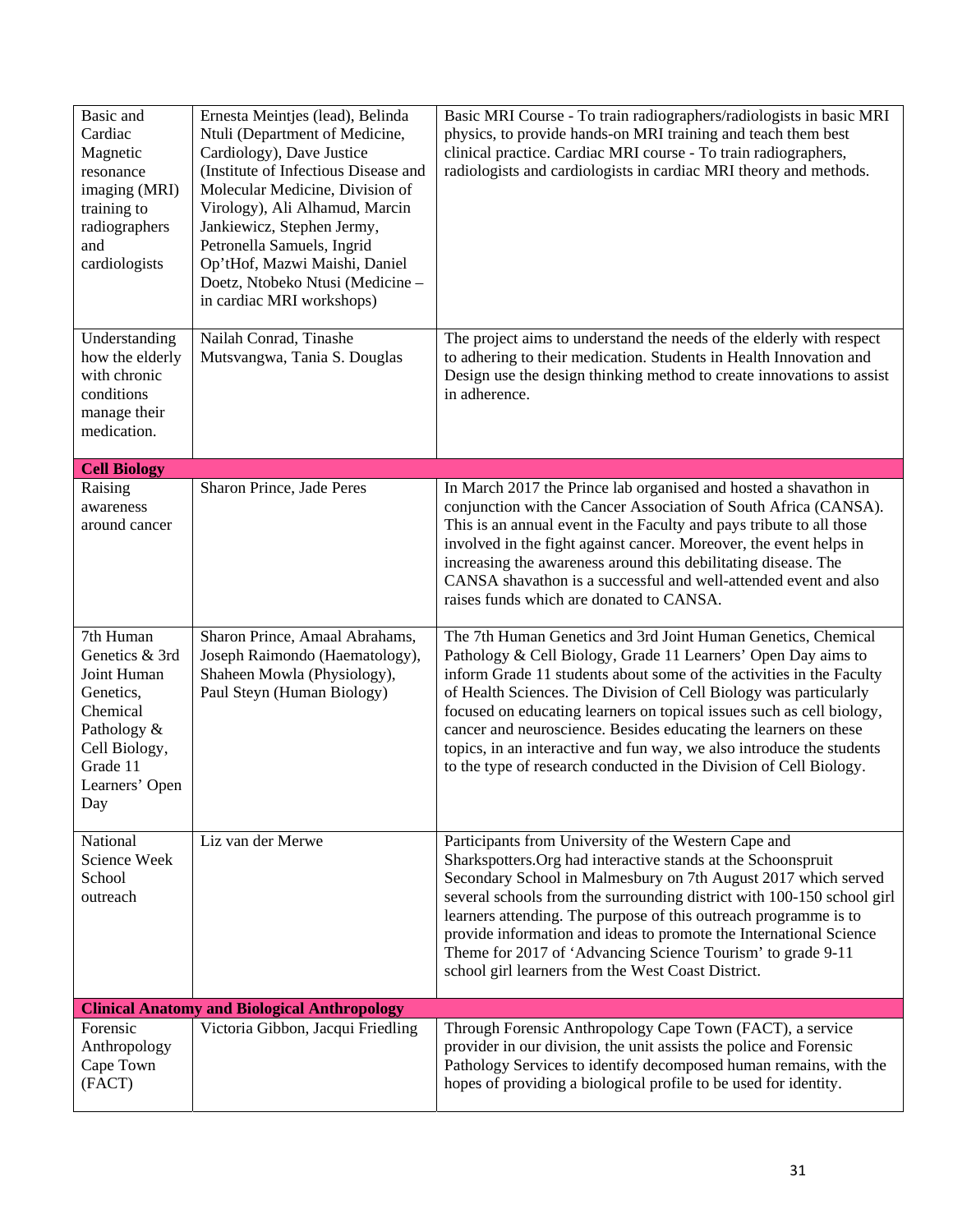|                                                                    | <b>Exercise Science and Sports Medicine</b> |                                                                                                                                                                                                                                                                                                                                                                                                                                                                                                                                                                                                                                                                                                                                                                                                                                                                                                                                                                                                                                                                                                                                                                                                   |
|--------------------------------------------------------------------|---------------------------------------------|---------------------------------------------------------------------------------------------------------------------------------------------------------------------------------------------------------------------------------------------------------------------------------------------------------------------------------------------------------------------------------------------------------------------------------------------------------------------------------------------------------------------------------------------------------------------------------------------------------------------------------------------------------------------------------------------------------------------------------------------------------------------------------------------------------------------------------------------------------------------------------------------------------------------------------------------------------------------------------------------------------------------------------------------------------------------------------------------------------------------------------------------------------------------------------------------------|
| Raising healthy<br>active kids                                     | Cathi Draper                                | Cathi Draper worked with the Head of Sport at a primary school to<br>coordinate a free evening talk for parents titled 'Raising healthy<br>active kids' in May 2017. The talk was offered in partnership with<br>the Sports Science Institute of South Africa, and with sponsorship<br>support from FUTURELIFE.                                                                                                                                                                                                                                                                                                                                                                                                                                                                                                                                                                                                                                                                                                                                                                                                                                                                                   |
| Expose high<br>school learners<br>to research<br>environment       | Alison September                            | The division has partnered with the Sport Science Institute of South<br>Africa to host three winners of the ESKOM 2017 expo who have<br>presented on topics related to sport. The winners will be orientated in<br>the labs and observe science in practice and will also observe daily<br>academic activities such as seminar, journal clubs and research<br>presentations by students.                                                                                                                                                                                                                                                                                                                                                                                                                                                                                                                                                                                                                                                                                                                                                                                                          |
| Stakeholder<br>involvement in<br>senior citizens<br>in Khayelitsha | <b>Sharief Hendricks</b>                    | Sharief Hendricks is assessing the level of engagement of various<br>stakeholders working to improve the lifestyle and health of senior<br>citizens in a community home in Khayelitsha.                                                                                                                                                                                                                                                                                                                                                                                                                                                                                                                                                                                                                                                                                                                                                                                                                                                                                                                                                                                                           |
| Sub2hr<br>marathon<br>project                                      | Andrew Bosch                                | Andrew Bosch is co-leader of a global consortium to break the<br>marathon world record and bring the time to under 2 hrs. This is akin<br>to the attempt to break the 4-minute barrier for the mile in 1959.To<br>do this the project has assembled a consortium of world experts in<br>various fields, such as biomechanics, physiology, sports medicine,<br>sports physiotherapy, sports nutrition, sports physiology,<br>computerised monitoring, and the worlds' best athletes. The project is<br>known as the sub2hr marathon project and we have a web site which<br>describes the project (www.sub2hrs.com). As part of the project we<br>have included a development programme/academy for talented,<br>young Ethiopian runners. Also key in the project is that we aim to<br>show that sporting excellence can be achieved without drugs/doping.<br>Thus, there is a strong anti-doping component to the project.                                                                                                                                                                                                                                                                        |
| <b>Human Nutrition</b>                                             |                                             |                                                                                                                                                                                                                                                                                                                                                                                                                                                                                                                                                                                                                                                                                                                                                                                                                                                                                                                                                                                                                                                                                                                                                                                                   |
| School<br>breakfast<br>programme                                   | Sharmilah Booley                            | Sharmilah Booley was approached by a private company, Acciona (A<br>renewable energy company) which conducts community<br>development projects in the Gouda district, to carry out research in<br>the primary schools in the district. Acciona has collaborated with the<br>Tiger Brands Foundation to introduce a breakfast programme into the<br>schools in the Gouda District. The schools in Gouda are all non-fee-<br>paying schools as it is largely a low-income community. It was<br>decided to conduct research with the main aims to assess the learners'<br>nutritional status and dietary intake prior to and post the breakfast<br>programme as well as to assess the acceptability of the<br>cereal/porridge options provided to the learners on this programme.<br>Fieldworkers for the community were recruited and trained to assists<br>with data collection. Research findings will be communicated to<br>Acciona and Tiger Brands at the end of October. Information will be<br>provided as to how the Breakfast Programme menu can be adapted if<br>needed to increase acceptability of the food items and hence<br>maximise the possible impact of the breakfast programme. |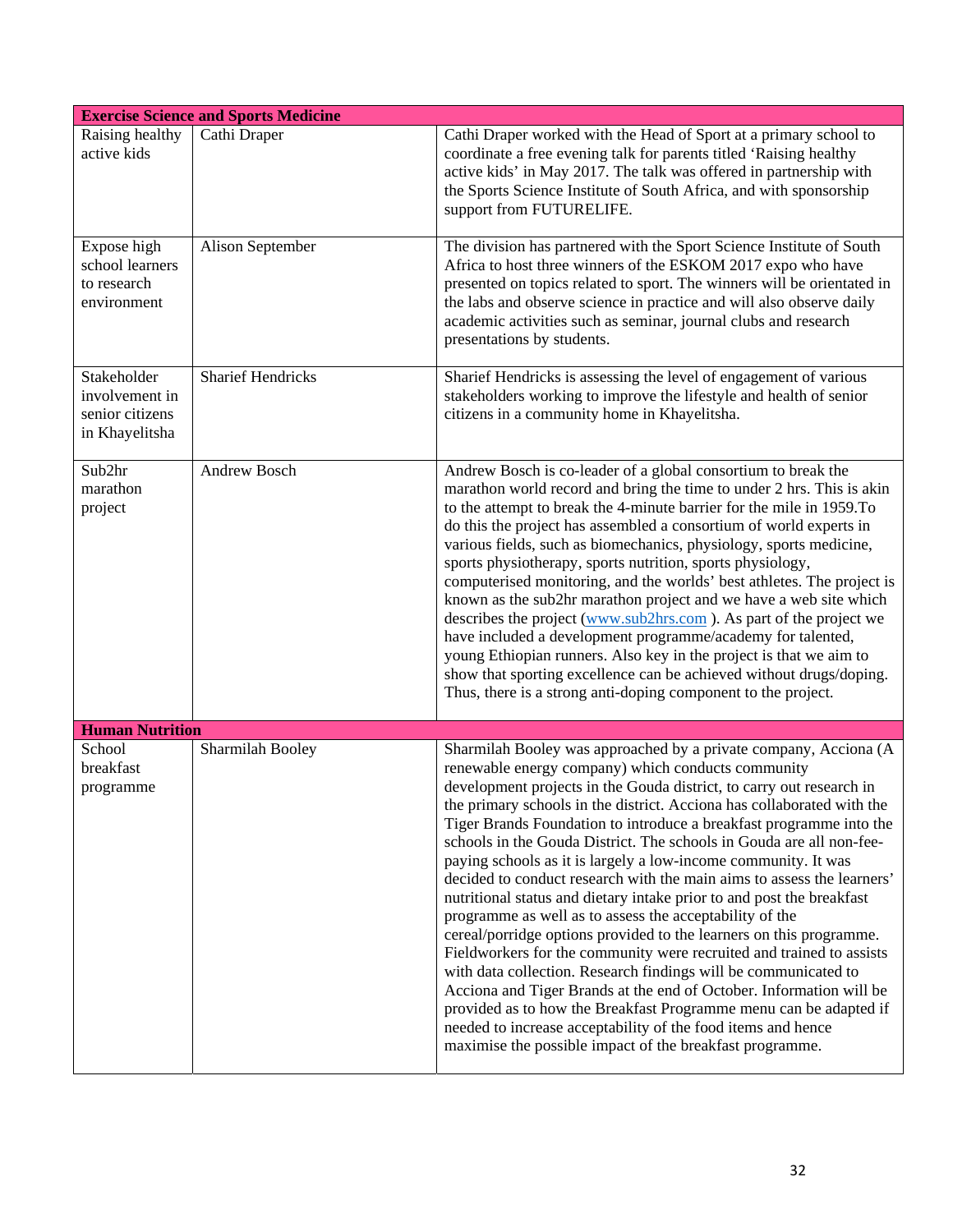#### Faculty of Humanities

The Faculty of Humanities submitted twenty-two social responsiveness initiatives from across 11 departments and 4 units. The forms of SR activities vary greatly in this Faculty. While many research projects are listed, a collection of projects combine service and teaching or teaching and research that cannot easily be separated. All three of the initiatives in the South African College of Music involve some form of outreach where students and staff are engaging with communities, mostly learners, to provide access to knowledge and training in music. The Departments of Psychology and Philosophy have reported on initiatives that are research based. Swallowing the World, based in the School for African & Gender Studies, Anthropology & Linguistics (AXL), uses a combination of visual 'Second Chance Theatre', in the Centre for Theatre, Dance and Performance Studies; lecturers in the Department of French and AXL are working on initiatives that aim to make learning and research outputs more accessible to the general public. Education, whether it be through training programmes for external constituencies or in the form of outreach to learners, is a theme that is covered across departments in a variety of ways.

| <b>Project Title</b>                                                                                                                                                                                                                                                   | Project<br>Team    | <b>Project Description</b>                                                                                                                                                                                                                                                                                                                                                                                                                               |
|------------------------------------------------------------------------------------------------------------------------------------------------------------------------------------------------------------------------------------------------------------------------|--------------------|----------------------------------------------------------------------------------------------------------------------------------------------------------------------------------------------------------------------------------------------------------------------------------------------------------------------------------------------------------------------------------------------------------------------------------------------------------|
| Anthropology AXL                                                                                                                                                                                                                                                       |                    |                                                                                                                                                                                                                                                                                                                                                                                                                                                          |
| Transforming ECD practice: Observe &<br>document an intensive one-on-one<br>mentoring of ECD practitioners over 2-3<br>months to transform their practice -<br>bilingualism, more responsive pedagogy.<br>How does learning impact on the practice of<br>the teachers? | <b>Fiona Ross</b>  | The project aims to investigate the effects on adults of<br>teaching practices aimed at instilling multilingual and<br>storytelling skills in preschool children.                                                                                                                                                                                                                                                                                        |
| Sanitary pads for schools: Study the impact<br>of providing sanitary pads to teenage girls on<br>their schooling attendance and outcomes.                                                                                                                              | <b>Fiona Ross</b>  | The project is an impact assessment of the provision of<br>sanitary product to girls/young women. While there is debate<br>about the extent to which young women miss school for<br>menstruation-related discomforts, there is growing<br>acknowledgement that lack of access to menstrual products<br>are a key factor in interrupted schooling.                                                                                                        |
| Swallowing the World                                                                                                                                                                                                                                                   | Helen<br>Macdonald | The Swallowing the World project (funded by the Wellcome<br>Trust) was a first step towards engaging with visual artists,<br>musicians, filmmakers, performers, engineers, medics and<br>neighbourhood organisations to create a series of multi-<br>sensory, visceral, interactive and inclusive exhibitions,<br>performances, and public programmes designed to generate<br>experience and interpretation of living with and/or among<br>tuberculosis. |
| Monthly Column                                                                                                                                                                                                                                                         | Ana<br>Deumert     | Ana writes a monthly column for an open access outreach<br>publication, Diggit Magazine, which is housed at the<br>University of Tilburg, Netherlands. The purpose of this<br>initiative is to make research accessible to a wider<br>constituency. The columns are also used in teaching.                                                                                                                                                               |

#### African and Gender Studies, Anthropology and Linguistics (AXL)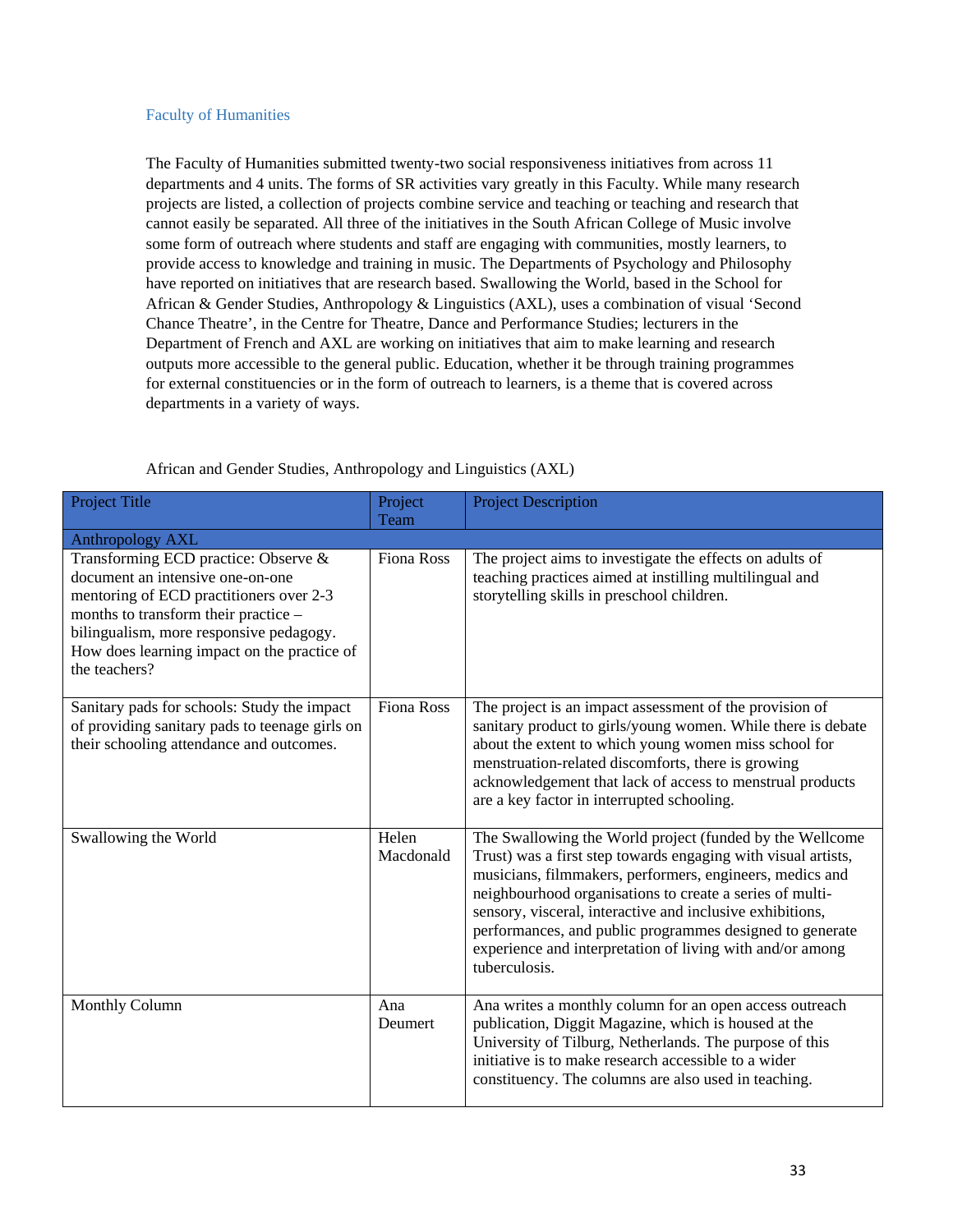## Centre for Film and Media Studies

| <b>Project Title</b>  | <b>Project Team</b>       | <b>Project Description</b>                                                   |
|-----------------------|---------------------------|------------------------------------------------------------------------------|
| <b>Stepping Stone</b> | Liani Maasdorp, Herman    | Stepping Stone community engagement video training was launched in           |
| community             | Wasserman, Alan Johannes, | 2012 to open up the UCT Film and Media Department's equipment, and           |
| engagement            | Molly Maunganidze,        | knowledge to a wider audience, linking university and non-university         |
| video training        | Wandile Tonqa, Thabo      | communities and creating opportunities for creative collaboration and social |
| programme             | Bopape (part time)        | interaction between diverse participants. Course assignments challenge       |
|                       |                           | participants to identify concepts based on knowledge of their geographical   |
|                       |                           | communities and communities of interest and generate original content that   |
|                       |                           | will appeal to niche audiences that they are uniquely positioned to access.  |
|                       |                           |                                                                              |

# Centre for Theatre, Dance and Performance Studies

| Project Title                    | Project Team    | <b>Project Description</b>                                                                                                                                                                                                                                                                                                                                                                                                                                                                                                                                                                                                                                                                                 |
|----------------------------------|-----------------|------------------------------------------------------------------------------------------------------------------------------------------------------------------------------------------------------------------------------------------------------------------------------------------------------------------------------------------------------------------------------------------------------------------------------------------------------------------------------------------------------------------------------------------------------------------------------------------------------------------------------------------------------------------------------------------------------------|
| Second Chance<br>Theatre Project | Veronica Baxter | The Second Chance Theatre Project works in Pollsmoor prison, within a<br>health and well-being framework. The research premise comes from the<br>hunch that making theatre benefits participants in developing resilience and<br>social health and assists them with social re-integration in the future. 2018 is<br>a pilot phase, with several organisations, drawing from a previous project<br>with a Norwegian led company. Public performances too place at the end of<br>September, to public, friends and family and frames the offenders in a new<br>light. Expectations are that once released, the offender will join a parolee<br>programme and integrate with arts organisation in community. |

## Michaelis School of Fine Art

| <b>Project Title</b>           | <b>Project Team</b>                               | <b>Project Description</b>                                                                                                                                                                                                                                                                                                                                                                                                                                                                                                                                                                                                                                                                                                                                                                                                                                                          |
|--------------------------------|---------------------------------------------------|-------------------------------------------------------------------------------------------------------------------------------------------------------------------------------------------------------------------------------------------------------------------------------------------------------------------------------------------------------------------------------------------------------------------------------------------------------------------------------------------------------------------------------------------------------------------------------------------------------------------------------------------------------------------------------------------------------------------------------------------------------------------------------------------------------------------------------------------------------------------------------------|
| Africa South<br>Art Initiative | Nomusa Makhubu,<br>Stephen Inggs,<br>Andrea Steer | Africa South Art Initiative (ASAI) is concerned with the lack of engagement by South<br>African artists, art historians and curators with their peers on the African continent.<br>Since its inception, the ASAI has begun to understand its role as both a pan-African<br>project as well as an initiative located in the global south. The resources generated by<br>ASAI represent a modest contribution towards the development of discourses rooted in<br>(rather than imposed on) formerly colonised contexts, especially in Africa, in order that<br>a more inclusive vision of international art and art history can emerge, informed from<br>'below'. Based at the University of Cape Town since 2008, but not funded by or<br>affiliated to the university, ASAI sees its role as bridging academic and popular<br>discourse, with artists being central to this process. |
|                                |                                                   |                                                                                                                                                                                                                                                                                                                                                                                                                                                                                                                                                                                                                                                                                                                                                                                                                                                                                     |

## Philosophy

| <b>Project Title</b> | Project Team             | <b>Project Description</b>                                                       |
|----------------------|--------------------------|----------------------------------------------------------------------------------|
| Experiences of       | Tom P.S. Angier,         | The purpose of this initiative is to evaluate and investigate the experiences of |
| migrant women        | <b>Helen Vallianatos</b> | women migrants from Ghana - in Africa, esp. South Africa, and North              |
| from Ghana           | (University of           | America. The project is based at the University of Alberta, and project team     |
|                      | Alberta, Canada)         | members offer conceptual and argumentative expertise on the nature and           |
|                      |                          | structure of welfare/happiness. How this is understood and applied in the        |
|                      |                          | context of female migration from West Africa will be of philosophical            |
|                      |                          | interest, since most philosophical accounts of welfare and happiness are not     |
|                      |                          | sufficiently sensitive to different contexts or empirical findings from other    |
|                      |                          | disciplines.                                                                     |
|                      |                          |                                                                                  |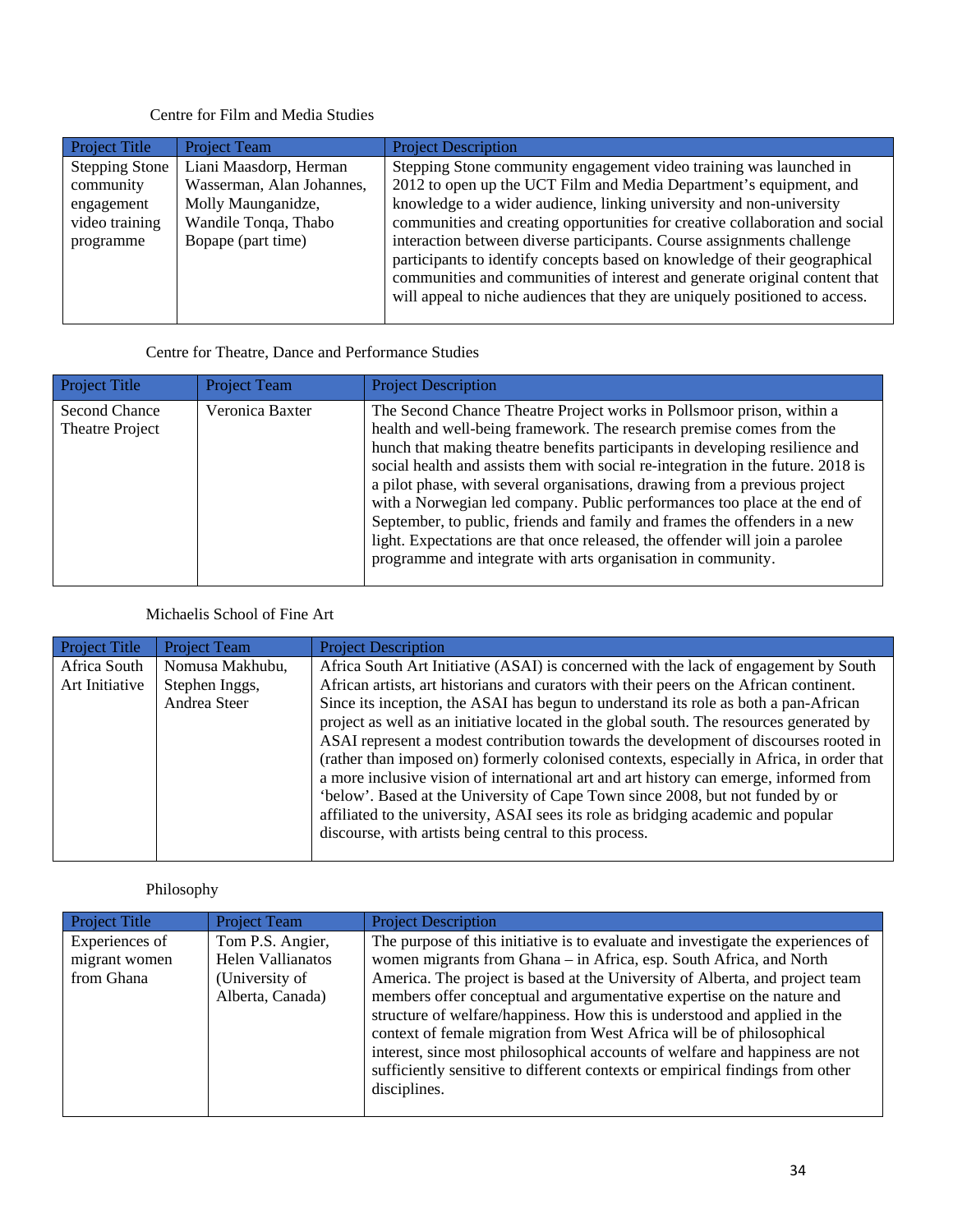| <b>Funding Higher</b> | George Hull | This project aims to determine what model of higher education funding          |
|-----------------------|-------------|--------------------------------------------------------------------------------|
| Education: A          |             | would realise the values of equality, fairness, freedom, access and efficiency |
| Values-Based          |             | simultaneously.                                                                |
| Approach              |             |                                                                                |
|                       |             |                                                                                |

# Psychology

| <b>Project Title</b>          | Project           | <b>Project Description</b>                                                                                                                                                                                                                                                                                                                                                                                                                                                       |
|-------------------------------|-------------------|----------------------------------------------------------------------------------------------------------------------------------------------------------------------------------------------------------------------------------------------------------------------------------------------------------------------------------------------------------------------------------------------------------------------------------------------------------------------------------|
|                               | Team              |                                                                                                                                                                                                                                                                                                                                                                                                                                                                                  |
| Parenting for Lifelong Health | Catherine<br>Ward | Parenting for Lifelong Health is a collaborative research project of several<br>academics around the world, working to develop low-cost, effective,<br>culturally-appropriate parenting programmes to reduce violence against<br>children (Sustainable Development Goal 16.2) and children's conduct<br>problems. Further, it aims to work with partners to develop programmes<br>that can be taken to scale, thus addressing a key question in violence<br>prevention globally. |

#### School of Education

| <b>Project Title</b>                        | <b>Project Team</b>                                                                                                                                                                                                                                                                                                                                                                                                                                                     | <b>Project Description</b>                                                                                                                                                                                                                                                                                                                                                                                                                                                                                                                                                                                                                                                                                                                                                                                                                                                                                                                                                                                                                                                                                                               |
|---------------------------------------------|-------------------------------------------------------------------------------------------------------------------------------------------------------------------------------------------------------------------------------------------------------------------------------------------------------------------------------------------------------------------------------------------------------------------------------------------------------------------------|------------------------------------------------------------------------------------------------------------------------------------------------------------------------------------------------------------------------------------------------------------------------------------------------------------------------------------------------------------------------------------------------------------------------------------------------------------------------------------------------------------------------------------------------------------------------------------------------------------------------------------------------------------------------------------------------------------------------------------------------------------------------------------------------------------------------------------------------------------------------------------------------------------------------------------------------------------------------------------------------------------------------------------------------------------------------------------------------------------------------------------------|
| Newly-Qualified<br><b>Teachers' Project</b> | Kate Angier, Catherine Kell,<br>Annemarie Hattingh, Gary Powell                                                                                                                                                                                                                                                                                                                                                                                                         | The Newly Qualified Teachers Project, or NQT Project, is an<br>initiative of the School of Education at the University of Cape<br>Town which aims to address the significant attrition rates amongst<br>first year teachers and improve their professional resilience. The<br>project aims to provide direct support to newly qualified teachers<br>(NQTs) in the Western Cape.                                                                                                                                                                                                                                                                                                                                                                                                                                                                                                                                                                                                                                                                                                                                                          |
| <b>Schools Development Unit</b>             |                                                                                                                                                                                                                                                                                                                                                                                                                                                                         |                                                                                                                                                                                                                                                                                                                                                                                                                                                                                                                                                                                                                                                                                                                                                                                                                                                                                                                                                                                                                                                                                                                                          |
| <b>UCT 100-UP</b>                           | Ferial Parker, Gilbert Dolo,<br>Ilhaam Dreyden, Jonathan Clark                                                                                                                                                                                                                                                                                                                                                                                                          | 100-UP is a three-year enrichment program structured around a<br>range of activities to strengthen disadvantaged matric learners'<br>academics and to provide them with opportunities to acquire skills<br>and experiences in preparation for tertiary studies.                                                                                                                                                                                                                                                                                                                                                                                                                                                                                                                                                                                                                                                                                                                                                                                                                                                                          |
| Schools                                     | Patti Silbert, Jonathan Clark                                                                                                                                                                                                                                                                                                                                                                                                                                           | The SII was launched at UCT in 2012, as one of the university's                                                                                                                                                                                                                                                                                                                                                                                                                                                                                                                                                                                                                                                                                                                                                                                                                                                                                                                                                                                                                                                                          |
| Improvement<br>Initiative (SII)             | (SDU), Ferial Parker (SDU),<br>Tembeka Mzozoyana (SDU),<br>Roshan Galvaan (FHS, OT),<br>Harsha Kathard (FHS, SLT), Pam<br>Gretschell (FHS, OT), Shireen<br>Damonse (FHS, OT), Freda<br>Walters (FHS, SLT), Liesl Peters<br>(FHS, OT), Morgan Voges<br>(SDU), Andrew Petersen (SDU),<br>Gilbert Dolo (SDU), Susan<br>Brundrit (SDU), Diane Hendricks<br>(SDU), Kaashief Hassan (SDU),<br>Terri Elliot (Drama), Barbara<br>Schmid (Knowledge Co-op),<br>Cally Kuhne (SDU) | key strategic initiatives. It was set up to address some of the<br>challenges facing basic education, and its operational model is<br>based on context specific whole-school improvement. Through<br>collaborating with a range of UCT departments and faculties, we<br>have established strong partnerships with a cluster of 5 schools in<br>Khayelitsha. Recently the work has extended beyond these<br>'anchor' schools to include a further 4 primary schools in Site B,<br>Khayelitsha. All interventions within the SII are informed by our<br>5 objectives: Teacher Professional Development & School<br>Organisational Development; Professional Practice Schools<br>(students from a range of departments are placed in the partner<br>schools for their professional learning); Engaged Scholarship<br>(which includes service learning and student volunteerism);<br>University recruitment (100-UP) and External Community-based<br>Partnerships (e.g. the COSAT Wellness Center & the Library<br>Project). Through these objectives, efforts are made to work<br>coherently, developmentally and collaboratively, with the |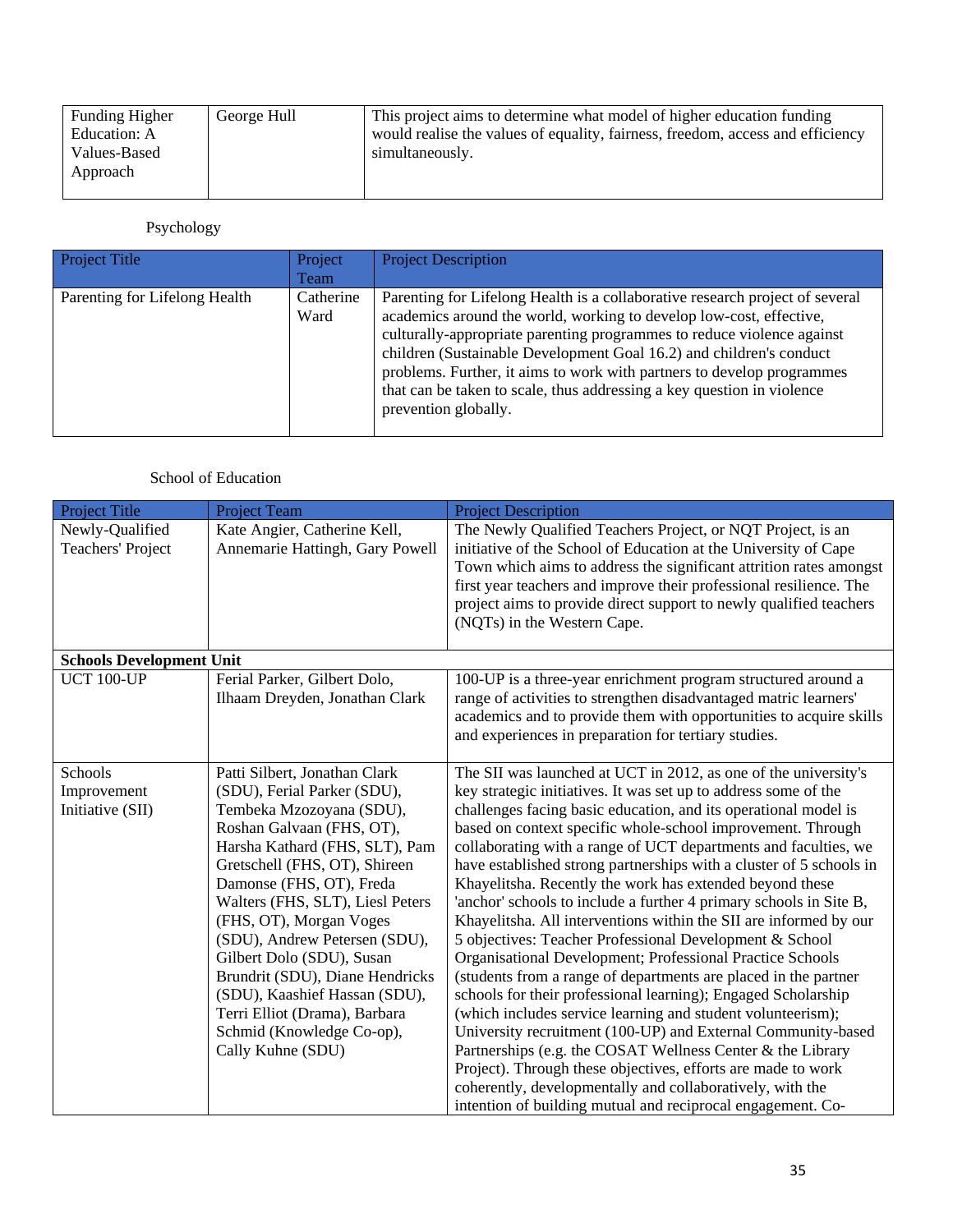|  | constructing new practices through disrupting habitual, taken-for-<br>granted patterns is central to the work of the SII, as is generating |
|--|--------------------------------------------------------------------------------------------------------------------------------------------|
|  | new ways to strengthen participation and inclusion - both at the                                                                           |
|  | level of the university and at the level of our partner schools.                                                                           |
|  |                                                                                                                                            |

## School of Languages and Literacies

| Project Title                             | <b>Project Team</b> | <b>Project Description</b>                                                                                                                                                                 |
|-------------------------------------------|---------------------|--------------------------------------------------------------------------------------------------------------------------------------------------------------------------------------------|
| French                                    |                     |                                                                                                                                                                                            |
| Teaching and<br>Learning French<br>at UCT | Ruth de Oliveira    | The initiative consists of putting on the 'OPEN UCT platform' theoretical and<br>practical resources (in French and English) to teach/learn French as a foreign<br>language at all levels. |

## Social Development

| <b>Project Title</b>                                                                                                                   | <b>Project Team</b>                | <b>Project Description</b>                                                                                                                                                                                                                                                                                                                                                                                                                                                                                                                |
|----------------------------------------------------------------------------------------------------------------------------------------|------------------------------------|-------------------------------------------------------------------------------------------------------------------------------------------------------------------------------------------------------------------------------------------------------------------------------------------------------------------------------------------------------------------------------------------------------------------------------------------------------------------------------------------------------------------------------------------|
| Enabling<br><b>REALISTIC</b> to<br>function<br>competently as a<br>valuable partner<br>in the South<br>African youth<br>justice system | Thulane Gxubane                    | REALISTIC was introduced to the Department at UCT by Prof Crain Soudien in<br>2010. Since then there have been a number of training and research projects. Whilst a<br>member of the Western Cape Division Committee REALISTIC, Gxubane applied for<br>accreditation of programmes and they were granted provisional accreditation of their<br>youth diversion programmes in 2014. Youth diversion programmes are located within<br>the broader youth justice system in SA which is one of my teaching and research<br>areas of interest. |
| Support to non-<br>profit<br>organisations                                                                                             | Eric Atmore                        | Support to mainly Western Cape province NPOs on the programme functioning,<br>leadership, financial management, funding, planning, monitoring and evaluation of<br>NPO <sub>s</sub> .                                                                                                                                                                                                                                                                                                                                                     |
| Department of<br>Social<br>Development<br>Consultative<br>Workshops                                                                    | Fatima Williams                    | This is not a structured project. Rather it entails providing consultative inputs to the<br>government's Department of Social Development through workshop participation at<br>their request. Workshops were held in 2017 and 2018.                                                                                                                                                                                                                                                                                                       |
| Won Life                                                                                                                               | Lauren-Jayne van<br><b>Niekerk</b> | Won Life is a NPO working in the community of Fisantekraal. They believe that the<br>future of our country is largely determined by the quality of education delivered to<br>our youth. With a good education, children have the opportunity to break the cycle of<br>poverty and carve out a preferred future. They impact children's lives through an<br>early learning centre offering Grade R to 120 children, literacy centre, high school<br>programme, and teacher mentorship programme.                                           |

# Sociology

| <b>Project Title</b>                                                    | <b>Project Team</b> | <b>Project Description</b>                                                                                                                                                                                                                                                                                                                                         |
|-------------------------------------------------------------------------|---------------------|--------------------------------------------------------------------------------------------------------------------------------------------------------------------------------------------------------------------------------------------------------------------------------------------------------------------------------------------------------------------|
| Social Polarisation and<br>Inequality in South<br><b>African Cities</b> | Owen<br>Crankshaw   | This is a research initiative to understand the changing nature of urban inequality<br>and poverty over the last forty years. This entails studying (i) employment trends<br>by occupation and earnings, (ii) the changing geography of urban inequality with<br>a view to (iii) understanding how racial differences in employment and residence<br>have changed. |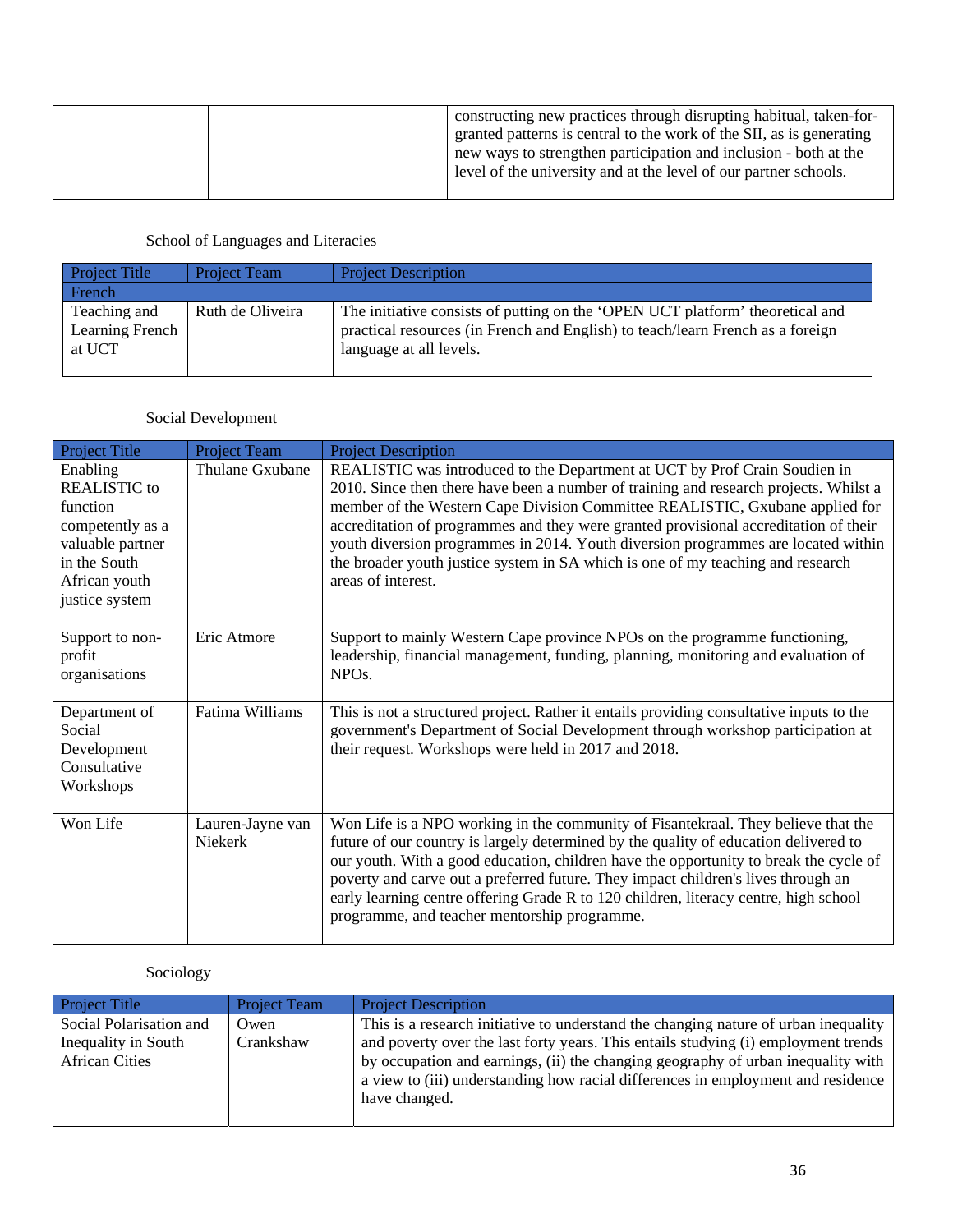South African College of Music

| Project Title                                                   | Project Team                                              | <b>Project Description</b>                                                                                                                                                                                                                                                                                                                                                                                                                                                                                                                                                                                                                                                                                                                                                                                                                                                                                                                                                                                                                                                                                                                                                                                                            |
|-----------------------------------------------------------------|-----------------------------------------------------------|---------------------------------------------------------------------------------------------------------------------------------------------------------------------------------------------------------------------------------------------------------------------------------------------------------------------------------------------------------------------------------------------------------------------------------------------------------------------------------------------------------------------------------------------------------------------------------------------------------------------------------------------------------------------------------------------------------------------------------------------------------------------------------------------------------------------------------------------------------------------------------------------------------------------------------------------------------------------------------------------------------------------------------------------------------------------------------------------------------------------------------------------------------------------------------------------------------------------------------------|
| <b>African Music</b><br><b>Outreach Project</b>                 | Paul Rommelaere,<br>Mzikantu<br>Plaatjies, Theo<br>Herbst | Finding it increasingly important to make connection with a younger generation of<br>African musicians' colleagues here have initiated an outreach programme to develop<br>African musicians and dancers and at the same time prepare pre-university learners for<br>eventual entry in tertiary education.<br>The aims of the outreach project include:<br>1. The creation of a Pan-African Youth Orchestra comprised of various indigenous<br>African instruments<br>2. African Dance Instruction, the results of which will be incorporated in large-scale<br>performances.<br>3. The development of an instrument-making Craft Centre.<br>4. The development of Music Literacy at a young age through African music repertoire<br>The project aims at the implementation of an integrated curriculum for which we are<br>continuing to develop learning materials, both audio-visual and written, towards the<br>growth of a pan-African music/dance education culture for all.<br>The project, in collaboration with community stakeholders and culture-bearers is also<br>well on its way towards the creation of a number of satellite teaching/learning/action<br>research hubs in four remote rural areas of Southern Africa. |
| Music education<br>at iThemba<br>Labantu<br>community<br>centre | Rebekka<br>Sandmeier                                      | Three students of the South African Collage of Music (SACM) provide music tuition at<br>the community centre. They teach learners who would otherwise have no access to<br>music education. Sandmeier co-ordinates the project between the German sponsors, the<br>SACM and the community centre.                                                                                                                                                                                                                                                                                                                                                                                                                                                                                                                                                                                                                                                                                                                                                                                                                                                                                                                                     |
| Brass, outreach                                                 | William Haubrich                                          | The purpose is to extend the reach of activities of College of Music brass staff and<br>students to high schools and music programs in South Africa via workshops and<br>rehearsals culminating in a collaborative performance. School music students will gain<br>musical experience, will be introduced to the College, meet College students, and have<br>the thrill of playing with advanced musicians. College students will share their<br>expertise and enthusiasm and act as role models. The intention is to create an annual<br>event with ongoing workshops and interaction. School students will gain perspective<br>on advanced music making in a warm but professional environment. Music instructors<br>will be asked to garner reactions from students and relay them to me. College of music<br>will become familiar to music instructors, music students and their parents.                                                                                                                                                                                                                                                                                                                                         |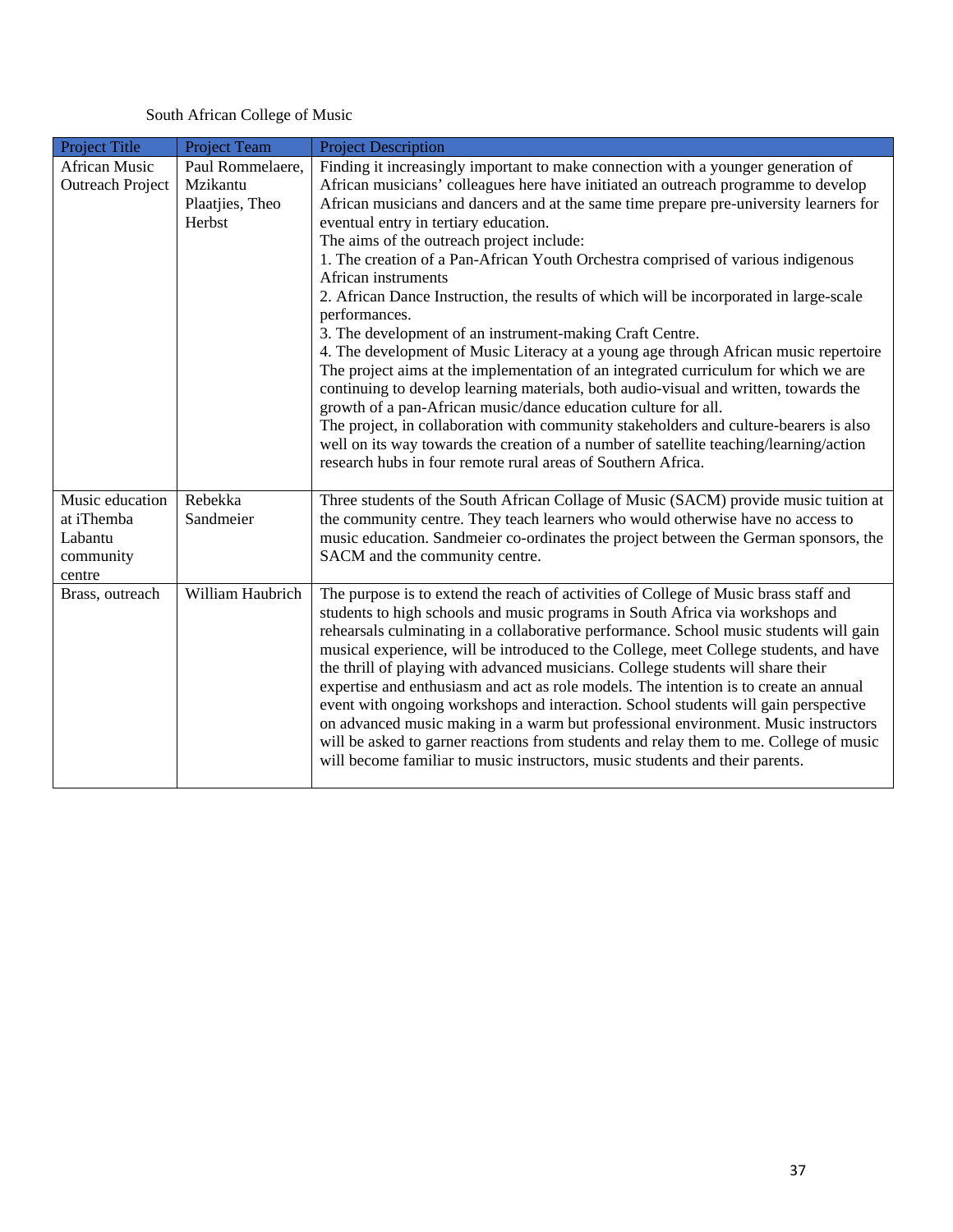# Faculty of Law

In total, there were 12 submissions from the Faculty of Law representing three departments and five units. A major theme in the initiatives is providing access to legal information and services through a range of mediums. For example, Pierre de Vos writes a weekly blog 'Constitutionally Speaking' that aims to 'promote constitutionalism and the rule of law to empower ordinary citizens by providing accurate, easy to understand, academically informed, and incisive explanations of (and commentary on) constitutional and other legal questions that arise in the political and social sphere'. The African Legal Information Institute aims to make access to legal materials free in Africa, by establishing institutes to publish these materials for free, primarily on the internet. Similarly, Vanja Karth is involved in an initiative that aims to 'provide free access to legal and semi-legal information in a cell phone application with offline accessibility'.

Research-based initiatives are the dominant form of SR work in this Faculty. Whether based in the research units or through academics in the Faculty these research projects often involve evaluating and monitoring legislative and judicial systems. The 'Judges Matter' campaign in the Democratic Governance and Rights Unit and the 'Monitoring progress of traditional governances' laws before Parliament in the Land and Accountability Research Centre are just two examples of this.

Two initiatives that fall into the categories of teaching and service are the blog written by Pierre de Vos, in the Department of Public Law and a response, by Tjakie Naude, in the Department of Private Law, to social justice issues raised in the classroom.

| <b>Project Title</b>                                  | <b>Project Team</b>                  | <b>Project Description</b>                                                                                                                                                                                                                                                                                                                                                                                                                                                                                                                                                                                                                                                                                                                                                                                                                                                                                                                                                                                                                                                                                                                                     |
|-------------------------------------------------------|--------------------------------------|----------------------------------------------------------------------------------------------------------------------------------------------------------------------------------------------------------------------------------------------------------------------------------------------------------------------------------------------------------------------------------------------------------------------------------------------------------------------------------------------------------------------------------------------------------------------------------------------------------------------------------------------------------------------------------------------------------------------------------------------------------------------------------------------------------------------------------------------------------------------------------------------------------------------------------------------------------------------------------------------------------------------------------------------------------------------------------------------------------------------------------------------------------------|
| Tax Policy in<br>Kenya: An<br><b>Evaluation</b> and   | Johann<br>Hattingh                   | The purpose of this initiative is to assist in the evaluation and re-formulation of an<br>international tax policy for the government of Kenya. The government of Kenya has been                                                                                                                                                                                                                                                                                                                                                                                                                                                                                                                                                                                                                                                                                                                                                                                                                                                                                                                                                                               |
| $Re-$                                                 |                                      | criticised in recent years, and government agencies have been taken to court by civil<br>society organisations, for following international tax policies that allegedly result in                                                                                                                                                                                                                                                                                                                                                                                                                                                                                                                                                                                                                                                                                                                                                                                                                                                                                                                                                                              |
| formulation                                           |                                      | unwarranted erosion of Kenya's tax base, and hence these were argued to be actions not in<br>the public interest. As a result, the Kenya Revenue Authority has contacted me to assist<br>with the formulation of a new international tax policy to address these concerns and align<br>with global developments, such as the OECD's project to address international tax<br>avoidance. Johann performs this work on a pro bono (i.e. free of charge) basis as a<br>volunteer of the International Senior Lawyers Project (http://islp.org/). The policy<br>framework also needs to take account of Kenya's regional integration laws enacted in<br>pursuance of its membership of the East African Community. He has published research in<br>the field of international taxation as well as the fiscal aspects of regional integration law in<br>Africa. A senior official of the Kenya government specifically approached me in May<br>2017 after I delivered a paper at the Africa Tax Symposium in Accra, Ghana (the event<br>was organised by the International Bureau of Fiscal Documentation, with which UCT has<br>an academic cooperation agreement). |
|                                                       | Centre for Comparative Law in Africa |                                                                                                                                                                                                                                                                                                                                                                                                                                                                                                                                                                                                                                                                                                                                                                                                                                                                                                                                                                                                                                                                                                                                                                |
| Training for<br>South African<br>trade<br>negotiators | Ada Ordor,<br>Faizel Ismail          | The purpose of this initiative is to generate research to feed into the training of Southern<br>African trade negotiators under the auspices of the newly established Centre for Trade and<br>Regional Integration (CTRI). In March 2017, the CTRI was launched as a joint initiative<br>of the United Nations Development Programme (UNDP) and the Department of Trade and<br>Industry (DTI) at a workshop held in Pretoria with Minister of Trade and Industry Dr Rob<br>Davies and the Resident Representative of the UNDP, Mr Gana Fofang as keynote<br>speakers. Dr Faizel Ismail, former South African Ambassador to the WTO and adjunct<br>professor at the UCT Centre for Comparative Law in Africa (CCLA) was named as the<br>pioneer Director of the CTRI with the responsibility of developing and implementing the                                                                                                                                                                                                                                                                                                                                 |

# Commercial Law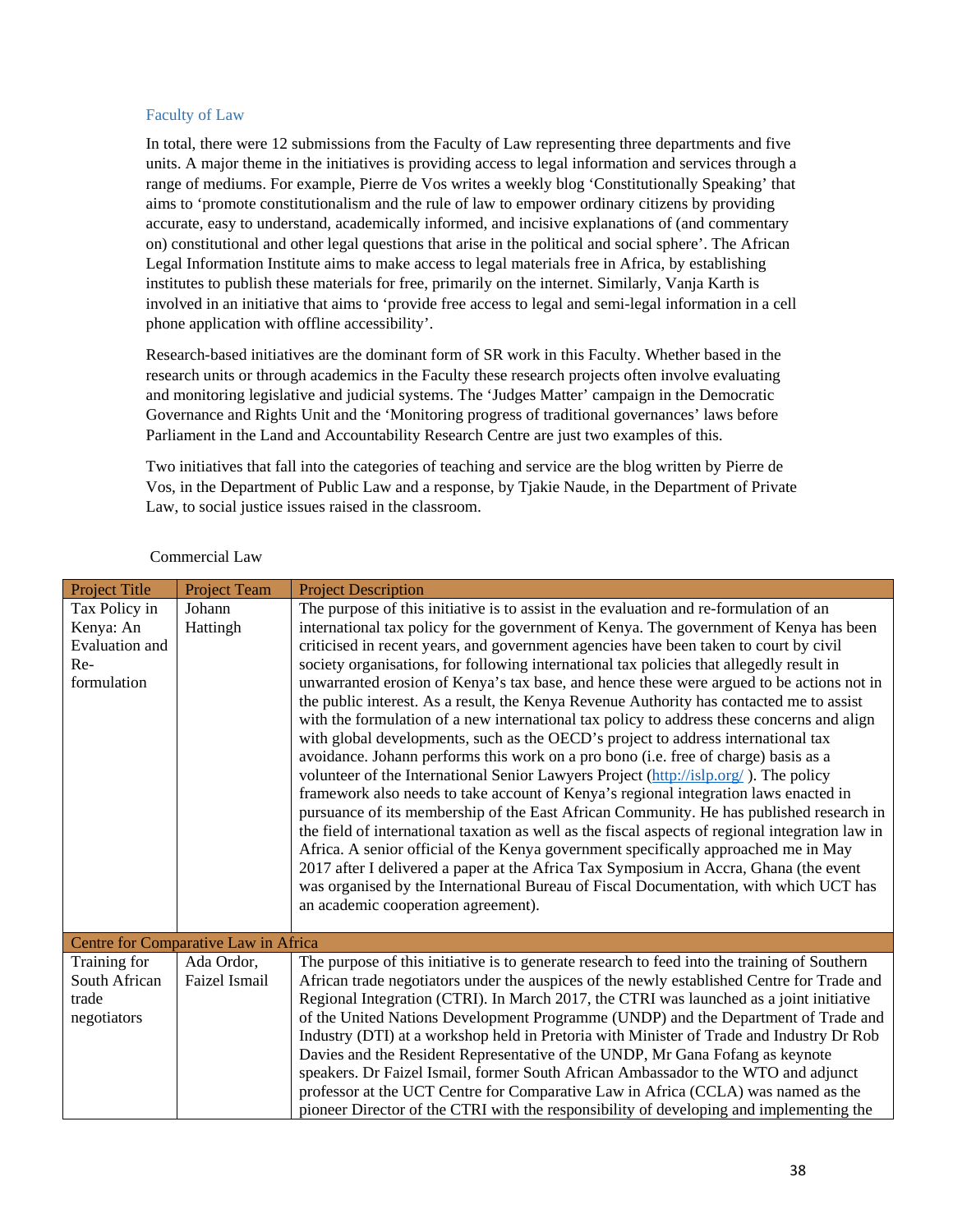|  | agenda of the CTRI. Ada Ordor was invited to the workshop in her capacity as convener<br>of the Masters course in Law and Regional Integration at the UCT Faculty of Law and a<br>staff member of the CCLA. The CTRI is to provide training and technical support for<br>Southern African trade negotiators, among other goals. Ismail, who teaches the Masters<br>course in International Trade Law at UCT, has affiliated the CCLA as a research partner<br>on the CTRI project.                                                                                                                                                                                                                                                |
|--|-----------------------------------------------------------------------------------------------------------------------------------------------------------------------------------------------------------------------------------------------------------------------------------------------------------------------------------------------------------------------------------------------------------------------------------------------------------------------------------------------------------------------------------------------------------------------------------------------------------------------------------------------------------------------------------------------------------------------------------|
|  | The CCLA is to provide research support on topical issues relevant to the training needs of<br>the CTRI. Having identified the shortage of skilled negotiators in Africa in general as a<br>key hindrance to the continent's regional integration processes, the CTRI is a pilot<br>initiative to provide relevant, contextualised training and support to Africa's trade<br>negotiators, starting with regional economic formations involving Southern African<br>countries such as SADC, COMESA and SACU (all of whom were represented at the<br>launch of the CTRI). The initiative is considered particularly timely with the take-off of<br>negotiations for the continental free trade area (CFTA) which commenced in 2016. |

# Private Law

| <b>Project Title</b>   | <b>Project Team</b>    | <b>Project Description</b>                                                         |
|------------------------|------------------------|------------------------------------------------------------------------------------|
| <b>Rental Housing:</b> | Tjakie Naude, Pierre   | During a class on the right not to be discriminated against under the Rental       |
| Know Your              | de Vos (Department     | Housing taught by Tjakie Naude, a student in class mentioned pervasive racism      |
| Rights                 | of Public Law)         | from lessors in Cape Town towards black applicants for rental housing,             |
|                        | provided some          | particularly black students. Naude suggested to the class that they should all do  |
|                        | information that we    | something about that and from that this project was born. The purpose of this      |
|                        | used.                  | initiative is to inform students and other members of the community who are        |
|                        |                        | prospective lessees of their rights and options if they experience racism from     |
|                        |                        | potential lessors of rental housing.                                               |
|                        |                        | Two students have been involved in the project so far and additional students      |
|                        |                        | will assist with distributing the posters.                                         |
| Facilitating the       | <b>Mohamed Paleker</b> | As a member of the Rules Board for Courts of Law, Mohamed is involved in           |
| Administration         |                        | drafting the court rules for the Supreme Court of Appeal, High Courts,             |
| of Justice in          |                        | Magistrates' Courts, and Small Claims Courts Our purpose is to facilitate the      |
| South Africa           |                        | administration of justice in South Africa.                                         |
|                        |                        |                                                                                    |
| Mineral Law in         | Hanri Mostert, Cheri   | The work of the Mineral Law in Africa project covers both traditional academic     |
| Africa                 | Young, Heleen van      | activities such as teaching and research but also deliberately aims to cross this  |
|                        | Niekerk, Meyer vd      | boundary to include the utilisation of scholarly and professional expertise to     |
|                        | Berg, Louie van        | change the underlying conditions that leads to mining and minerals on the          |
|                        | Schalkwyk,             | African continent being described as the resource curse. The initiative includes a |
|                        | Godknows Mudimu,       | range of activities including law reform, policy development, and dissemination    |
|                        | Shamila Mpinga,        | of information, community empowerment, industry change and economic and            |
|                        | Nonkululeko Zondo,     | social development.                                                                |
|                        | Richard Cramer,        |                                                                                    |
|                        | Bernard Kengni, Anri   |                                                                                    |
|                        | Heyns, Herman          |                                                                                    |
|                        | Meyer, Vuyisile        |                                                                                    |
|                        | Ncube                  |                                                                                    |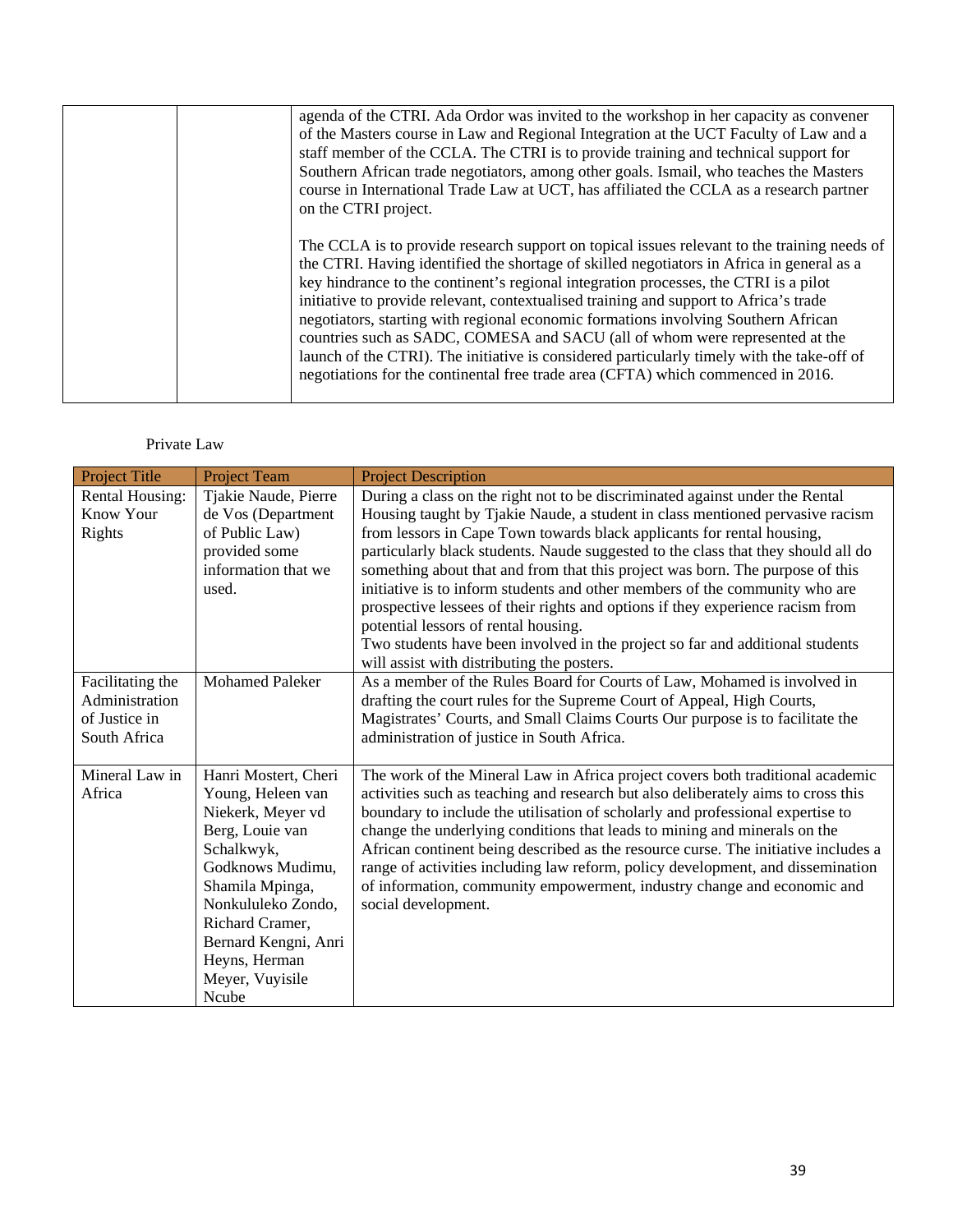# Public Law

| <b>Project Title</b>                                                                                       | Project Team                          | <b>Project Description</b>                                                                                                                                                                                                                                                                                                                                                                                                                                                                                                                                                                                                                                                                                                                                                                                                                                                                                                                                                                                                                                                                                                                                                                                                                                                                                                                                                                                                                                                                                                                                                                                                                                                                                                |
|------------------------------------------------------------------------------------------------------------|---------------------------------------|---------------------------------------------------------------------------------------------------------------------------------------------------------------------------------------------------------------------------------------------------------------------------------------------------------------------------------------------------------------------------------------------------------------------------------------------------------------------------------------------------------------------------------------------------------------------------------------------------------------------------------------------------------------------------------------------------------------------------------------------------------------------------------------------------------------------------------------------------------------------------------------------------------------------------------------------------------------------------------------------------------------------------------------------------------------------------------------------------------------------------------------------------------------------------------------------------------------------------------------------------------------------------------------------------------------------------------------------------------------------------------------------------------------------------------------------------------------------------------------------------------------------------------------------------------------------------------------------------------------------------------------------------------------------------------------------------------------------------|
| Constitutionally<br>Speaking                                                                               | Pierre de Vos                         | The purpose of this project is to promote constitutionalism and the rule of law to<br>empower ordinary citizens by providing accurate, easy to understand, academically<br>informed, and incisive explanations of (and commentary on) constitutional and other<br>legal questions that arise in the political and social sphere. It is based on the<br>assumption that informed citizens are better placed actively to take part in democratic<br>processes, to defend their democratic constitutional rights, and to fight for the<br>achievement of social and economic justice. Pierre writes a weekly blog on<br>constitutional and other legal questions which is published on his blog<br>(Constitutionally Speaking) and also syndicated to The Daily Maverick, provides<br>extensive comment and analysis of especially constitutional law questions to the<br>electronic and print media and engages on social media (especially Twitter) to provide<br>further comment on the relevant issues.                                                                                                                                                                                                                                                                                                                                                                                                                                                                                                                                                                                                                                                                                                                  |
| Centre for Law and Society                                                                                 |                                       |                                                                                                                                                                                                                                                                                                                                                                                                                                                                                                                                                                                                                                                                                                                                                                                                                                                                                                                                                                                                                                                                                                                                                                                                                                                                                                                                                                                                                                                                                                                                                                                                                                                                                                                           |
| Forced Child<br>Marriage in<br>Southern Africa:<br>Gaps and<br>Challenges in<br>Effective<br>Interventions | Kelley Moult                          | The project, which has involved fieldwork in ten Southern African countries, aims to<br>examine the gaps and challenges in effective interventions, programming, policies and<br>laws to curtail forced/child marriage in Southern Africa. To do this, the project has<br>undertaken a comprehensive review of the legal and policy frameworks that regulate<br>marriage in customary, traditional and religious settings, and that speak to children's<br>rights in the SADC countries, and collated knowledge on existing interventions aimed<br>at addressing early marriage undertaken by governments, international development<br>partners, donors and NGOs. The project has engaged with stakeholders to identify how<br>they try to shift norms, attitudes and behaviours around child marriage across the<br>region, and to map the gaps and challenges in using advocacy to push for law reform<br>in the region. The first phase of the project provided qualitative evidence of the<br>ubiquity of the problem, and its similarities across the region: stories of poverty,<br>stories of lack of opportunity, blocked access to justice, education and social services,<br>complicated enforcement environments and a lack of political will to intervene. The<br>second phase of the project, which is currently underway, aims to provide empirical<br>evidence of what the enforcement of laws against child marriage looks like in practice<br>at a local level; and to understand how regionally-focused campaigns and initiatives<br>have shaped the conceptualisation of the problem of child marriage, have catalysed<br>popular and political will for change and suggested its possible solutions. |
|                                                                                                            | Democratic Governance and Rights Unit |                                                                                                                                                                                                                                                                                                                                                                                                                                                                                                                                                                                                                                                                                                                                                                                                                                                                                                                                                                                                                                                                                                                                                                                                                                                                                                                                                                                                                                                                                                                                                                                                                                                                                                                           |
| Free access to<br>legal information                                                                        | Vanja Karth                           | The purpose of this initiative is to provide free access to legal and semi-legal<br>information in a cell phone application with offline accessibility. In late 2016 DGRU<br>embarked on a project in partnership with NADCAO and ACAOSA which aimed to<br>provide relevant legal materials to the advice offices to ensure they are properly<br>resourced. CAOs would be provided with offline, up to date and easily accessibly<br>relevant legal resources that can be updated when there is internet connectivity.<br>Initially DGRU had intended to provide them with the information on a flash drive but<br>when realising that there was limited access to computers, it was decided rather to<br>develop a cell phone app as most paralegals either have or have access to a smart<br>phone.<br>DGRU is the home of the South African Free Legal Information Institute which<br>provides free access to case law and legislation thus enabling us to tap into this data.<br>The project team has selected a sample of our legal collection that is most relevant to<br>the sector for inclusion. The team engaged with the Black Sash and ETU who gave<br>permission to use the Paralegal Manual developed by them and employed an editor to<br>reduce the manual into bite-size easily accessible chunks. Finally, a developer was<br>employed to design the app. Given the lack of access to the internet and data, the app<br>is designed that post the initial download the app is then available in an offline                                                                                                                                                                                              |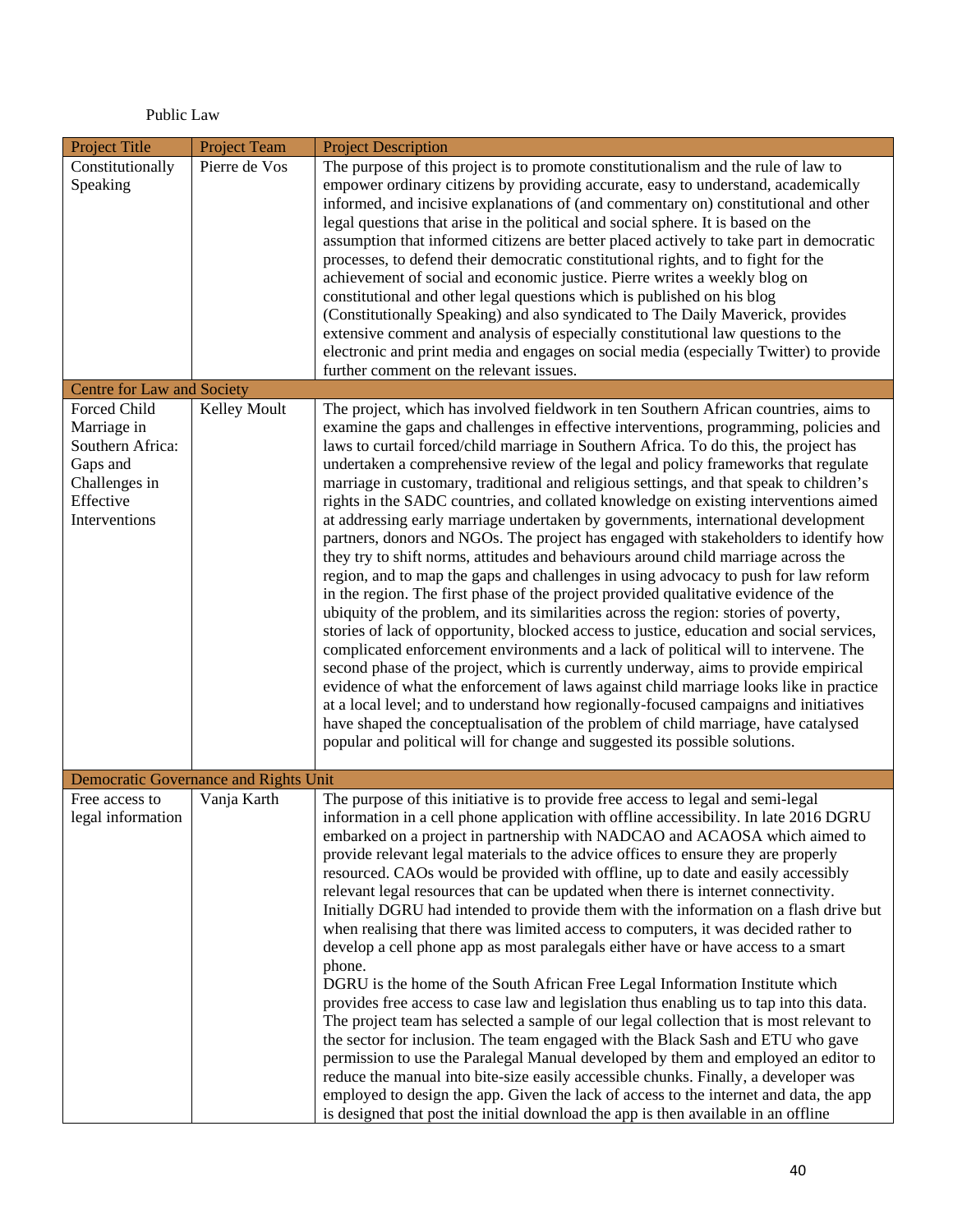|                                                                                      |                                                                                       | environment. The size of the data is intentionally kept as small as possible for cheap<br>download), Should the user have access to the internet/data, the app can be updated<br>with any new information that may have been added. The app is available for free<br>download in the Play Store (Paralegal Pocket Law). The content can be seen here on<br>the server that hosts the data http://paralegals.africanlii.org/                                                                                                                                                                                                                                                                                                                                                                                                                                                                                                                                                                                                                                                                                                                                                                                                                                                                                                                                                                                                                                                                                                                                                                                                                                          |
|--------------------------------------------------------------------------------------|---------------------------------------------------------------------------------------|----------------------------------------------------------------------------------------------------------------------------------------------------------------------------------------------------------------------------------------------------------------------------------------------------------------------------------------------------------------------------------------------------------------------------------------------------------------------------------------------------------------------------------------------------------------------------------------------------------------------------------------------------------------------------------------------------------------------------------------------------------------------------------------------------------------------------------------------------------------------------------------------------------------------------------------------------------------------------------------------------------------------------------------------------------------------------------------------------------------------------------------------------------------------------------------------------------------------------------------------------------------------------------------------------------------------------------------------------------------------------------------------------------------------------------------------------------------------------------------------------------------------------------------------------------------------------------------------------------------------------------------------------------------------|
| AfricanLII                                                                           | Mariya Badeva-<br>Bright, Alfred<br>Mahlangu                                          | The African Legal Information Institute (AfricanLII) works on making access to core<br>legal materials open and free in Africa. It assists in the creation of sustainable national<br>legal information institutes (LIIs) – open access law publishers, based in individual<br>African countries that collect and publish for free access, primarily via the Internet,<br>current and historical legislation, case law and secondary legal materials. In many<br>cases, the LIIs have grown into institutions of fundamental importance in providing a<br>legal information infrastructure for justice, legal services, legal education, economic<br>investment, government transparency and access to information. It works in 16<br>African countries.                                                                                                                                                                                                                                                                                                                                                                                                                                                                                                                                                                                                                                                                                                                                                                                                                                                                                                             |
| Judges Matter<br>campaign                                                            | Chris Oxtoby,<br>Vanja Karth,<br>Tabeth<br>Masengu,                                   | The DGRU has been monitoring the judicial appointments process since 2009. This<br>has taken the form of researching the track record of candidates for appointment,<br>observing the interviews conducted by the Judicial Service Commission, and<br>commenting on the appointments process through articles, media op eds, etc. The<br>intention behind this intervention has been to ensure that the crucially important<br>process of appointing judges is subjected to proper public scrutiny. Some of the major<br>challenges we have experienced with this work has been getting civil society<br>organisations to engage with our work and the appointments process generally. To<br>address this, the Judges Matter coalition was established. Judges Matter is a loose<br>coalition of civil society organisations that engages with the appointments process in a<br>more grassroots and activist way than the DGRU is able to. The coalition has done this<br>through activities including convening meetings of civil societies to identify issues of<br>concern to those organisations relating to the judicial appointments process, writing<br>short, accessible opinion pieces about issues relating to the process that are of interest<br>to coalition members and the general public, and livestreaming the interviews and<br>disseminating information about candidates and the interview and appointment process<br>through social media and the judges matter website. DGRU provides administrative<br>support and acts as technical advisor to the coalition. Edge digital media provide<br>support on the social media and website aspects. |
| Land and Accountability Research Centre (LARC)                                       |                                                                                       |                                                                                                                                                                                                                                                                                                                                                                                                                                                                                                                                                                                                                                                                                                                                                                                                                                                                                                                                                                                                                                                                                                                                                                                                                                                                                                                                                                                                                                                                                                                                                                                                                                                                      |
| Monitoring<br>progress of<br>traditional<br>governances<br>laws before<br>Parliament | Monica de<br>Souza Louw,<br>Thiyane Duda,<br>Ayesha Motala,<br>Nyasha<br>Karimakwenda | The aim of monitoring and analysing the parliamentary processes around traditional<br>governance laws is to provide an accurate record of debates and proceedings that can<br>inform civil society responses to the laws and be used as evidence in potential future<br>litigation about the content of the laws, or the procedures used to draft them. A<br>corresponding aim is to raise awareness about traditional governance issues, to expose<br>the levels of corruption and unaccountability that are stripping rural South Africans of<br>their land and citizenship rights. LARC has been monitoring the progress of three<br>pending/draft laws about traditional governance since late 2015. The three laws are the<br>Traditional and Khoi-San Leadership Bill of 2015 (TKLB), Traditional Courts Bill of<br>2017, and the Traditional Leadership and Governance Framework Amendment Act of<br>2017. All three laws are before Parliament, and the initiative's current priority is to<br>track and analyse the processes through which Parliament engages with the content of<br>the laws and responds to criticisms. This is particularly relevant in the context of<br>Constitutional Court jurisprudence about the necessity for public participation in the<br>law-making process. A large component of the initiative's current activities consists of                                                                                                                                                                                                                                                                                            |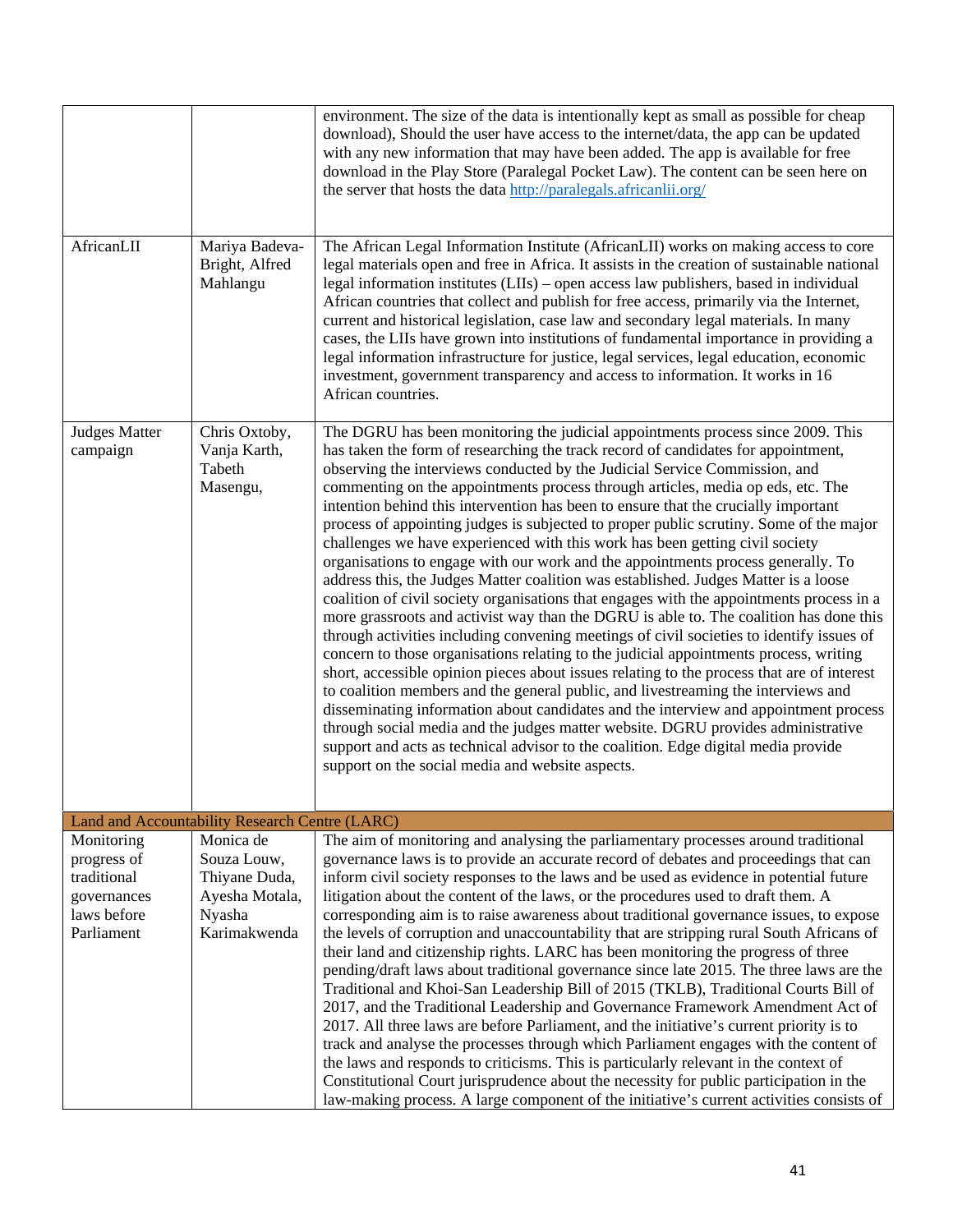|                                                                        |                                                                                                         | observation and monitoring of Parliament's meetings and hearings. These observations<br>are recorded, analysed, shared with our partners and publicised through social media<br>and opinion pieces. During late 2016 and 2017 we worked with student volunteers<br>from the Students for Law and Social Justice (SLSJ) to monitor three rounds of<br>hearings on the TKLB held across the country. The team also try to provide support to<br>mobilisation initiatives that demand public consultation by government, by for<br>example facilitating transport for activists to attend hearings. However, the initiative<br>also critically engages with the content of the pending laws. This aspect builds on<br>LARC's previous (then as the Rural Women's Action Research Project at the Centre<br>for Law and Society) and ongoing research about the real-life impact and practical<br>implementation of traditional governance laws. We believe that lawmakers should take<br>these experiences into account in order to draft legitimate and democratic laws about<br>traditional leadership and customary law.<br>Through constant consultation with our partner organisations, we develop joint<br>analyses of the pending laws, and respond to opportunities to influence the law-<br>making process by making submissions to Parliament or engaging with<br>parliamentarians. The team also provide support to mobilisation initiatives by the<br>Alliance for Rural Democracy and others by compiling popular materials on the laws<br>and presenting at workshops. Awareness-raising about the content of the laws is done<br>through media pieces and interviews.                                                                                                                                                                                                                                                                                                                                                                                                                                                                                                                                                                                                                                                                                                                                 |
|------------------------------------------------------------------------|---------------------------------------------------------------------------------------------------------|------------------------------------------------------------------------------------------------------------------------------------------------------------------------------------------------------------------------------------------------------------------------------------------------------------------------------------------------------------------------------------------------------------------------------------------------------------------------------------------------------------------------------------------------------------------------------------------------------------------------------------------------------------------------------------------------------------------------------------------------------------------------------------------------------------------------------------------------------------------------------------------------------------------------------------------------------------------------------------------------------------------------------------------------------------------------------------------------------------------------------------------------------------------------------------------------------------------------------------------------------------------------------------------------------------------------------------------------------------------------------------------------------------------------------------------------------------------------------------------------------------------------------------------------------------------------------------------------------------------------------------------------------------------------------------------------------------------------------------------------------------------------------------------------------------------------------------------------------------------------------------------------------------------------------------------------------------------------------------------------------------------------------------------------------------------------------------------------------------------------------------------------------------------------------------------------------------------------------------------------------------------------------------------------------------------------------------------------------------------------------------------------------------------|
| Key Legislation<br>and the<br>Acceleration of<br>Fundamental<br>Change | Aninka<br>Claassens,<br>Philile Ntuli,<br>Monica de<br>Souza, Thiyane<br>Duda, Bendan,<br>Phiwe Ndinisa | Aninka was appointed to the High-Level Panel on the Assessment of Key Legislation<br>and the Acceleration of Fundamental Change (HLP) by the Speakers Forum of<br>Parliament. The Panel is chaired by former president Kgalema Motlanthe and includes<br>three other members from UCT. Prof Haroon Bhorat of Economics, Prof Alan Hirsch<br>from the Business School and Prof Vivienne Taylor from Social Work. Aninka chairs<br>the Land subtheme of the panel which has three streams being Poverty and Inequality<br>(chaired by Olive Shisana), Social Cohesion and Nation Building (chaired by Judge<br>Navi Pillay) and Land. To complement the work of the Panel which was to review the<br>effectiveness of post-1994 land reform law and recommend amendments to existing<br>law LARC partnered with other organisations to develop alternatives to current laws.<br>The organisations that the project team partnered with in conceptualising and co-<br>ordinating the Alternatives Grouping are the Legal Resources Centre, PLAAS at UWC<br>and Phuhlisani NPC. Together we convened think tanks of land specialists from<br>around the country to develop critiques and alternatives to current laws. In the process<br>we proposed and drafted detailed amendments to a range of existing laws and also<br>developed two new laws, being the Land Reform Framework Act, and the Land<br>Records Act. In addition, the Alternatives Group drafted a detailed Restitution<br>Amendment Bill. There were therefore two external constituencies involved in the<br>initiative, the first being the High-Level Panel of independent experts supported by a<br>secretariat in Parliament, and the second being an initiative by research centres and<br>NGOs who are active in the land sector. The purpose of the Panel was to review the<br>effectiveness of current land reform laws through public hearings in all provinces<br>attended by over 10,000 people, round tables and commissioned reports. The purpose<br>of the Alternatives Working Group was to develop alternatives to current laws based<br>on the Panel's review of existing law and implementation. The two activities were<br>inter-related with the Alternatives Group presenting its recommendations to the Panel<br>Working Group on Land, which debated and ultimately adopted many, but not all, of<br>its recommendations. |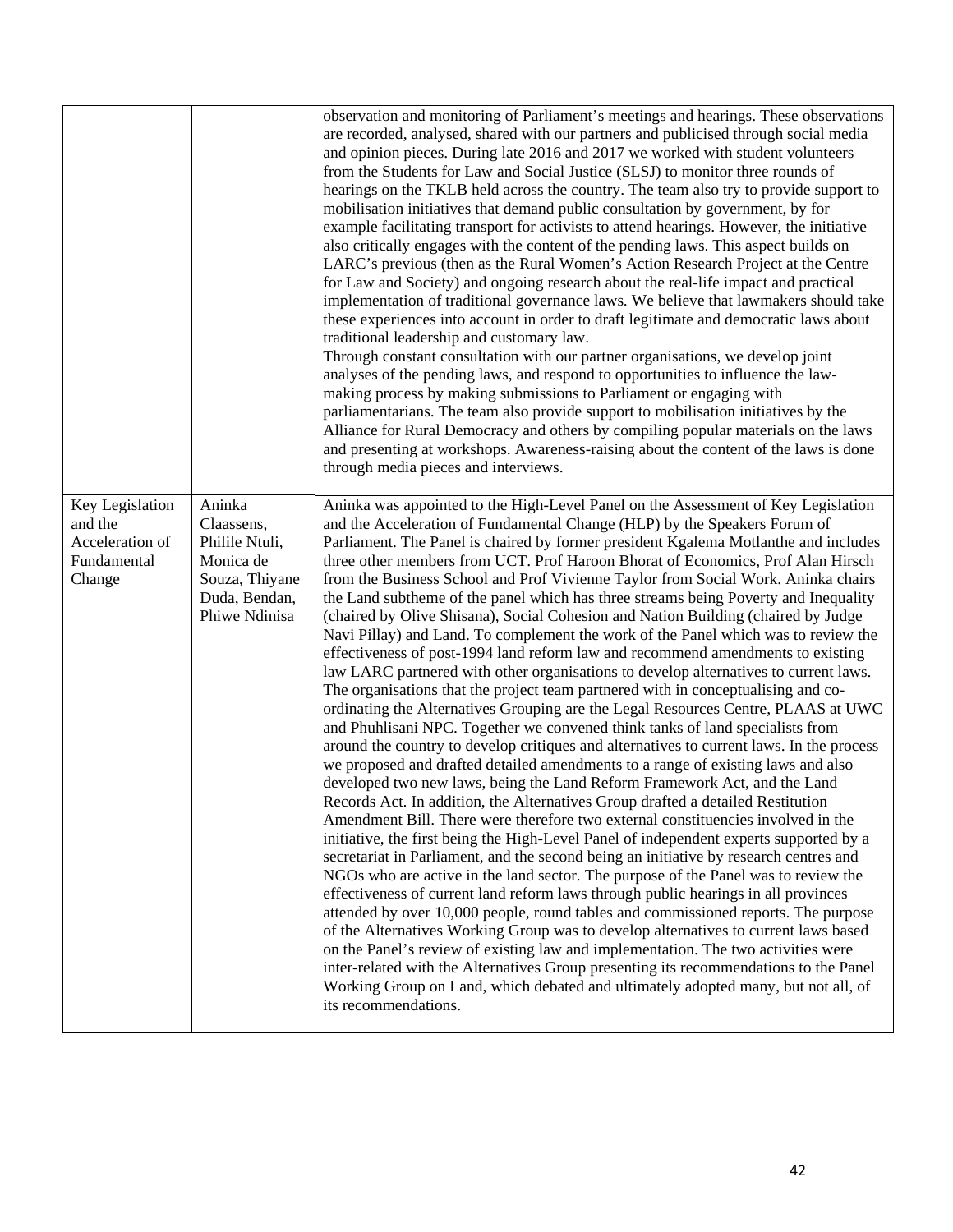## Faculty of Science

The Department of Environmental and Geographical Science accounts for more than half of the initiatives captured from this Faculty. Other submissions from the Faculty are from Mathematics and Applied Mathematics, Biological Science, Molecular and Cell Biology, Statistical Science, Geological Science and Computer Science. While research appears to be a dominant form of SR in this Faculty based on these submissions, the nature of the research comes across as participatory, with emphasis placed on the co-production of knowledge and the meeting of a diverse group of partners. In addition to the diverse grouping of partners – community partners, NGOs, government, the private sector, professional bodies and other universities – there is a breadth of cross-departmental and cross-Faculty activities. One such example is work conducted by 'The Water Hub', housed under UCT Future Water in the Faculty of Engineering and the Built Environment. However, The Water Hub is listed under the Department for Environmental and Geographical studies. The project teams are from various departments and faculties. Further examples of interdisciplinary work include Future Resilience for African Cities and Lands (FRACTAL), collaborative work between units housed in the Faculty of Engineering and the Built Environment (EBE) and Science and 'Co-creating Wild Foods Livelihoods', a collaboration between the Faculties of Science and Humanities. In addition to the participatory research activities listed above there are examples of initiatives geared towards teaching and service. One such initiative is the Deaf Community of Cape Town Support project in which participants have built a mobile prototype that supports deaf people learning computer literacy skills. In bringing together teaching and social media, one lecturer has taken to platforms like Twitter and blogging to teach the general public 'about interesting current developments in health and vaccinology'.

#### Biological Science

| <b>Project Title</b> | <b>Project Team</b>        | <b>Project Description</b>                                         |
|----------------------|----------------------------|--------------------------------------------------------------------|
| Biodiversity         | Muthama Muasya, Samson     | The Overberg Renosterveld Conservation Trust is an NGO             |
| conservation in      | Chimphango (Biological     | established 5 years ago to secure the future of remnant patches of |
| remnant renosterveld | Sciences), Pippin Anderson | nature in farming land. We are supporting the NGO to establish     |
| patches, Overberg    | (EGS)                      | what/where biodiversity exists in patches.                         |
|                      |                            |                                                                    |

#### Computer Science

| <b>Project Title</b>                          | <b>Project Team</b>                                                 | <b>Project Description</b>                                                                                                                                                                                                                                                                                                                                                                                                                   |
|-----------------------------------------------|---------------------------------------------------------------------|----------------------------------------------------------------------------------------------------------------------------------------------------------------------------------------------------------------------------------------------------------------------------------------------------------------------------------------------------------------------------------------------------------------------------------------------|
| Deaf Community of Cape<br><b>Town Support</b> | E H Blake                                                           | The project team has developed a mobile prototype that<br>supports teaching computer literacy skills to Deaf people,<br>using South African Sign Language as the medium of<br>instruction. The initiative supports Deaf people learning<br>computer literacy skills using the International Computer<br>Driving License (www.icdl.org.za) approved curriculum and e-<br>learner developed by Computers 4 Kids<br>(www.computers4kids.co.za). |
| UCT Centre in ICT for Development (UCT 4D)    |                                                                     |                                                                                                                                                                                                                                                                                                                                                                                                                                              |
| iNethi                                        | Melissa Densmore, David<br>Johnson, Edwin Blake, Josiah<br>Chavula, | The project team are working with the iLearning Centre and<br>other NGOs in Ocean View to deploy a community wireless<br>network, upskill residents to expand and manage the network,<br>and to co-design content and services to be used on the<br>wireless infrastructure.                                                                                                                                                                 |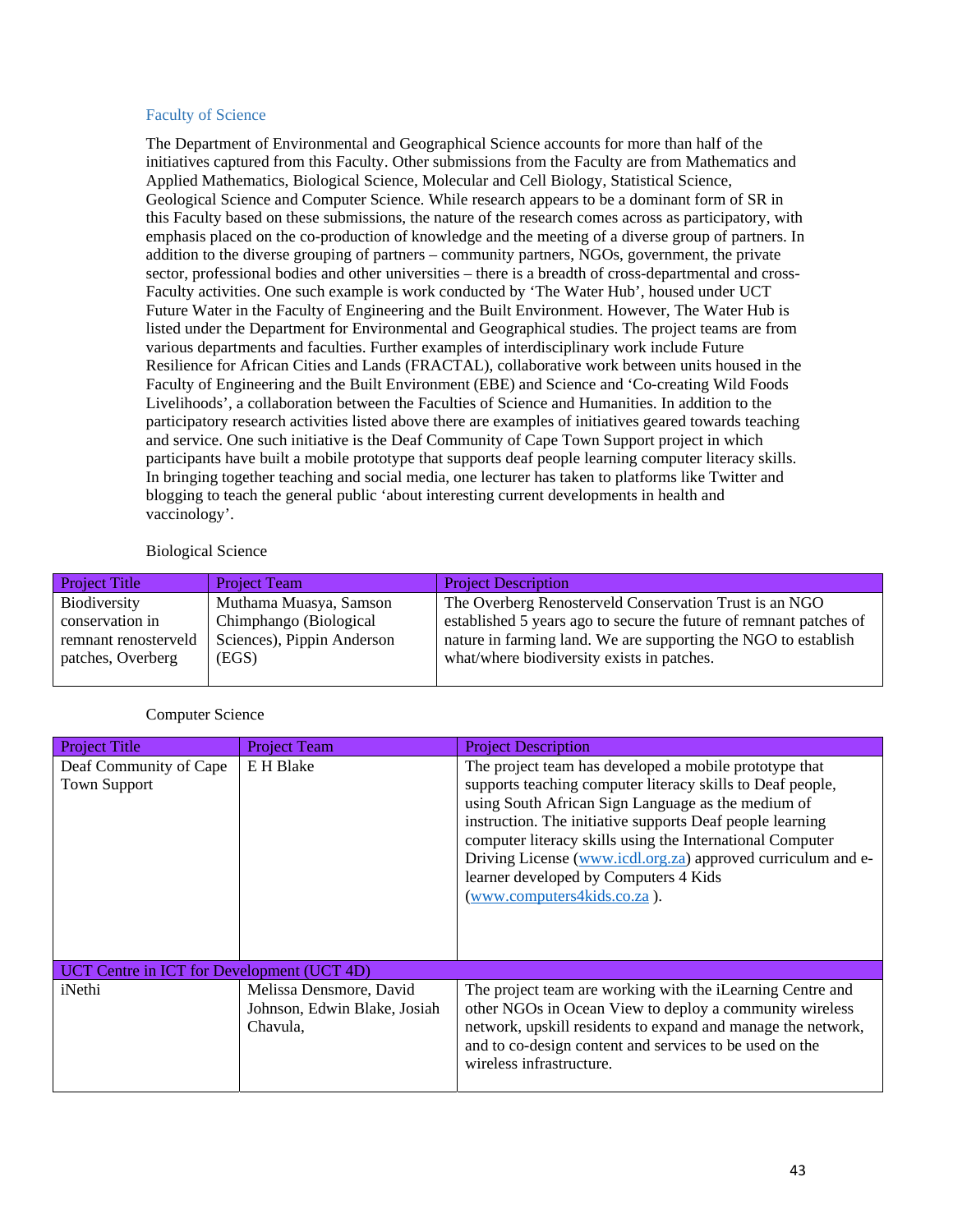# Environmental and Geographical Science

| <b>Project Title</b>                                                                                                                       | <b>Project Team</b>                                                                                                                                        | <b>Project Description</b>                                                                                                                                                                                                                                                                                                                                                                                                                                                                                                                                                                                                                                                                                                                                                                                                                                                                                                                                                                                                                                                                                                                                                                                                                                            |
|--------------------------------------------------------------------------------------------------------------------------------------------|------------------------------------------------------------------------------------------------------------------------------------------------------------|-----------------------------------------------------------------------------------------------------------------------------------------------------------------------------------------------------------------------------------------------------------------------------------------------------------------------------------------------------------------------------------------------------------------------------------------------------------------------------------------------------------------------------------------------------------------------------------------------------------------------------------------------------------------------------------------------------------------------------------------------------------------------------------------------------------------------------------------------------------------------------------------------------------------------------------------------------------------------------------------------------------------------------------------------------------------------------------------------------------------------------------------------------------------------------------------------------------------------------------------------------------------------|
| Seed and<br>Knowledge<br>Initiative                                                                                                        | Rachel Wynberg,<br>Jaci van Niekerk                                                                                                                        | The primary aim of the Seed and Knowledge Initiative (SKI) is to revive and<br>enhance traditional seed and knowledge systems and to deepen understanding<br>about their functioning, within the context of supportive agricultural, cultural and<br>ecological practices. The initiative's vision is to collaborate with communities,<br>researchers, NGOs, policy-makers and other national and regional partners<br>towards a future where small-holder farmers are empowered to secure seed and<br>food sovereignty on all levels.                                                                                                                                                                                                                                                                                                                                                                                                                                                                                                                                                                                                                                                                                                                                |
| Co-creating Wild<br>Foods Livelihoods                                                                                                      | Jaci van Niekerk,<br>Rachel Wynberg,<br>John Parkington<br>(Archaeology),<br>Vuyiswa Lupuwana<br>(Archaeology),<br><b>Elzanne Singels</b><br>(Archaeology) | The Co-create project comprises a multidisciplinary team which works closely<br>with local people in the Cederberg Mountains. The team members jointly<br>investigate ways in which livelihoods based on local wild plants and plant<br>knowledge can be crafted.                                                                                                                                                                                                                                                                                                                                                                                                                                                                                                                                                                                                                                                                                                                                                                                                                                                                                                                                                                                                     |
| The Water Hub:<br>treatment of<br>contaminated water<br>and re-purposing of<br>water for small<br>scale urban<br>agriculture               | Kevin Winter, Sue<br>Harrison, Neil<br>Armitage, Kirsty<br>Carden, Callies<br>Selala                                                                       | The Western Cape Government established and financed a 2-year tender contract<br>to develop the concept and business plan for re-developing the old Franschhoek<br>Waste Water Treatment works. The tender began in January 2016 and is due to<br>terminate in March 2018. The conceptual plan was achieved through an extensive<br>consultative process involving residents from neighbouring settlements of<br>Groendal and Langrug (informal settlement), neighbouring farmers and<br>stakeholders from Franschhoek, along with the Stellenbosch Municipality, the<br>tourism sector and NGOs. In addition, the province contributed financially to start<br>the first intervention - a large scale natural biofiltration water treatment system.<br>This is one of the first large scale systems of its kind that is being used to treat<br>highly contaminated water grey- and blackwater that originates as runoff from an<br>informal settlement. The completion of the project is expected to take a further 5<br>years, as and when funds become available. The core purposes of the Water Hub<br>initiative are to develop a research, teaching and demonstration centre focusing<br>mainly on food, water and energy production and recovery of resources. |
| Scoping the<br>accessibility of<br>Local Environment:<br>The International<br>Journal of Justice<br>and Sustainability<br>to practitioners | Zarina Patel                                                                                                                                               | The aim of the study was to scope the accessibility of Local Environment to<br>practitioners as a response to the Editorial Advisory Board's concern regarding<br>low levels of practitioner engagement with the journal. Moreover, although Local<br>Environment does publish practitioner outputs and has practitioners on the board,<br>the aim and scope of Local Environment is disproportionally met. In response to<br>this, the study set out to provide recommendations for the revision of the criteria<br>in order to address the journals' aim of 'publishing articles 'written by and for<br>academics and practitioners'.                                                                                                                                                                                                                                                                                                                                                                                                                                                                                                                                                                                                                               |
| Mistra Urban<br>Futures (MUF)<br>collaboration                                                                                             |                                                                                                                                                            | The collaboration with Mistra Urban Futures was initiated through previous work<br>MUF had conducted in Cape Town, through the African Centre for Cities at UCT.<br>In this City Officials from the City of Cape Town co-wrote with UCT academics<br>to publish their work in a range of urban and policy related journals. This cohort<br>of practitioners and academics, along with other academics selected to be part of<br>the study, were the primary target group of this study. As such, a survey was<br>created which sought to engage practitioners (and academics) who published in<br>journals aimed at academics and practitioners. The study took place in two phases,<br>with the first phase being a review of practitioner and academic outputs similar to                                                                                                                                                                                                                                                                                                                                                                                                                                                                                           |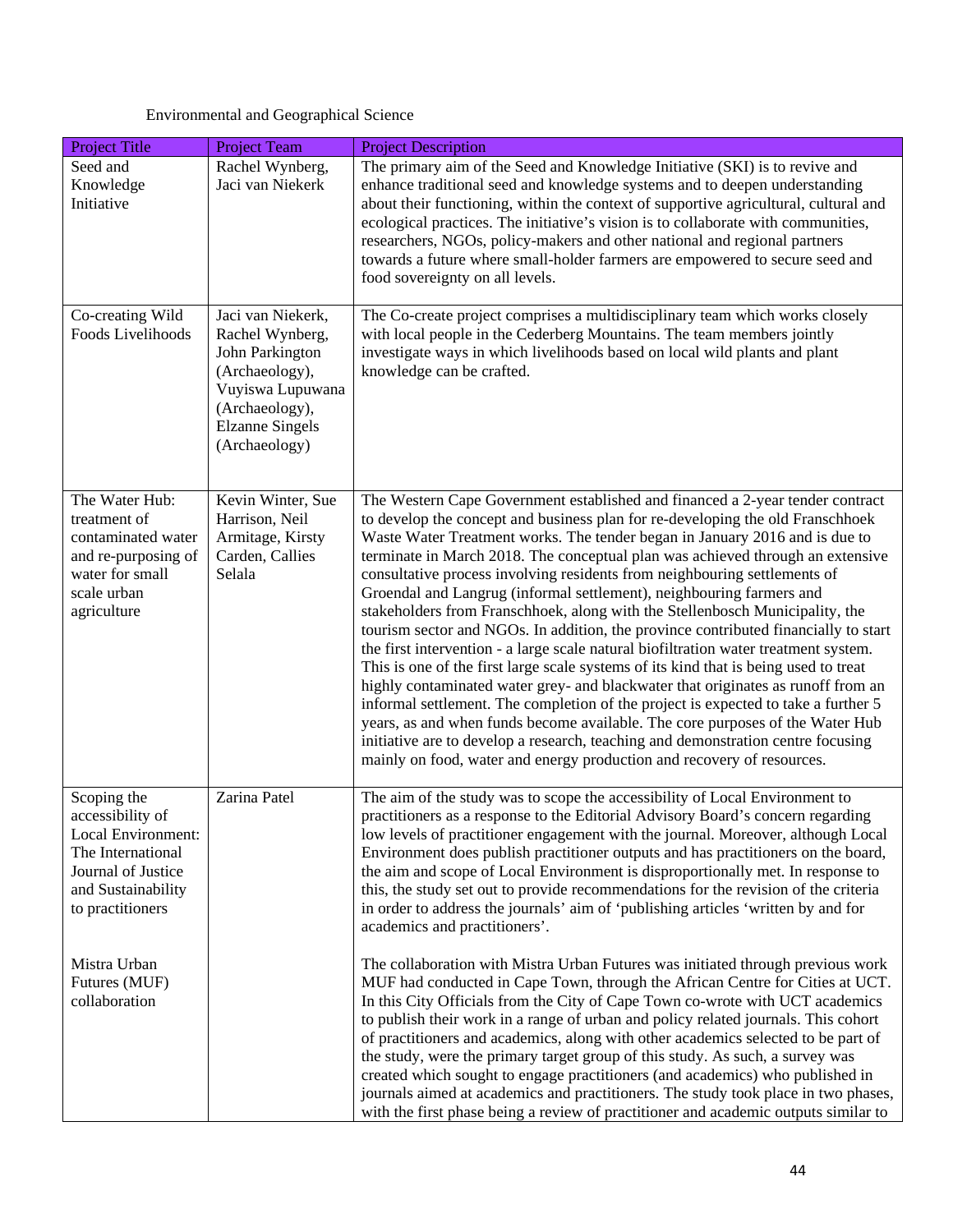|                                                                                                                                                                 |                                                                                                                                                                 | Local Environment. The findings of this review were used to inform and<br>formulate the second phase of this study - a survey of practitioners who published<br>articles through their participation in the MUF programme. These findings were<br>then used to inform recommendations for Local Environment to address their<br>strategic goal of increasing practitioner engagement with the journal.                                                                                                                                                                                                                                                                                                                                                                                                                                                                                                                                                                                                                                                                                                                                                                                                                                                                                                                                                                                                                                                                                                                                                                                                                                                                                                                                                                                                                                                                                                                                                                                                                                                                                                                                                                                                                                                                                                   |
|-----------------------------------------------------------------------------------------------------------------------------------------------------------------|-----------------------------------------------------------------------------------------------------------------------------------------------------------------|----------------------------------------------------------------------------------------------------------------------------------------------------------------------------------------------------------------------------------------------------------------------------------------------------------------------------------------------------------------------------------------------------------------------------------------------------------------------------------------------------------------------------------------------------------------------------------------------------------------------------------------------------------------------------------------------------------------------------------------------------------------------------------------------------------------------------------------------------------------------------------------------------------------------------------------------------------------------------------------------------------------------------------------------------------------------------------------------------------------------------------------------------------------------------------------------------------------------------------------------------------------------------------------------------------------------------------------------------------------------------------------------------------------------------------------------------------------------------------------------------------------------------------------------------------------------------------------------------------------------------------------------------------------------------------------------------------------------------------------------------------------------------------------------------------------------------------------------------------------------------------------------------------------------------------------------------------------------------------------------------------------------------------------------------------------------------------------------------------------------------------------------------------------------------------------------------------------------------------------------------------------------------------------------------------|
| Socio-ecological<br>vulnerability<br>Assessments for<br>Adaptation<br>Planning in<br>Communities in the<br>Benguela Current<br>Large Marine<br>Ecosystem region | Merle Sowman and<br>Serge Raemaekers.<br>Penny Price<br>(African Climate<br>and Development<br>Initiative)<br>Jackie Sunde (Post-<br>doctoral fellow at<br>UCT) | This project initially focused on developing a community-level vulnerability<br>assessment methodology to assess vulnerabilities of coastal fishing communities<br>to climate variability and change. The aim was to work with partners in the three<br>countries including government, NGO and CBO partners to develop a<br>community-level rapid vulnerability assessment (RVA) tool that was rapid, simple<br>and focused on gaining understanding of local perceptions and knowledge about<br>change in the local environment and fishing practices and explore possible<br>adaptation strategies to address vulnerabilities. The second phase of the work<br>funded by FAO (2017) focused on building capacity and developing training<br>materials to equip social partners to conduct RVAs and initiate adaptation<br>planning processes in communities involved in the first phase of project. Over 50<br>people have been trained in the use of this RVA tool and have worked<br>collaboratively with us to conduct RVAs in the region. Where feasible selected<br>priority adaptation actions were implemented. The third phase (2018-2019) which<br>falls under a new GEF-funded project will be to build on the knowledge gained<br>from the RVA processes and the initial community-adaptation planning phase and<br>develop locally appropriate adaptation plans, identify adaptation interventions that<br>can address vulnerabilities and identify support required to implement these plans.<br>Although the main collaboration takes place with community organisations and<br>NGOS working in these contexts, the project team engages with marine and<br>climate scientists, university researchers, government representatives and other<br>stakeholders at different phases of project implementation. This collaborative<br>work has led to bringing fishers and scientists together to explore available<br>knowledge and jointly interpret the changes observed and experienced and explore<br>possible adaptation actions.<br>The latest project (third phase of this work) will work with the same communities<br>to further develop their adaptation plans and seek support and clarify action<br>required to ensure implementation of selected local adaptation strategies. |
| The Climate System Analysis Group                                                                                                                               |                                                                                                                                                                 |                                                                                                                                                                                                                                                                                                                                                                                                                                                                                                                                                                                                                                                                                                                                                                                                                                                                                                                                                                                                                                                                                                                                                                                                                                                                                                                                                                                                                                                                                                                                                                                                                                                                                                                                                                                                                                                                                                                                                                                                                                                                                                                                                                                                                                                                                                          |
| Defining South<br>Africa's climate<br>change adaptation<br>research agenda<br>(LTAS 3)                                                                          | Katinka<br>Waagsaether                                                                                                                                          | The project was rolled out as a collaboration between the African Climate and<br>Development Initiative (ACDI) at UCT, the Global Change Institute (GCI) at Wits<br>and CSAG. The primary objective was to guide the definition of a research agenda<br>and inform the scope of work for a possible third phase of South Africa's<br>Adaptation Research Flagship Programme (LTAS 3), that builds the knowledge<br>needed to support the country's climate change adaptation response.                                                                                                                                                                                                                                                                                                                                                                                                                                                                                                                                                                                                                                                                                                                                                                                                                                                                                                                                                                                                                                                                                                                                                                                                                                                                                                                                                                                                                                                                                                                                                                                                                                                                                                                                                                                                                   |
| WINROCK:<br>Assessing<br>Sustainability and<br>Effectiveness of<br>CIS in Africa                                                                                | Anna Steynor, Kate<br>Kloppers, Mark<br>Tadross, Chris<br>Lennard                                                                                               | As part of a multi-national consortium, CSAG contributed to an assessment of the<br>capacity of African National Meteorological and Hydrological Services (NMHSs)<br>to deliver climate information services. In particular, CSAG undertook an<br>assessment of the Department for Climate Change and Meteorological Services in<br>Malawi. Based on assessments of seven African NMHSs, CSAG undertook a<br>capacity gaps and needs assessment for each NMHS. This was followed by a<br>recommendations document outlining potential interventions to ameliorate gaps at<br>each NMHS.                                                                                                                                                                                                                                                                                                                                                                                                                                                                                                                                                                                                                                                                                                                                                                                                                                                                                                                                                                                                                                                                                                                                                                                                                                                                                                                                                                                                                                                                                                                                                                                                                                                                                                                  |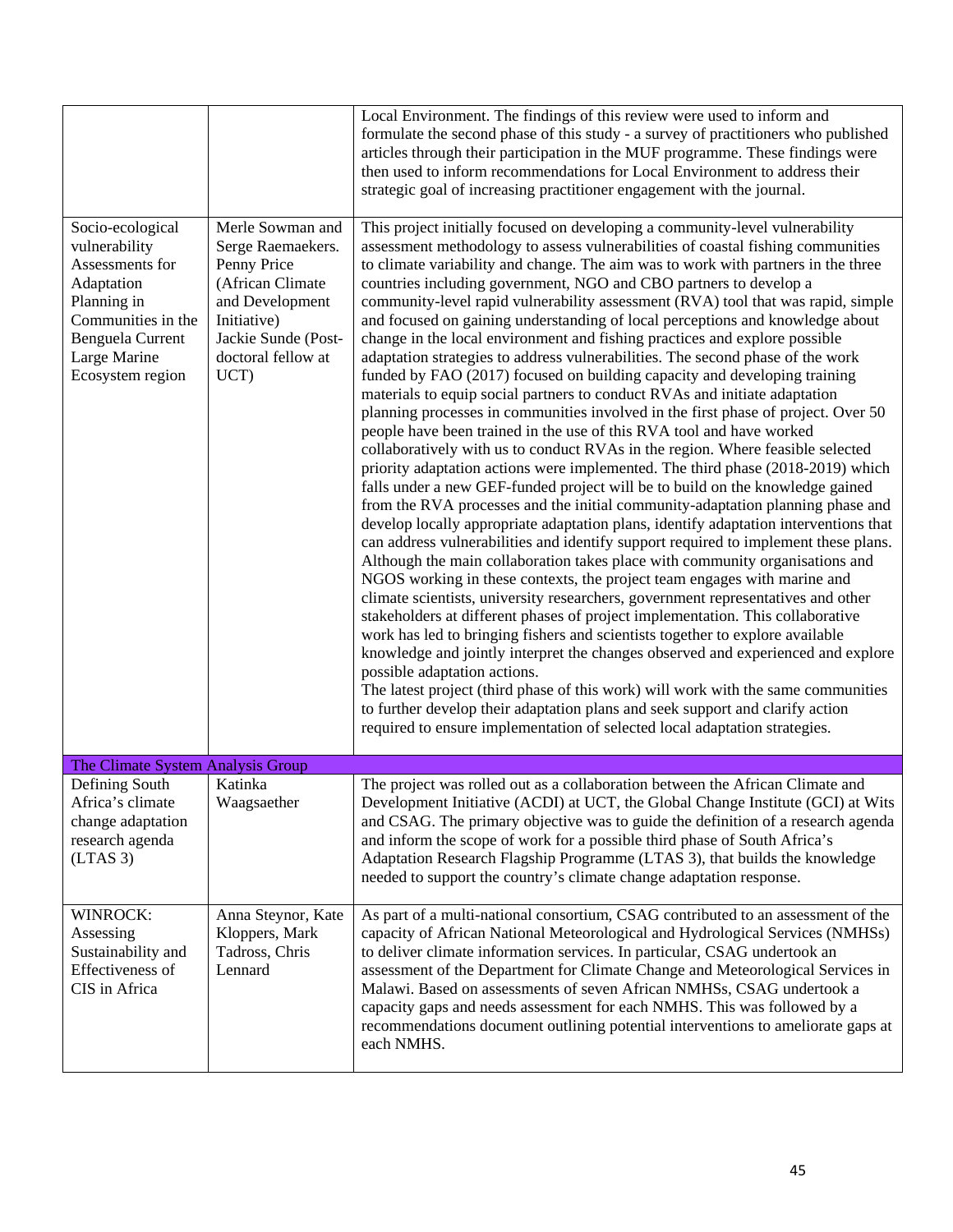| <b>Climate Change</b><br>Spatial Risk and<br><b>Vulnerability Study</b><br>for the Western<br>Cape. | Piotr Wolski, Chris<br>Jack, Katinka<br>Waagsaether                                                                                                        | CSAG undertook a feasibility assessment for developing a climate change spatial<br>risk and vulnerability assessment for the Western Cape. The feasibility assessment<br>included a review of the spatial data available that may inform a vulnerability<br>assessment as well as recommendations for how to go about such a vulnerability<br>assessment.                                                                                                                                                                                                                                                                                                                                                                                                                                                                                                                                                                                                                                                                                                                                                                                                                                                                                                                                                                                                                                                                                                                                                                                                                                                                                                                                                                                                                                                                                                                                                                                                                                                                                                                                                                                                                                                                                                                                                       |
|-----------------------------------------------------------------------------------------------------|------------------------------------------------------------------------------------------------------------------------------------------------------------|-----------------------------------------------------------------------------------------------------------------------------------------------------------------------------------------------------------------------------------------------------------------------------------------------------------------------------------------------------------------------------------------------------------------------------------------------------------------------------------------------------------------------------------------------------------------------------------------------------------------------------------------------------------------------------------------------------------------------------------------------------------------------------------------------------------------------------------------------------------------------------------------------------------------------------------------------------------------------------------------------------------------------------------------------------------------------------------------------------------------------------------------------------------------------------------------------------------------------------------------------------------------------------------------------------------------------------------------------------------------------------------------------------------------------------------------------------------------------------------------------------------------------------------------------------------------------------------------------------------------------------------------------------------------------------------------------------------------------------------------------------------------------------------------------------------------------------------------------------------------------------------------------------------------------------------------------------------------------------------------------------------------------------------------------------------------------------------------------------------------------------------------------------------------------------------------------------------------------------------------------------------------------------------------------------------------|
| <b>Future Resilience</b><br>for African Cities<br>and Lands<br>(FRACTAL)                            | Dianna Scott and<br>Anna Taylor<br>(African Centre for<br>Cities), Gina<br>Ziervogel and Mark<br>New (African<br>Climate $&$<br>Development<br>Initiative) | Future Resilience for African Cities and Lands is a four-year project within the<br>multi-consortia Future Climate for Africa (FCFA) programme. The project<br>addresses the challenge of providing accessible, timely, applicable and defensible<br>climate information that is needed by decision-makers operating at the city<br>regional scale in southern Africa. One of the main scientific problems for<br>understanding southern Africa's climate is that different models give<br>contradictory scenarios for climate trends over the next 5-40 years. Through a<br>transdisciplinary learning approach and scientific research FRACTAL is<br>contributing to an improved understanding of climate processes, and regional and<br>local climate trends that drive the southern African climate system's natural<br>variability and responses to change within that system. The project engages with<br>scientists, engineers, government representatives and other stakeholders. Working<br>together, the researchers and stakeholders are co-producing relevant knowledge<br>that will support resilient development pathways and enable decision-makers to<br>better integrate pertinent climate knowledge into their resource management<br>decisions and urban development planning. Learning Labs are held regularly in<br>Tier 1 cities (Lusaka, Maputo and Windhoek), bringing together stakeholders to<br>improve understanding of climate-related problems and to support discussions<br>around possible solutions. An Embedded Researcher has been appointed in each<br>city. They are positioned inside organisations where city-regional decisions are<br>made and can therefore help researchers focus on improving the scientific climate<br>information that is needed and advise how this information can be integrated into<br>local decision-making processes. In Blantyre, Gabarone and Harare, the Tier 2<br>cities, research is focused on transferability of relevant climate knowledge.<br>Research in the three self-funded cities (Johannesburg, Durban and Cape Town) is<br>being carried out into various aspects of these cities' climate-related issues. There<br>is significant cross-city engagement and exchanges enabling learning and sharing<br>between the cities. |
| <b>African Centre for Cities</b>                                                                    |                                                                                                                                                            |                                                                                                                                                                                                                                                                                                                                                                                                                                                                                                                                                                                                                                                                                                                                                                                                                                                                                                                                                                                                                                                                                                                                                                                                                                                                                                                                                                                                                                                                                                                                                                                                                                                                                                                                                                                                                                                                                                                                                                                                                                                                                                                                                                                                                                                                                                                 |
| Theoretical<br>developments in<br>knowledge co-<br>production                                       | <b>Rike Sitas</b>                                                                                                                                          | The research is based on embedded research practices and knowledge co-<br>production between universities and city authorities. The research aims to draw on<br>experiences of embedding PhD researchers in the City of Cape Town since 2012,<br>and municipal embedded PhDs in Malmo, Sweden. The research aims to deepen<br>theory on knowledge co-production by exploring the role of different knowledge<br>and institutional cultures in navigating the co-production process. The research is<br>specifically interested in identifying the productive tensions and thresholds that<br>emerge through the diversity of knowledge approaches between the institutions, as<br>well as the boundary objects, outputs and outcomes that signal coherence in co-<br>production relationships.                                                                                                                                                                                                                                                                                                                                                                                                                                                                                                                                                                                                                                                                                                                                                                                                                                                                                                                                                                                                                                                                                                                                                                                                                                                                                                                                                                                                                                                                                                                  |
|                                                                                                     | <b>African Climate and Development Initiative</b>                                                                                                          |                                                                                                                                                                                                                                                                                                                                                                                                                                                                                                                                                                                                                                                                                                                                                                                                                                                                                                                                                                                                                                                                                                                                                                                                                                                                                                                                                                                                                                                                                                                                                                                                                                                                                                                                                                                                                                                                                                                                                                                                                                                                                                                                                                                                                                                                                                                 |
| Drought<br>Management<br>Strategy                                                                   | Dian Spear, Gina<br>Ziervogel (EGS),<br>Julia Davies<br>(ACDI)                                                                                             | The government of Botswana has a draft drought management strategy that needs<br>a lot of guidance and input. Through a PhD student (Kulthoum Omari) who is<br>conducting her research project on drought management in Botswana the ASSAR<br>(Adaptation at Scale in Semi-Arid Regions) project was asked to input on the<br>drought management strategy. We have hired a consultant (Penny Urquhart) to<br>help with this and along with Penny I have met with members of the technical                                                                                                                                                                                                                                                                                                                                                                                                                                                                                                                                                                                                                                                                                                                                                                                                                                                                                                                                                                                                                                                                                                                                                                                                                                                                                                                                                                                                                                                                                                                                                                                                                                                                                                                                                                                                                       |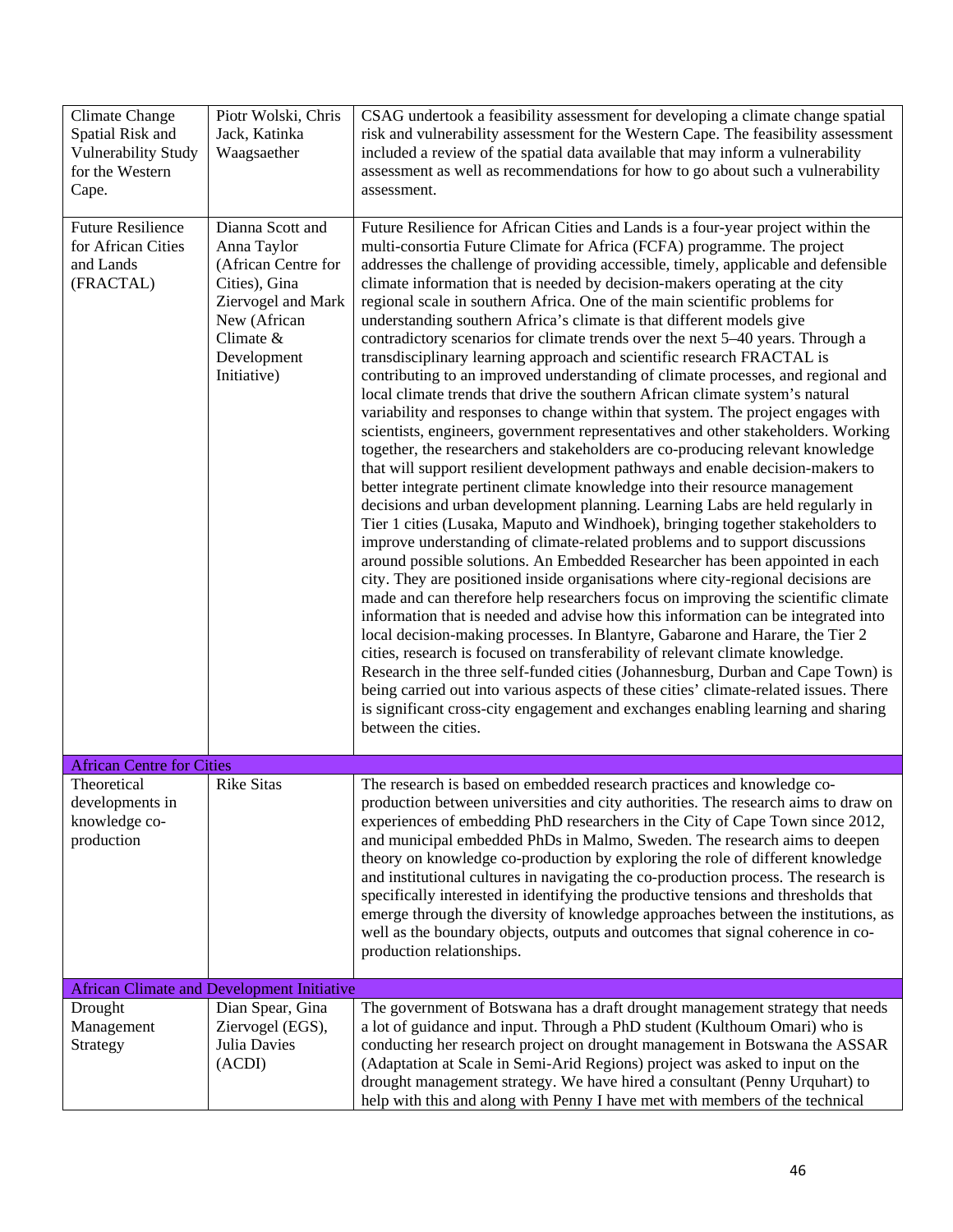|                                                                    |                                    | team on the drought strategy including Permanent Secretaries and Deputy<br>Permanent Secretaries of ministries. A few different members of the ASSAR team                                                                                                                                                                                                                                                                                                                                                   |  |  |
|--------------------------------------------------------------------|------------------------------------|-------------------------------------------------------------------------------------------------------------------------------------------------------------------------------------------------------------------------------------------------------------------------------------------------------------------------------------------------------------------------------------------------------------------------------------------------------------------------------------------------------------|--|--|
|                                                                    |                                    | are working on a strategy ready background paper that will give guidance to the<br>further development of the drought management strategy including text that can                                                                                                                                                                                                                                                                                                                                           |  |  |
|                                                                    |                                    | be copied and pasted into the drought management strategy as well as options of<br>content such as institutional arrangements that can be incorporated.                                                                                                                                                                                                                                                                                                                                                     |  |  |
| <b>Adaptation at Scale</b><br>through Semi-Arid<br>Regions (ASSAR) | Dian Spear, Julia<br>Davies (ACDI) | The Adaptation at Scale through Semi-Arid Regions (ASSAR) project is<br>conducting Transformative Scenario Planning workshops. These are being<br>facilitated by Reos Partners. The workshops aim to influence change by<br>influencing how people view and understand problems and solutions as well as<br>through building new relationships and ways of working together. Through<br>ASSAR we are working with the Universities of Namibia and Botswana to run a<br>TSP process in Namibia and Botswana. |  |  |

# Geological Science

| <b>Project Title</b>        | <b>Project Team</b> | <b>Project Description</b>                                                      |  |  |
|-----------------------------|---------------------|---------------------------------------------------------------------------------|--|--|
| Messengers from the         | Philip Janney,      | Museum-style multi-media exhibition (incorporating rock and mineral specimens,  |  |  |
| Mantle Exhibition &         | Wendy Taylor        | professional educational content and video content) was developed by Philip and |  |  |
| <b>Education</b> initiative |                     | other current and former UCT personnel in 2016. Recent activities include       |  |  |
|                             |                     | exhibition installation in July at U. of Johannesburg and presentation to 100-  |  |  |
|                             |                     | person group of learners from Soweto Science Centre. Other activities include   |  |  |
|                             |                     | providing content and expertise for teacher professional development workshops  |  |  |
|                             |                     | run by UCT's Schools Development Unit.                                          |  |  |
| Stable isotopes in          | Warrick Joe         | Tracing the origin of groundwater, water mains leakage and aquifer recharge     |  |  |
| water                       |                     |                                                                                 |  |  |

# Department of Mathematics and Applied Mathematics

| <b>Project Title</b>                                   | <b>Project Group</b>                               | <b>Project Description</b>                              |  |  |  |
|--------------------------------------------------------|----------------------------------------------------|---------------------------------------------------------|--|--|--|
| MARAM (Marine Resource Assessment and Management Group |                                                    |                                                         |  |  |  |
| Living Marine                                          | Belinda Ntuli (Department of Medicine,             | The purpose of this initiative is to provide scientific |  |  |  |
| Renewable                                              | Cardiology), Dave Justice (Institute of Infectious | analyses to inform scientific recommendations on the    |  |  |  |
| Resources                                              | Disease and Molecular Medicine, Division of        | optimal consumptive use of living marine renewable      |  |  |  |
|                                                        | Virology). All are MARAM members                   | resources.                                              |  |  |  |
|                                                        |                                                    |                                                         |  |  |  |

# Molecular and Cell Biology

| <b>Project Title</b>                                                      | <b>Project Team</b> | <b>Project Description</b>                                                                                                                                                                                                                                                                                                                                            |
|---------------------------------------------------------------------------|---------------------|-----------------------------------------------------------------------------------------------------------------------------------------------------------------------------------------------------------------------------------------------------------------------------------------------------------------------------------------------------------------------|
| Informing people<br>about Virology and<br>vaccination via social<br>media | Ed Rybicki          | Ed Rybicki writes a blog for students via ViroBlogy<br>(http://rybicki.wordpress.com) and for the general public via Virology news<br>(www.scoop.it/t/virology-news). Twitter (@edrybicki) is another platform<br>Ed uses to inform both students in courses they teach, and the general<br>public, about interesting current developments in health and vaccinology. |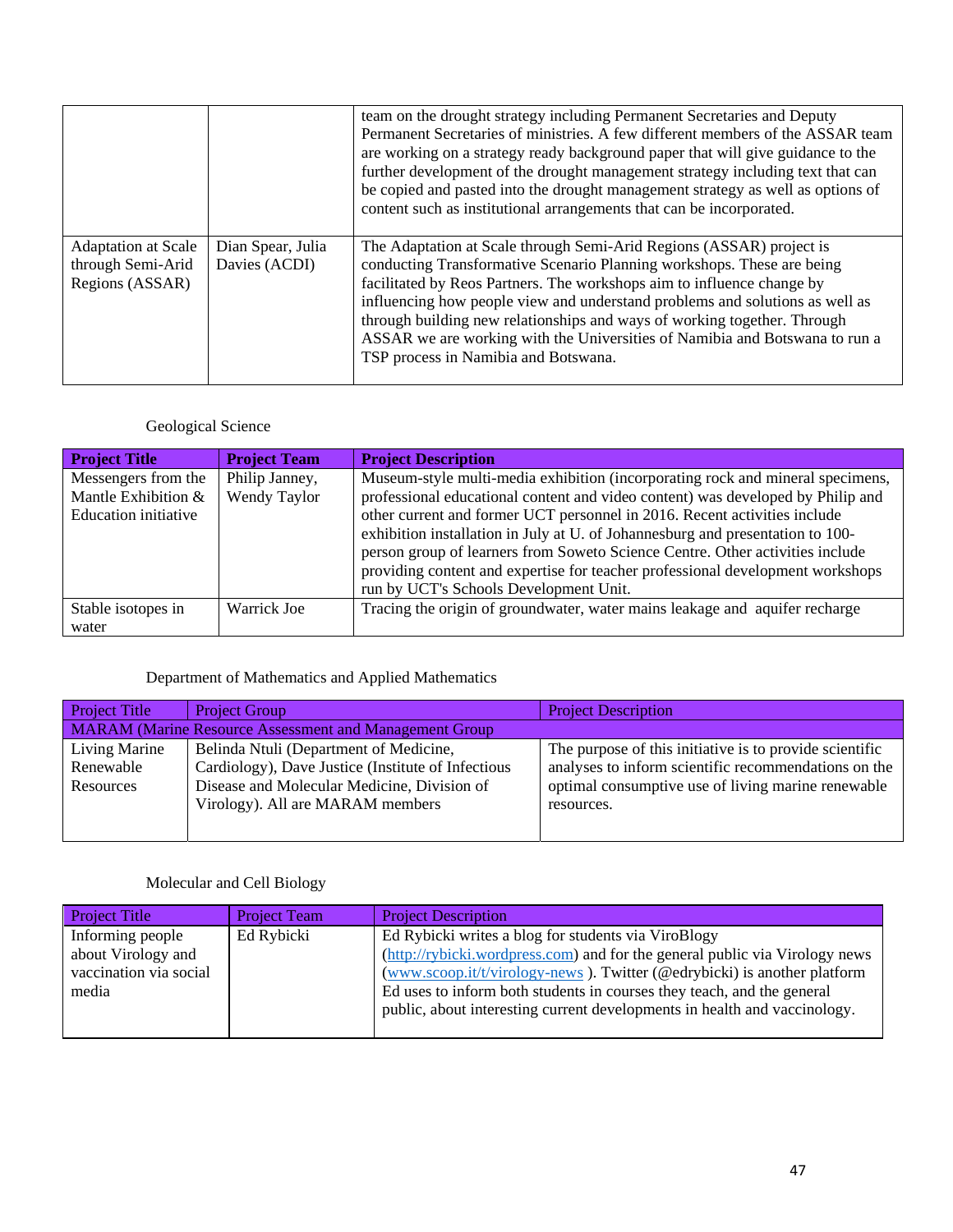# Statistical Science

| <b>Project Title</b>                                             | <b>Project Team</b>                                                                                                     | <b>Project Description</b>                                                                                                                                                                                                                                                                                                     |
|------------------------------------------------------------------|-------------------------------------------------------------------------------------------------------------------------|--------------------------------------------------------------------------------------------------------------------------------------------------------------------------------------------------------------------------------------------------------------------------------------------------------------------------------|
| Workshop: Study<br>Design and Data<br>Analysis for<br>Scientists | Birgit Erni, Res Altwegg,<br>Mzabalazo Ngwenya,<br>Greg Distiller, Vernon<br>Visser, Allan Clark, Ian<br><b>Durbach</b> | This is a workshop on practical statistical modelling and design of<br>experiments for researchers, scientists, consultants or anybody that<br>works with data and needs to improve or update their statistical skills.<br>There is a large demand for such skills from the scientists themselves<br>and from their employees. |
| Leopard monitoring<br>steering committee                         | Greg Distiller                                                                                                          | Greg sits on the steering committee for leopard monitoring that reports<br>to the Scientific Authority. The goal is to vet the science being used<br>and the reports that are generated and given to the body that makes<br>conservation decisions on things like leopard harvesting.                                          |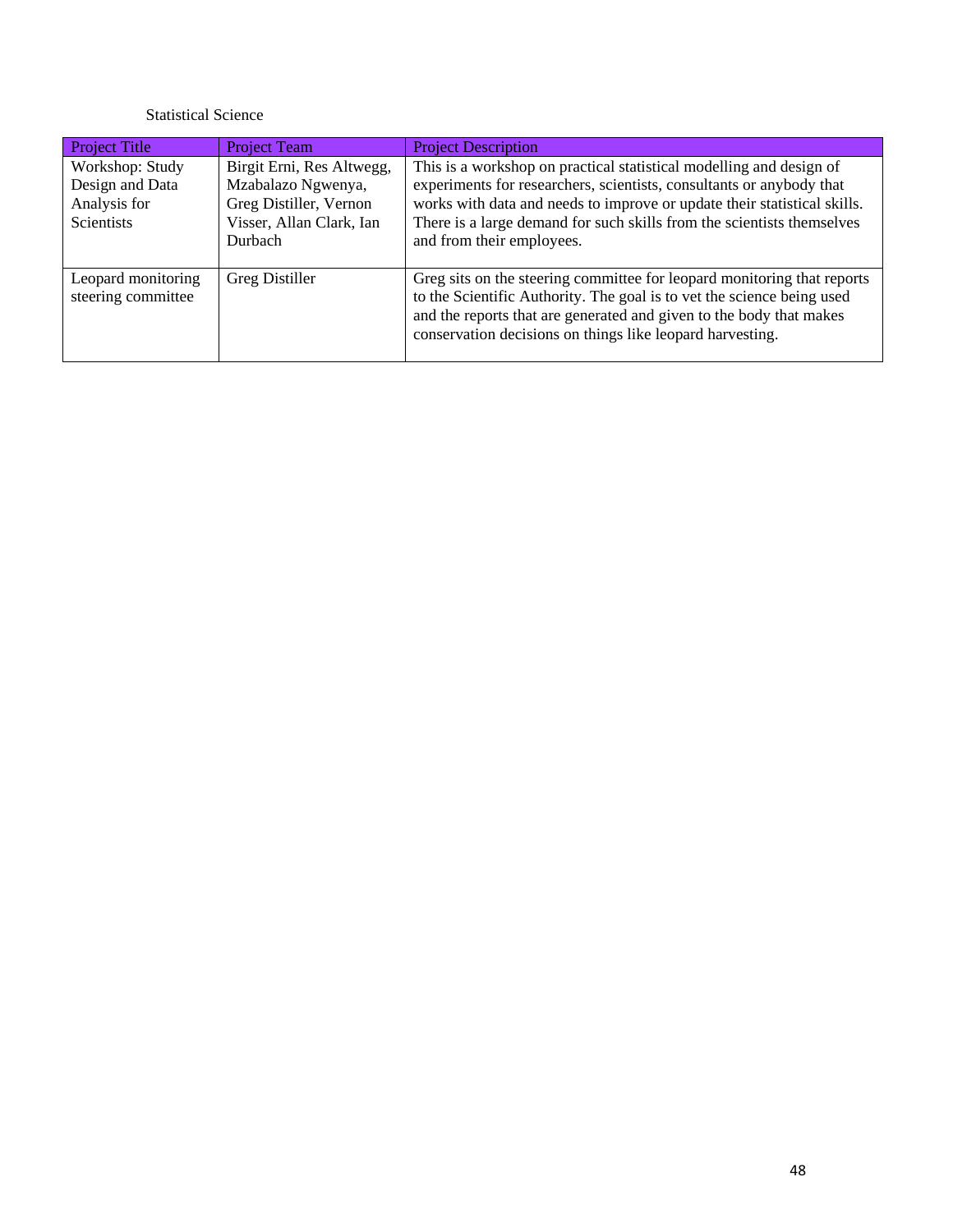#### Section C: Analysis

Universities are increasingly being asked to draw on their intellectual and human capacity to respond to issues in the broader communities in which they are located. UCT, a research intensive university, is not immune from this imperative, especially in South Africa where levels of poverty and inequality have risen over the past decade. The call is for an urgent re-orientation of focus and an integration of national development needs within universities' research and teaching and learning endeavours where possible and appropriate. Thus UCT, since 2004, put an increasing focus on supporting the integration of research, teaching and learning with social responsiveness. This conscious effort to integrate the core processes of the university is to thwart the impression that social responsiveness is located on the margins of research and teaching.

UCT prides itself as an engaged university and engagement in this context is understood as a uniquely collaborative process between science (in its broader context) and society. Some of the Faculty activities profiled in the report capture succinctly how engagement benefits both the academy and the external partner.

#### 'Engagement' is Integral to Scholarship

 $\overline{a}$ 

In line with the definition of Social Responsiveness<sup>9</sup>, a glance at most of the activities reveals that engagement with society described for each activity is relevant to the job description or academic work of the relevant person/unit at UCT. In other words, SR is seen as inextricably linked to the core business of the university, rather than an activity outside of research and teaching. This is important in the efforts to reposition SR as part of the core business of the university. The USRC, since its inception, has been calling for a paradigm shift in terms of how people understood social responsiveness and its link with scholarship. In this regard it is worth quoting Sandmann (a leading exponent of engaged scholarship):

When scholarship... acts as the frame, it provides a stable architecture that enables faculty and students to collaborate with community partners in ways that produce credible scholarship for enhanced public good and academic outcomes.… constructing the architecture of the 'frame' involves coupling the standards of scholarship with the principles of engagement to form the foundation of community-engaged scholarship. This scholarship has significant structural parallels to traditional scholarship; however, because it is carried out in collaboration with the community, it reflects a differing epistemological basis and a wider set of values, goals, skills, and results.<sup>10</sup>

Empirical and qualitative research is critical for enabling government and other agencies to develop effective policies that address the development challenges facing the South African society.

<sup>&</sup>lt;sup>9</sup> The term 'social responsiveness' is used as an umbrella term to refer to all forms of engagement with external non-academic constituencies. The umbrella term embraces engaged scholarship involving academic staff, civic engagement involving students' community service, and professional engagement involving PASS staff using their professional expertise.

<sup>10</sup> L. Sandmann, 2006. 'Scholarship as Architecture: Framing and enhancing community engagement', *Journal of Physical Therapy Education,* Volume 20 No.3.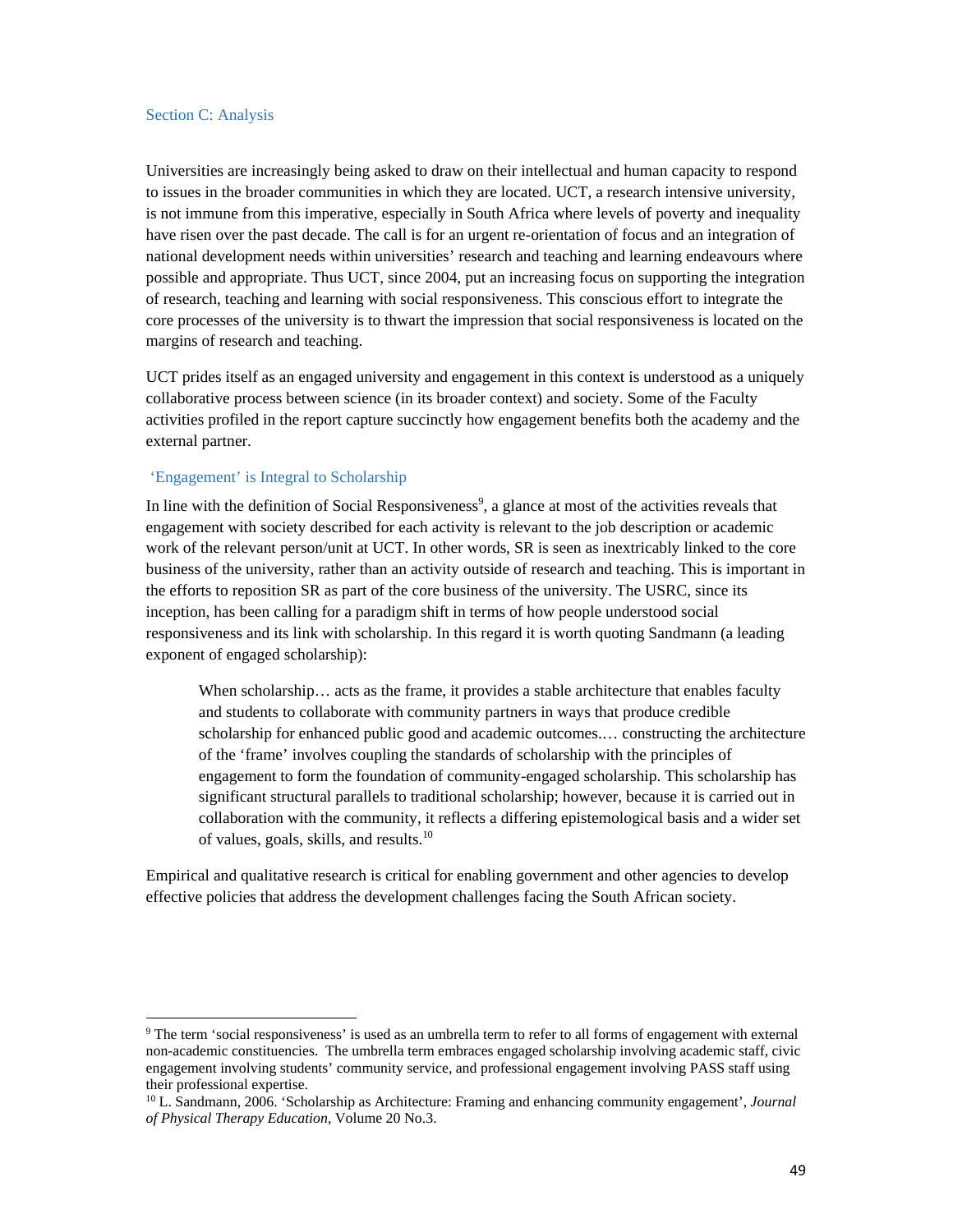This report showcases the work of a number of academics and units that show how research can help inform policy development. ES, as opposed to basic research, derives its value largely in the collaborative partnerships built over time with external constituencies. It is the nature of these partnerships that enriches ES as a knowledge field grounded in practice.

When one looks at the nature of the relationships with external constituencies some cases submitted reveal the extent to which 'scholarship' is embedded in engagement.

The *Development Policy Research Unit*, for instance, specialises in socio-economic research with a focus on labour markets, poverty and inequality. This focus is driven by a strong sense of social justice and the desire by the staff to use their professional skills to promote economic growth and development through engaging in policy processes.

The DPRU's work with the National Student Financial Aid Scheme to develop a reliable means test to award funding to deserving students draws extensively from data the unit regularly collected from poor households.

Whilst many cases provided evidence of engaging with the policy processes, much of this engagement seemed to entail providing expert input or advice, based on research, to inform policy work or helping to draft policies or legislation. Much of the work of LARC in Law is oriented towards this approach although there is engagement with rural communities. Through its intellectual expertise and research output, the unit contributes to policy advocacy.

Public problems have become much more complex, and hence multi-disciplinary knowledge development has become increasingly important in finding sustainable solutions. Recognising the complex nature of many problems facing society today some cases draw on disciplines beyond their own to find solutions. The *Sub2hour Marathon Project* in Health Sciences illustrates how the research team drew from the research expertise, knowledge and skills of other research units across a range of disciplines. The project draws on world experts in various fields to bring the marathon time to under 2 hours and to show that sporting excellence can be achieved without use of drugs and doping. There are many other cases in the report which provide evidence of academics working across disciplinary boundaries to engage with a developmental challenge.

With regards to teaching and learning there are some cases that build the capacity of students to understand how different social contexts impact on the quality of life and work. For example, 4th year students in Organisational Psychology are encouraged to identify a need with an external constituency to bring about sustainable transformational change. Although it is not yet up and running, the *Engineer in Society* course in EBE will provide 3rd year students with an introduction to a socioeconomic endeavour. Throughout the course, students will engage with the broader context in which engineering takes place. The course is participatory and involves many stakeholders. In both these cases students will experience how the practice of their discipline is impacted upon by different social contexts. These two case profiles are examples of service learning initiatives that have been introduced as a pedagogy involving experiential learning techniques to 'harness the learning derived from the service experience in a way that is relevant to the academic goals of the course'<sup>11</sup> (Cordero de Noriega and Pollack, 2006:2).

 $\overline{a}$ 

<sup>11</sup> Diane Cordero de Noriega & Seth Pollack, 2006. *Service Learning at CSUMB: Civic Learning Across the Curriculum*, https://compact.org/resource-posts/service-learning-at-csumb-civic-learning-across-thecurriculum/.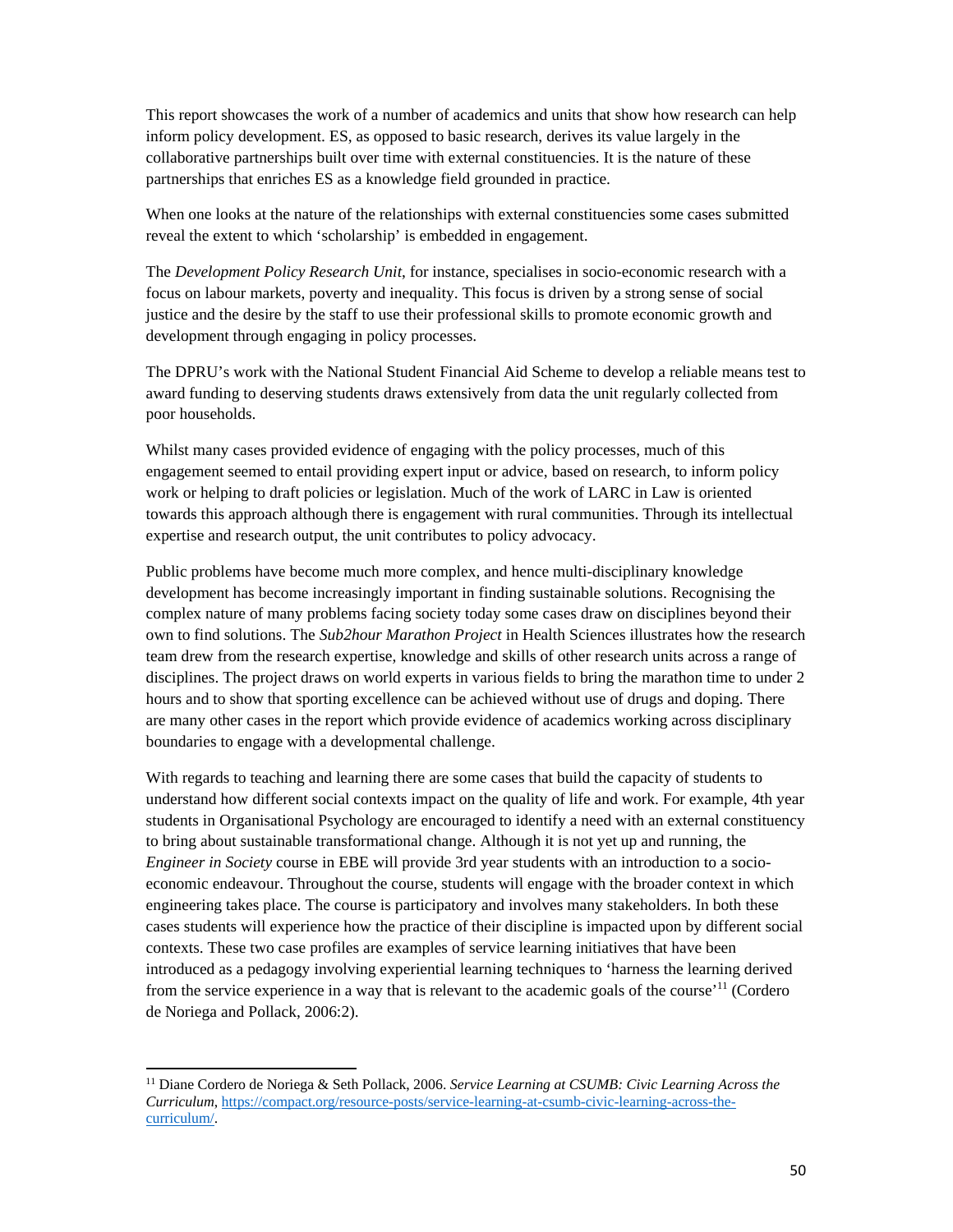Embedding engagement is an ongoing process that must be monitored, nurtured and supported until it is woven into the reward and recognition processes of the university.

#### Nature of Relationship with External Constituencies

The *Social Infrastructure* course in EBE, in its design of its 'off campus classes' draws on community-based organisations to act as teachers and facilitators along with the UCT tutors and teachers. This innovative method of teaching enables external constituencies to be active in the process of generating new knowledge about social context and this equips students 'with an appreciation of complex social dynamics to enhance their work as future professionals in society, partnerships are developed with a range of NGOs and CBOs for purposes of community engaged learning.' This pedagogical approach which draws on outside expertise reinforces the view that knowledge resides in many sites and not only at universities.

The *Economics of Tobacco Control Project* (ETCP) located in the School of Economics adopted a multipronged approach in its study of the illicit cigarette trade in four lower middle income countries. Although the ETCP provides overall guidance, there is joint conceptualisation of research methodology, sample frame design and survey design and in-country institutions oversee data collection, analysis, report writing and research results dissemination.

This approach to developing a study is important because of its collaborative research process which acknowledges the strengths of each in-country institution.

The Department of Information Systems identified a need in a community in Khayelitsha and the *Khayelitsha Computer Lab* was built to train the community in computer competencies. This initiative may not necessarily fall within UCT's definition of engaged scholarship but if seen within the broad ambit of social responsiveness it may be defined as outreach/civic engagement whereby staff and students are extending their knowledge to a community. Another example of outreach is that of the Health Sciences Faculty which exposes high school learners to a research environment by bringing them into laboratories on campus to observe science in practice and daily academic practices.

The nature of these relationships with external constituencies must be understood within the context of UCT's Strategic Planning Framework, particularly Goal 5 which enjoins our university to support the needs, aspirations and development challenges of community-based organisations via innovations, systems development, technical support, service-learning or community-based education.

#### Using scholarly work to build the capacity of communities

One of the dimensions of social responsiveness is the use of disciplinary expertise to help build on and enhance the knowledge base of members of external constituencies or communities to improve their own conditions. The case of the *Judge Matters Campaign* in the Law Faculty is an example of building knowledge of stakeholders about the process of judicial appointments. In the *Land Accountability Research Centre* the aim of monitoring and analysing parliamentary processes around traditional governance laws provides an accurate record of debates and proceedings. These can inform civil society responses to the laws and be used as evidence in potential future litigation about the content of the laws, or the procedures used to draft them. *c\*hemROOTS* in EBE provides long term teacher support in science at high school level to improve the understanding and teaching methodology especially in chemistry.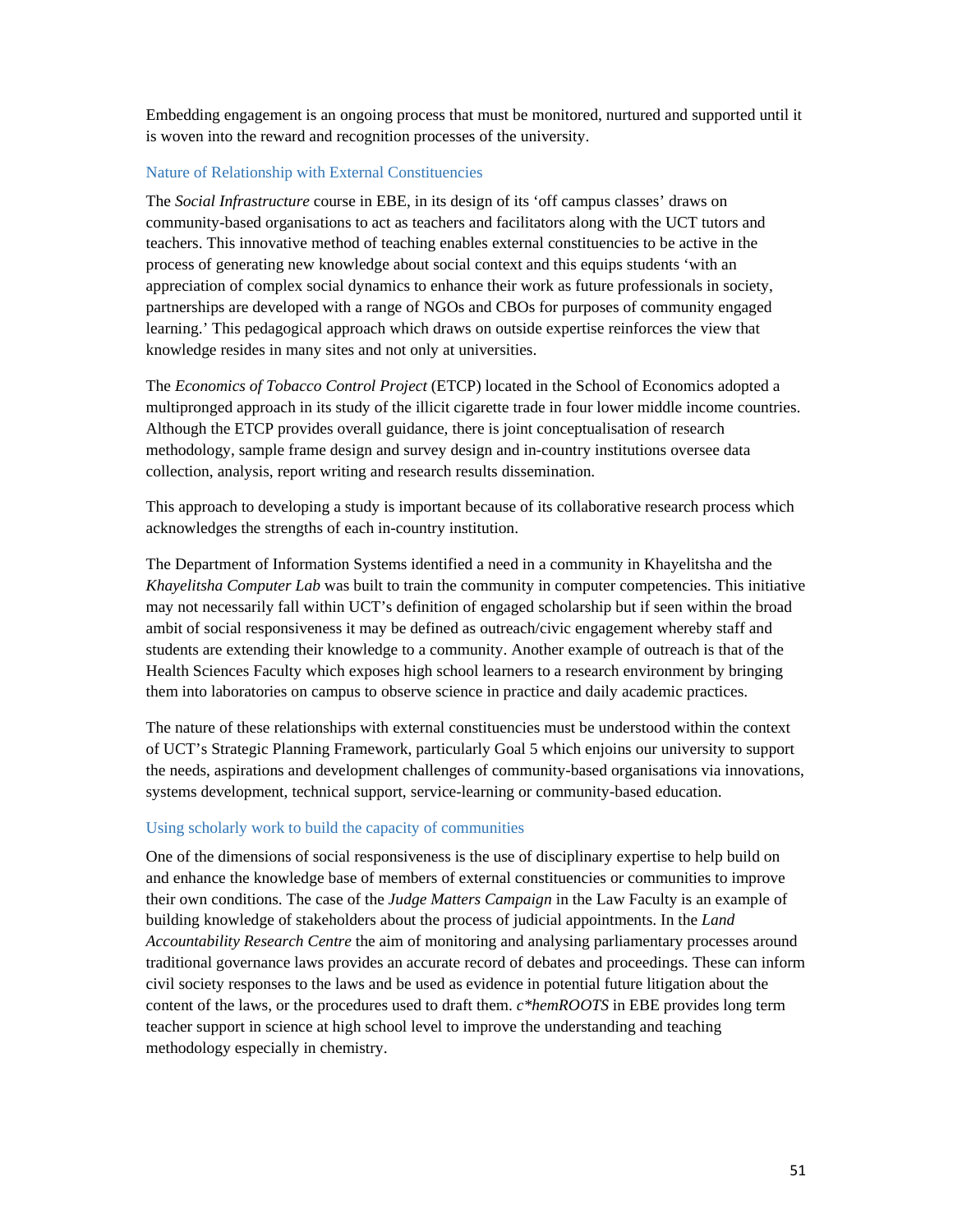# Range of Partnerships

What is equally significant about these activities is the range of partnerships that academics are engaged in. 'Community' at UCT is understood to refer to a wide range of external constituencies ranging from a local community-based organisation to industry, to an international body. These partnerships range from academics working with schools to improve mathematics learning to collaborating with industry, spheres of government and Ministries in other countries (e.g. Botswana, Namibia and Zimbabwe) in all sorts of projects that are linked to development goals.

The duration of the relationships also varies depending on the purpose of the initiative and its nature. Some are long-term like *The Seed and Knowledge Initiative* in the Faculty of Science which has been functioning for five years. Others are once off like the Health Sciences Faculty's *Stakeholder involvement in senior citizens in Khayelitsha* project which will produce a research output on the lifestyle and health of senior citizens in Khayelitsha.

# Key Thematic Issues Addressed by the Activities

In line with Strategic Goal 5, the key thematic issues addressed by activities are linked to the development challenges faced by developing countries. The *Centre for Law and Society* is involved with a number of organisations in a project to eradicate child marriages in the Southern African region. The project has taken on a comprehensive review of the legal and policy frameworks that regulate marriage in customary, traditional and religious settings.

This is an example of a project which addresses a number of development challenges, e.g. child marriage, access to justice, violence against women, social justice, inequality, sexual and reproductive health and rights.

Evidence from the submissions indicates that health, development, inequality, education, poverty, gender, environment and employment emerged as the most frequently tackled issues. This is important in emphasising that a university may pursue excellence and still remain relevant to its context. Excellence and relevance are not mutually exclusive but complement each other in ways that enriches scholarship.

# Assessing the Impact of Engagement

As our university is currently grappling with indicators to measure the quality and impact of ES, some of the suggestions emanating from the activities are very innovative in terms of how they see the impact of their work.

In the context of engaged scholarship, peer-reviewed journals are not always the appropriate primary venues for peer review of innovative products of SR outputs (that often do not take the form of journal articles); hence there is the need to think about how to measure the impact of different kinds of SR scholarly outputs. Many of the cases exhibit outputs that may not be seen as 'scholarly' in the traditional sense. Examples of these 'unconventional' outputs: public interest articles; strategic research; cultural or artistic products; curriculum restructuring or review to reflect a better fit between what the university does and what society needs; applied research where the particular topic was in direct response to specific development needs defined by government, industry, civil society organisations and social movements; patents; flyers, pamphlets, popular books that draw on scholarly knowledge; consultancies, contract research, evaluations culminating in reports and contributions to the work of professional bodies.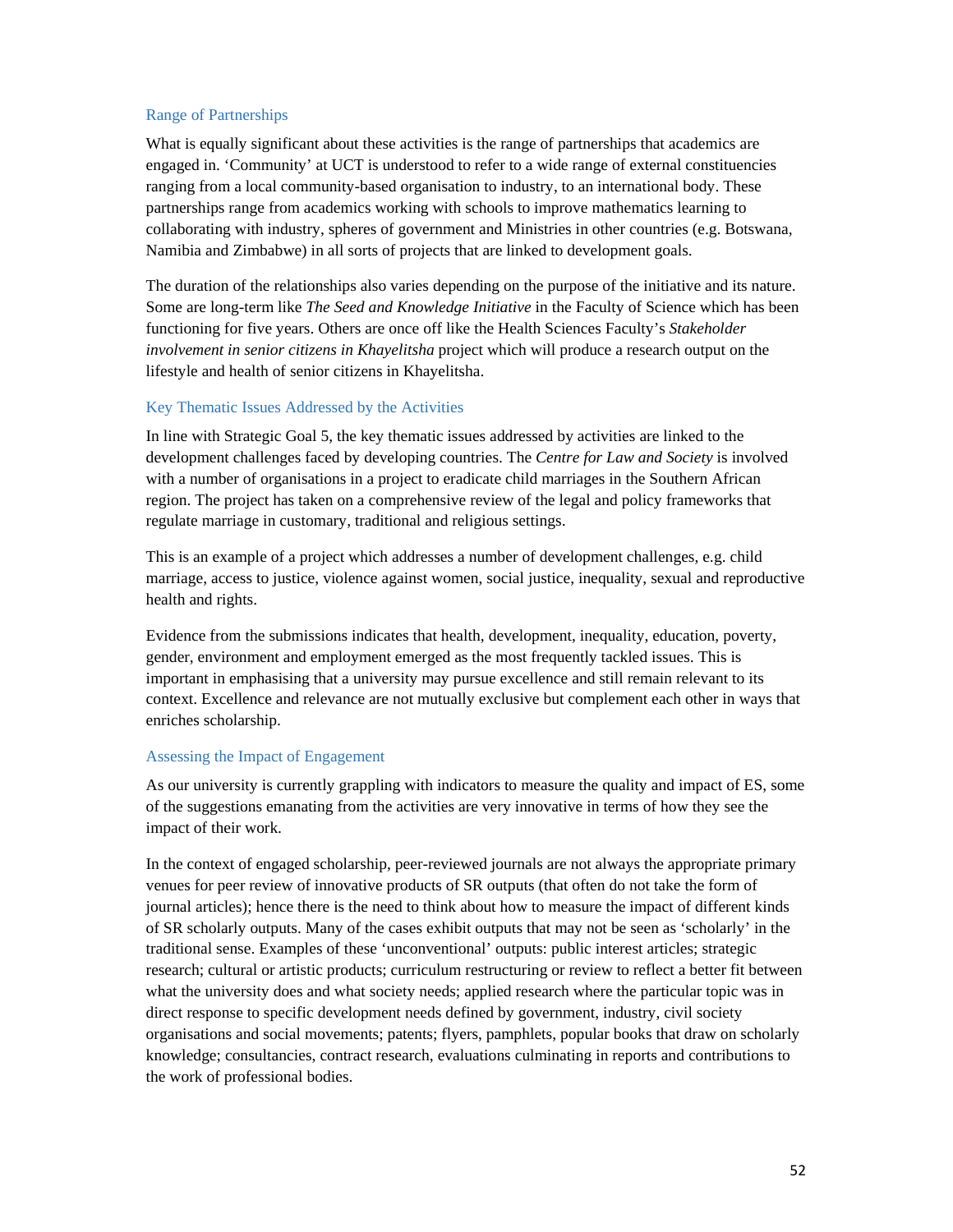These products are described as scholarly in that they are all grounded in rigorous research and disciplinary expertise, apply research-based technology and inform context-relevant teaching.

This is not an exhaustive list of outputs associated with engaged scholarship, but it is significant to note that for many such outputs that emanate from the practice of engagement evaluation using traditional methods might be inappropriate. UCT's Strategic Planning Framework 2016-2020 encourages us to evaluate the societal impact of engaged scholarship and it is encouraging to note how several cases in the report provide valuable evidence of impact. Recommendations by A/Prof John Hatting from Commercial Law have been accepted and incorporated in the first draft of the *International Policy Document* produced by the Kenya Revenue Authority. He has been asked to comment on further iterations and on the process required for implementation. Prof de Vos's blog has 40 000 page views per month, he has 90 000 followers on Twitter and on the Daily Maverick a reach of 500 000 page views per month. LARC points out that having public debates on traditional governance laws is an indicator of success for the initiative. Another indicator would be thorough process of legal redrafting of the traditional governance system, taking into account the concerns raised through LARC's analyses and community activists.

# Developing Indicators for Measuring Impact

The question which remains is how does a university steeped in traditional modes assess the impact of these activities? As an 'engaged' university the new Strategic Planning Framework (Goal 5) is keen on new ways to measure quality and impact of ES and a synthesis of the activities might help in guiding the university.

Various proposals have been generated about how different kinds of scholarly activities can be recognised within the university using weighted measurement scales, qualitative feedback and academic peer review to ensure that rigorous standards are applied in assessing the SR activities.

Information gleaned from the submissions are is important in helping us develop a portfolio of assessment practices that scholars use in evaluating the impact of their work. It is also useful in helping us get a picture of the number of academics who engage with non-academic external constituencies and the forms these engagements assume. The work of developing indicators to measure quality has been delegated to an *Engaged Scholarship Task Team* (ESTT) was established in June 2017 with the express purpose of developing indicators for engaged scholarship.

Going through the Faculty submissions reveals the amount of work that still needs to be done in mainstreaming SR as one of the functions of the university. Having said that, good examples of engaged research and teaching are happening in our faculties and it is these examples that are useful in helping the university understand the importance of social responsiveness and the challenges of doing and assessing this work.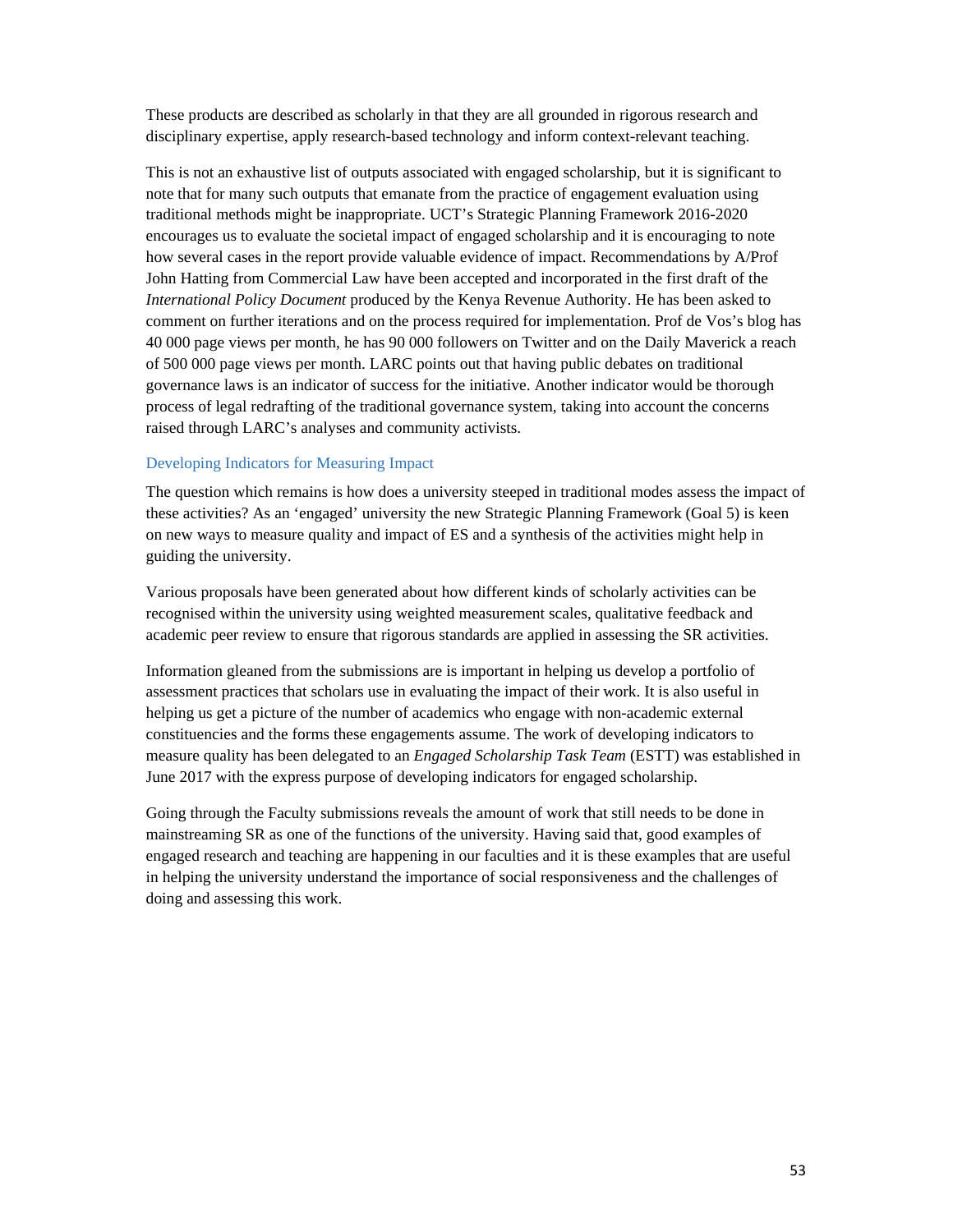#### Section D: Institution Wide Initiatives

## The Knowledge Co-op

The UCT Knowledge Co-op was established in 2010. A 'science shop' with a twist, the Co-op has been developing partnerships for engaged scholarship since 2010. With the emphasis on respect and support, these partnerships are centred on collaboration between community partners (mainly nonprofits and local government) and UCT researchers. This allows students and/or academics to conduct research in surrounding communities while providing community groups with an opportunity to address questions arising from their work.

# **Project details**

During 2016-2017, 83 new project topics were submitted to the Knowledge Co-op (31 in 2017) by 32 external partners. Twenty of these are new partnerships. A total of 67 projects were facilitated during 2016-17; these projects under supervision of 34 academics involved 120 individual students as well as one undergraduate class of 38. (See the graph below)

The bulk of projects (35) were **research-based** and five Masters students were placed in non-profits for internships. Some topics covered in these projects included a study of bees in the economy, barriers to food gardening, reintegration of offenders and technology to support unemployed youth in their search for jobs.

In addition 24 **community service** projects (at second year or Honours level) offered more practical support. Here students – often in teams – were required to offer their expertise to community groups for course credits.

The bulk of dissertations were in various Humanities disciplines while most of the community service was done in Commerce (Information Systems).



**Breakdown of student numbers over faculties and levels of study** 

# **Supporting Engaged Scholarship at UCT**

The Co-op supports engaged scholarship at UCT by offering researchers opportunities for engagement. A seminar in the Early Researcher programme, *Respectful Partnerships for Community-Based Research,* introduced academics to the brokering model used by the Co-op.

The Co-op offered support to those involved in its projects. Besides regular checking-in with students they were invited twice a year to an informal get-together where they could share their experiences, ask for advice and meet others involved in community-based research.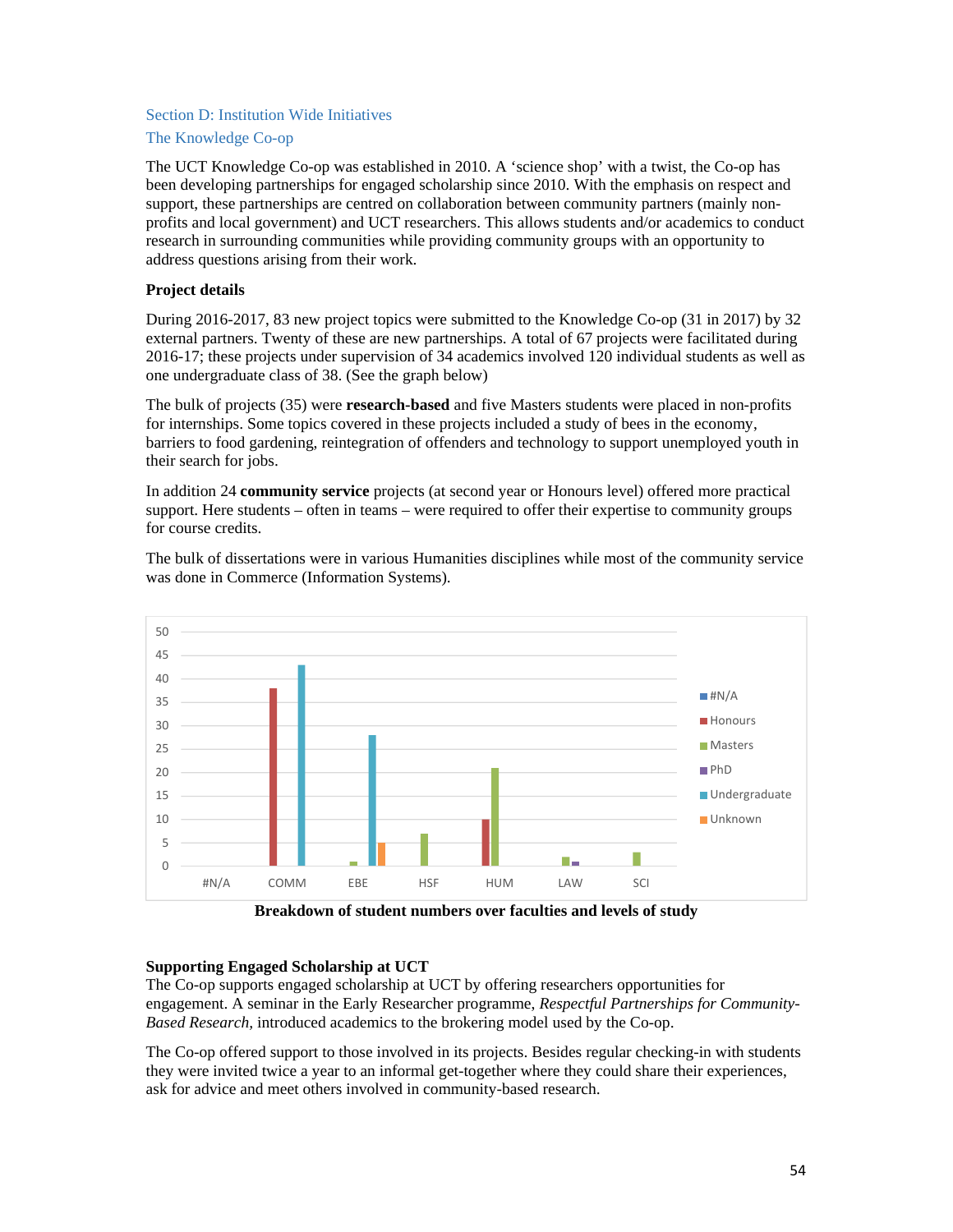*The Student Guide: Working with Community Partners* was used in support sessions to offer guidance to students involved in these projects regarding their interaction with community groups. Workshops offered to their supervisors familiarised them with the *Code of Good Practice for Engaged Scholarship*. An equivalent *Guide* for community partners is being developed.

# **Evaluation**

In its annual quality assurance process the Co-op assesses stakeholders' satisfaction with their **experience** during the process, its **outputs** and the **involvement** of all partners. In a qualitative section respondents give feedback on the **most useful** aspect of the project and suggest **improvements**.

Over 90% of responses in the Quantitative section were in the '*Agree'* or '*Agree strongly'* categories regarding the value of the process and the bulk of Qualitative comments were also positive. Partners mentioned the value of involvement with the Co-op, pointing out issues like

- development of insight of the student into how NGO's work and the intervention environment they work in;
- access to marginalised individuals whose stories are normally very difficult to access;
- an experience for the student which was closest to working within a real life work environment.

Challenges mentioned in these partnerships mostly involve the need for more, clearer communication around expectation-setting and processes; more interaction between the partners; timelines that don't match easily; the limited scope of student research; and lack of resources to ensure that projects can run smoothly.

It is clear from this feedback that the opportunity for engaged research and learning enhances students' university experience significantly. And that the support from a 'broker' between the partners – like the Knowledge Co-op – eases the process. Resourcing this work remains a challenge.

# Schools Improvement Initiative: 2017 Social Responsiveness Award Recipient

In response to the challenges in South African education, the *Schools Improvement Initiative* - one of the Vice Chancellor's four Strategic Initiatives - was launched in 2012. The intention of the initiative is to extend the University of Cape Town's engagement in schooling with the explicit aim of making a positive impact on the quality of education in the classroom.

Drawing on university-wide resources and expertise, the SII works in close collaboration with groupings inside and outside the university, in particular the Western Cape Education Department, and currently partners with three primary and two secondary schools in the local community of Khayelitsha.

The SII's theory of change is based on a whole-school improvement model and includes leadership and management support offered in conjunction with teacher professional development. Using the services of *the Schools Development Unit* in the School of Education, the initiative offers university courses coupled with school-based mentoring.

The SII is fully committed to interdisciplinary collaboration with faculties and departments across the university, enabling students to undertake their service learning in the partner schools. This includes Occupational Therapy; Speech & Language Therapy; Audiology; Social Work; the Knowledge Coop; Library & Information Sciences; the School of Architecture; as well as student organisations such as *Ubunye*, *SHAWCO* and *Students for Law & Social Justice*. These collaborations not only directly benefit our partner schools but have also allowed students and academic staff to explore new ways in which community engagement might inform curriculum transformation and social justice.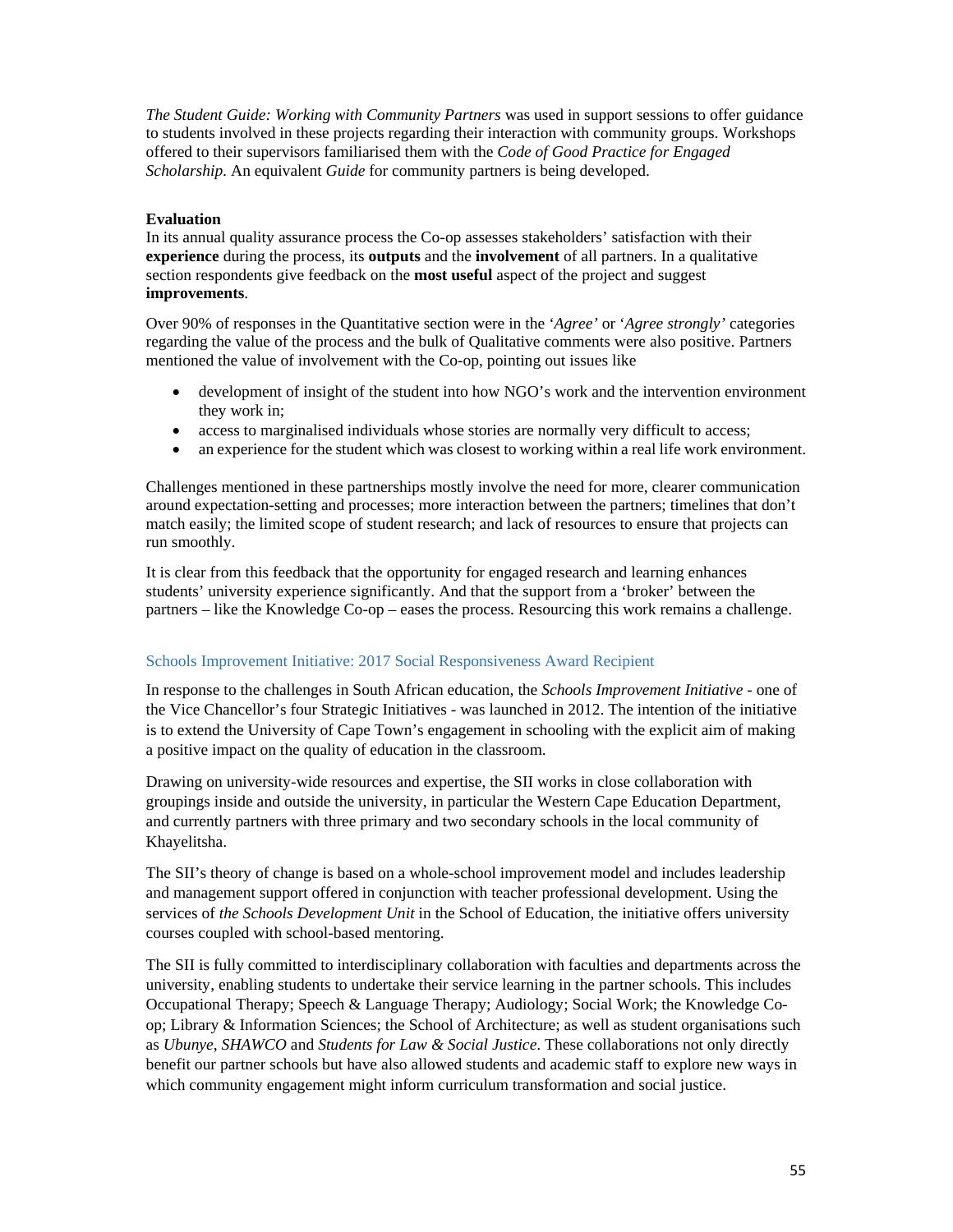The SII's activities over the past six years have contributed towards knowledge production. This includes three symposia, four peer-reviewed journal articles and presentations at three international and four local conferences. One PhD and three Masters students have undertaken their research in the SII partner schools. Furthermore, a three-year NRF Community Engagement Grant awarded in 2015 resulted in a multi-authored book to be published by the HSRC Press later in 2018. This publication showcases the insights gained on community engagement and interdisciplinary collaboration in the SII.

A further key aspect of the Initiative is *100UP*. This university access programme has had a significant impact on UCT enrolments from both Khayelitsha and the neighbouring community of Mitchells Plain.

Since the first group of Grade 10s were recruited in 2011, over 1000 learners have participated in the programme and a measure of its success is that of its 963 matriculants who obtained B-Degree passes, 851 (or 88%) have gone on to study at university, 446 of them here at UCT. During 2018 63 first-year students drawn from 19 out of the 20 secondary schools in Khayelitsha registered at UCT – an almost three-fold increase in enrolments from before *100UP* was put into place.

Through the multidimensional nature of its work, the SII fosters partnerships, harnesses resources, improves schools and crucially, opens the doors of higher learning – thus embodying UCT's commitment to social responsiveness. It is for these reasons that the SII was chosen as a worthy recipient of the 2017 Social Responsiveness Award.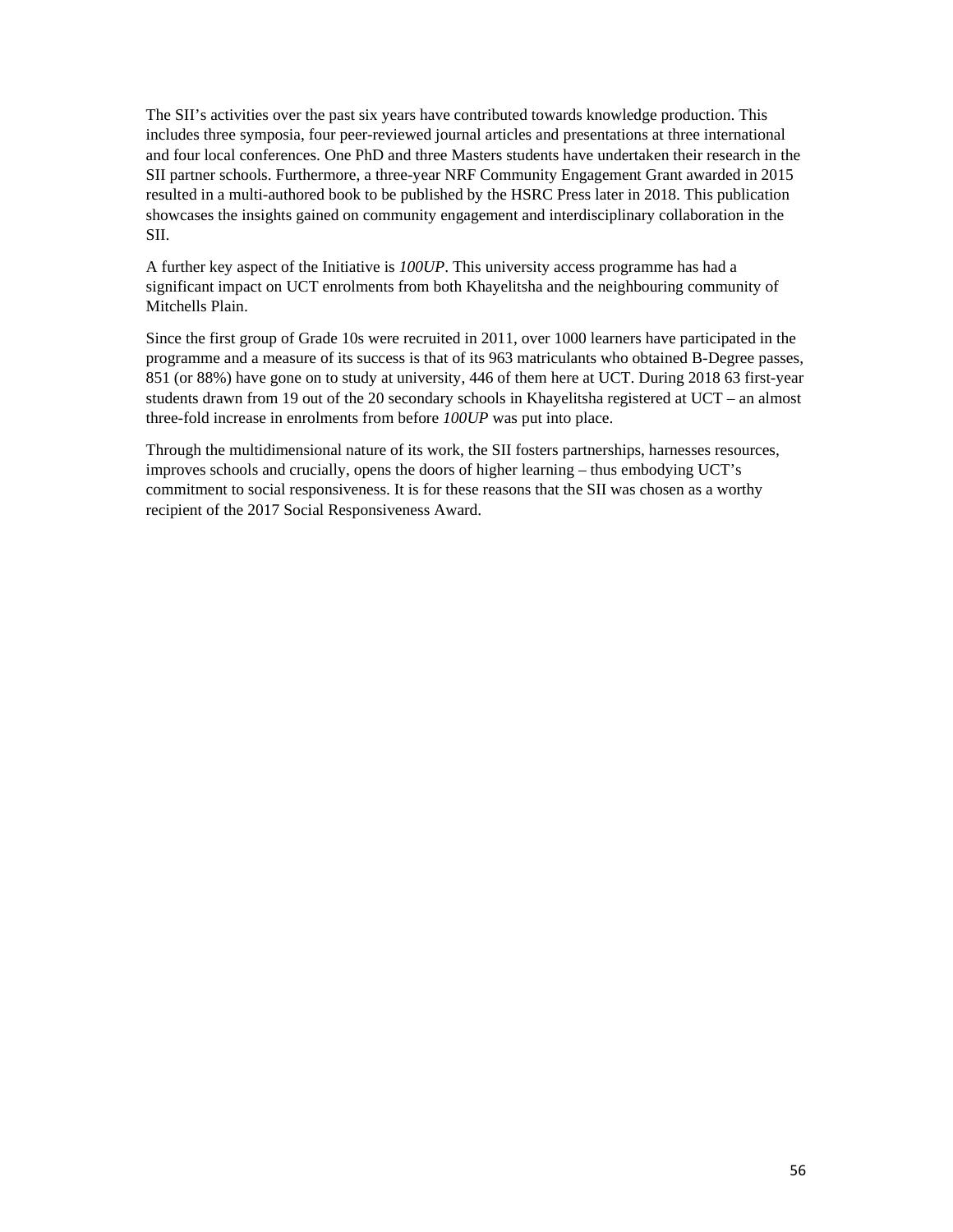Section E: Partnering with CHEC and Government

Report on the activities of the Cape Higher Education Consortium (CHEC)

Partnerships with the Western Cape Government (WCG)

In 2015, the Joint Task Team of the CHEC and the WCG created a fund to support research proposals designed to address strategic priorities of the WCG. Grants of R100 000 were provided to each CHEC university by the WCG.

The thematic focus areas for 2015 and 2016 were:

- Resilience, Human Settlements and Climate Change
- Digital Innovation for Inclusive Development
- Social Inclusion, Youth and Skills Development
- Knowledge Partnerships

In addition, R100 000 was set aside for a collaborative grant involving more than one university and at least one department from the WCG.

#### 2017 WCG Research Grants

CHEC and the Western Cape Government opened a call for institutional proposals in February 2017. Seven applications were received and after an internal review process by the UCT Research office and the CHEC-WCG Joint Task Team, three proposals were approved:

**A/Prof Eric Atmore**'s proposal entitled '*Exploring the barriers to registering as a partial care facility for early childhood'. (R62 800),*

**A/Prof Andrea Rother**'s proposal entitled '*Assessing Climate Change Risks and Impacts on the Health Sector in the Western Cape'. (R100 000)* 

**Dr Penelope Price**'s proposal entitled *'Review of the first Climate Change Adaptation Plan for Eden District Municipality'. (R99 470 00).* 

The CHEC-WCG Innovation Grant opened in June 2017.The focus was on addressing challenges associated with water security and its broad impact.

The R100 000 award was allocated to Piotr Wolski's project titled: ''*Telling stories with data' – an information/education platform for visualizing current and near-future climate & water resources situation for general public and decision-makers'.* 

#### Partnership with the City of Cape Town

In 2015 a similar research initiative was launched with the City of Cape Town, with funding from the four universities and the City. The City is particularly interested in the development of new knowledge, approaches and solutions to challenges faced, increased efficiencies, and enhanced service to citizens.

Emphasis is given to projects that provide evidence and arguments to inform policy and practice  $-i.e.$ strategic uptake and implementation. These projects, although funded in 2016, took place in 2017.

CHEC and the City of Cape Town (CoCT) opened a call in April 2016. Out of the six applications received, two were recommended for funding to the value of R50 000 each:

**Dr Guy Lamb's** *'Determining the potential for the prevention of youth violence through organised recreational and sporting activities: the case of Gugulethu and Manenberg'*.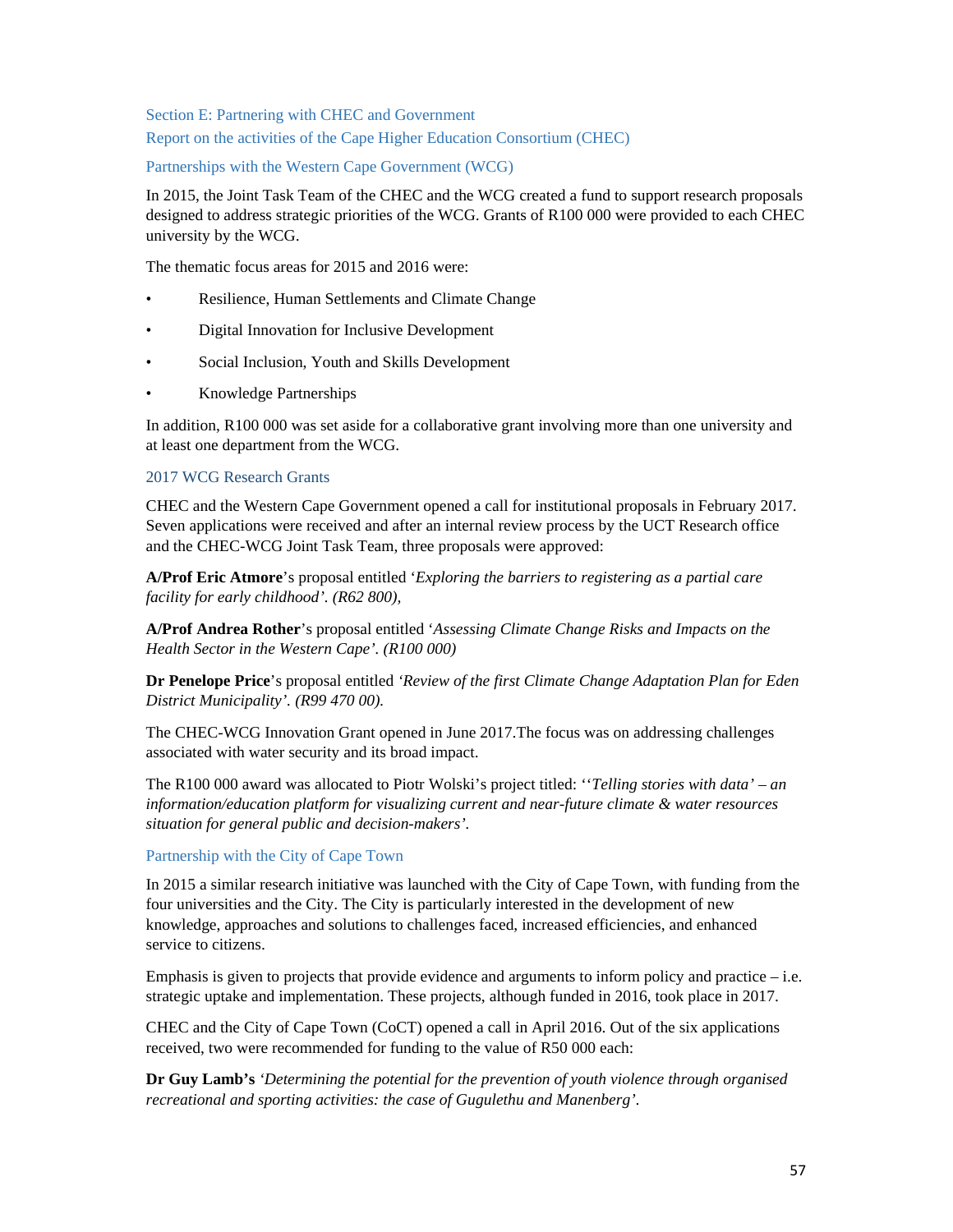The project will be implemented in collaboration with *Specialised Operations: Sport, Recreation & Amenities*, as well as *Violence Prevention through Urban Upgrading* (VPUU), a non-governmental organisation.

The proposed research project sought to provide a nuanced analysis of the violence-prevention potential that organised recreational and sporting activities have for youth in areas that consistently experience high levels of crime and violence, including gang violence. The project also has direct relevance for the Manenberg Youth and Lifestyle Campus, a major upgrading project that is being implemented by the CoCT, the WCG and VPUU. In addition, this research project has relevance for the gang-reduction work of the Metro Police. The outcomes can be used to develop more targeted recreational and sports programming by the CoCT in terms of violence prevention.

**A/Prof Richard van Zyl's** *'Understanding tobacco dependence in Cape Town and the support needed to address this major risk factor in disease'*. The project was to be implemented in collaboration with the Manager for Specialised Health, the Co-Coordinator for Health Promotion for the City, and the substance-abuse co-ordinator for the City.

Another CHEC-CoCT call for institutional and collaborative projects opened in May 2017. UCT received four single institutional applications and one for a collaborative project. Of the four applications, two were recommended to the CHEC-CoCT Standing Committee which approved the following allocations:.

R100 000 for **Prof Andrea Rother's** project titled: '*Poisoned communities: Building Environmental Health Practitioners' Capacity to Promote Sustainable Pest Control in Cape Town's Poor Communities'.*

R50 000 for **Dr Virginia Zweigenthal's** project titled: '*Contraceptive prescribing and choices among young women utlising City of Cape Town services'.*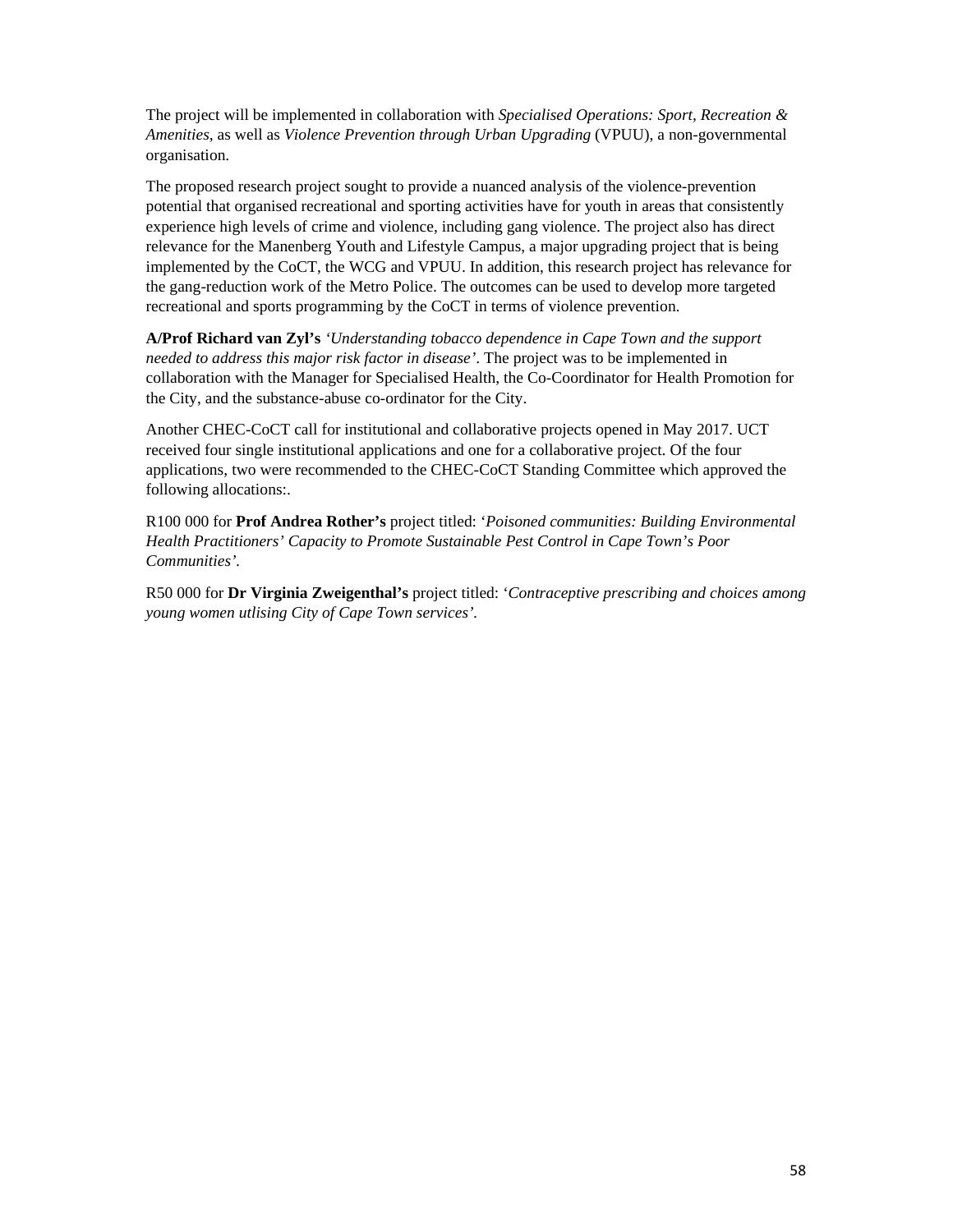## Section F: Taking Social Responsiveness Forward

This final section reflects on some of the strategies and activities needed to take the SR and ES work at the institution forward in a transformative and sustainable way. The report of the *Engaged Scholarship Task Team* commissioned in 2017 to work towards the development of social and economic indicators and a consistent way of recognising and acknowledging engaged scholarship (especially for Ad Hominem promotion) is an important contribution to this.

Also included is a reflection on the work of the SR Hub - a node of SR capacity on campus with staff located in the research office and CHED – which is working to support the SR project at UCT over the longer term. By way of concluding the report, we raise questions about data collection more broadly and make some suggestions for this in the future.

# Institutional Support

We begin with looking at what the data submitted for this report said about the need for institutional support to take the work forward. In analysing the key challenges faced by UCT community members taking on social responsiveness and their feedback of how they could be better supported by the institution, six themes emerged.

1. Visibility and Profiling

Several respondents expressed the desire to know more about Socially Responsive work being conducted in the institution. One respondent termed the need for these spaces to learn more about work being conducted on campus as 'communities of practise'. It appeared that some faculties and departments were operating in these 'communities of practise' while others were not. In particular, individuals working on individual projects seemed to have the least support or knowledge of initiatives happening in their departments or in other faculties. In two departments respondents indicated that they felt that UCT needed to do a better job of profiling their work, which, they argued, addressed the issues and objectives highlighted in Goal 5 of the Strategic Planning Framework.

2. Capacity development

Suggestions were made that workshops and seminars be conducted across faculties to help academics and researchers understand what qualifies as socially responsive work, the best ways to go about this work and how it is measured. Additionally, it was stated that a clearer definition of SR was needed.

3. Time

A number of respondents across faculties indicated that a major impediment to their SR work was time. Some stated that working with external communities in mutually beneficial partnerships required a significant amount of time devoted to the process of partnership building. This time, some argued, took away from the time they devoted to the 'regular' tasks listed in their job descriptions. Administration and red-tape were highlighted as bottlenecks that placed further strain on their time.

4. Finance and Funding

Several respondents indicated that they needed support in securing funding for their work, some indicating that even being made aware of funding opportunities would be appreciated. There was the suggestion that UCT prioritise SR initiatives as worthy fundraising projects that were just as important as 'pure research'. Several references were made to pay structure, job descriptions and promotions.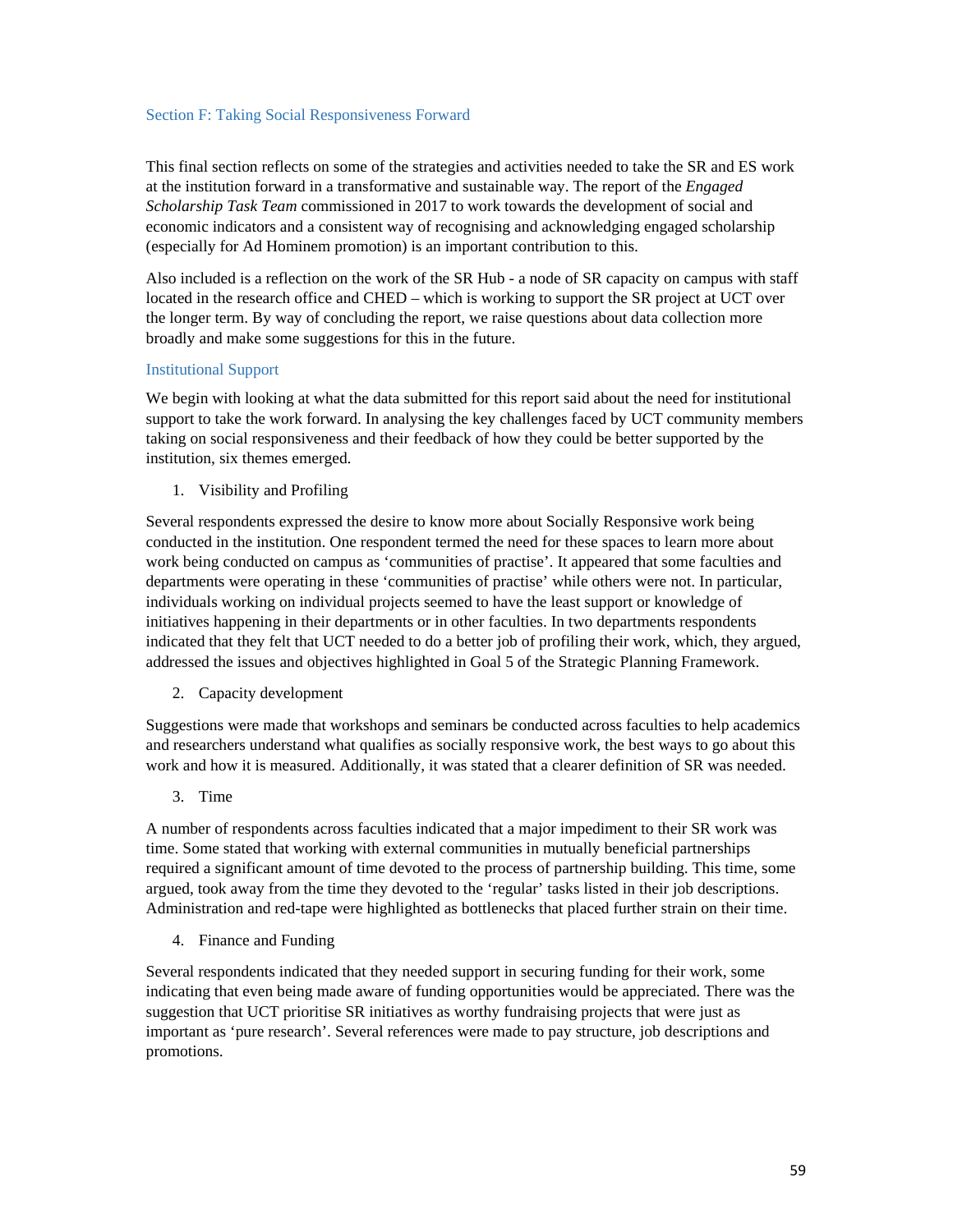The call is to value SR work by having it built into the job description and allowing for those whose work falls out of the traditional academic faculties and departments to have access to promotion opportunities based on their SR activities.

5. Physical Space/Facilities

A small sample of respondents indicated that they were in need of physical space and facilities such as a computer lab where training could be conducted and a physical space to work from.

6. New ways of measuring Impact

There was some feedback stating that the institution would best support social responsiveness work by valuing process in addition to output. It was highlighted that the impact of this work cannot always be captured through traditional outputs such as research papers and journal articles.

Linked to the point above, the next section contains the report of the ESTT. The report is the outcome of a 12-month process and signals one of the key ways in which this work will be taken forward on campus. The framework tool that emerged from these deliberations in particular, will guide the work with faculties.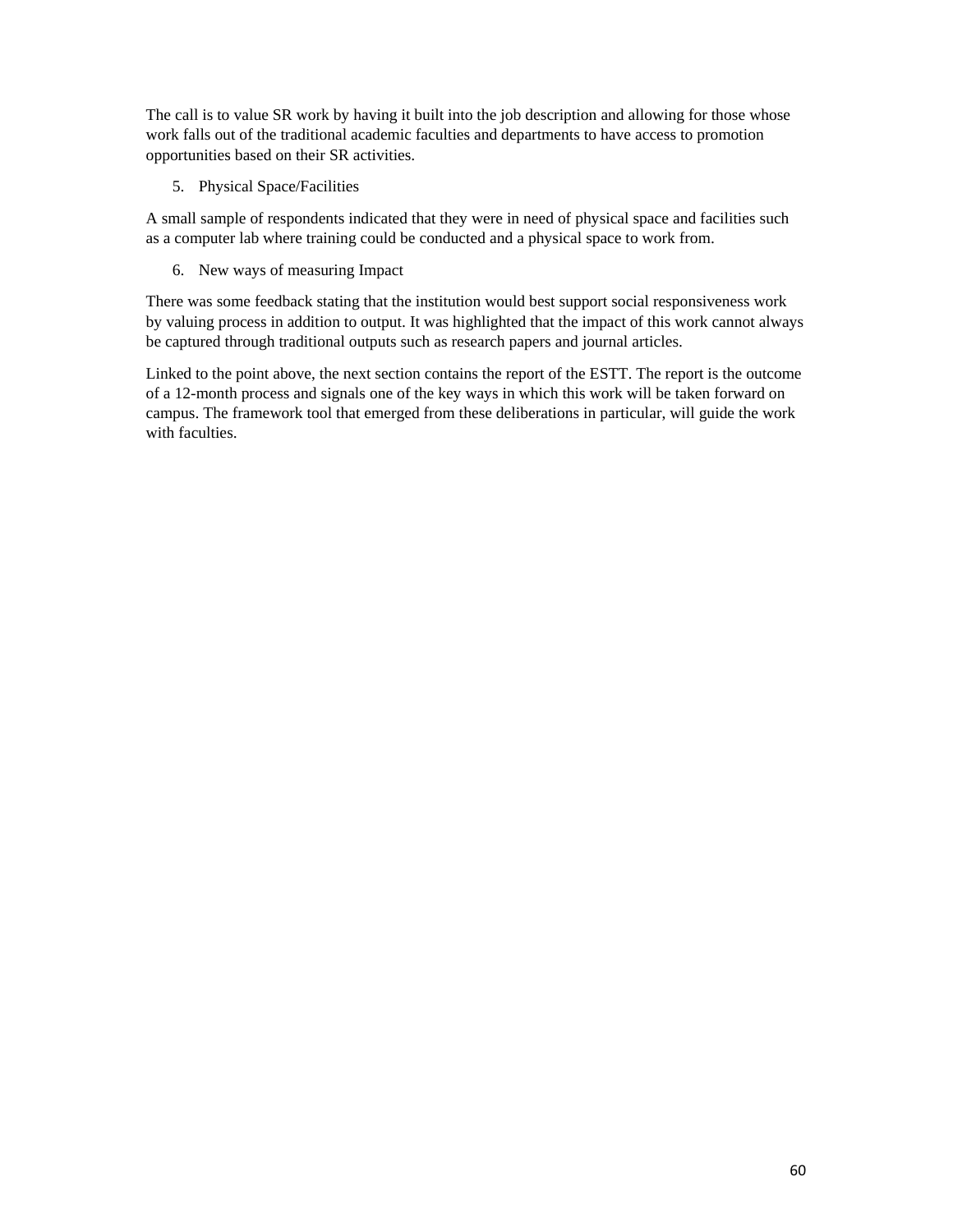#### Engaged Scholarship Task Team report September 2018

## Introduction and brief

At the end of the Research Indaba on engaged scholarship in June 2017, (then) DVC Research and Internationalisation Prof Mamokgethi Phakeng initiated a task team to look at the issue of impact and indicators for engaged scholarship, the Engaged Scholarship Task Team. She asked A/Prof Janice McMillan to chair it. The brief of the ESTT was to

*…. work towards the development of social and economic indicators and a consistent way of recognising and acknowledging engaged scholarship (especially for Ad Hominem promotion).* 

This was key as the 2016-2020 Strategic Planning Framework Goal 5 was devoted to ES. The work of the ESTT was also to enable scholars to 'see themselves in the Plan' in order to facilitate moving beyond rhetoric to actual ES practice.

This part is structured as follows: The first section provides an overview of the UCT context which includes defining key terms used in relation to this work at UCT; it also talks about the SR Hub and its work on campus. Section two outlines the work of the ESTT over the past year. This includes a discussion on Ad Hominem criteria and the challenges of developing tools to measure this work. The next section briefly considers some of the debates in the field of ES locally and internationally, with particular reference to issues of measurement and institutional strategy. This also includes work on understanding the role of 'theories of change' which proved to be crucial for the process. The final section outlines 2 frameworks: one at the level of practice and the second as a way of thinking of leveraging change through working more closely with faculties. This insight – the importance of working with faculties as sites for moving this work forward – has emerged as important in working strategically at UCT.

## Defining the key terms

Two terms are key to how the work has been defined and is being developed at UCT: social responsiveness (SR) and engaged scholarship (ES).

#### *Social Responsiveness*

 $\overline{a}$ 

In 2006 UCT's Senate adopted a definition of *social responsiveness* reflecting the view that *UCT should not seek to define the concept of Social Responsiveness in a narrow or exclusionary fashion,* but should rather adopt *broad parameters* for its conceptualisation encompassing contributions to economic, cultural, environmental, and social development. This approach was formally endorsed in 2006 when the university Senate approved a definition of social responsiveness that stipulated that social responsiveness must have an intentional public purpose or benefit.<sup>12</sup>

In 2012 UCT revised the Social Responsiveness Policy framework and it retained the term 'Social Responsiveness' as an umbrella term to refer to **all forms of engagement with external nonacademic constituencies**. 13 The umbrella term embraces

- *engaged scholarship* involving academic staff
- *civic engagement* involving community service performed by students/staff, and
- *professional engagement* involving PASS staff/academics using their professional expertise.<sup>14</sup>

<sup>&</sup>lt;sup>12</sup>University of Cape Town (2008). 'Social Responsiveness Policy Framework', Senate of University of Cape Town document. Available at http://www.socialresponsiveness.uct.ac.za/about/policy\_framework

<sup>&</sup>lt;sup>13</sup> University of Cape Town (2012). 'Social Responsiveness Policy Framework', Senate of University of Cape Town document. Available at http://www.socialresponsiveness.uct.ac.za/about/policy\_framework

<sup>&</sup>lt;sup>14</sup> It does **not** cover civic and outreach activities of staff that are not linked to their disciplinary or professional expertise (see definition below). **Nor** does it encompass work with academic constituencies such as external examining, editing of peer-reviewed journals etc. These are important. However, the concern with engagement (based on solid disciplinary or professional expertise) with non-academic constituencies is meant to provide a sound complement to the activities of engagement with academic constituencies.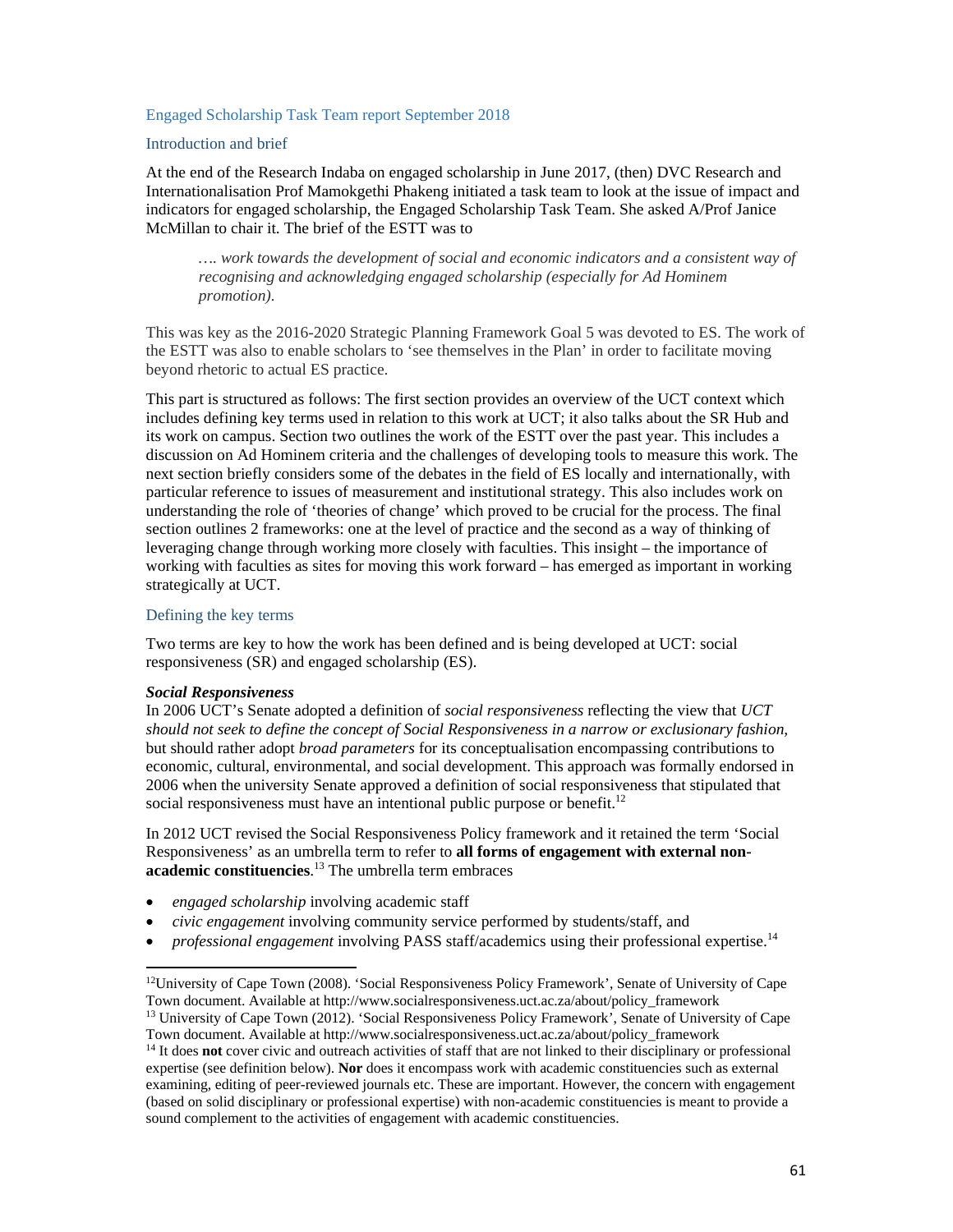# *Engaged scholarship*

While SR was initially a useful term to discuss engagement with non-academic external constituencies, there was concern that UCT needed to tighten up on the work of academics in this realm and define it more clearly.

UCT SR policy (2012) adopted a view that *academic engagement* with external constituencies should be based on scholarship:

…. the thoughtful creation, interpretation, communication, or use of knowledge that is based in the ideas of the disciplines, professions, and interdisciplinary fields. What qualifies an activity as 'scholarship' is that it should be deeply informed by (the activity of) accumulating knowledge in some field, that the knowledge is skill-fully interpreted and deployed, and that the activity is carried out with intelligent openness to new information, debate, and criticism.15

# Therefore ES as a form of SR refers to

…. the *utilisation of an academic's scholarly and/or professional expertise, with an intentional public purpose or benefit (which) demonstrates engagement with external (nonacademic) constituencies. It can help to generate new knowledge, promote knowledge integration, the application of knowledge, or the dissemination of knowledge.<sup>16</sup>*

Engaged scholarship thus happens via, and not outside of, the key activities of research, teaching and service. The Policy Framework document also identifies examples of each – see Appendix A for examples.

Clarity on these key terms and forms of practice are central to how UCT take this work forward. The ESTT also felt that this conceptual clarity deepened the task team members' own understanding of this field.

# Work of the Engaged Scholarship Task Team

Members: A/Prof Janice McMillan (Chair) Ms. Lori Lake; Prof Shanaaz Mathews; Mr. Sonwabo Ngcelwane; Dr. Patti Silbert; Dr Tom Sanya; A/Prof Jane Harries; Prof Sue Harrison; A/Prof Ines Meyer.

The task team consisted of scholars from across the faculties and departments at UCT. While not a full representation of all the faculties, it included a good cross section of disciplines and specialisations. Many members of the ESTT had extensive experience of ES and this was a key resource in working together, both in terms of sharing insights about the practice of ES itself in different contexts as well understanding of the UCT context. The team drew off this experience together with some of the current literature in the field. Over a period of a year, the ESTT met on more than 8 occasions. The meetings had two important purposes: to better understand the issue of indicators and metrics themselves; but also, to engage in discussions about practice as several of the ESTT members are experienced engaged scholars themselves.

The work consisted of a series of five main activities leading to a presentation at the 'Beyond Metrics' research symposium  $26<sup>th</sup>$  and  $27<sup>th</sup>$  June 2018:

- Analysis of engaged scholarship practice of ESTT members;
- Analysis of the Ad Hominem criteria across all faculties;

 $\overline{a}$ 

<sup>15</sup> Michigan State University (MSU). 1993. *University Outreach at Michigan State University: Extending Knowledge to Serve Society.* A Report by the Provost's Committee on University Outreach, MSU, East Lansing. www.ncsue.msu.edu/publications/ p,2

<sup>16</sup> UCT SR Policy Framework (2012), pp. 2-3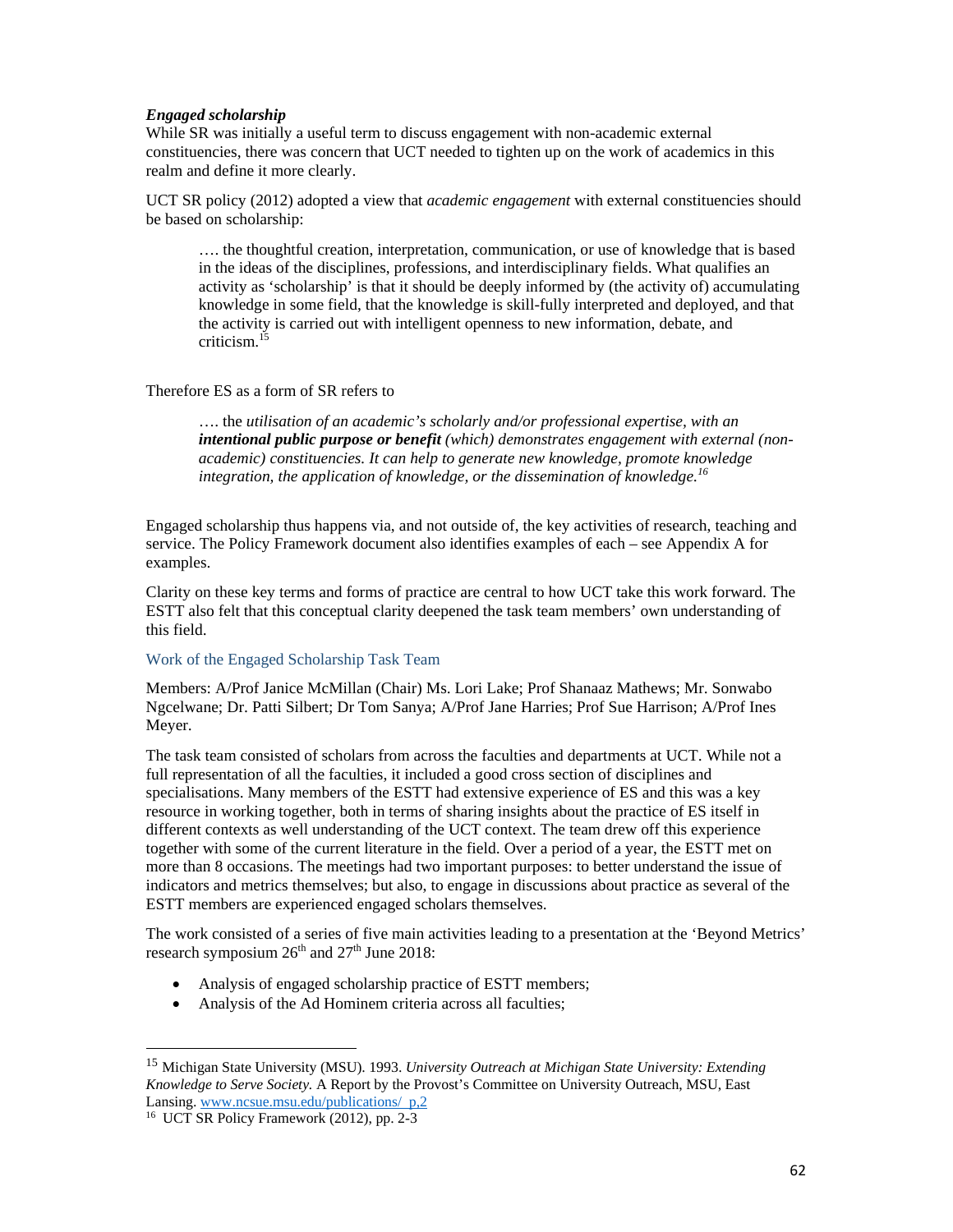- Referral to the literature and in particular, to frameworks that deal with complexity, e.g. theory of change;
- Present key insights from the above activities at a meeting with Prof Phakeng in December 2017;
- Develop a tool/framework that can be responsive to SR/ES across a range of disciplinary and faculty contexts. This was presented at a Senate Executive Committee meeting in early June and at the 'Beyond Metrics' symposium.

# **Analysis of ES practice**

Given the fact that the ESTT consisted of scholars many of whom themselves had extensive experience working as engaged scholars, this was a key source of data for our work. We analysed practice in several ways.

# *Case Studies of the VC's Strategic Initiatives in the 2015-2016 SR report*

Each of these case studies were written up drawing on a four-dimensional framework for engaged scholarship. The framework comes from Michigan State University and locally has been drawn on by Sonwabo Ngcelwane in his own research.<sup>17</sup> The 4 dimensions are:

- a. Significance of the initiative
- b. The context in which it is located
- c. The scholarship that is generated through the initiative
- d. The impact of the initiative.

The Schools Improvement Initiative was discussed as a live case study of ES as Dr Patti Silbert, who was on the ESTT, could talk directly to it. What emerged from this analysis was the importance of **context** /spheres of influence; scholarship which includes teaching, and the need to include both **internal and external** measures of impact.

# *Case Studies of ES Practice of Members of the ESTT*

Four members of the ESTT from 3 faculties – Humanities, Health Sciences and EBE – talked about some of the salient issues they faced in their practice. These included opportunities and challenges. Key themes that emerged are discussed below.

- Focus on **process**. This came out strongly in all of the cases. The work happens at multiple levels simultaneously e.g. policy work. ES is iterative rather than linear, and requires a strong component of reflection. Reflection was seen as adding strength and depth to the work.
- It was evident that there is the need to make visible the **purpose** and theory of change linked to the work. The work is never neutral and often very strategic.
- It is important to not just focus on the outcome of the ES initiative but the process is equally important.
- There can at times be a tension between quantitative indicators and measures of quality. Because of the strong relational component to this work, it is important to be mindful of intangible outcomes, ethics, and the (potentially competing) interests of multiple stakeholders.
- Many spoke of the 'messiness' of this work. Given this, there is the need to constantly reconsider and reflect on key objectives.
- Many of the issues above point to the need for learning and theoretical frameworks that one can develop and use to reflect on practice, e.g. double loop learning, activity theory.

 $\overline{a}$  $17$  S. Ngcelwane, 2018. 'Developing a framework to assess the quality and impact of engaged scholarship: a study of the University of Cape Town in the context of South African universities.' Unpublished dissertation, UCT.

We look at this framework in more detail in section 3 when we discuss some of the literature in the field locally and internationally.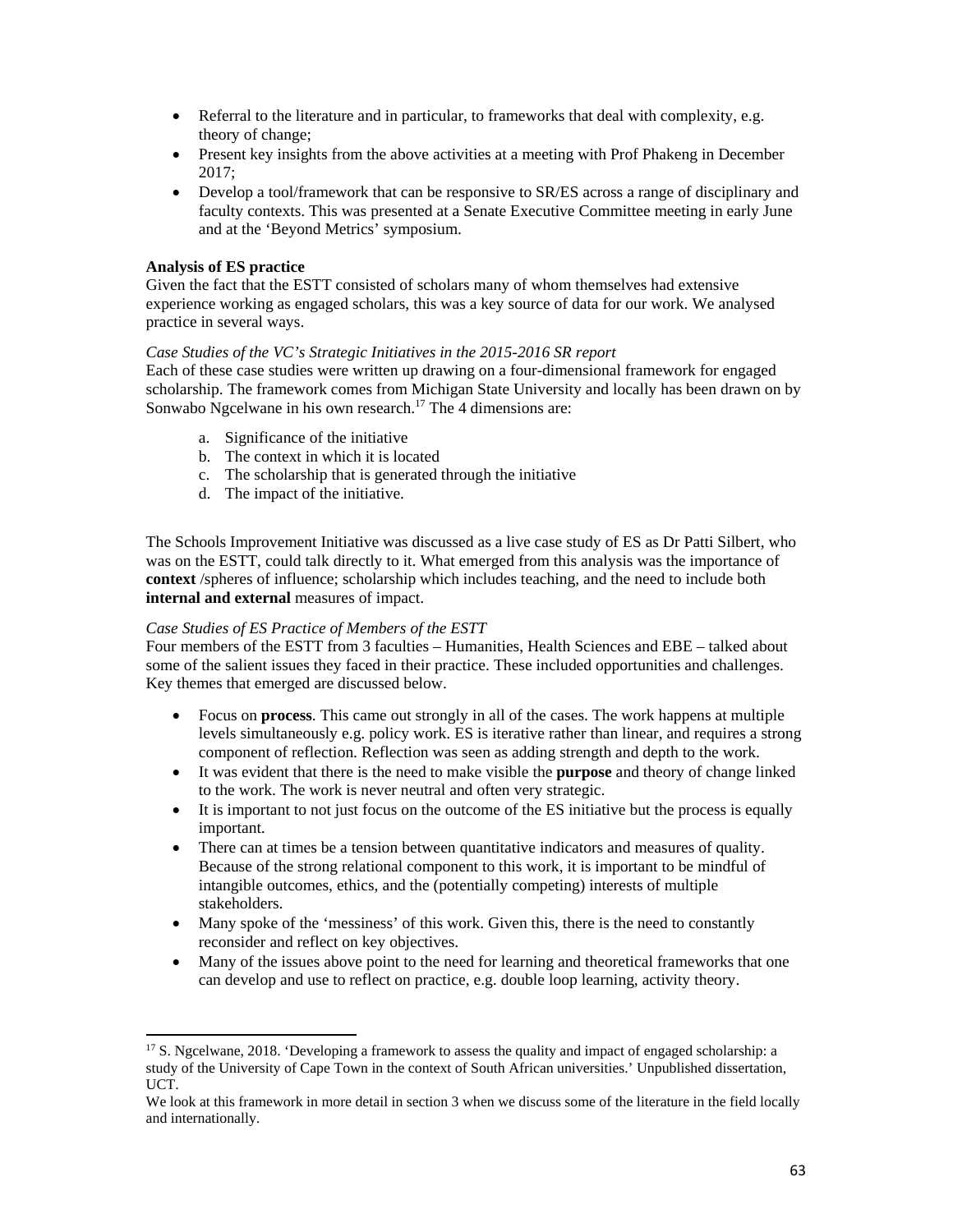The ESTT also had a brief presentation on 'alt-metrics' and issue of 'grey literature' i.e. literature outside of the traditional scholarly outputs for this work. However, there was doubt whether universities were ready for recognising this. The overriding feeling from those who presented the case studies was that while work on indicators was critical, it was i*mportant to have spaces to reflect and engage on this work as this will build a sense of what indicators are useful,* i.e. indicators need to be generated through practice, not imposed on practice.

# **Analysis of the Ad Hominem Criteria across all Faculties**

The ESTT analysed the Ad Hominem criteria for all the faculties paying particular attention to criteria for SR and ES, the language that was used and the examples given. It was clear that some faculties were further along the path towards recognising both SR and ES than others. However, what emerged very clearly is that there were discrepancies between UCT's policy framework for SR and the ways in which faculties have interpreted it. There was clear overlap between SR/ES and professional service and this was evident in many faculties' descriptors for SR. In 2 faculties – FHS and EBE – SR and ES were described via a range of categories and levels of complexity. The weighting given to SR as part of the Ad Hominem portfolio offers an additional challenge to being recognized for this work and taking it forward in the institution as some faculties gave a rating of 0-3 or 0-2 for SR/ES rendering it insignificant in relation to the other categories.

Some faculties were more fluid in their descriptors and others more specific. The ESTT did not believe that fluidity is inherently a weakness as it can also allow for creative interpretation thereby encouraging reporting on this aspect of work. In the early days of this work at UCT there was extensive discussion about the need to have a specific SR category to give visibility to this work. Including the SR category for Ad Hominems has served a very useful purpose in making it more visible. However, given that SR and ES are realised *through* core functions of research, teaching and public service, not outside of them, it might be important to bring SR and ES into these activities as a means of 'mainstreaming' the work. The question really is: how can we do teaching and research differently?

A final omission identified by the ESTT across the faculties was that while Ad Hominem criteria focussed on activities/types of ES, there was little if any attention given to the purpose behind the initiative, the 'bigger why'. In order to develop indicators and to assess the impact of the work, the bigger societal challenge or issue at stake needed to be made visible. This was one of the most keenly identified gaps in the work analysed, and in order to address this, the task team turned to look at the work on the theory of change (TOC) that is emerging in the literature on engaged scholarship as well as on funding.

Crucial as it is to take this into account in this work, it is equally important to understand what UCT is trying to promote and support at an institutional level and encourage faculties to take this on board. In this way the practice of ES can be deepened and strengthened.

#### **Brief Review of Some of the Literature: Frameworks that Deal with Complexity**

At the Research Indaba in June 2017, all presenters heading up the VC's Strategic initiatives, spoke in some way or another of the 'theory of change' that underpinned their work. Mark New of the African Climate and Development Initiative talked about how measuring impact happens in different ways in different spheres, in which you have varied amounts of influence.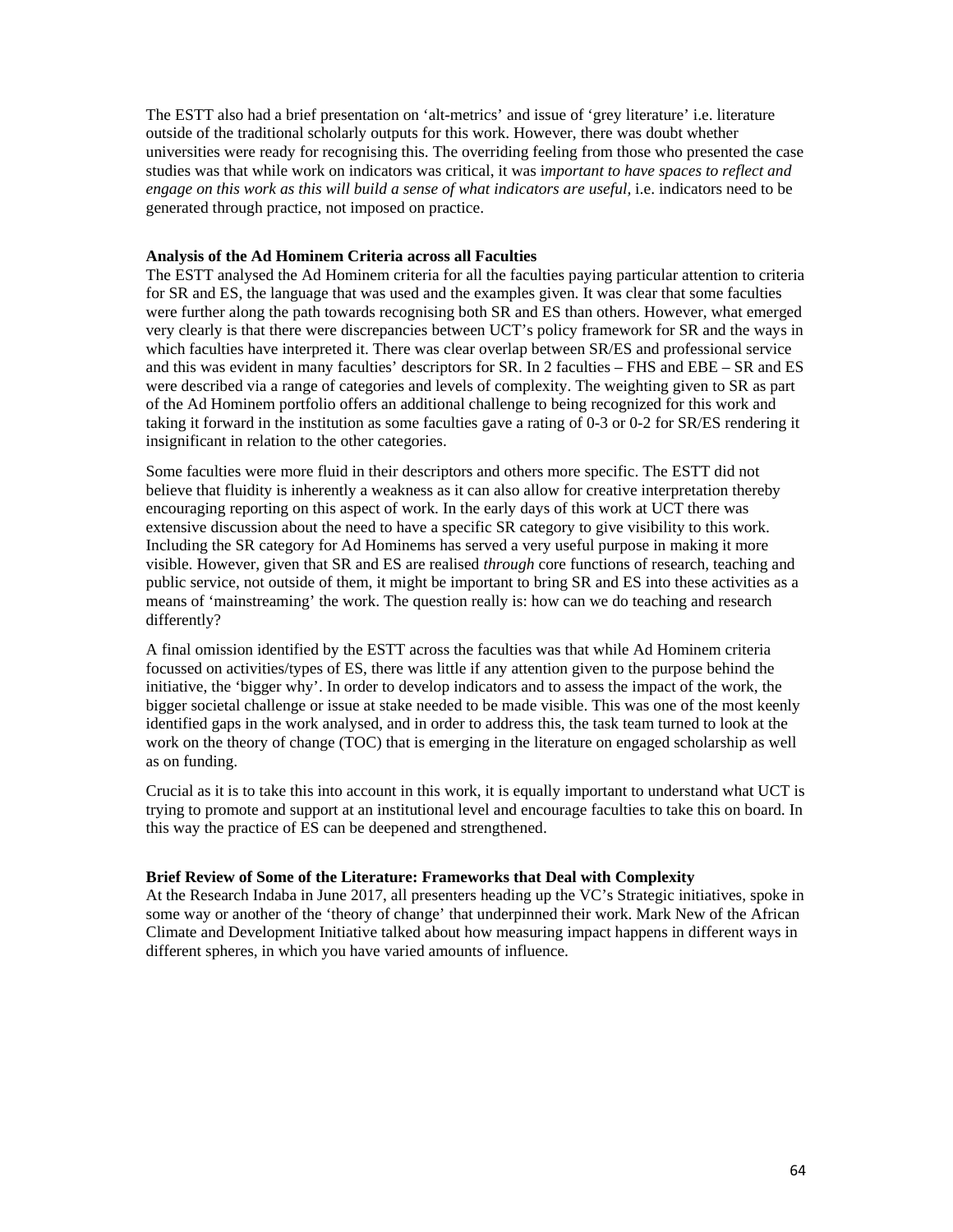

In light of this, and of the fact that there is a 'bigger why' to this work, i.e. a societal issue or problem to resolve, New emphasised the need for a strong theory of change in engaged scholarship work. He argued that if you had a strong TOC, you could identify what it is that you needed to measure. In additional he highlighted the importance of using qualitative measures, e.g. interviews, stories and quotes.

In its analysis of the Ad Hominem criteria across the faculties the ESTT identified the absence of a bigger purpose to this work, i.e. a TOC. Colleagues at the Children's Institute who were on the ESTT, explained that they drew on a TOC approach in much of their work given that it was located in multiple spheres, involved a high level of complexity, and was relational and iterative in nature. They also highlighted the fact that many of their funding agencies used a TOC approach in measuring the impact of their funding to the CI. This is explained in more detail below.

# **Theories of Change**

 $\overline{a}$ 

Efforts to effect policy, systems or behaviour change are inherently complex which makes them difficult to evaluate using traditional monitoring and evaluation frameworks such as logic models and logical frameworks. Many international development organisations, public health and communitybased programmes have therefore adopted a Theory of Change<sup>18</sup> approach to **make explicit the logic and causal pathways** that inform complex programmes or interventions.

While a logical framework provides a narrow focus on inputs, outputs and outcomes, a ToC approach provides a rich explanatory framework that foregrounds questions of purpose, process, context and complexity. The framework is presented on the following page.<sup>19</sup>

<sup>&</sup>lt;sup>18</sup> C. Weiss, 1995. Nothing as practical as good theory: exploring theory-based evaluation for comprehensive community initiatives for children and families. In: J.P. Connell (Ed.), 1995. *New approaches to evaluating* 

<sup>&</sup>lt;sup>19</sup> I. Vogel, 2012. Review of the use of "Theory of Change" in international development. UK: DFID; M. Van Es I. Guijt & I. Vogel, 2015. *Theory of Change Thinking in Practice. A stepwise approach.* Hivos ToC Guidelines: The Hague: Hivos.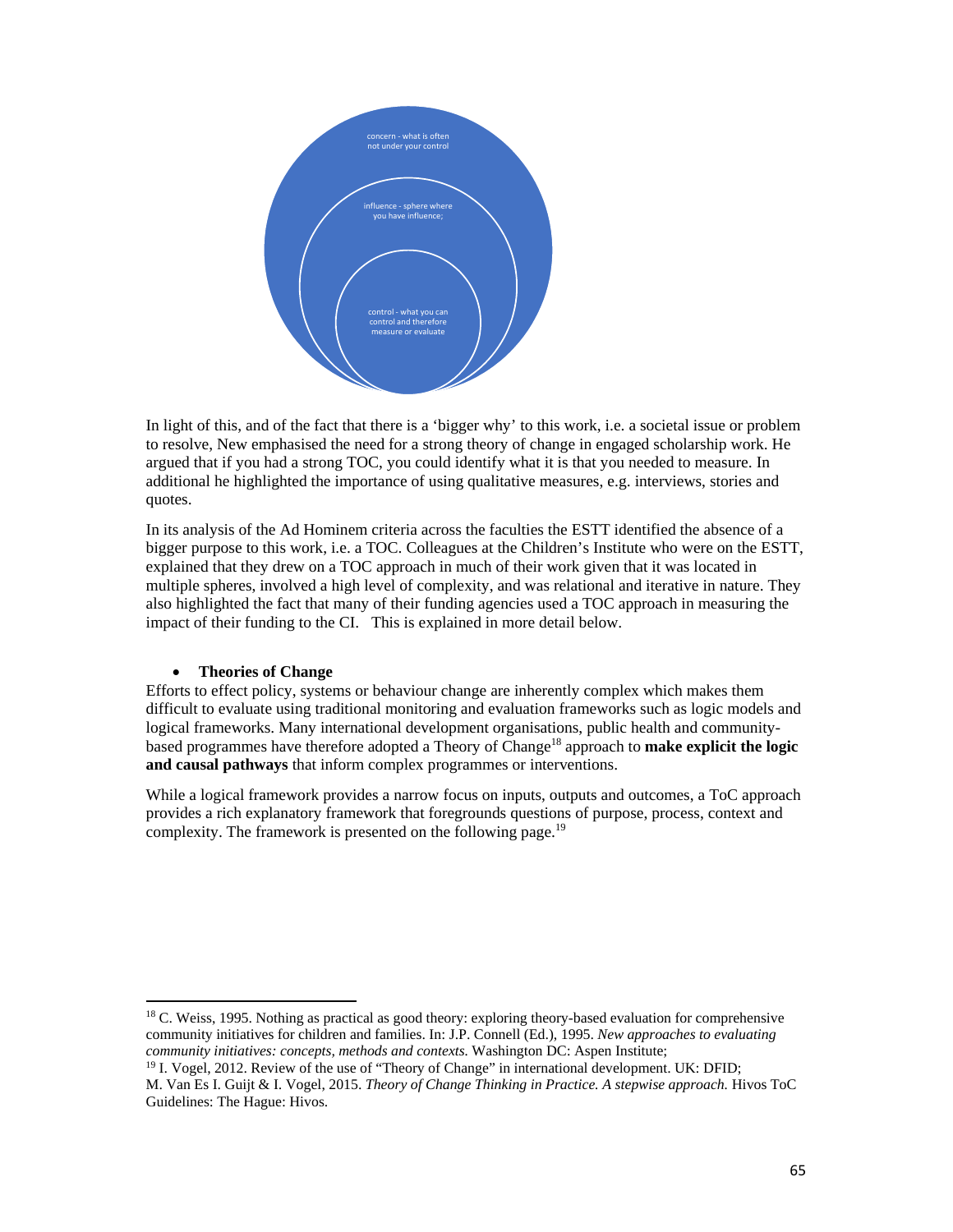# TABLE 2: COMPARING AND CONTRASTING THEORY OF CHANGE AND **LOGFRAME**

| <b>THEORY OF CHANGE</b>                                                                                                                            | <b>LOGFRAME</b>                                                                            |
|----------------------------------------------------------------------------------------------------------------------------------------------------|--------------------------------------------------------------------------------------------|
| Critical thinking, room for complexity and                                                                                                         | Linear representation of change, simplifies                                                |
| deep questioning                                                                                                                                   | reality                                                                                    |
| Explanatory:<br>A ToC articulates and explains the what, how,<br>and why of the intended change process, and<br>the contribution of the initiative | Descriptive:<br>A Logframe states only what is thought will<br>happen / 'will' be achieved |
| Pathways of Change, 'unlimited' and parallel                                                                                                       | Three result levels                                                                        |
| result chains or webs, feedback mechanisms                                                                                                         | (output, outcome, impact)                                                                  |
| Ample attention for the plausibility of assumed                                                                                                    | Suggests causal relations between results                                                  |
| causal relations                                                                                                                                   | levels without analysing and explaining these                                              |
| Articulates assumptions underlying the<br>strategic thinking of the design of a policy,<br>programme or project                                    | Focuses on assumptions about external<br>conditions                                        |

A ToC makes explicit the logic underpinning the change process – by describing how and why a desired change is expected to happen in a particular context. It starts by identifying the desired longterm goal/s and then articulates what needs to be done and what conditions need to be met in order to achieve the desired outcome.

A ToC approach encourages scholars to articulate and make visible their assumptions about how change happens and the ways in which humans, organisations, political systems or ecosystems work. It focuses attention on **purpose** – asking critical questions to define the desired outcome: What change do you want achieve? For whom? Why? Who says so? Then it focuses attention on the **current context** and actors and forces at play, before exploring the potential **pathways to change**, the conditions necessary for effective implementation, the **underlying assumptions** and the **potential risks** and opportunities.

A ToC approach can be used as a **planning** tool to help engaged scholars navigate the complexity of social change and develop a clearly articulated theory of change, and it can also be used to **evaluate** existing programmes and surface the implicit theory of change that informed the programme design or implementation.

A ToC is not just a roadmap or end product. Ideally it should infuse the process of engaged scholarship giving rise to an **action-learning cycle** that enables scholars to revise their assumptions and refine their strategies in response to emerging insights and changing circumstances.

A ToC approach also draws attention to the play of power, and rather than imposing a vision of change from without, a TOC should arise out of a **process of engagement with** multiple stakeholders in order to better understand the current context, respond to emerging needs, and generate a common vision and purpose.

As such a ToC can serve as a generative framework that starts to capture the **complexit**y of engaged scholarship. It locates such work in context and identifies potential barriers and enablers. It encourages the scholars to be more conscious - and critical - of their assumptions, and it opens up space for engagement, collaboration, and co-creation.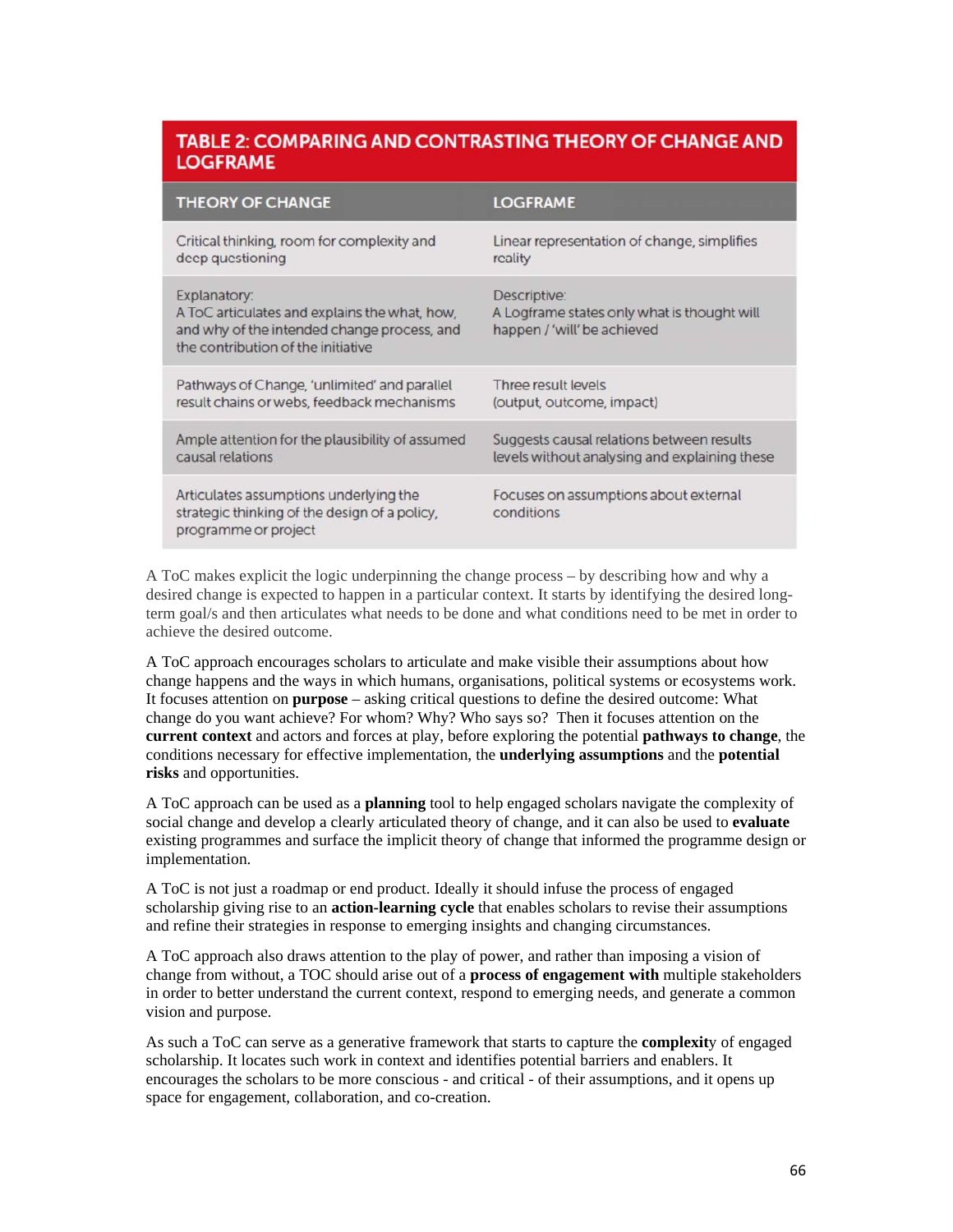As such it is generative rather than prescriptive, open-ended rather than closed, offering up multiple pathways for change while keeping us firmly focused on purpose.

# **A Framework for Generating Indicators and Supporting Faculties**

This final section discusses a framework which can assist in supporting and growing ES practice in the institution. The framework emerged from the work of the ESTT and was first presented at the UCT Beyond Metrics symposium in June 2017. We also highlight the work of Saltmarsh and Janke (2019) who advocate for more intensive work at the level of the faculty to provide a context to support this work.

The ESTT framework on the next page is seen as the first step for engaged scholars to think about their work in a way that helps frame a narrative of the work which in turn can lead to generating relevant indicators for impact of engaged scholarship. It is also important to note that the narrative needs to align with the broad theory of change identified upfront, and also align with UCT's Goal 5 where relevant. It is hoped that the framework is both stable enough to allow for meaningful evaluation over time yet also flexible enough to allow for variations in practice which might occur over the life of the project or initiative. Finally, the framework is seen as a tool to assist engaged scholars present their work for the purposes of Ad Hominem promotion.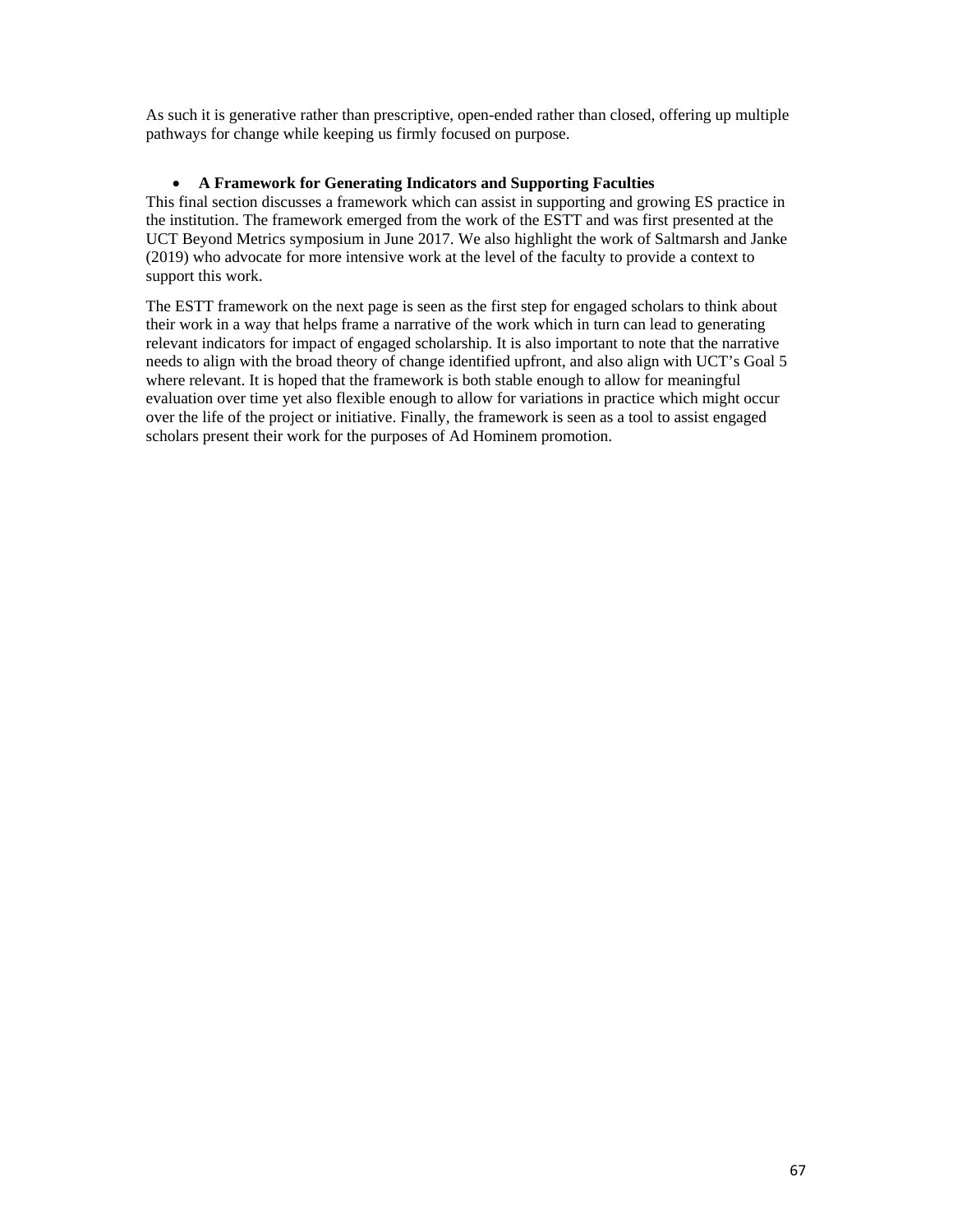# TOOL for researchers/research units to map ES to generate indicators for assessing impact

| (Articulate the) SOCIETAL CHANGE underpinning ES intervention/project                                                                |                                                                       |                                                                                                                  |                                                                                                                                                                                                                                                                                                       |                                                                                                                                                                                |                                                                                                                                                                                                                 |                                                                                                                       |                                                                                                                                                                                                                                                                      |
|--------------------------------------------------------------------------------------------------------------------------------------|-----------------------------------------------------------------------|------------------------------------------------------------------------------------------------------------------|-------------------------------------------------------------------------------------------------------------------------------------------------------------------------------------------------------------------------------------------------------------------------------------------------------|--------------------------------------------------------------------------------------------------------------------------------------------------------------------------------|-----------------------------------------------------------------------------------------------------------------------------------------------------------------------------------------------------------------|-----------------------------------------------------------------------------------------------------------------------|----------------------------------------------------------------------------------------------------------------------------------------------------------------------------------------------------------------------------------------------------------------------|
| Need to ask: What is the broad theory of change/the 'bigger why' I am/we are trying to address through the ES initiative or project? |                                                                       |                                                                                                                  |                                                                                                                                                                                                                                                                                                       |                                                                                                                                                                                |                                                                                                                                                                                                                 |                                                                                                                       |                                                                                                                                                                                                                                                                      |
| <b>DIMENSIONS OF</b><br><b>ENGAGED</b><br><b>SCHOLARSHIP</b>                                                                         | <b>FORM OF THE ES</b><br><b>INITIATIVE</b>                            | <b>INTENT/PURPOSE</b>                                                                                            | <b>PROCESS</b>                                                                                                                                                                                                                                                                                        | <b>OUTCOME</b>                                                                                                                                                                 | <b>IMPACT/</b><br><b>SIGNIFICANCE</b>                                                                                                                                                                           | <b>INDICATORS/</b><br><b>OUTPUTS</b>                                                                                  | <b>ACADEMIC IMPACT</b>                                                                                                                                                                                                                                               |
| <b>WORK</b>                                                                                                                          | ES needs to be<br>undertaken<br>through key work<br>in the university | Needs to address<br>a "bigger why"<br>than conventional<br>ES.                                                   | Needs to reflect the<br>purpose & align to 'bigger<br>why?                                                                                                                                                                                                                                            | Needs to align to<br>broader change &<br>purpose                                                                                                                               | Needs to talk about<br>change & consequence                                                                                                                                                                     | These emerge from TOC &<br>purpose; link to Goal 5 of<br><b>UCT Strategic Plan</b>                                    | This refers to<br>relationship between<br>outcome of ES initiative<br>& current ES practice                                                                                                                                                                          |
| Questions aimed at<br>developing a<br>narrative to<br>generate indicators                                                            | • Is the work<br>research.<br>teaching or<br>service?                 | • What is the<br>overarching aim<br>of intervention?<br>Is the purpose<br>aligned to the<br>theory of<br>change? | • How is the initiative<br>conceptualized, planned<br>and implemented?<br>• Is there knowledge co-<br>production and<br>reciprocity built into the<br>process of engaging?<br>• What relationships are<br>important in this work?<br>• What what range of<br>stakeholders am I/are<br>we accountable? | • What results from<br>the initiative?<br>• Who are the<br>relevant<br>stakeholders?<br>What are the<br>$\bullet$<br>benefits for the<br>relevant<br>stakeholders<br>involved? | • What difference does<br>the initiative make $-$<br>on the partner, on<br>the students, on the<br>researchers etc.?<br>Why is this<br>important?<br>• How does it address<br>inequality and social<br>justice? | What counts as success<br>for me/us in this work?<br>• Is is social, economic,<br>process outcomes, a<br>combination? | How does the ES<br>$\bullet$<br>initiative change<br>teaching, research or<br>service?<br>How are the changes<br>to reflective of calls for<br>broader<br>transformation in HE?<br>• Are students being<br>brought into this work<br>through new ES-led<br>teaching? |

**How ES work relates to and reflects Goal 5 of UCT's Strategic Plan 2016-2020:** 

• **To enhance the scope, quality and impact of engaged scholarship with an emphasis on addressing development and social justice**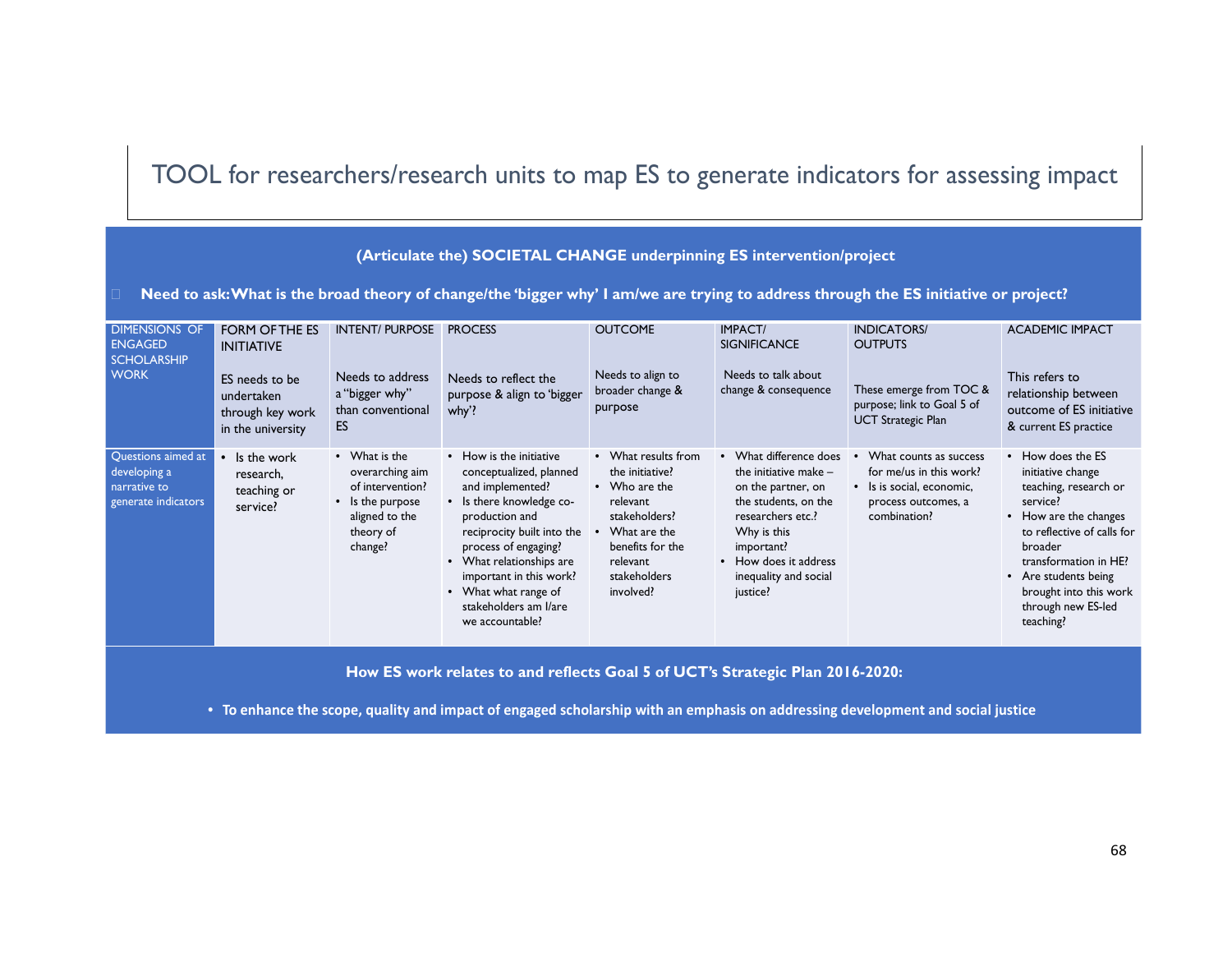The work of John Saltmarsh and Emily Janke  $(2019)^{20}$  offers this particularly useful framework for thinking more broadly about institutional change in this area, and in particular for identifying strategic change spaces at the faculty level. In their article the authors identify the Faculty (or College in the US) as the key level/site for change in the institution. They argue that

*In addition to the creation of a campus-wide coordinating infrastructure and strategic approach, it is important to account for the significant variation in community engagement and quality of that engagement that exists across academic units at a university. The unit … of a school or college within the university should be developed as the locus of [ES]… Colleges or schools within a university often have their own well-developed mission and goals embracing community engagement, can been seen as hubs for innovation, pathways, or strategies for engagement, and have their own natural disciplinary-related base within the community for engagement*.

The authors have developed a tool that draws off literature in ES in higher education which is designed to be used by the Faculty to examine structures, policies, and practices with the goal of advancing engaged scholarship within the Faculty for the purposes of self-assessment and strategic planning and to support and recognise engaged researchers and units. The ESTT came to understand the importance of working at multiple levels: bottom up drawing on the rich practice of many scholars at UCT but also from the top or in our case, faculty level down in order to generate visibility and ensure sustainability for this work. The first framework outlined above represented work at the level of individual initiatives and was key in our thinking. However individuals/units are embedded in a bigger ecosystem of the faculty as well as the institution. In addition, key decisions on issues like funding and promotion are largely made at faculty level with UCT being a very devolved institution. Scholars therefore need to be supported by broader structures to engage in scholarship differently.

Saltmarsh and Janke identify eight dimensions of faculty organisation that structure and give direction to decision-making. These could shape and inform the extent of engaged scholarship in a particular faculty. These are:

• Leadership in the faculty

 $\overline{a}$ 

- Mission and vision of the faculty
- Visibility and communication processes in the faculty
- Recognition of engaged scholarship in the faculty
- Rewards for engaged scholarship in the faculty
- Capacity-building infrastructure for support and sustainability in the faculty
- Assessment/evaluation of data on engaged scholarship in the faculty
- Curricular pathways engaged scholarship brought back into teaching

The authors developed a very useful continuum along which a faculty can locate and monitor the extent to which it is taking engaged work seriously. The continuum consists of three stages of development:

- *Stage One: Emerging*—faculty is beginning to recognise engaged scholarship as a strategic priority.
- *Stage Two: Developing*—faculty is focused on ensuring the development of its institutional capacity and the capacity of individuals to sustain the engaged scholarship effort.
- *Stage Three: Transforming*—faculty has fully institutionalised engaged scholarship into the fabric of the faculty, and has mechanisms to ensure progress and sustainability

<sup>&</sup>lt;sup>20</sup> J. Saltmarsh & E. Janke. Forthcoming, Spring 2019. Self-assessment rubric for the institutionalisation of community engagement at the level of the College within a University. *eJournal of Public Affairs. Special Issue: Institutionalizing Community Engagement at the College Level.* Guest Editors: J. Saltmarsh & M. Quan.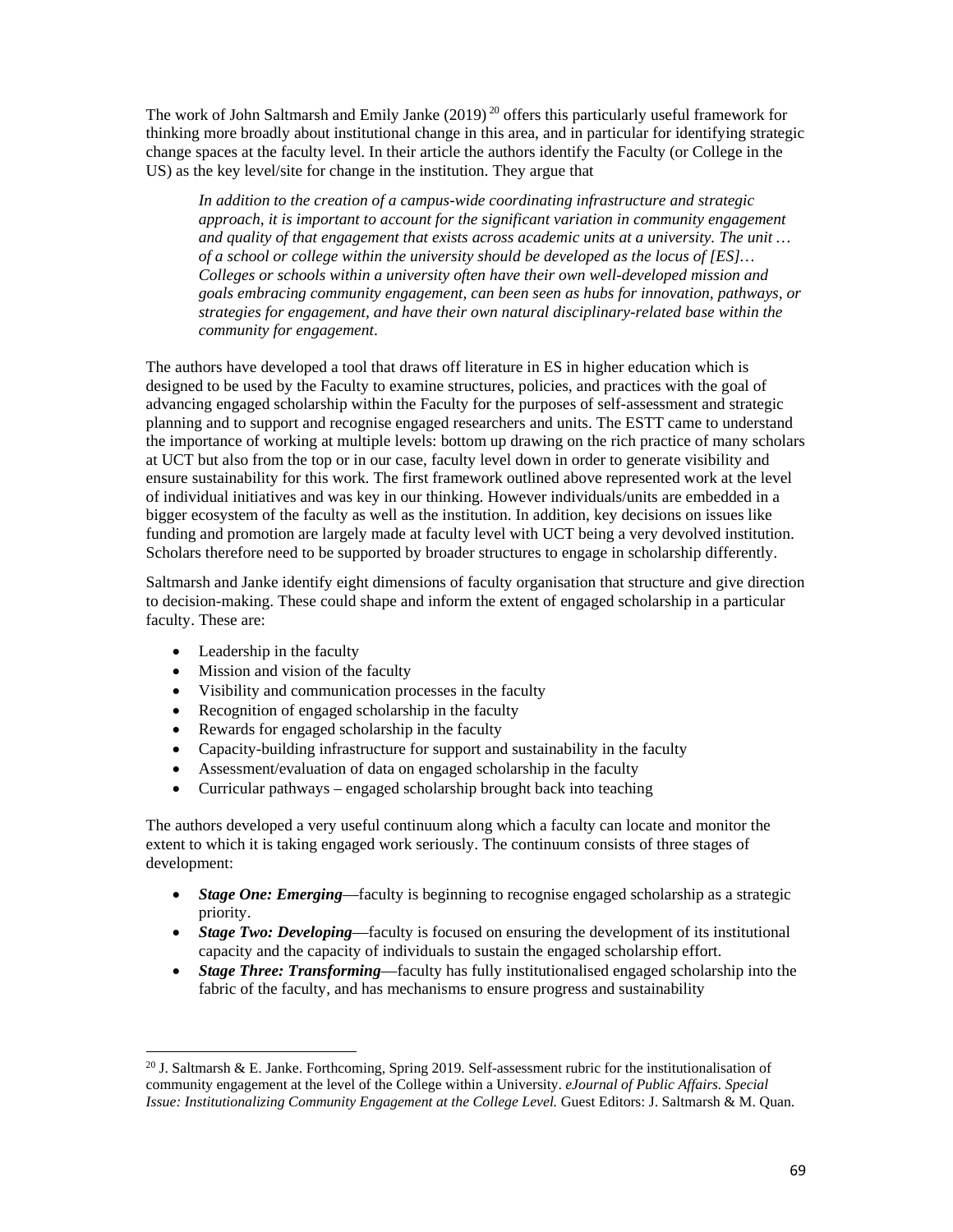The following page presents this framework with sample questions per organisational dimension and across the three stages. The rubric itself is more complex than this example with multiple questions one can ask of each dimension.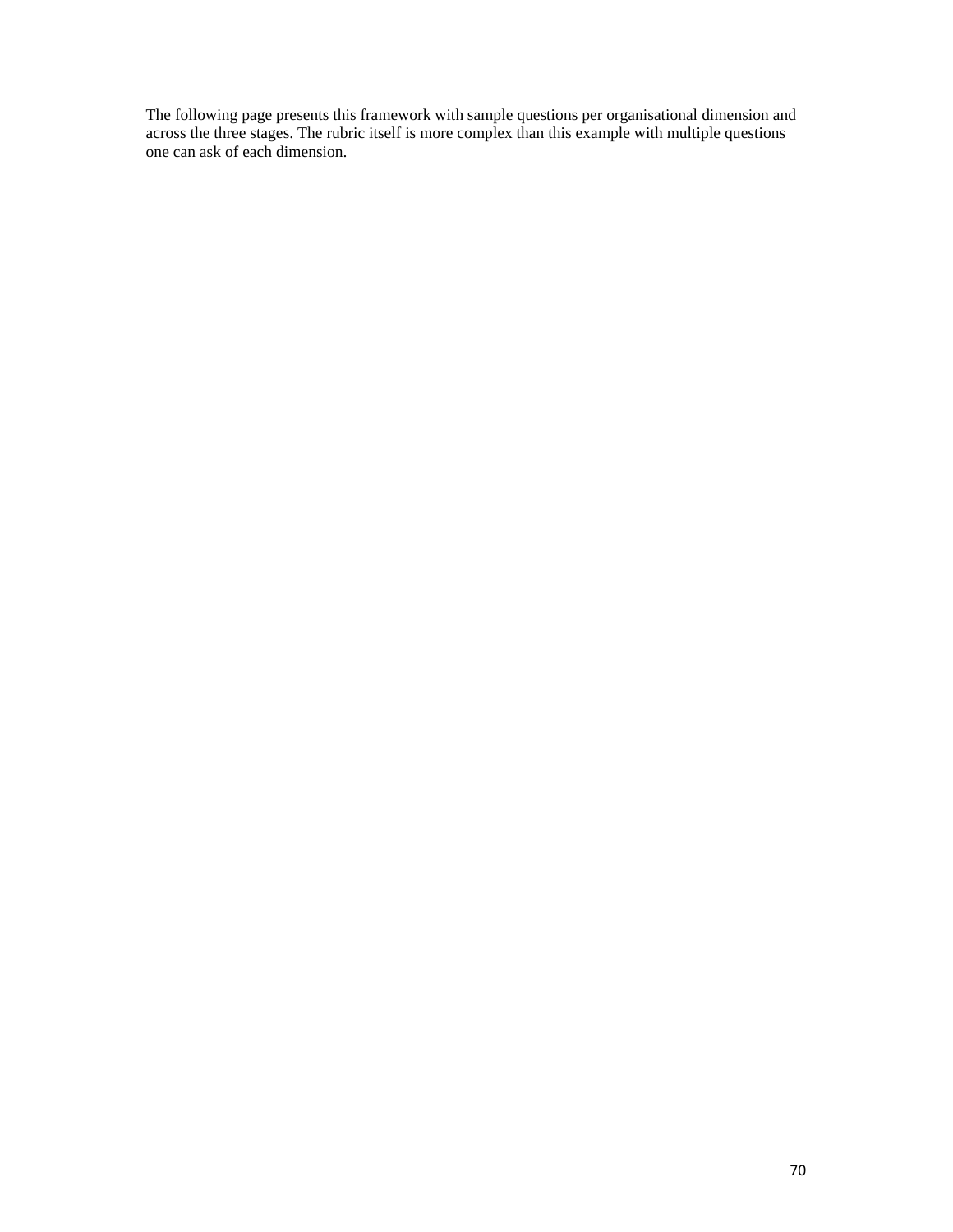| <b>FACULTY STRUCTURES &amp; PRACTICES</b>                                                                                                                                              | <b>STAGE ONE</b><br><b>Emerging</b>                                                                 | <b>STAGE TWO</b><br><b>Developing</b>                                                                                                                 | <b>STAGE THREE</b><br><b>Transforming</b>                                                                                                                           | <b>INDICATORS</b>                                                                                                                   |
|----------------------------------------------------------------------------------------------------------------------------------------------------------------------------------------|-----------------------------------------------------------------------------------------------------|-------------------------------------------------------------------------------------------------------------------------------------------------------|---------------------------------------------------------------------------------------------------------------------------------------------------------------------|-------------------------------------------------------------------------------------------------------------------------------------|
| The organizational and structural aspects of a faculty<br>important in the work & functioning of the faculty; also<br>important in faculty profile, transformation,<br>sustainability. | Faculty beginning to recognize ES as strategic<br>priority & is building faculty-wide constituency. | At this stage a faculty is focused on ensuring the<br>development of if its institutional capacity & capacity of<br>individuals to sustain ES effort. | Faculty fully institutionalized ES and are mechanisms<br>in place to ensure progress and sustainability,<br>evaluating its ES work on a regular basis               | Evidence of change in policy, practices,<br>structures & culture linked to UCT<br>policies and plans e.g. Strategic Plan<br>Goal 5. |
| <b>Leadership and direction</b><br>ES is included in hiring criteria for dean, associate<br>deans, department chairs                                                                   | There are no criteria around ES in qualification<br>for hiring of the dean & deputy dean.           | Are ES criteria in the hiring process but are largely<br>rhetorical & applied inconsistently.                                                         | Clear criteria for ES as a qualification for hiring of<br>dean.                                                                                                     |                                                                                                                                     |
| <b>Mission and Vision</b><br>ES visible in faculty mission and vision Statements                                                                                                       | ES does not appear in the mission and/or vision<br>statements of the faculty.                       | ES appears in the mission and/or vision statements of the<br>faculty but it is framed in vague general terms                                          | ES clearly fin both mission & vision statement of the<br>faculty & clear commitment to ES                                                                           |                                                                                                                                     |
| <b>Visibility &amp; communication</b><br>positioning ES in internal & external faculty<br>publications                                                                                 | Little if any communication about ES in the<br>faculty                                              | Communication inconsistent & intermittent creating<br>mixed messages about its importance                                                             | Communication about ES found in all media providing<br>clarity re commitment                                                                                        |                                                                                                                                     |
| <b>Recognition</b><br><b>Faculty awards colleagues for ES</b>                                                                                                                          | There is no award for ES.                                                                           | Public recognition for ES but no clear criteria for this<br>recognition                                                                               | Awards for ES; important aspect of the faculty's work                                                                                                               |                                                                                                                                     |
| <b>Rewards</b><br>ES is clearly rewarded through Ad Hominem                                                                                                                            | Ad Hominem criteria are silent on ES work.                                                          | Some recognition in promotions but ES weighted very<br>low/can be zero compared to traditional research                                               | ES is clearly recognized in Ad Hominem processes;<br>aligns to UCT policies; ES weighted highly.                                                                    |                                                                                                                                     |
| Infrastructure for support & capacity<br>building<br>There is a faculty-level infrastructure (staffing<br>&funding)                                                                    | No staffing or financial support for ES                                                             | Some support but not enough to change practice or get<br>more academics to do ES.                                                                     | Adequate staffing & other resources to both support<br>and encourage ES in the faculty.                                                                             |                                                                                                                                     |
| <b>Evaluation processes</b><br>Systematic collection & evaluation of data to better<br>understand extent, quality, impact & challenges of ES                                           | There are no mechanisms in place to gather<br>data on SR in the faculty.                            | Some data is collected but it is done inconsistently and not<br>well organized to derive any useful analysis.                                         | Several mechanisms e.g. annual reports structured in<br>a way to gather ES data on an ongoing way to share in<br>& across faculties                                 |                                                                                                                                     |
| <b>Curricular pathways</b><br>Community engaged learning (CEL) & other forms of ES-<br>oriented T & L e.g. community-based research (CBR)<br>evident                                   | CEL & CBR not part of the faculty courses, & if<br>so, not recognized as important.                 | Some evidence of CEL & CBR but limited to individual<br>interests and not viewed as part of the faculty's interests.                                  | CEL & CBR well integrated into faculty courses.<br>Academics are supported to develop such courses &<br>students encouraged to take at least one during<br>studies. |                                                                                                                                     |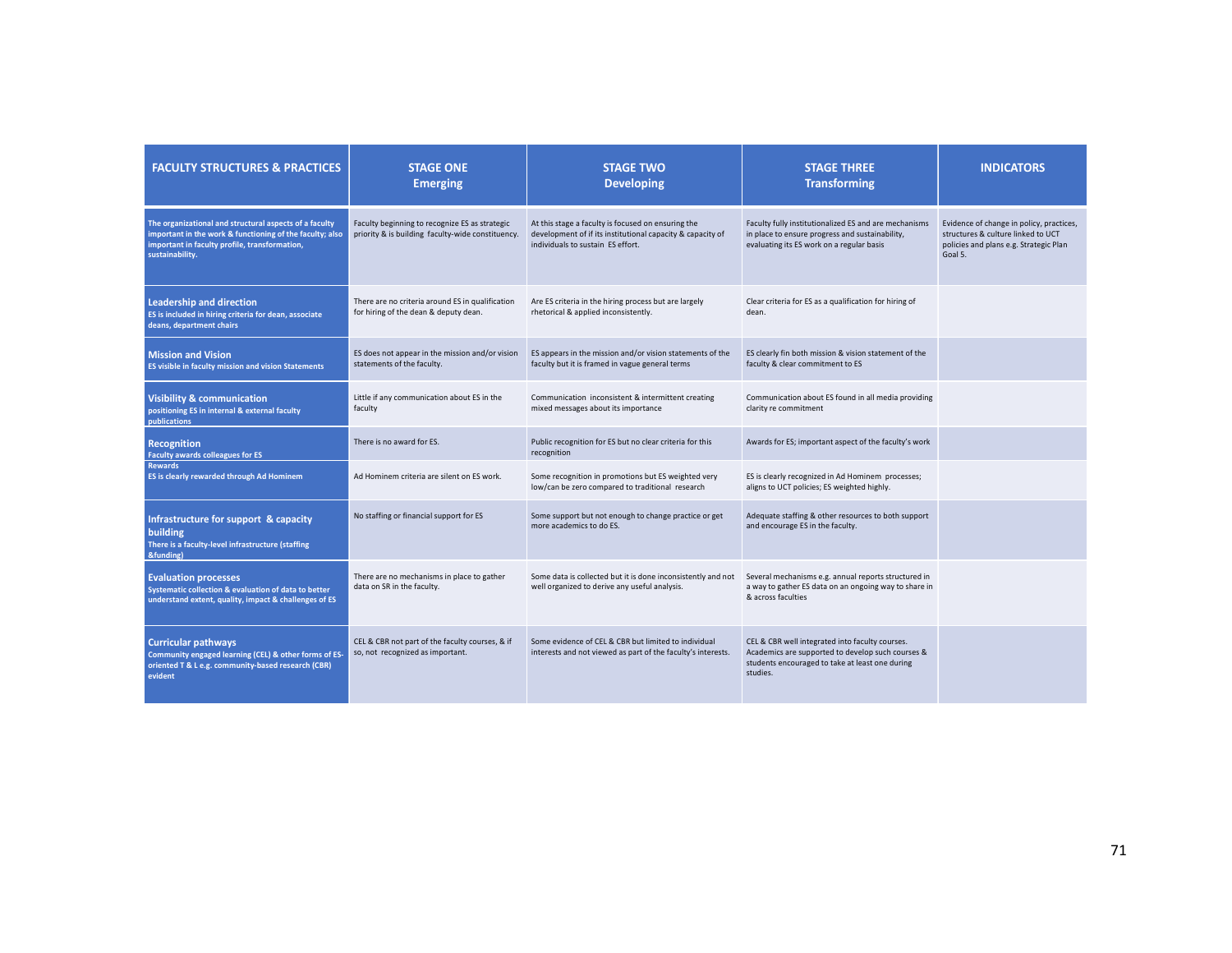## The Social Responsiveness Hub

Historically the SR project at UCT was located in the Institutional Planning Department (IPD) under the direction of Judy Favish as Director of IPD. Sonwabo Ngcelwane (SR Planning Officer) and Barbara Schmid (Manager: UCT Knowledge Co-op) were part of this unit in the IPD. Janice McMillan (CILT, CHED) was increasingly part of the SR work, meeting bi-weekly with the three IPD colleagues.

On Judy Favish's retirement, the SR portfolio was relocated to the Research Office. Janice McMillan was asked to allocate 50% of her time to provide additional capacity to the SR project and to coordinate relevant work on campus. In this role, she reports to the DVC Research and Internationalisation; the other 50% of her work is as Director of the Global Citizenship Programme in CILT. Part of A/Prof McMillan's role is to scope out the SR project at UCT over the longer term, including identifying possible funding and a more permanent and sustainable structure for this work. The role and work of the ESTT aligns with the goal of strategy development which helps to increase visibility for SR work on campus.

While UCT does not have a formal SR structure, Janice McMillan, Sonwabo Ngcelwane, Barbara Schmid and Prince Qwaka, the SR administrator, constitute the *SR Hub: a node of SR capacity on campus located in the Research Office*. The aim of the SR Hub is to give support to the SR project to ensure visibility and sustainability for this work. This is achieved through the twin goals of capacity and strategy development.

During the last 18 months, the SR Hub has worked to consolidate several projects and initiated others, increasing the visibility of the work. Some of the activities will also lay the foundation for a more sustained way of working across campus. The key strategies are to give visibility and build sustainability of SR work through development of capacity and of strategy. Key activities of the SR Hub are outlined below.

#### Capacity development

Here, the Hub has contributed to work at both the Faculty and the institutional level.

# **Faculty-level work**

• Participating in workshops linked to SR and ES in two faculties – EBE and Commerce – on the invitation of the Faculty. This gave profile to the work and initiated conversations on the importance of this work given Goal 5 in the Strategic Planning Framework. A total of about 30 colleagues attended these workshops.

• Designing and delivering a session on community-based participatory research in a research methods course on a Masters' programme in EBE via an invitation from the course convenor.

#### **Institutional-level work**

• Members of the Hub are involved in designing and facilitating the Engaged Scholarship Programme (ESP) where this year 18 engaged scholars have met over four sessions to explore ways to take engaged scholarship forward. This included participating in a writing and research retreat in 2017.

• The SR Hub has contributed two seminars to the Research Office seminar series.

• During September 2018, over 60 colleagues on campus attended three workshops involving engaged scholar Tim Stanton (Stanford University). The workshops focused on

o Community-based participatory research as engaged scholarship.